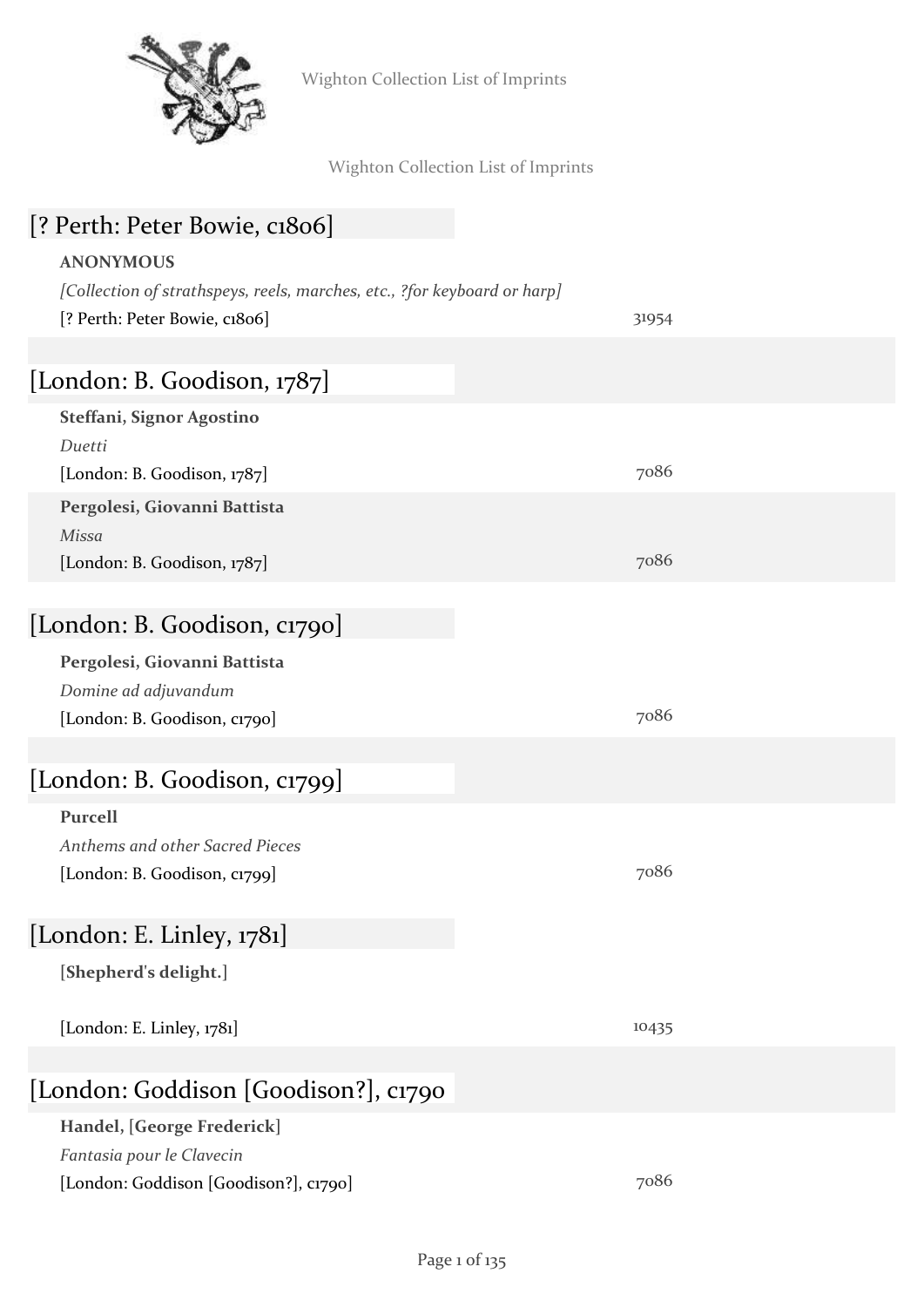# [London] n.d. [1721]

**PLAYFORD, John** *The dancing master.* [London] n.d. [1721]

# [London]: Monzani & Hill, n.d.

#### **Hill, H**

*A fourth set of 24 favourite melodies arranged as trios for two flutes and piano forte* [London]: Monzani & Hill, n.d. 14685

### [Paris: Richault, n.d.]

**Czerny, C H [Carl]** *Trois quatuors brillants, op. 262* [Paris: Richault, n.d.] 14694

Aberdeen: [J. Davie], n.d.

*Violin players pocket companion, a collection of popular Scottish music chiefly arranged for the violin.* Aberdeen: [J. Davie], n.d.

### Aberdeen: Davie & Morris n.d.

*Calder Fair, and five other fashionable dances, arranged for the pianoforte.* Aberdeen: Davie & Morris n.d. 10435

### Aberdeen: Davie and Morris, n.d.

#### **Knott, John**

*Fair in Kinrara blooms the rose, a song in memory of the late Jane Duchess of Gordon...*

Aberdeen: Davie and Morris, n.d. 14704

### Aberdeen: J. Davie n.d.

*Reels and dances published by J. Davie, Aberdeen.* Aberdeen: J. Davie n.d. 10435

# Aberdeen: James Daniel, 1840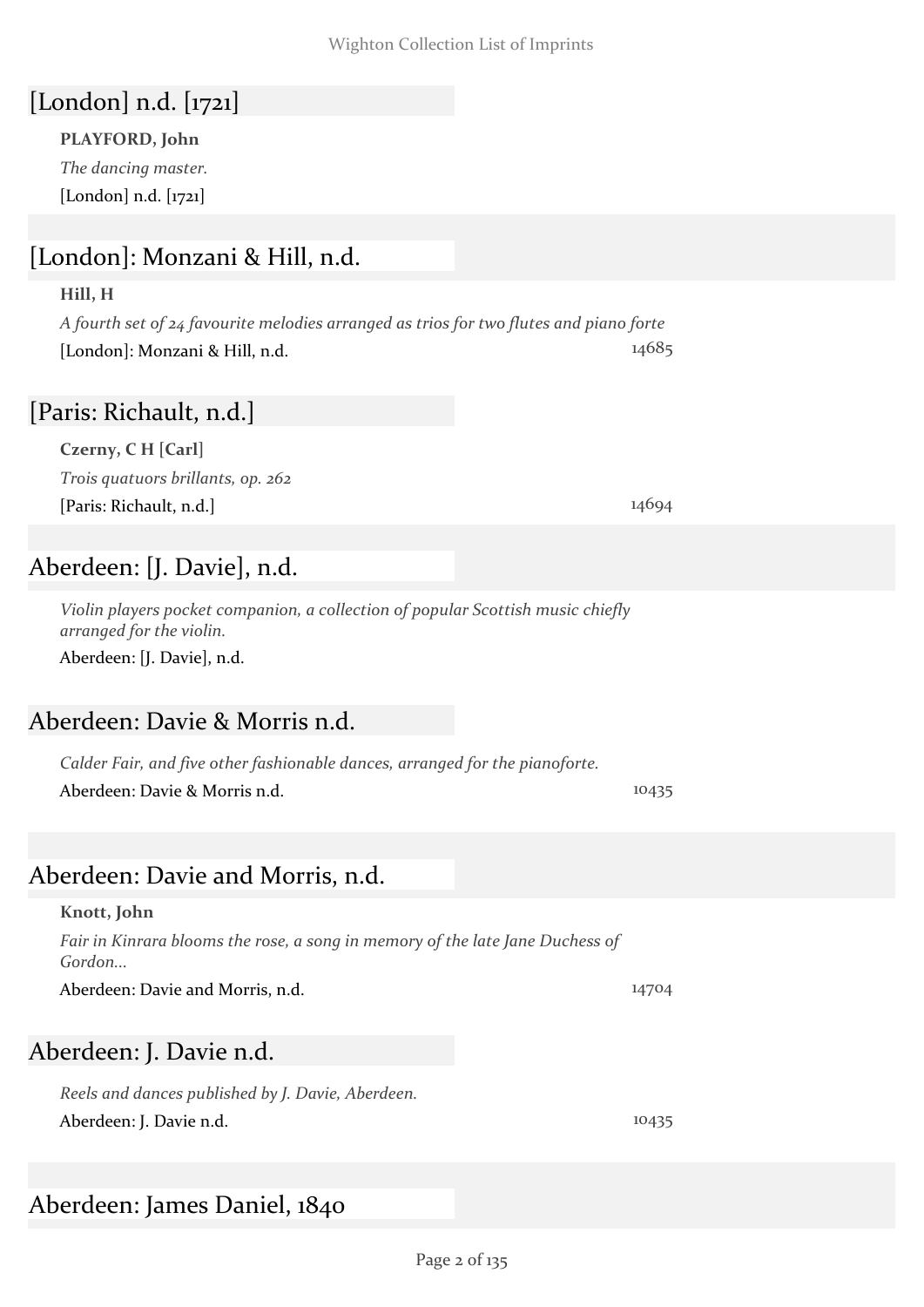#### Wighton Collection List of Imprints

*A collection of original music consisting of slow airs, strathspeys, reels, quadrilles, waltzes, hornpipes, etc., adapted for the pianoforte or violin and violoncello, by a citizen.*

Aberdeen: James Daniel, 1840 10468

### Aberdeen: James Davie, n.d.

*The Caledonian evergreen, A selection of favorite [sic] Scottish strathspeys and reels arranged for the pianoforte, harp or violin.*

Aberdeen: James Davie, n.d. 10435

### Aberdeen: n.d.

| Davie's Caledonian flutist, comprising a selection of the most popular Scottish airs<br>varied and adapted for one or two flutes.                        |       |
|----------------------------------------------------------------------------------------------------------------------------------------------------------|-------|
| Aberdeen: n.d.                                                                                                                                           | 31993 |
| The regalia of Scotland, etc., arranged for the pianoforte.<br>Aberdeen: n.d.                                                                            | 10435 |
| DAVIE, J[ames]<br>A collection of [16] flute duetts [sic], original and selected, from the best composers.<br>Aberdeen: n.d.                             | 7061  |
| Davie's The chorister, being a choice collection of the most admired Psalm and<br>Hymn tunes.<br>Aberdeen: n.d.                                          |       |
| Miss Farquharson of Whitehouses's strathspey, and, Miss E. Johnston's reel, with<br>other dances, quadrilles, etc. for the pianoforte.<br>Aberdeen: n.d. | 10435 |
| MARSHALL, McDONALD                                                                                                                                       |       |
| The Marchioness of Huntly's stratspey (sic) and reel, arranged for the pianoforte;<br>The strathspey by Marshall; The reel by McDonald.                  |       |
| Aberdeen: n.d.                                                                                                                                           | 10435 |
| OGILVY, C                                                                                                                                                |       |
| The downfall of Buonaparte to which is added the National air of "God save the<br>King".                                                                 |       |
| Aberdeen: n.d.                                                                                                                                           | 10435 |
| DAVIE, James                                                                                                                                             |       |
| Art of playing the violin.                                                                                                                               |       |
| Aberdeen: n.d.                                                                                                                                           |       |
| MARSHALL, Mr.                                                                                                                                            |       |
| Mrs. Henry Lumsden's strathspey, with six new foreign dances, and airs.                                                                                  |       |
| Aberdeen: n.d.                                                                                                                                           | 10435 |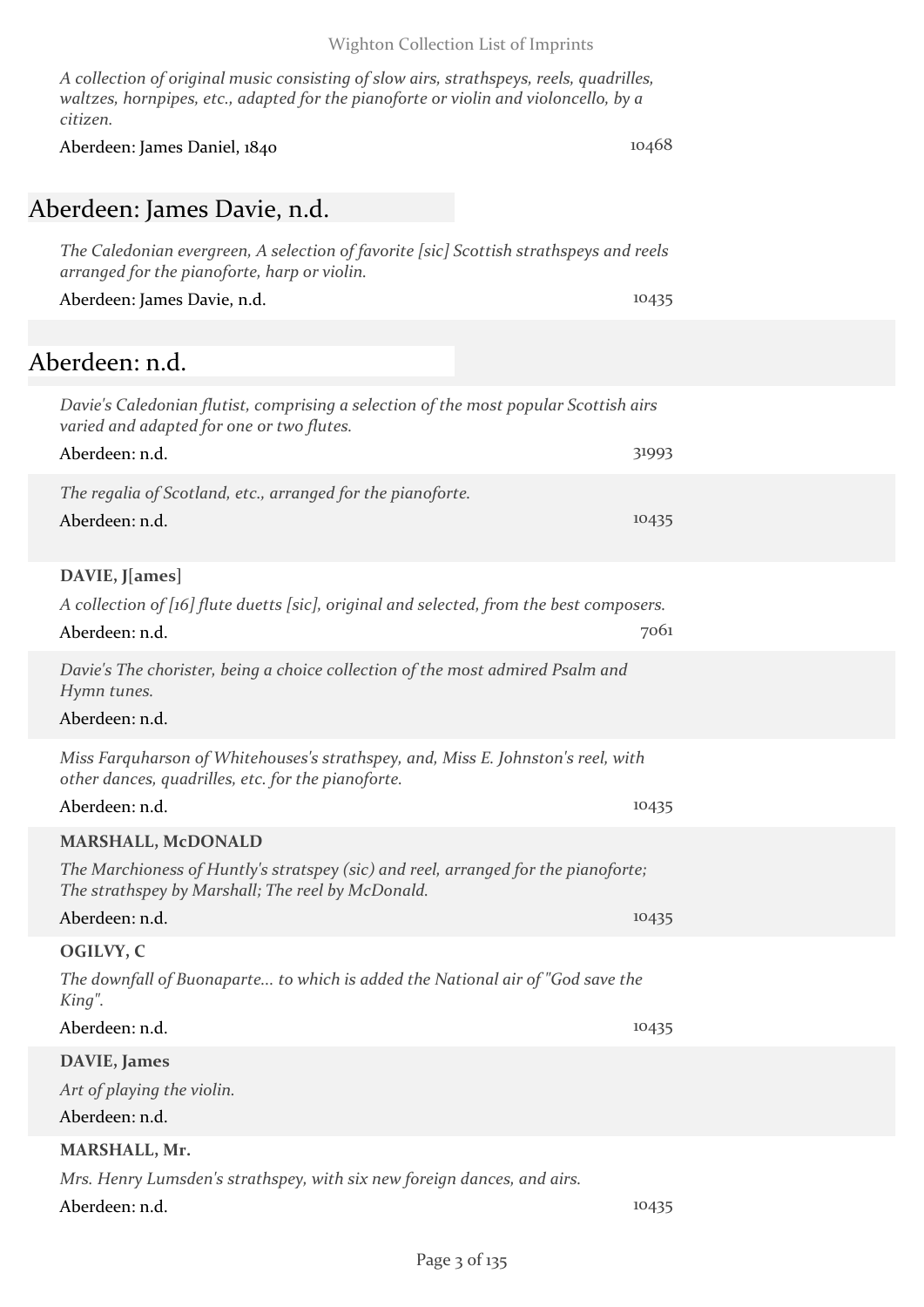| Mrs. Gordon of Cairness waltz, with other favorite dances, waltzes, etc. performed at<br>the theatre, the whole adapted for the pianoforte.<br>Aberdeen: n.d.                                                                                 | 10435 |
|-----------------------------------------------------------------------------------------------------------------------------------------------------------------------------------------------------------------------------------------------|-------|
| Mrs. Young of Cornhill's strathspey and reel, with new quadrilles, dances, etc.<br>Aberdeen: n.d.                                                                                                                                             | 10435 |
| Davie's Music of the Church of Scotland, being a numerous selection of Psalm and<br>Hymn tunes, ancient and modern, in four vocal parts, with an instrumental<br>accompaniment, to which are prefixed remarks on Church<br>Aberdeen: n.d.     | 31988 |
| <b>STRACHEN, Alexander</b>                                                                                                                                                                                                                    |       |
| The St. Andrews' lodge of Glenkindy's strathspey and reel.<br>Aberdeen: n.d.                                                                                                                                                                  | 10435 |
| Aberdeen: n.d. [1857]                                                                                                                                                                                                                         |       |
| Davie's Caledonian repository of the most favorite [sic] Scottish slow airs, marches,<br>strathspeys, reels, jigs, hornpipes, etc., expressly adapted for the violin, with a brief<br>dissertation on Scottish music<br>Aberdeen: n.d. [1857] |       |
|                                                                                                                                                                                                                                               |       |
| Amsterdam: J Schmitt, n.d. [BUC has c.                                                                                                                                                                                                        |       |
| Wraniczky [original has Wranizky], Paul<br>Trois trios concertants pour un violon, alto & violoncelle op. 1<br>Amsterdam: J Schmitt, n.d. [BUC has c.1790]                                                                                    | 14690 |
| Ayr: J. Hall, n.d. [1817]                                                                                                                                                                                                                     |       |
| HALL, John<br>Hall's selection of dances for 1817 arranged for the piano forte, violin, etc.<br>Ayr: J. Hall, n.d. [1817]                                                                                                                     | 10490 |
| Ayr: John Hall, n.d.                                                                                                                                                                                                                          |       |
| HALL, John                                                                                                                                                                                                                                    |       |
| Five favourite country dances, composed and arranged for the pianoforte, with their<br>proper figures.                                                                                                                                        |       |
| Ayr: John Hall, n.d.                                                                                                                                                                                                                          | 10490 |
| HALL, John                                                                                                                                                                                                                                    |       |
| Captain Waverly, a medley, to which are added three favorite [sic] dances, composed<br>and adapted for the pianaforte [sic], violin, etc.                                                                                                     |       |
| Ayr: John Hall, n.d.                                                                                                                                                                                                                          | 10490 |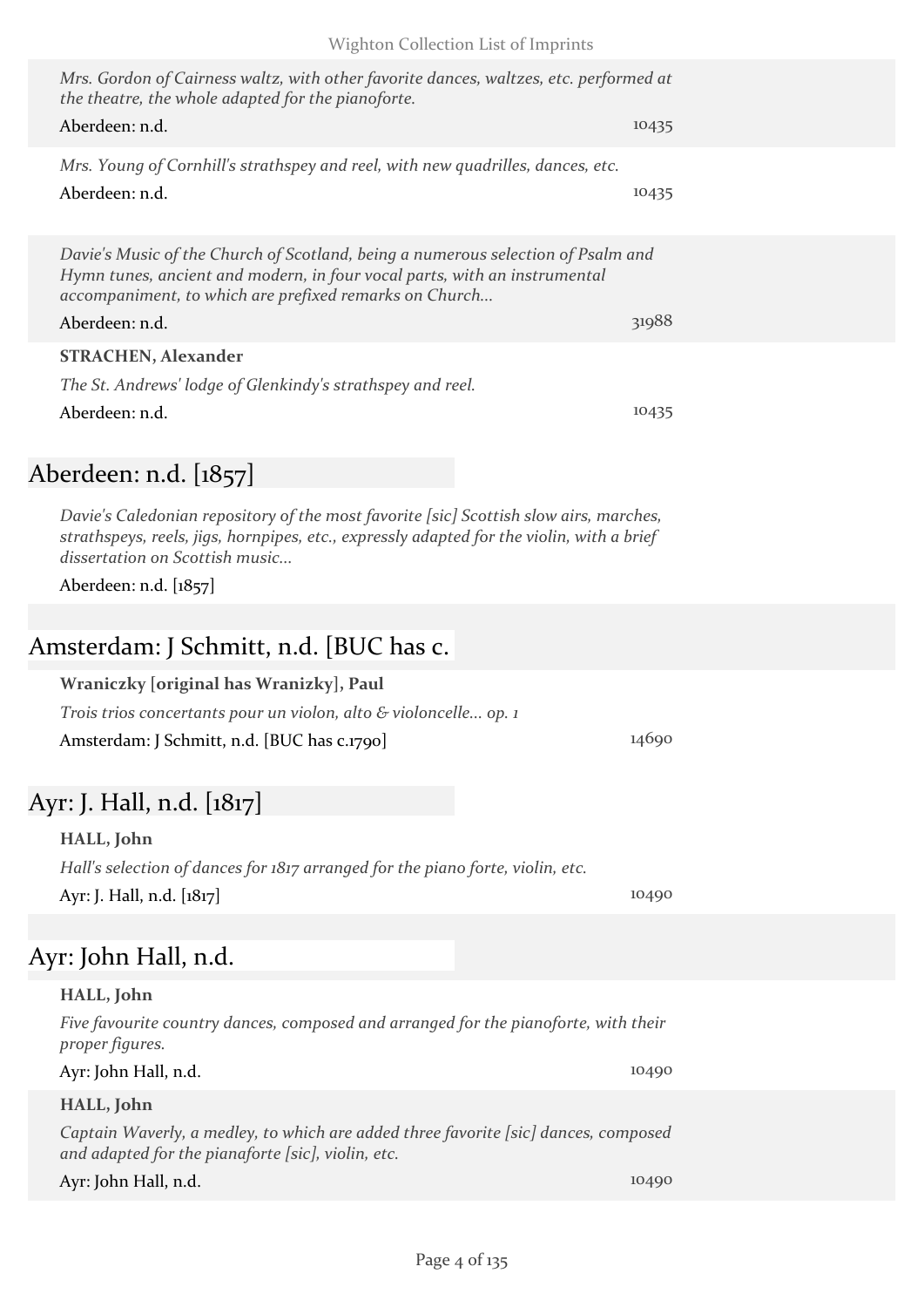| HALL, John                                                                                                                                                                                                       |       |
|------------------------------------------------------------------------------------------------------------------------------------------------------------------------------------------------------------------|-------|
| Air on the memory of Burns, performed at the celebration of his anniversary at Ayr<br>in 1824, by the Ayrshire Burns Club, and published at their desire.                                                        |       |
| Ayr: John Hall, n.d.                                                                                                                                                                                             | 10490 |
| HALL, John                                                                                                                                                                                                       |       |
| A selection of strathspeys, reels, waltzes, and Irish jigs, with a bass for the piano<br>forte or violincello.                                                                                                   |       |
| Ayr: John Hall, n.d.                                                                                                                                                                                             | 10490 |
| HALL, John                                                                                                                                                                                                       |       |
| The Watterloo dance [sic: Waterloo], to which is added eight favorite [sic] dances,<br>most of which are composed and the whole arranged for the pianoforte, violin, etc.                                        |       |
| Ayr: John Hall, n.d.                                                                                                                                                                                             | 10490 |
| HALL, John                                                                                                                                                                                                       |       |
| The pirates quadrilles, a much admired set composed and arranged for the<br>pianoforte.                                                                                                                          |       |
| Ayr: John Hall, n.d.                                                                                                                                                                                             | 10490 |
|                                                                                                                                                                                                                  |       |
| Bonn & Paris: N Simrock, n.d. [New Gr                                                                                                                                                                            |       |
| Krommer, F[ranz]                                                                                                                                                                                                 |       |
| III Duos pour deux violons, op. 33                                                                                                                                                                               |       |
| Bonn & Paris: N Simrock, n.d. [New Grove has 1802]                                                                                                                                                               | 14692 |
|                                                                                                                                                                                                                  |       |
| Bonn: Simrock, n.d.                                                                                                                                                                                              |       |
| <b>Ries, Ferdinand</b>                                                                                                                                                                                           |       |
| Grand quatuor pour le piano-forte, violon, viola et violoncelle oblig?s op. 17                                                                                                                                   |       |
| Bonn: Simrock, n.d.                                                                                                                                                                                              | 14695 |
|                                                                                                                                                                                                                  |       |
| Boston [U.S.]: T Rowe for the author, 1                                                                                                                                                                          |       |
| EASTMAN, Br. Luke                                                                                                                                                                                                |       |
| Masonick [sic] melodies; being a choice selection of the most approved masonick<br>songs, duets, glees, catches, hymns, odes, etc., appropriate to all masonick<br>occasions, the whole set to musick [sic]: and |       |
| Boston [U.S.]: T Rowe for the author, 1818                                                                                                                                                                       |       |
|                                                                                                                                                                                                                  |       |
| C Stewart and Co, Edinburgh (1797-180                                                                                                                                                                            |       |
| Vocal Magazine, the, containing a selection of the most esteemed English, Scots,                                                                                                                                 |       |
| and Irish songs, antient [sic] and modern: adapted for the harpsichord or violin.                                                                                                                                |       |
| C Stewart and Co, Edinburgh (1797-1800)                                                                                                                                                                          | 31970 |
|                                                                                                                                                                                                                  |       |

*Vocal Magazine, the, containing a selection of the most esteemed English, Scots, and Irish songs, antient [sic] and modern: adapted for the harpsichord or violin.*

C Stewart and Co, Edinburgh (1797-1800) 31969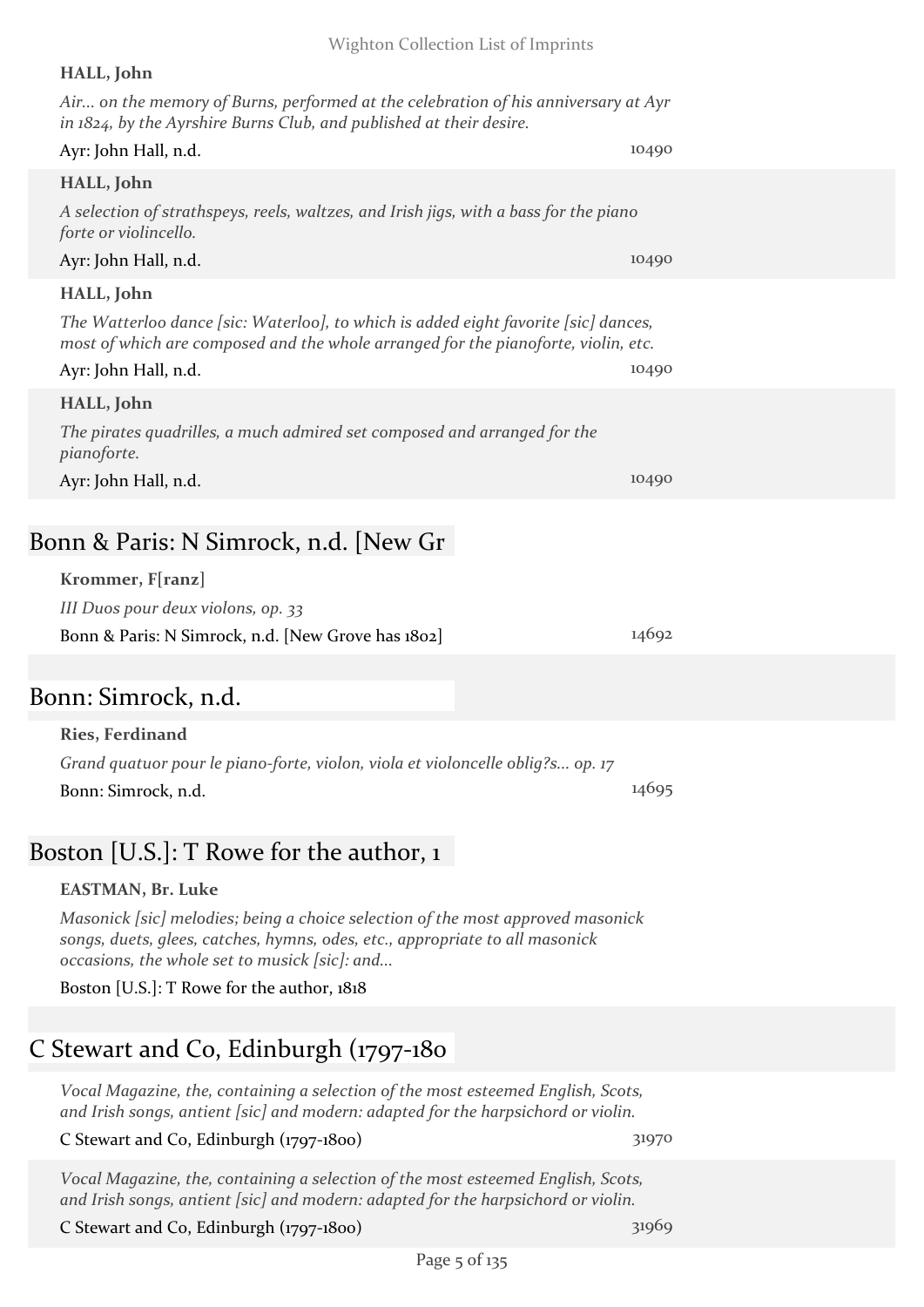#### Wighton Collection List of Imprints

*Vocal Magazine, the, containing a selection of the most esteemed English, Scots, and Irish songs, antient [sic] and modern: adapted for the harpsichord or violin.* C Stewart and Co, Edinburgh (1797-1800) 31968

### Chambers, 1979

**HUNTER, James** *The fiddle music of Scotland.* Chambers, 1979 14649

### Cowal Highland Gathering Committee

#### **COWAL HIGHLAND GATHERING COMMITTEE**

*Fourth Cowal Collection of highland bagpipe music selected from the best submitted to the Cowal Highland Gathering Committee for 1932*

#### Cowal Highland Gathering Committee

#### **COWAL HIGHLAND GATHERING COMMITTEE**

*Collection of Highland bagpipe music selected from the best submitted to the Cowal Highland Gathering Committee for 1920. Fourth Cowal Collection of Highland bagpipe music for 1932.*

Cowal Highland Gathering Committee

### Culloden near Inverness: W Morrison,

#### **MORRISON, William**

*The Hon. Miss McKenzie's waltz, and Capt. McKenzie's quick step, to which are added three favorite [sic] tunes.*

Culloden near Inverness: W Morrison, n.d. 10501

### Dublin n.d. [1794]

#### **PARKER, Mrs.**

*Second collection of Scots tunes, strathspeys and reels for the pianoforte or harpsichord.*

Dublin n.d. [1794] 10454

### Dublin: Walton's Piano and Musical In

#### **BUNTING, Edward**

*Ancient music of Ireland, the. An edition comprising the three collections by Edward Bunting, originally published in 1796, 1809 and 1840.*

Dublin: Walton's Piano and Musical Instrument Gallerie 14144

### Dublin: Anne Lee, n.d.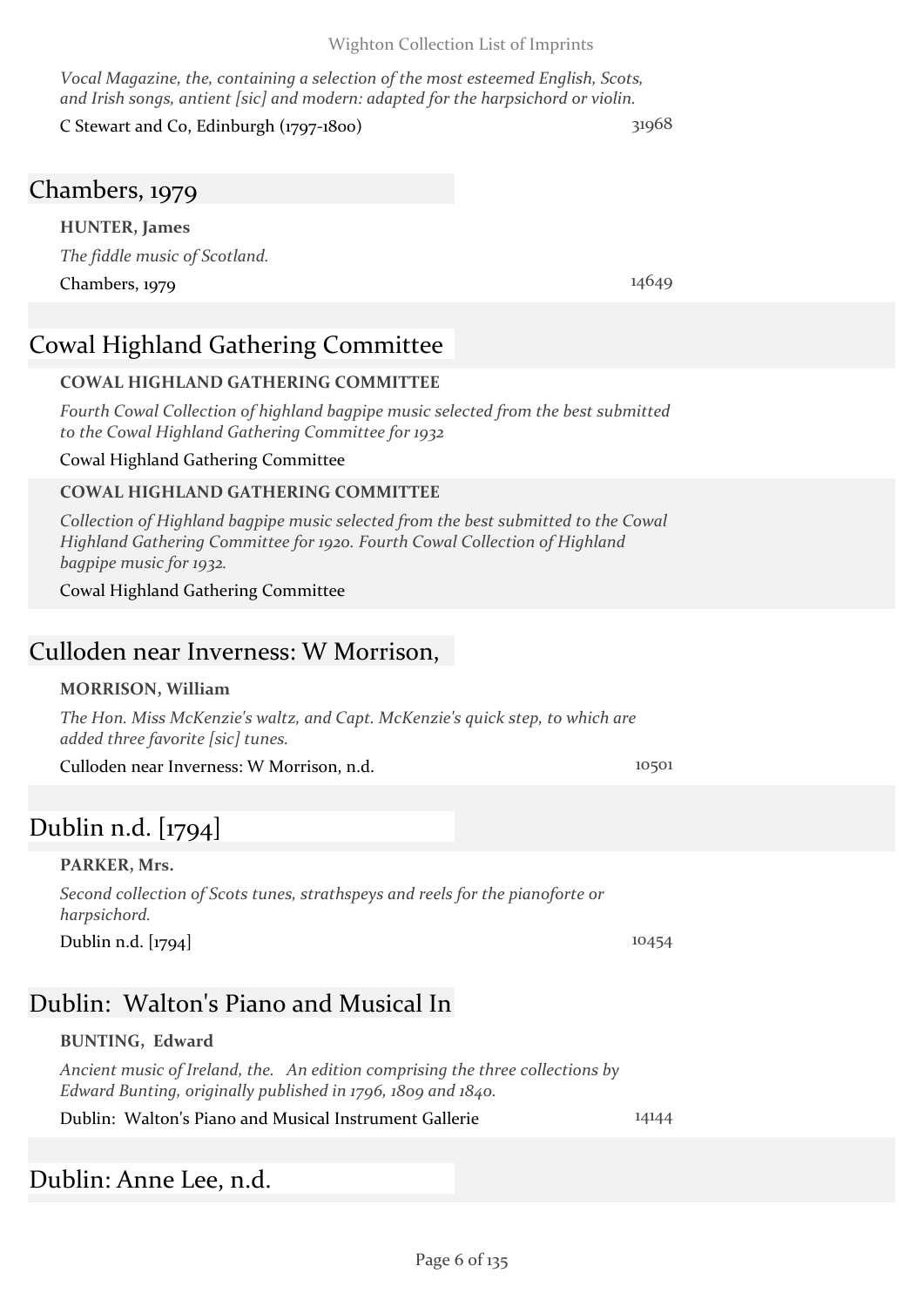|  | Wighton Collection List of Imprints |  |  |  |
|--|-------------------------------------|--|--|--|
|--|-------------------------------------|--|--|--|

| Shela-na-quira, with variations and another favourite Irish tune of Candudelish. |       |
|----------------------------------------------------------------------------------|-------|
| Dublin: Anne Lee, n.d.                                                           | 10434 |
|                                                                                  |       |
| Dublin: Edmond Lee n.d.                                                          |       |
| Can du deelish, a celebrated Irish air, with variations for the pianoforte or    |       |

*harpsichord.* Dublin: Edmond Lee n.d. 10434

**LEE, S**

## Dublin: Edmund Lee n.d.

| The dawn of day, a favorite Irish air, with variations for the pianoforte or<br>harpsichord. |       |
|----------------------------------------------------------------------------------------------|-------|
| Dublin: Edmund Lee n.d.                                                                      | 10434 |
| <b>BOURKE, John</b>                                                                          |       |
| The Grinder, with variations for the pianoforte.                                             |       |
| Dublin: Edmund Lee n.d.                                                                      | 10434 |

# Dublin: Edmund Lee, n.d.

| <b>GEARY, T[homas] A[ugustine]</b>                                          |       |
|-----------------------------------------------------------------------------|-------|
| The Greenwich pensioner, with variations for the pianoforte or harpsichord. |       |
| Dublin: Edmund Lee, n.d.                                                    | 10434 |

# Dublin: for the author, n.d. [1829]

| <b>ROBERTS, Richard</b>                                                            |
|------------------------------------------------------------------------------------|
| Cambrian harmony, being a collection of Welsh airs never before published,         |
| arranged as they were originally performed by the ancient Britons, and adapted for |
| the harp and pianoforte.                                                           |

Dublin: for the author, n.d.  $[1829]$  7083

# Dublin: Hime, n.d.

*A new selection of most admired original Irish airs never before printed, arranged for the piano forte, violin, or flute.*

Dublin: Hime, n.d. 10448

# Dublin: I.B. Logier, n.d.

| MORAN, P. K. |  |
|--------------|--|
|--------------|--|

*The Earl of Granard's march... and the Countess of Granard's waltz.*

Dublin: I.B. Logier, n.d. 10434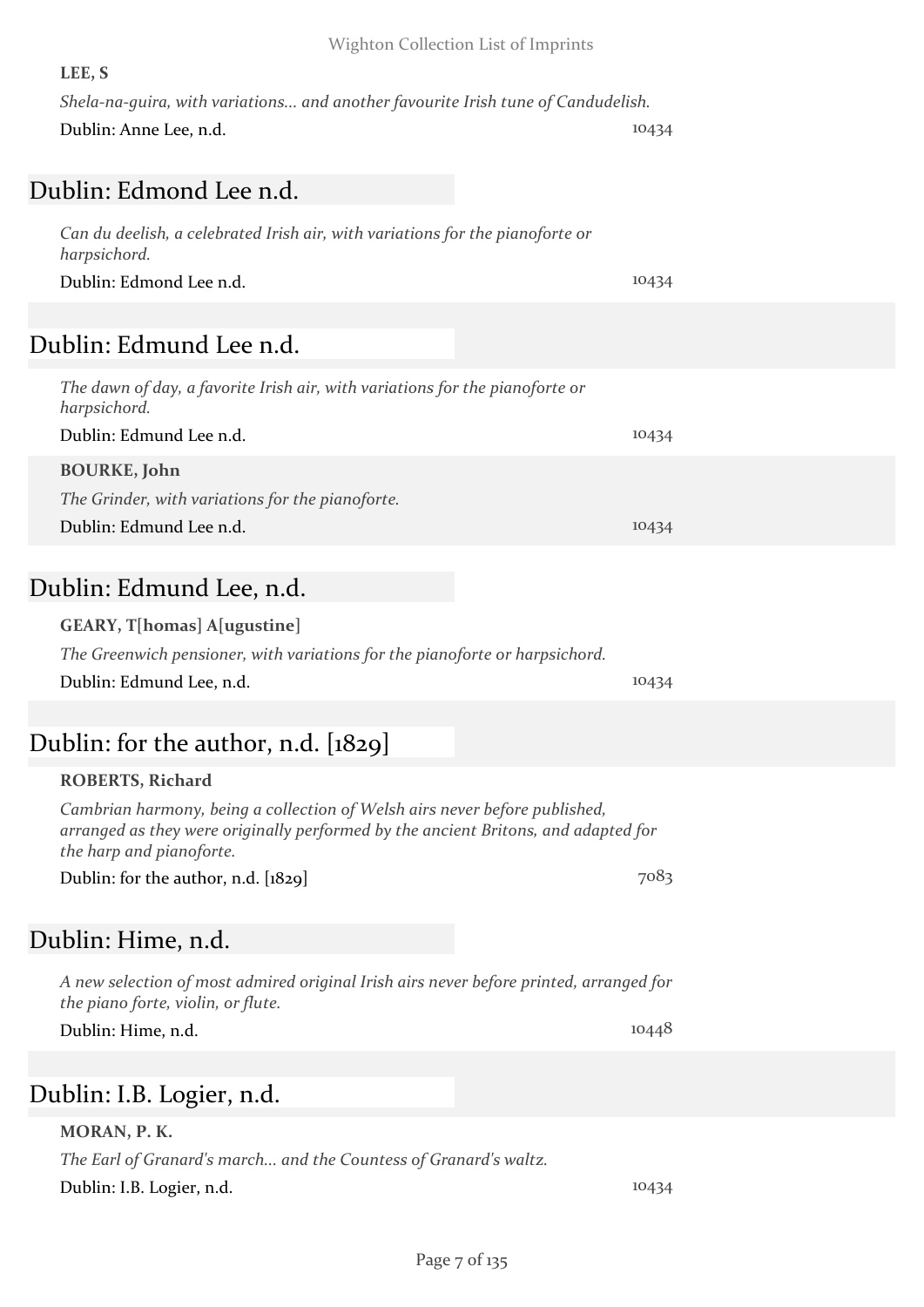### Dublin: J. Willis n.d. [1809]

#### **BUNTING, Edward**

*General collection of the ancient music of Ireland, arranged for the pianoforte; some of the melodies adapted for the voice to poetry chiefly translated from the original Irish songs by Thomas Campbell..*

Dublin: J. Willis n.d. [1809] 7066

# Dublin: J. Willis n.d. [1817]

#### **BUNTING, Edward**

*General collection of the ancient Irish music; containing a variety of admired airs never before published, and also the compositions of Conolan and Carolan, collected from the harpers, etc., in the...*

Dublin: J. Willis n.d. [1817] 7066

### Dublin: John Lee, n.d. [BUC has c.1785]

#### **COGAN, [Philip]**

*Cogan's favourite rondo.* Dublin: John Lee, n.d. [BUC has c.1785] 10434

### Dublin: John Lee, n.d. [BUC has c.1795]

#### **COGAN, [Philip]**

*Cogan's variations to "Push about the Jorum".* Dublin: John Lee, n.d. [BUC has c.1795] 10434

### Dublin: M. Hime n.d. [1798]

#### **CAROLAN**

*Favorite collection of the much-admired old Irish tunes; being the original and genuine compositions of Carolan the celebrated Irish bard, set for the harpsichord, pianoforte, violin, and German flute.*

Dublin: M. Hime n.d. [1798] 10448

### Dublin: McCullagh, n.d.

*Simon's (Monsr.) Dances.* Dublin: McCullagh, n.d. 10435

### Dublin: n.d.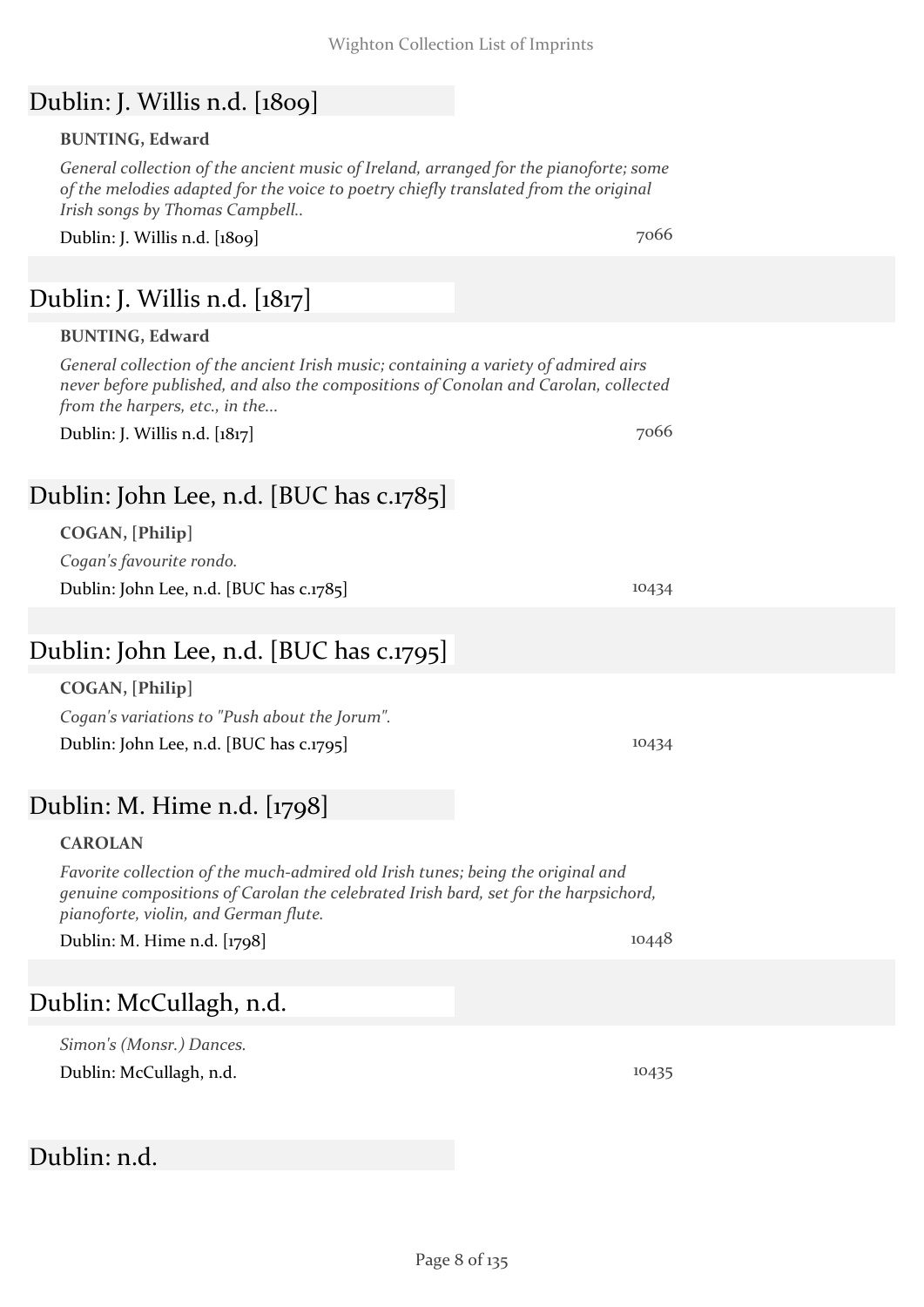#### **SURENNE, J.T.**

| The songs of Ireland without words for the pianoforte, edited by Francis Robinson, |       |
|------------------------------------------------------------------------------------|-------|
| Mus. Doc.                                                                          |       |
| Dublin: n.d.                                                                       | 31973 |

### Dublin: S. Holden, n.d.

#### **HOLDEN, S.**

*A collection of original Welsh music for the harp, pianoforte, flute, or violin.*

| Dublin: S. Holden, n.d. | 10525 |
|-------------------------|-------|
|-------------------------|-------|

#### **HOLDEN, S.**

*A collection of old established Irish slow and quick tunes, arranged for the harp, pianoforte, violin, flute, flageolet, or bagpipes, selected and published by S. Holden.* Dublin: S. Holden, n.d. 7065

### Dublin: S. Holden, n.d. [Wighton gives

#### **HOLDEN, Br[other] S[mollet]**

*A selection of masonic songs, etc., arranged with chorusses [sic] in parts, and respectfully dedicated to the brethren of the most ancient and honourable fraternity of free and accepted masons.*

Dublin: S. Holden, n.d. [Wighton gives 1798, BUC has c. 1

### Dundee: 1781

*A hymn to the God of Abraham. In three parts: adapted to a celebrated air, sung by the priest, Signior Leoni, &c. at the Jew's Synagogue in London.*

Dundee: 1781

### Dundee: n.d.

#### **DUNDEE EAST CHURCH.**

*Dundee Sacred Harmonist: a selection of psalm tunes, doxologies, etc., in four vocal parts, with an accompaniment for the organ or pianoforte, and an explanation of musical terms ...*

#### Dundee: n.d.

*Dundee Sacred Harmonist: a selection of psalm tunes, doxologies, etc., in 4 vocal parts, with an accompaniment for the organ or pianoforte, and an explanation of musical signs and terms for the use of the...*

Dundee: n.d.

### Dundee: published by the author n.d.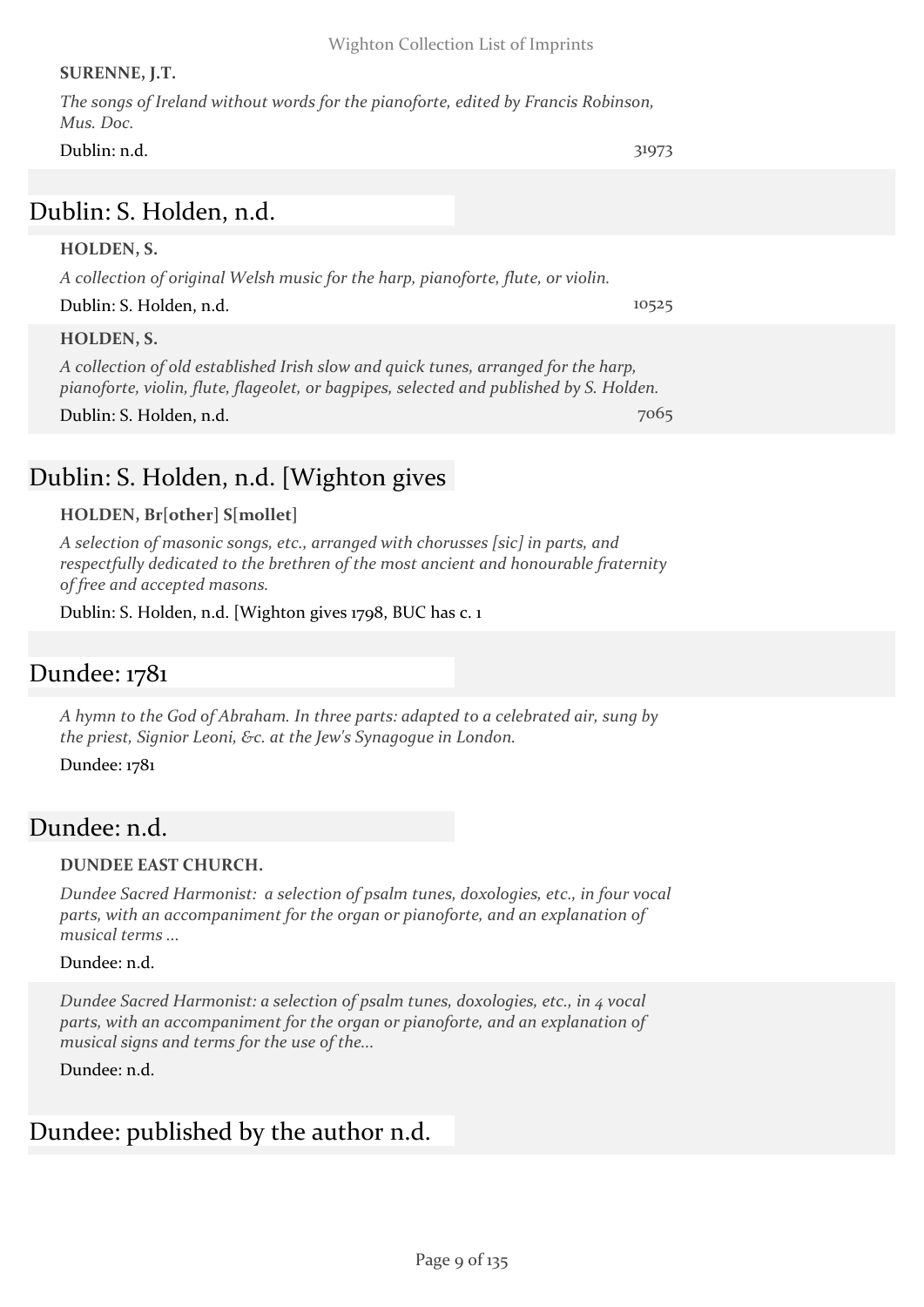#### **MANCOR, P**

*The following tunes are composed, & most respectfully dedicated to Miss Carnegy of Lower by her much obliged and most obedient servant*

Dundee: published by the author n.d. 10438

### Dunoon: Joe Quigley 1914

#### **COWAL**

*Cowal collection of modern highland bagpipe music...*

Dunoon: Joe Quigley 1914

## Dysart: the author n.d.

#### **WALKER, James**

*A 2nd. collection of reels, strathspeys, jigs, etc., with a bass for the violoncello or harpsichord, and different marches for volunteer corps.*

Dysart: the author n.d. 10454

### Edinburgh 1852

*The dance music of Scotland, a collection of all the best reels and strathspeys both of the Highlands and Lowlands for the pianoforte, arranged and edited by J.T. Surenne.* Edinburgh 1852 32000

### Edinburgh n.d.

| The Scots came o'er the Border, with five other tunes for the pianoforte or violin and<br>violoncello.                                                                            |       |
|-----------------------------------------------------------------------------------------------------------------------------------------------------------------------------------|-------|
| Edinburgh n.d.                                                                                                                                                                    | 10435 |
| ROSS, John<br>A select collection of ancient and modern Scottish airs, adapted for the voice, with<br>symphonies and accompaniments for the pianoforte. Vol. 1.<br>Edinburgh n.d. | 10408 |
| 4 cottillions or quick steps arranged for the pianoforte.<br>Edinburgh n.d.                                                                                                       | 10439 |
| Prince Regent's strathspey, and, "Was ye at the waddin", written by John Hamilton,<br>with words and music for the voice and also set as a reel.<br>Edinburgh n.d.                | 10435 |
| The favorite [sic] quadrilles for 1826, as performed at the King's Assembly 26th<br>January, arranged for the pianoforte or harp, by Nathaniel Gow.<br>Edinburgh n.d.             | 10439 |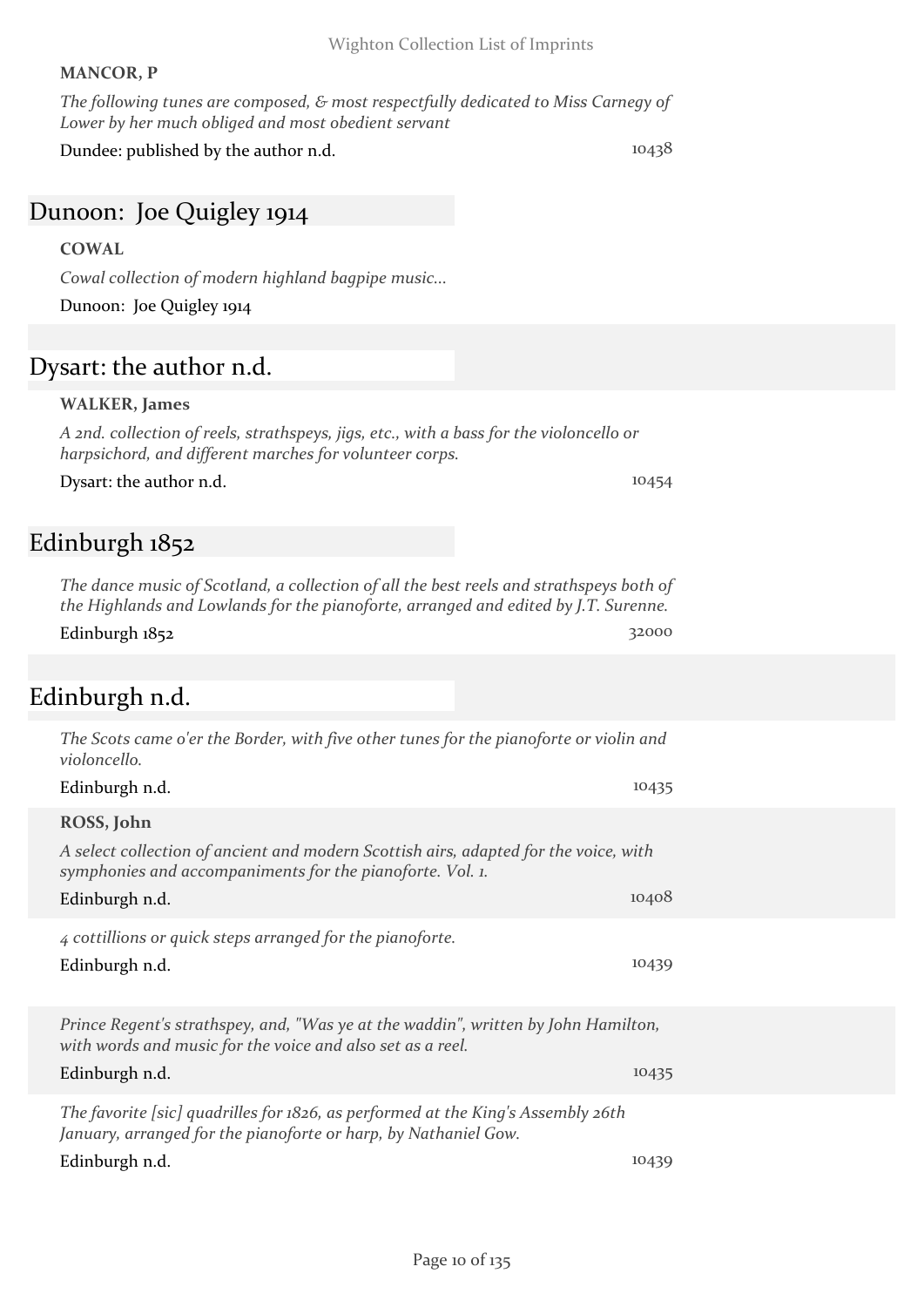| A collection of new reels, strathspeys, jigs, waltz etc. for the pianoforte, harpsichord,<br>and violin, with a bass for the violoncello.<br>Edinburgh n.d.<br>10450<br>GOW, Nath[aniel]<br>The favorite [sic] set of quadrilles as danced at the King's Assembly, 27th January<br>1825, arranged for the pianoforte<br>Edinburgh n.d.<br>10439<br><b>BARBIERI, Carlos</b><br>A collection of waltzes and polonaise as danced in St. Petersburg and Moscow<br>Edinburgh n.d.<br>10439<br>ROSS, Dr<br>Auld lang syne, with variations for the pianoforte or harp.<br>10434<br>ROBERTSON, Alex.<br>Highland medley, overture, in which are introduced 7 celebrated national airs -<br>"Garb of old Gaul", "Campbells are coming", etc.<br>Edinburgh n.d.<br>10434<br>A selection of original German airs and waltzes never before published arranged for<br>the pianoforte. No. 1. | <b>ROBERTSON, Daniel</b> |       |
|----------------------------------------------------------------------------------------------------------------------------------------------------------------------------------------------------------------------------------------------------------------------------------------------------------------------------------------------------------------------------------------------------------------------------------------------------------------------------------------------------------------------------------------------------------------------------------------------------------------------------------------------------------------------------------------------------------------------------------------------------------------------------------------------------------------------------------------------------------------------------------|--------------------------|-------|
|                                                                                                                                                                                                                                                                                                                                                                                                                                                                                                                                                                                                                                                                                                                                                                                                                                                                                  |                          |       |
|                                                                                                                                                                                                                                                                                                                                                                                                                                                                                                                                                                                                                                                                                                                                                                                                                                                                                  |                          |       |
|                                                                                                                                                                                                                                                                                                                                                                                                                                                                                                                                                                                                                                                                                                                                                                                                                                                                                  |                          |       |
|                                                                                                                                                                                                                                                                                                                                                                                                                                                                                                                                                                                                                                                                                                                                                                                                                                                                                  |                          |       |
|                                                                                                                                                                                                                                                                                                                                                                                                                                                                                                                                                                                                                                                                                                                                                                                                                                                                                  |                          |       |
|                                                                                                                                                                                                                                                                                                                                                                                                                                                                                                                                                                                                                                                                                                                                                                                                                                                                                  |                          |       |
|                                                                                                                                                                                                                                                                                                                                                                                                                                                                                                                                                                                                                                                                                                                                                                                                                                                                                  |                          |       |
|                                                                                                                                                                                                                                                                                                                                                                                                                                                                                                                                                                                                                                                                                                                                                                                                                                                                                  |                          |       |
|                                                                                                                                                                                                                                                                                                                                                                                                                                                                                                                                                                                                                                                                                                                                                                                                                                                                                  |                          |       |
|                                                                                                                                                                                                                                                                                                                                                                                                                                                                                                                                                                                                                                                                                                                                                                                                                                                                                  |                          |       |
|                                                                                                                                                                                                                                                                                                                                                                                                                                                                                                                                                                                                                                                                                                                                                                                                                                                                                  | Edinburgh n.d.           |       |
|                                                                                                                                                                                                                                                                                                                                                                                                                                                                                                                                                                                                                                                                                                                                                                                                                                                                                  |                          |       |
|                                                                                                                                                                                                                                                                                                                                                                                                                                                                                                                                                                                                                                                                                                                                                                                                                                                                                  |                          |       |
|                                                                                                                                                                                                                                                                                                                                                                                                                                                                                                                                                                                                                                                                                                                                                                                                                                                                                  |                          |       |
|                                                                                                                                                                                                                                                                                                                                                                                                                                                                                                                                                                                                                                                                                                                                                                                                                                                                                  |                          |       |
|                                                                                                                                                                                                                                                                                                                                                                                                                                                                                                                                                                                                                                                                                                                                                                                                                                                                                  | Edinburgh n.d.           | 10439 |
| The favourite circus airs arranged for the pianoforte, violin, and German flute, by J.<br>A. May.                                                                                                                                                                                                                                                                                                                                                                                                                                                                                                                                                                                                                                                                                                                                                                                |                          |       |
| Edinburgh n.d.<br>10435                                                                                                                                                                                                                                                                                                                                                                                                                                                                                                                                                                                                                                                                                                                                                                                                                                                          |                          |       |

# Edinburgh n.d. [1804?]

#### **URBANI, Peter**

*A select collection of original Scottish airs, for the voice, with introductory & concluding symphonies & accompaniments for the piano forte, violin & violoncello. Books 4-6*

Edinburgh n.d. [1804?]

### Edinburgh n.d. [1808]

*Bonaparte's invincible regiments' march, and, Lord Wellington's Quick step, arranged for the pianoforte.* Edinburgh n.d. [1808] 10435

# Edinburgh n.d. [1815]

*Rochead & Son's selection of psalm and hymn tunes, with a brief introduction to psalmody.*

Edinburgh n.d. [1815]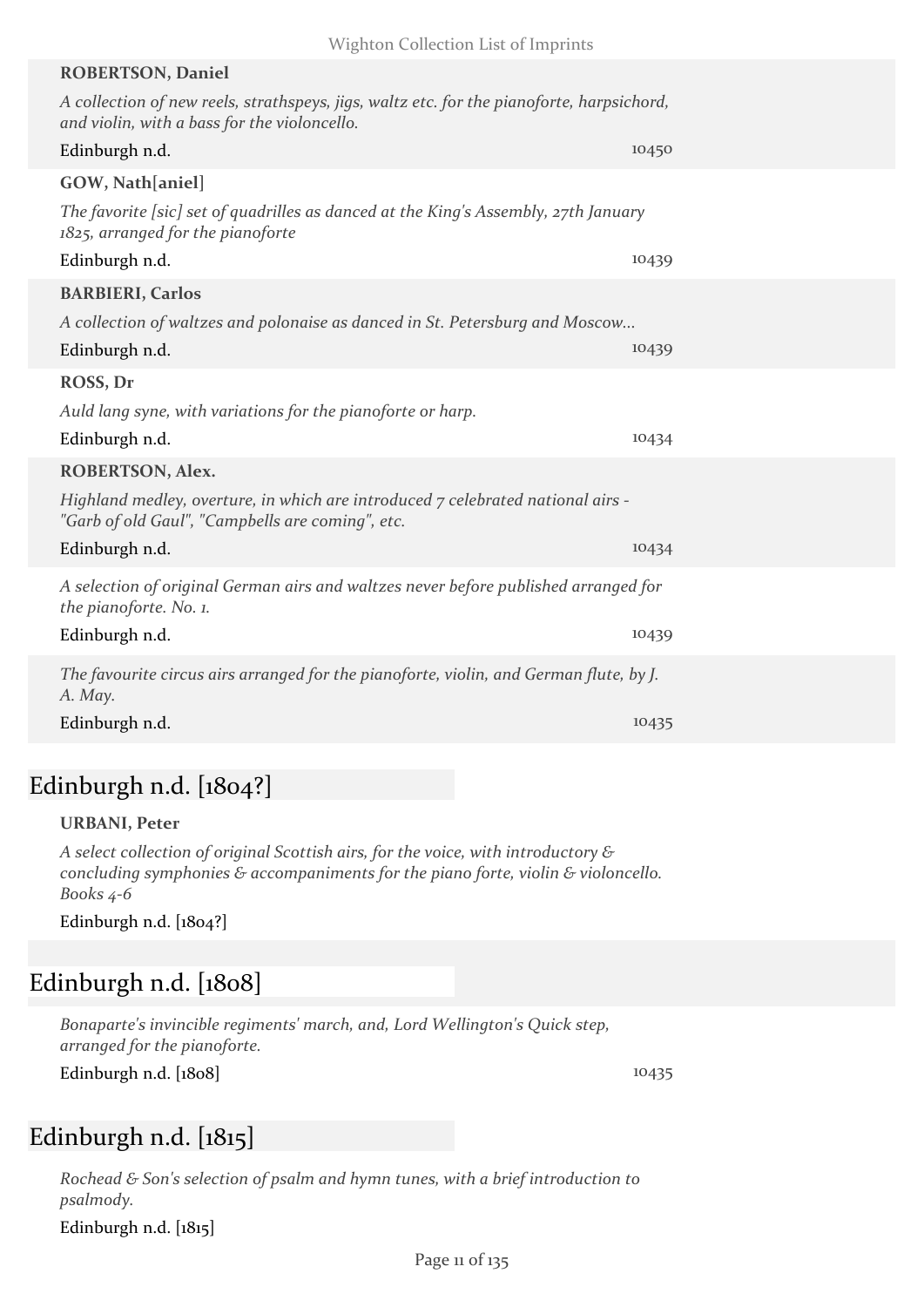### Edinburgh: A. Rochead & Son n.d.

#### **ROBERTSON, Dan**

*The Banks of Banna. A favourite air arranged as a rondo for pianoforte.*

| Edinburgh: A. Rochead & Son n.d.                                                                                                                                                                                                                                                                                                   | 8649            |
|------------------------------------------------------------------------------------------------------------------------------------------------------------------------------------------------------------------------------------------------------------------------------------------------------------------------------------|-----------------|
| The favorite [sic] Scots air of Lady Shaftsbury. Arranged as a rondo for the<br>pianoforte by Dan Robertson.                                                                                                                                                                                                                       |                 |
| $\mathbf{r}$ $\mathbf{r}$ $\mathbf{r}$ $\mathbf{r}$ $\mathbf{r}$ $\mathbf{r}$ $\mathbf{r}$ $\mathbf{r}$ $\mathbf{r}$ $\mathbf{r}$ $\mathbf{r}$ $\mathbf{r}$ $\mathbf{r}$ $\mathbf{r}$ $\mathbf{r}$ $\mathbf{r}$ $\mathbf{r}$ $\mathbf{r}$ $\mathbf{r}$ $\mathbf{r}$ $\mathbf{r}$ $\mathbf{r}$ $\mathbf{r}$ $\mathbf{r}$ $\mathbf{$ | $0 \leq \ldots$ |

Edinburgh: A. Rochead & Son n.d. 8649

### Edinburgh: J. Sutherland

**CLARKE** *Clarke's Collection of Favourite Airs. Collections 1-6* Edinburgh: J. Sutherland 8649

## Edinburgh: J. Sutherland n.d.

*Paddy O'Rafferty. A favourite Irish tune, with variations adapted for the pianoforte.* Edinburgh: J. Sutherland n.d. 8649

### Edinburgh: John Donald Publishers Lt

**CANNON, Roderick D.** *The Highland Bagpipe and its Music.* Edinburgh: John Donald Publishers Ltd. ,

### Edinburgh: Muir Wood & Co. n.d.

#### **ROSS, Daniel**

*O where will bonny Ann ly. A favourite Scots air with variations for the pianoforte.* Edinburgh: Muir Wood & Co. n.d. 8649

### Edinburgh: Muir, Wood & Co. n.d.

#### **COOPER, Isaac** *Knitt the Pocky. With variations arranged for the pianoforte.*

Edinburgh: Muir, Wood & Co. n.d. 8649

### Edinburgh: Muir, Wood and Co.

*Betsy Bell and Mary Gray. A new rondo for the pianoforte with or without the additional keys.* Edinburgh: Muir, Wood and Co. 8649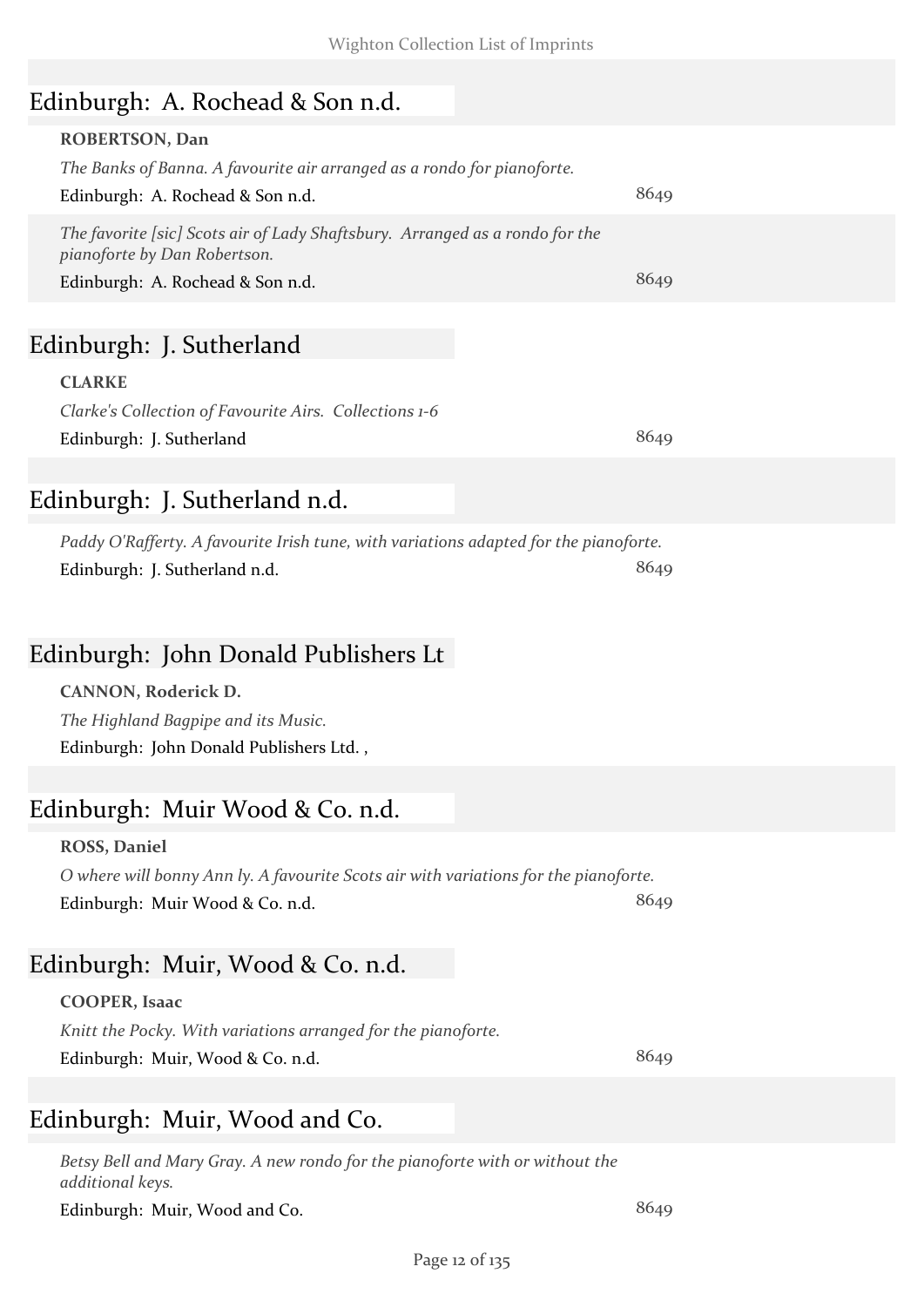## Edinburgh: Muir, Wood and Co. n.d.

### **BARBIERI, C.**

*Hibernia and much admired rondo with Paddy Carey and Lord Wellington's quick step arranged for the pianoforte.*

Edinburgh: Muir, Wood and Co. n.d. 6649

# Edinburgh: Paterson's Publications Lt

#### **ARMY PIPING COMMITTEE**

*Army manual of bagpipe tunes and drum beatings. Music for massed pipes and drums.*

Edinburgh: Paterson's Publications Ltd. 1934

## Edinburgh: William Blackwood and So

**AYTOUN, William Edmondstoune** *Ballads of Scotland, the.* Edinburgh: William Blackwood and Sons, n.d.

# Edinburgh: William Tait 1829

### **CHAMBERS, Robert**

*Scottish songs, the.* Edinburgh: William Tait 1829

# Edinburgh: [John Sutherland] n.d.

*Edinburgh Repository of music, containing the most select English, Scottish, and Irish airs, reels, strathspeys, etc., arranged for the German flute or violin.* Edinburgh: [John Sutherland] n.d.

### Edinburgh: 1721

**MALCOLM, Alex.** *A treatise of musick [sic], speculative, practical, and historical.* Edinburgh: 1721

### Edinburgh: 1730

#### **CRAIG, Adam**

*Collection of the choicest Scots tunes, adapted for the harpsic[h]ord or spinnet and within the compass of the voice, violin or German flute.*

Edinburgh: 1730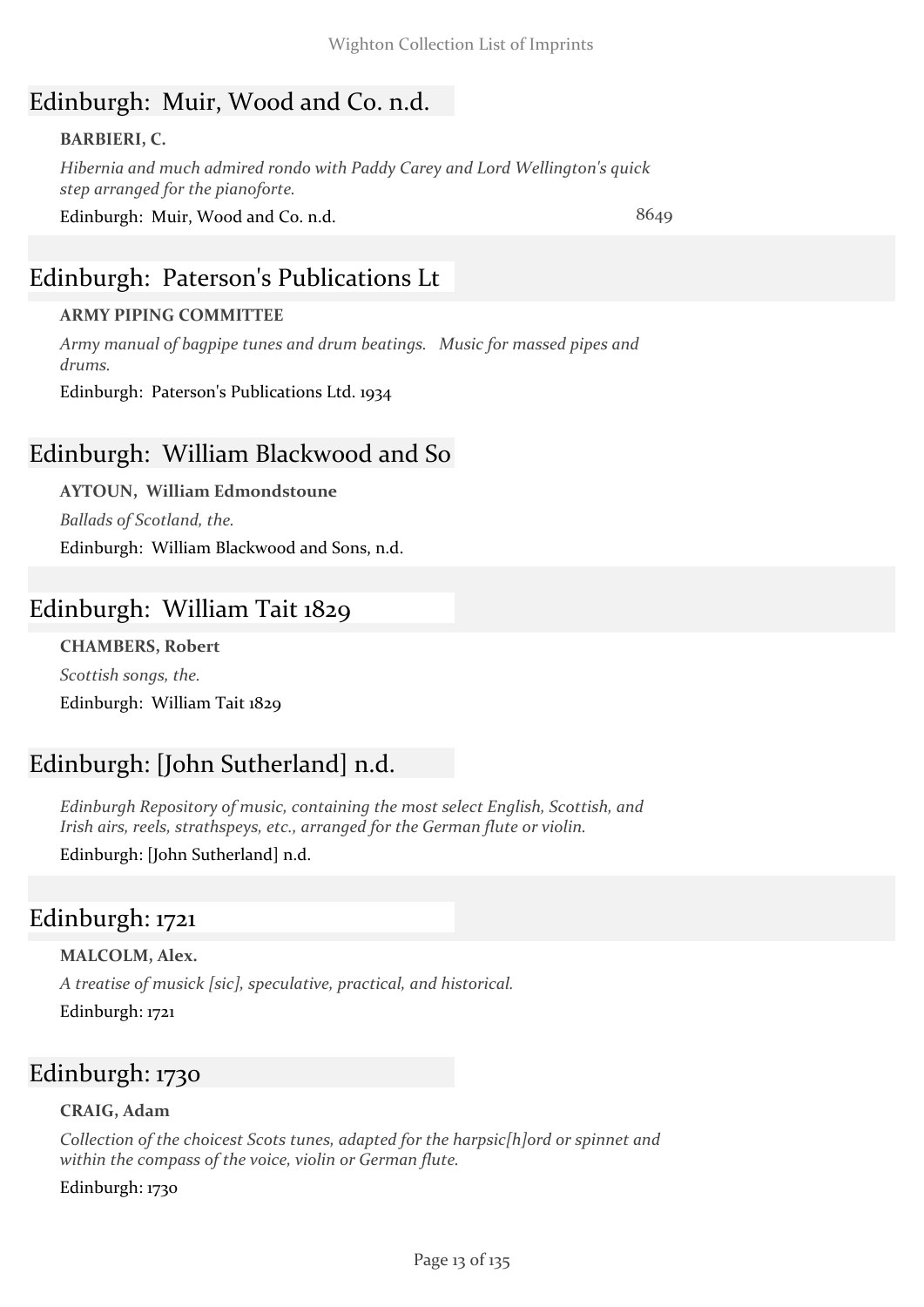### Edinburgh: 1759

#### **GILSON, Cornforth**

*Lessons on the practice of singing with an addition of the church tunes, in 4 parts, and a collection of hymns, canons, airs and catches for the improvement of beginners.*

Edinburgh: 1759

### Edinburgh: 1763

#### **GIRVIN, John**

*The vocal musician. Part 1. Wherein the grounds of music are distinctly handled, the intervals explained, etc.*

Edinburgh: 1763

### Edinburgh: 1780

#### **CUMMING, Angus**

*A collection of strathspey or old highland reels.* Edinburgh: 1780

### Edinburgh: 1792-93

*The Edinburgh Musical Miscellany, a collection of the most approved Scotch, English and Irish songs set to music. Selected by D. Sime, Edinburgh.*

#### Edinburgh: 1792-93

*The Edinburgh Musical Miscellany, a collection of the most approved Scotch, English and Irish songs set to music. Selected by D. Sime, Edinburgh.*

Edinburgh: 1792-93

# Edinburgh: 1803

#### **MACDONALD, Joseph**

*A compleat [sic] theory of the Scots Highland bagpipe.* Edinburgh: 1803 10401

### Edinburgh: 1807

#### **GUNN, John**

*An historical enquiry respecting the performance on the harp in the Highlands of Scotland from the earliest times until it was discontinued about the year 1734, to which is prefixed an account of a...*

Edinburgh: 1807 10405

### Edinburgh: 1819-21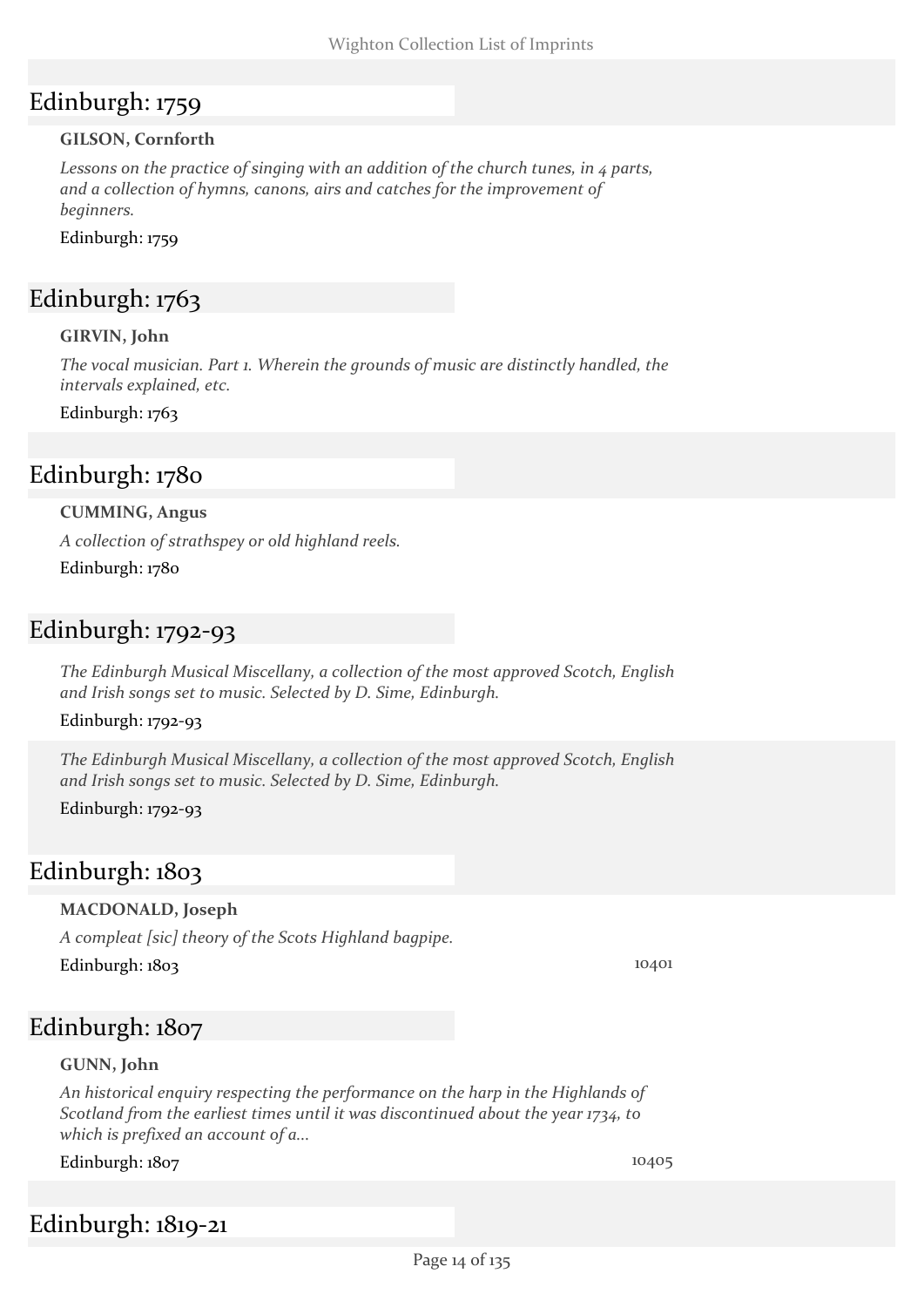Edinburgh: 1852 32000

Edinburgh: 1852

*Surenne.*

### **HOGG, James**

*The Jacobite relics of Scotland, being the songs, airs, and legends of the adherents to the House of Stuart, collected and illustrated.*

Edinburgh: 1819-21

# Edinburgh: 1820

### **GUNN, Anne**

*An introduction to music in which the elementary parts of the science and the principles of thorough bass and modulation are familiarly explained.*

Edinburgh: 1820

# Edinburgh: 1830-36

### **McKERCHER, D.**

*A collection of original strathspeys and reels arranged for the pianoforte, violin, and violoncello.*

Edinburgh: 1830-36 7076

# Edinburgh: 1838

### **DAUNEY, W[illia]m.**

*Ancient Scottish melodies, from a Manuscript of the reign of James VI, with an introductory enquiry illustrative of the history of the music of Scotland.*

Edinburgh: 1838 21250

# Edinburgh: 1839-53

### **JOHNSON, James**

*The Scotish [sic] Musical Museum, consisting of upwards of six hundred songs, with proper basses for the pianoforte, (new edition) accompanied with copious notes and illustrations of the lyric poetry...*

Edinburgh: 1839-53

# Edinburgh: 1848-49

*Wood's songs of Scotland, adapted to their appropriate melodies arranged with pianoforte accompaniments by G.F. Graham, T. M. Mudie, J.T. Surenne, Finlay Dun, etc...*

Edinburgh: 1848-49 32002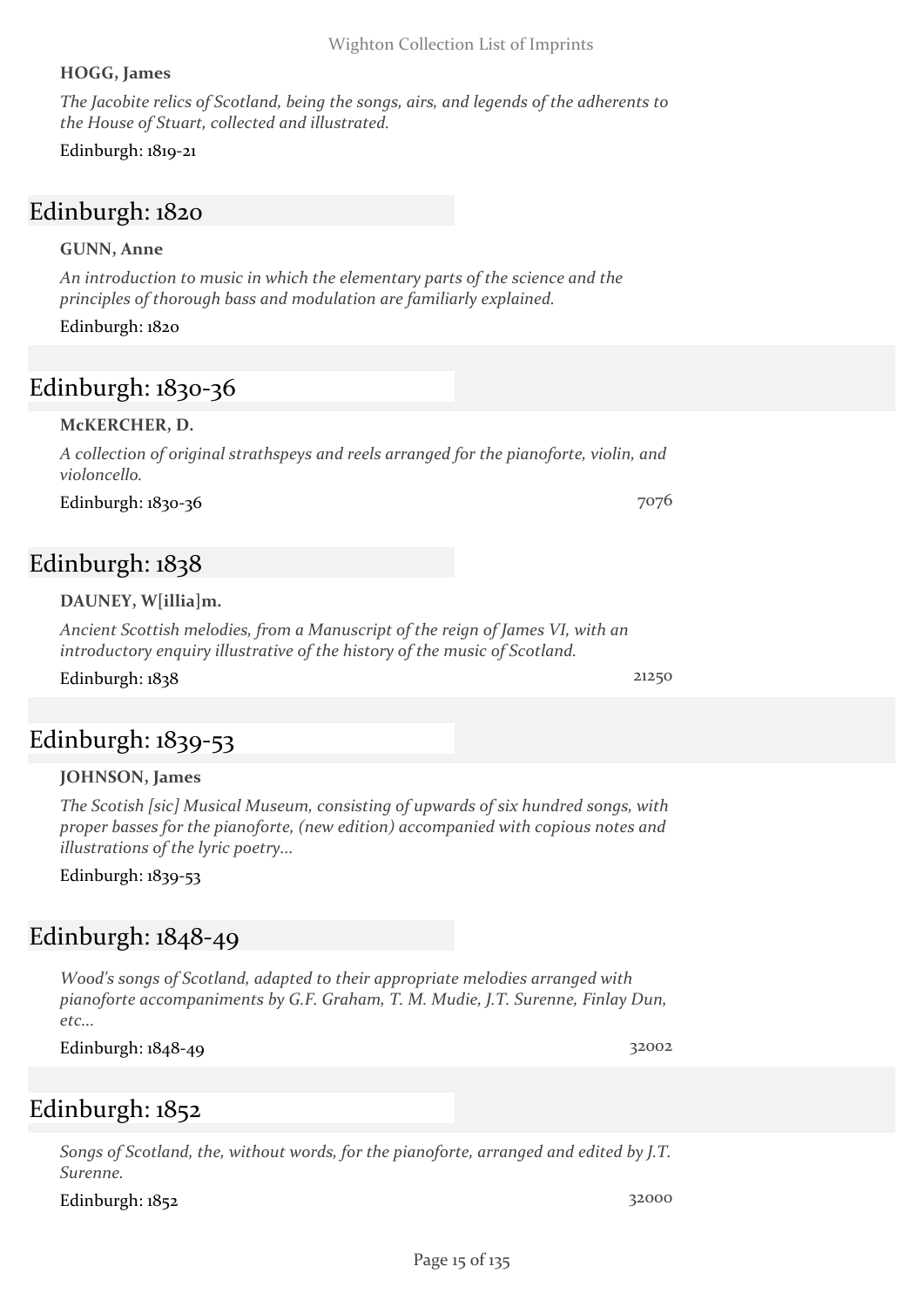# Edinburgh: 1853

#### **LAING, David**

*Additional notes and illustrations to Johnston's Scots Musical Museum, with MS annotations by A.J. Wighton.*

#### Edinburgh: 1853

#### **STENHOUSE, William**

*Illustrations of the lyric poetry and music of Scotland, originally compiled to accompany the "Scots Musical Museum", and now published separately, with additional notes and illustrations.*

#### Edinburgh: 1853

#### **LOWE, Joseph**

*Selection of popular country dances, with their proper figures as danced in fashionable society, to which is added a favorite [sic] quadrille, polka, waltz, schottische, etc.*

Edinburgh: 1853 7074

### Edinburgh: A. R. Mac Leod, 1915

**MacLEOD, Pipe-Major A. R.**

*MacLeod's tutor for the highland bagpipe containing about 130 tunes...*

Edinburgh: A. R. Mac Leod, 1915

### Edinburgh: A. Rochead & Son, n.d.

*Thirty Scots songs, adapted for a voice and harpsichord. The words by Allan Ramsey.* Edinburgh: A. Rochead & Son, n.d. 10410

### Edinburgh: Alex. Baillie [1742]

#### **BARSANTI, Francis**

*A collection of old Scots tunes, with the bass for the violincello or harpsichord.* Edinburgh: Alex. Baillie [1742] 10458

### Edinburgh: Alex. Robertson n.d. [c.1822

*Caledonian Museum, the; containing a favorite collection of ancient and modern Scots tunes, adapted for the flageolet, flute, or violin.*

Edinburgh: Alex. Robertson n.d. [c.1822-25]

### Edinburgh: Alex[ande]r Robertson & C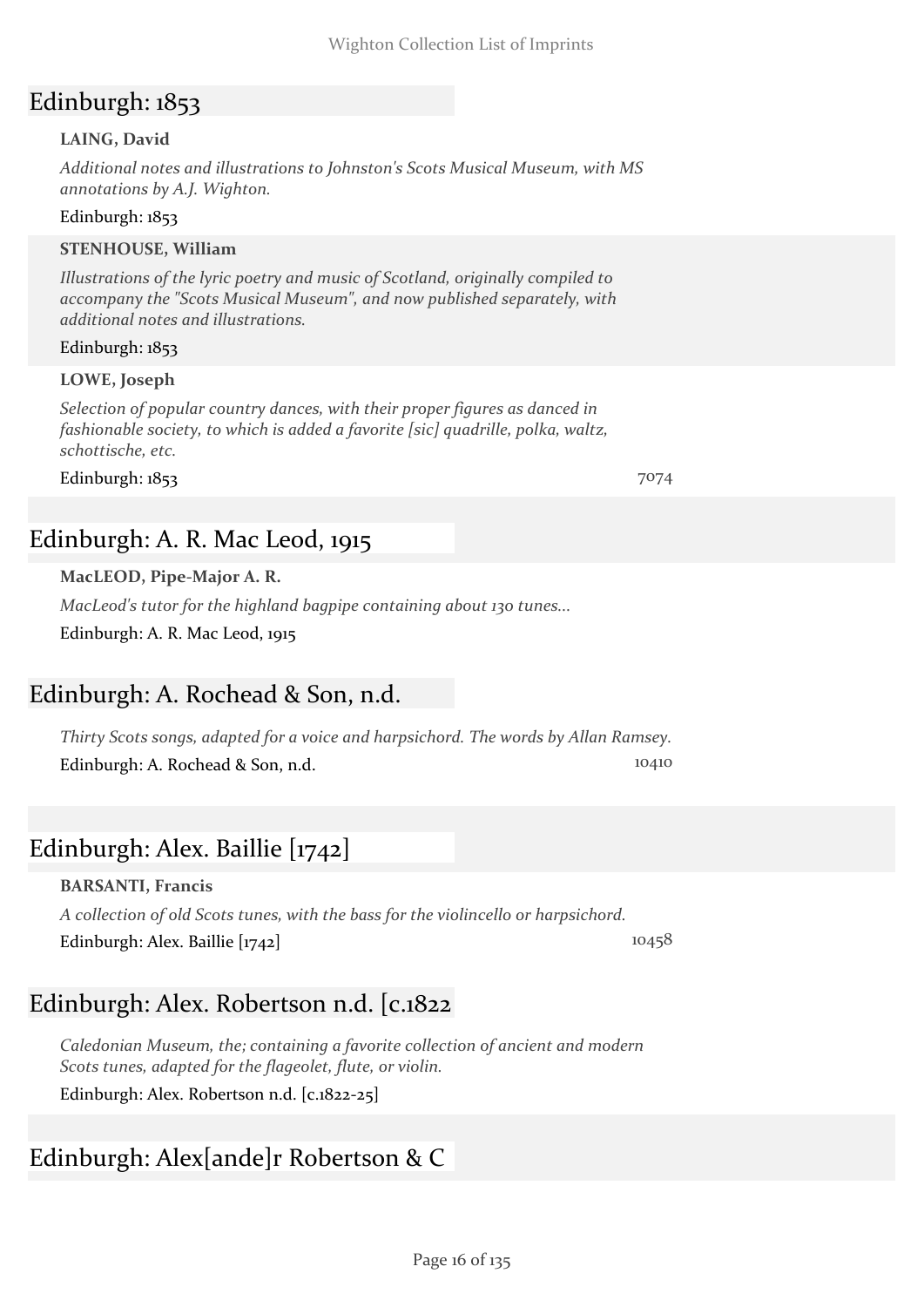#### **MARSHALL, William**

*Scottish airs, melodies, strathspeys, reels, etc., for the pianoforte, harp, violin, and violoncello, with appropriate basses.*

#### Edinburgh: Alex[ande]r Robertson & Co., n.d. 10500

### Edinburgh: Alex[ande]r Robertson & C

#### **GOW, Niel arr. Nathaniel**

*A collection of airs, reels, and strathspeys, being the posthumous compositions of the late Niel Gow, Jr., arranged for the piano forte, harp, violin and violoncello, by Nathaniel Gow.*

Edinburgh: Alex[ande]r Robertson & Co., n.d. [1823] 10482

## Edinburgh: Alex[ande]r Robertson & C

#### **GOW & MARSHALL, Messrs.**

*A choice selection of reels and strathspeys from the works of Gow & Marshall, and the most popular country dances, with portrait of Niel Gow.*

Edinburgh: Alex[ande]r Robertson & Co[mpan]y, n.d. 7072

### Edinburgh: Alex[ande]r Robertson, n.d.

*The beauties of Niel Gow, being a selection of the most favorite [sic] tunes from his 1st, 2nd and 3rd collections of strathspeys, reels and jigs, chiefly comprising the works of Niel Gow & Sons...*

#### Edinburgh: Alex[ande]r Robertson, n.d. 10483

#### **MARSHALL, William**

*Volume 2nd of a collection of Scottish melodies, reels, strathspeys, jigs, slow airs, etc. for the pianoforte, being his genuine and posthumous works. All the airs now published for the first time.*

Edinburgh: Alex[ande]r Robertson, n.d. 10500

# Edinburgh: Alex[ande]r. Robertson, n.d

### **MARSHALL, William Esq[ui]r[e]**

*The Farewell, a favorite slow melody, with other Scotch strathspeys & dances... arranged for the piano forte.*

Edinburgh: Alex[ande]r. Robertson, n.d. 10438

# Edinburgh: Alexander Robertson & Co.,

### **MACDONALD, Donald**

*A collection of the ancient martial music of Caledonia called piobaireachd, as performed on the great highland bagpipe...*

Edinburgh: Alexander Robertson & Co.,  $(1822 / 1855)$  8486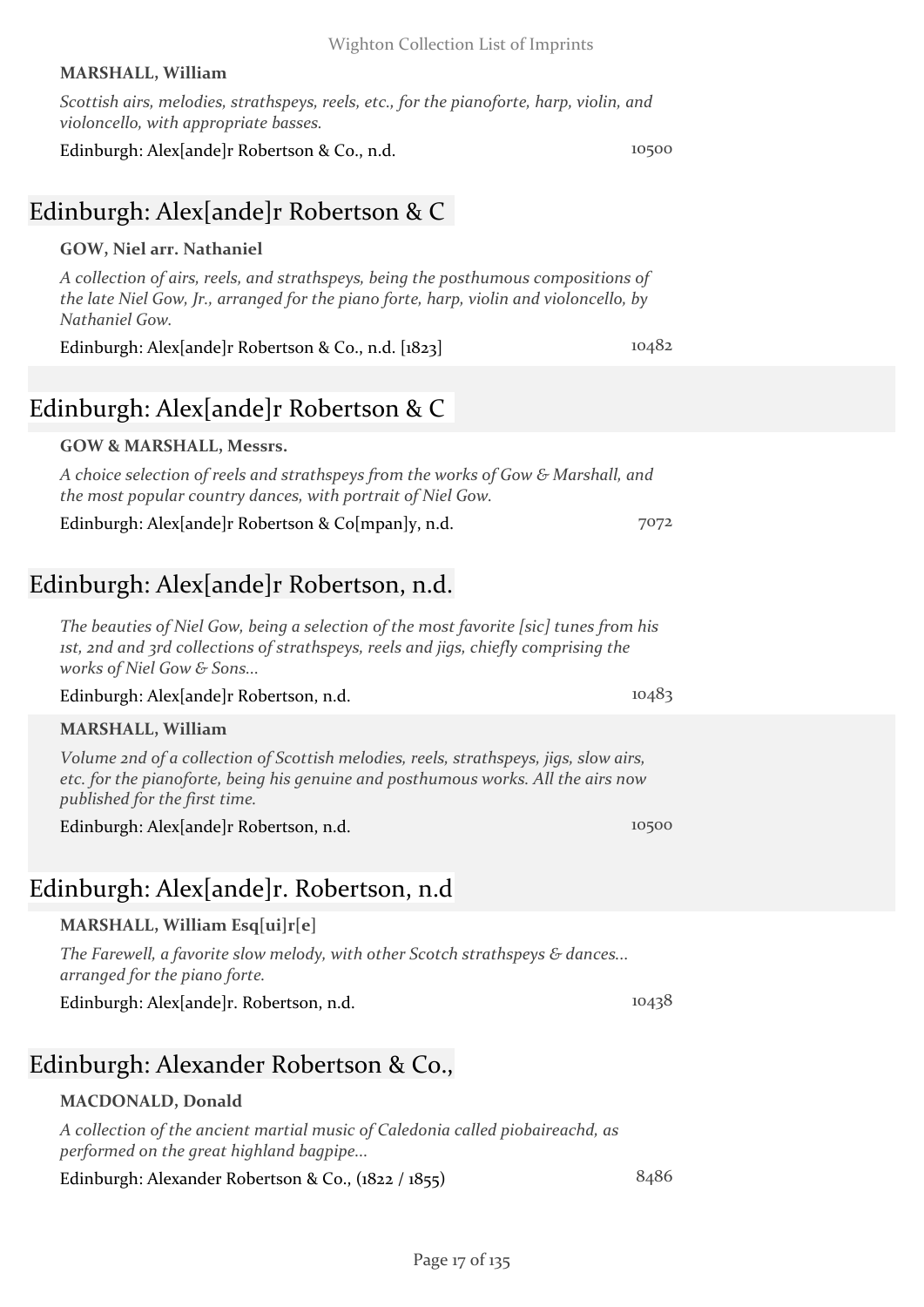### Edinburgh: Alexander Robertson & Co.,

#### **GOW, Nathaniel**

*A select collection of original dances, waltzes, marches, minuets and airs, many of which are composed, and the whole arranged for the piano forte and harp, by Nath: Gow.*

Edinburgh: Alexander Robertson & Co., n.d. 10482

# Edinburgh: Bremner, n.d. [1757]

#### **[BREMNER]**

*A 2nd. set of Scots songs for a voice and harpsichord.* Edinburgh: Bremner, n.d. [1757] 10515

## Edinburgh: Bryson, n.d. [BUC has c.179

#### **JENKINS, George**

*Eighteen airs for 2 violins or German flutes, and a bass. To render this work useful for harpsichord performers, the 1st. violin and bass are put in score.*

Edinburgh: Bryson, n.d. [BUC has c.1790]

### Edinburgh: Corri & Co., n.d. [1783]

#### **CORRI, Domenico**

*New and complete collection of the most favourite Scots songs, including a few English and Irish, with proper graces and ornaments peculiar to their character,...*

Edinburgh: Corri & Co., n.d. [1783] 10521

### Edinburgh: David Glen (tutor was first

#### **GLEN, David**

*David Glen's Highland bagpipe tutor. A selection of quicksteps, strathspeys, reels and jigs followed by a piobaireachd.*

Edinburgh: David Glen (tutor was first published in 1881)

# Edinburgh: David Glen, (pre 1909)

### **GLEN, David**

*The Edinburgh collection of Highland bagpipe music. Containing pibrochs, marches, quicksteps, strathspeys, reels and jigs Parts 1-11.*

Edinburgh: David Glen, (pre 1909)

# Edinburgh: David Glen, (published at v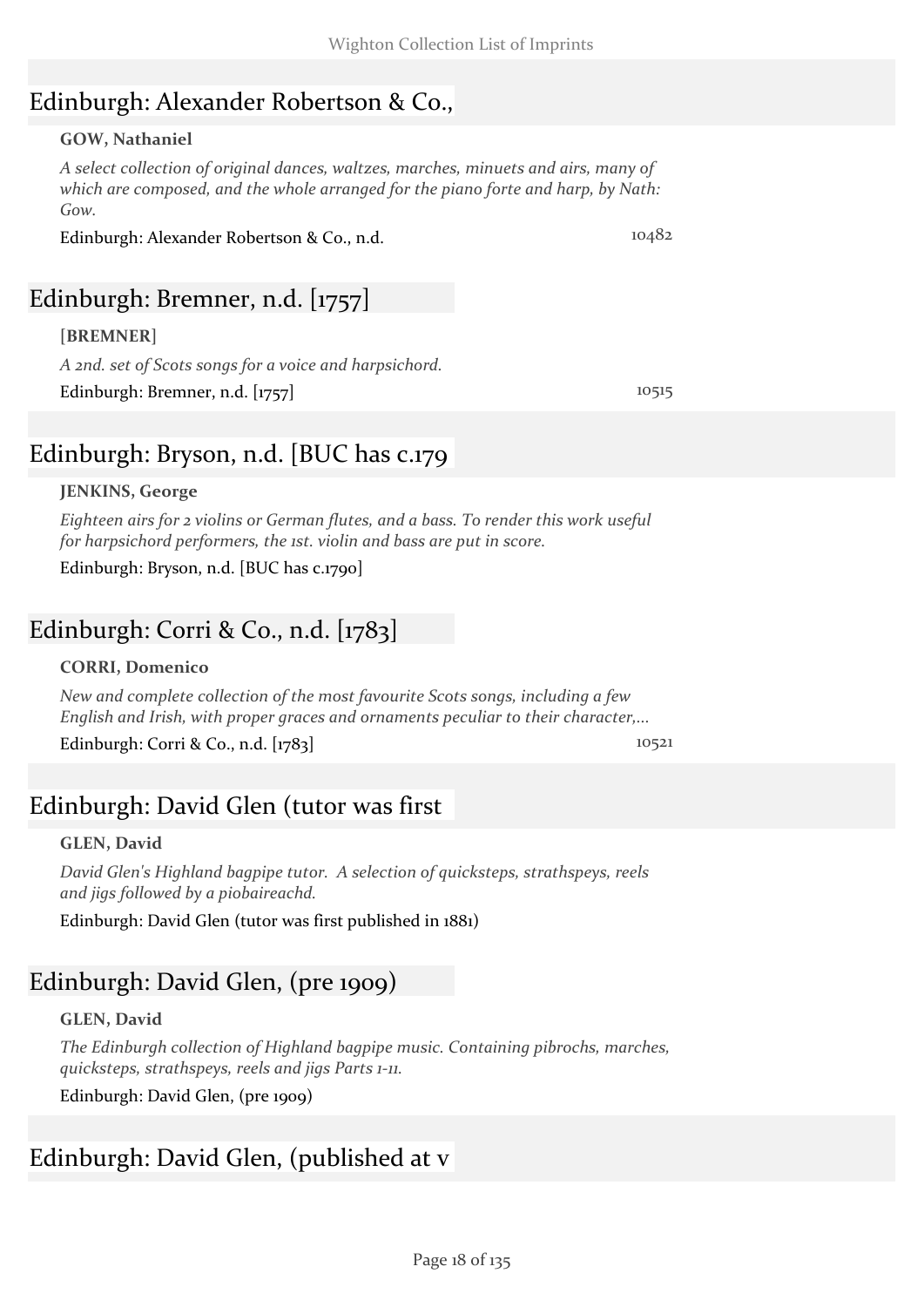#### **GLEN, David**

*David Glen's collection of Highland bagpipe music. Containing marches, quicksteps, strathspeys, reels and jigs. Parts 9-17.*

Edinburgh: David Glen, (published at various times betw

#### **GLEN, David**

*David Glen's collection of Highland bagpipe music. Containing marches, quicksteps, strathspeys, reels and jigs. Parts 1-8*

Edinburgh: David Glen, (published at various times betw

### Edinburgh: David Glen, 1881

**GLEN, David**

*David Glen's Highland bagpipe tutor.*

Edinburgh: David Glen, 1881

#### **GLEN, David**

*David Glen's Highland bagpipe tutor. A selection of quicksteps, strathspeys, reels and jigs followed by a piobaireachd.*

Edinburgh: David Glen, 1881

### Edinburgh: David Glen, 1900

#### **GLEN, David**

*The music of the Clan MacLean. Compiled and arranged under the auspices of the Clan MacLean Association and dedicated to Colonel Sir Fitzroy Donald MacLean, Bart. C.B. Chief of the Clan.*

Edinburgh: David Glen, 1900 8483

### Edinburgh: David Glen, n.d.

#### **WALSH, William**

*Irish Tunes for the Scottish and Irish War-Pipes.* Edinburgh: David Glen, n.d.

#### **GLEN, David**

*David Glen's collection of Highland bagpipe music. Part 2 Containing marches, quicksteps, strathspeys and reels numbering 60 tunes.* Edinburgh: David Glen, n.d.

### Edinburgh: engraved by J Johnson, n.d.

#### **MACDONALD, John**

*Nine minuets for the harpsichord or pianoforte.* Edinburgh: engraved by J Johnson, n.d. [BUC has c.1800]

# Edinburgh: for J Brysson, no date [1791]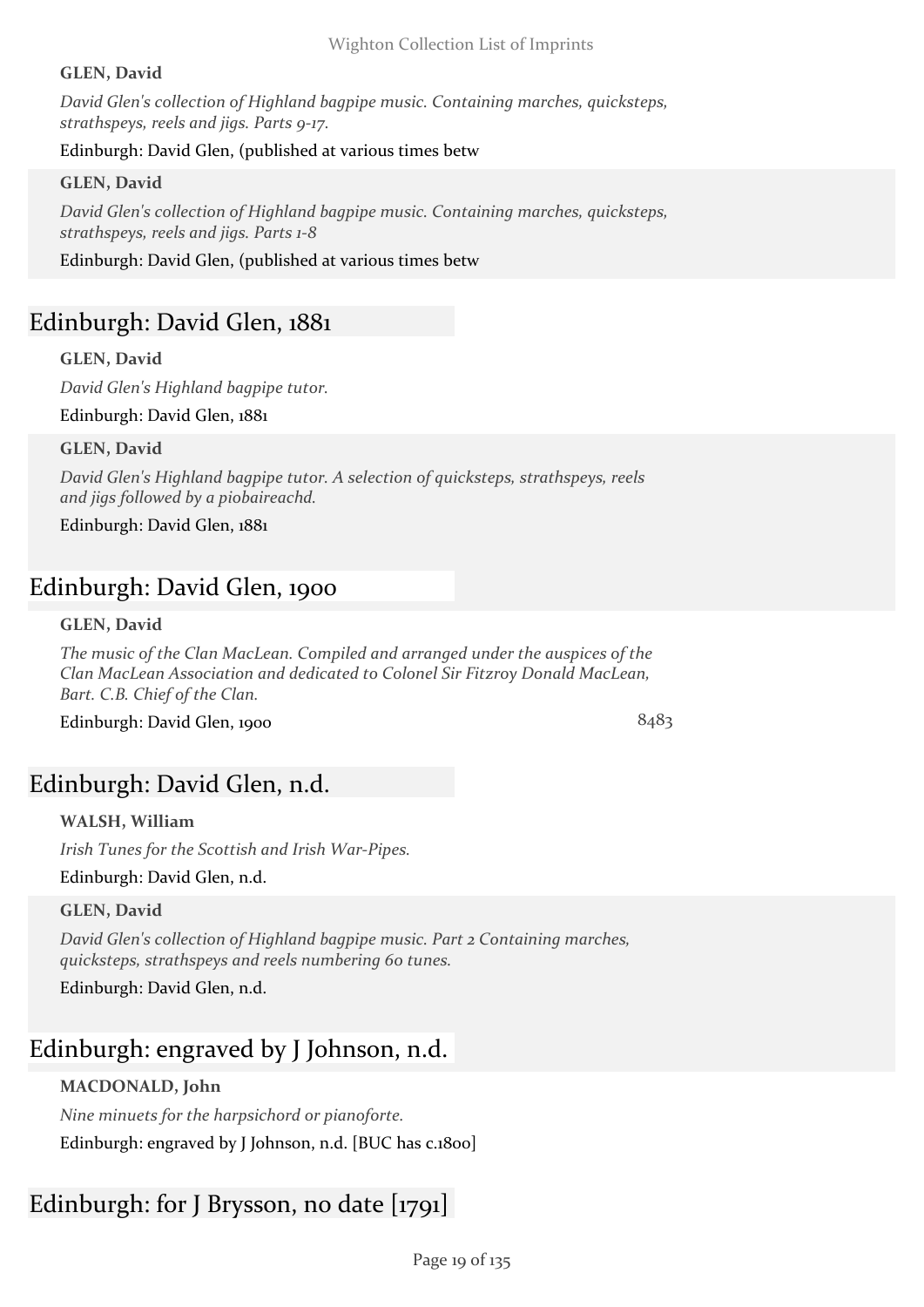#### Wighton Collection List of Imprints

*A curious selection of favourite tunes, with variations, to which is added upwards of 50 favourite Irish airs, for the German flute or violin, with a bass for the harpsichord or violincello...*

Edinburgh: for J Brysson, no date [1791] 31994

### Edinburgh: for the author, n.d.

#### **DUFF, Arch[ibal]d**

*A collection of strathspey reels, etc. for the pianoforte, violin and violoncello.*

Edinburgh: for the author, n.d. 10474

#### **PRINGLE, John**

*A collection of reels, strathspeys and jigs, with a bass for the violoncello or pianoforte. Book 1.* Edinburgh: for the author, n.d. 10513

Edinburgh: for the author, n.d. [1775]

#### **[DOW, Daniel]**

*[Twenty minuets and sixteen reels or country dances for the violin, harpsichord or German flute.]*

Edinburgh: for the author, n.d. [1775]

#### **DOW, Daniel**

*Twenty minuets and sixteen reels or country dances for the violin, harpsichord or German flute.*

Edinburgh: for the author, n.d. [1775]

### Edinburgh: G. Thomson, n.d. [1798]

#### **KOZELUCH**

*A select collection of original Scotish airs for the voice, To each of which are added introductory and concluding symphonies and accompaniments for the pianoforte and violin...*

Edinburgh: G. Thomson, n.d. [1798] 10403

### Edinburgh: G. Thomson, n.d. [introduc

#### **KOZELUCH**

*A select collection of original Scotish airs for the voice, To each of which are added introductory and concluding symphonies and accompaniments for the pianoforte and violin...*

Edinburgh: G. Thomson, n.d. [introduction dated 1800] 8246

### Edinburgh: George Thomson 1818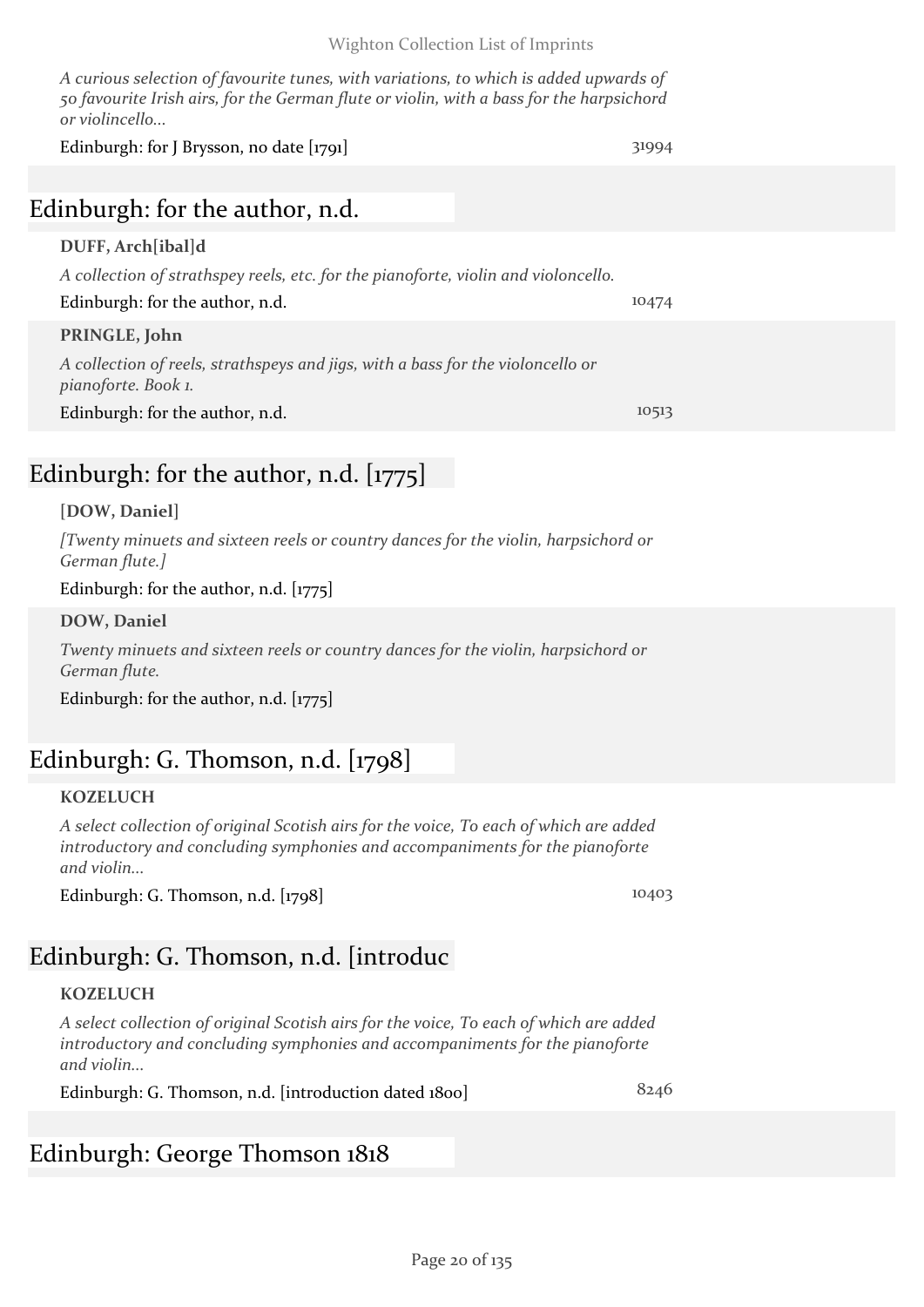#### **BISHOP, Henry R.**

#### *Jolly beggars, the: a cantata by Burns; set to music, with accompaniments for the pianoforte, violin, flute, and violincello.*

#### Edinburgh: George Thomson 1818 3253

### Edinburgh: Gow & Shepherd n.d.

*Complete repository of original Scots slow strathspeys and dances. The dances arranged as medleys for the harp, piano-forte, violin and violoncello.*

Edinburgh: Gow & Shepherd n.d. 10480

## Edinburgh: Gow & Shepherd, n.d.

#### **GOW, Messrs. Niel & Sons**

#### *Complete repository of original Scots slow strathspeys and dances. The dances arranged as medleys for the harp, piano-forte, violin and violoncello.*

#### Edinburgh: Gow & Shepherd, n.d. 10481

*A complete repository of old and new Scotch strathspeys, reels, and jigs adapted for the German flute.*

Edinburgh: Gow & Shepherd, n.d.

### Edinburgh: Gow & Shepherd, n.d. [1796

#### **GOW, Nath[aniel]**

*A complete collection of originall [sic] German valtz [sic] for the piano forte or violin, and violincello, with a second violin accompaniment*

Edinburgh: Gow & Shepherd, n.d. [1796] 7070

### Edinburgh: Gow & Shepherd, n.d. [1801

#### **FRENCH, John**

*A collection of new strathspeys, reels, etc. for the pianoforte, violin and violoncello.* Edinburgh: Gow & Shepherd, n.d. [1801] 10478

# Edinburgh: Gow & Shepherd, n.d. [afte

### **GOW, Nathaniel**

*A collection of entirely original strathspey reels, marches, quick steps, etc., for the pianoforte, violin, German flute, etc., by ladies resident in a remote part of the Highlands of Scotland.*

Edinburgh: Gow & Shepherd, n.d. [after 1798] 7070

Edinburgh: Gow and Shepherd for the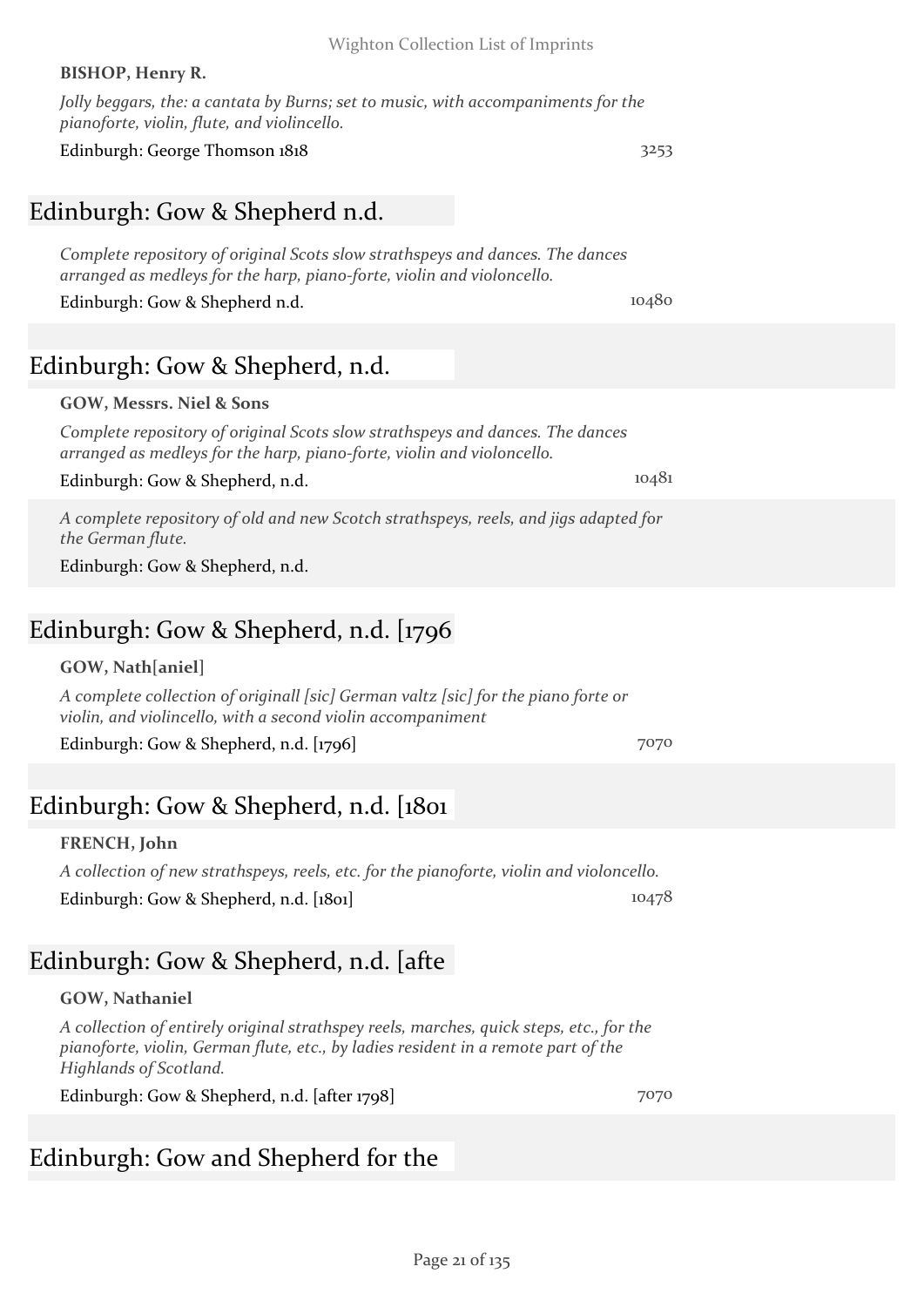#### **MORISON, John**

*A collection of new strathspey reels, with a few favourite marches for the pianoforte, violin, and violoncello.*

Edinburgh: Gow and Shepherd for the author, n.d. [BUC 10501

### Edinburgh: Gow and Shepherd, n.d.

#### **PETRIE, Robert**

*A second collection of strathspey reels etc. for the pianoforte, violin and violoncello, with alterations and additions.*

Edinburgh: Gow and Shepherd, n.d. 10509

### Edinburgh: grav?s par Jacques Johnson,

#### **[Dashkova, Ekaterina Romanovna] Daschkaw, Princesse de**

*Recueil des airs composes par son Altesse Madame la Princesse de Daschkaw, nee Comtesse de Worontzow.*

Edinburgh: grav?s par Jacques Johnson, n.d.  $[c. 1777]$  10422

### Edinburgh: Hamilton, J., n.d.

*A choice collection of Scots reels or country dances and strathspeys, with a bass for the violincello or harpsichord.*

Edinburgh: Hamilton, J., n.d.

### Edinburgh: J & R Glen (?), (1829 / 1848?

#### **MACDONALD, Donald & Son**

*A collection of quicksteps, strathspeys, reels and jigs arranged for the highland bagpipe.*

Edinburgh: J & R Glen (?), (1829 / 1848?)

# Edinburgh: J Brysson, n.d. [BUC has c.1

### **DOW, Daniel**

*Reells [sic] & strathspeys for the violin, harpsichord, pianoforte or German flute.* Edinburgh: J Brysson, n.d. [BUC has c.1795]

# Edinburgh: J Brysson, n.d. [BUC has c.1

### **DOW, Daniel**

*Thirty seven new reells [sic] & strathspeys for the violin, harpsichord, pianoforte or German flute.*

Edinburgh: J Brysson, n.d. [BUC has c.1800]

# Edinburgh: J Sutherland, n.d.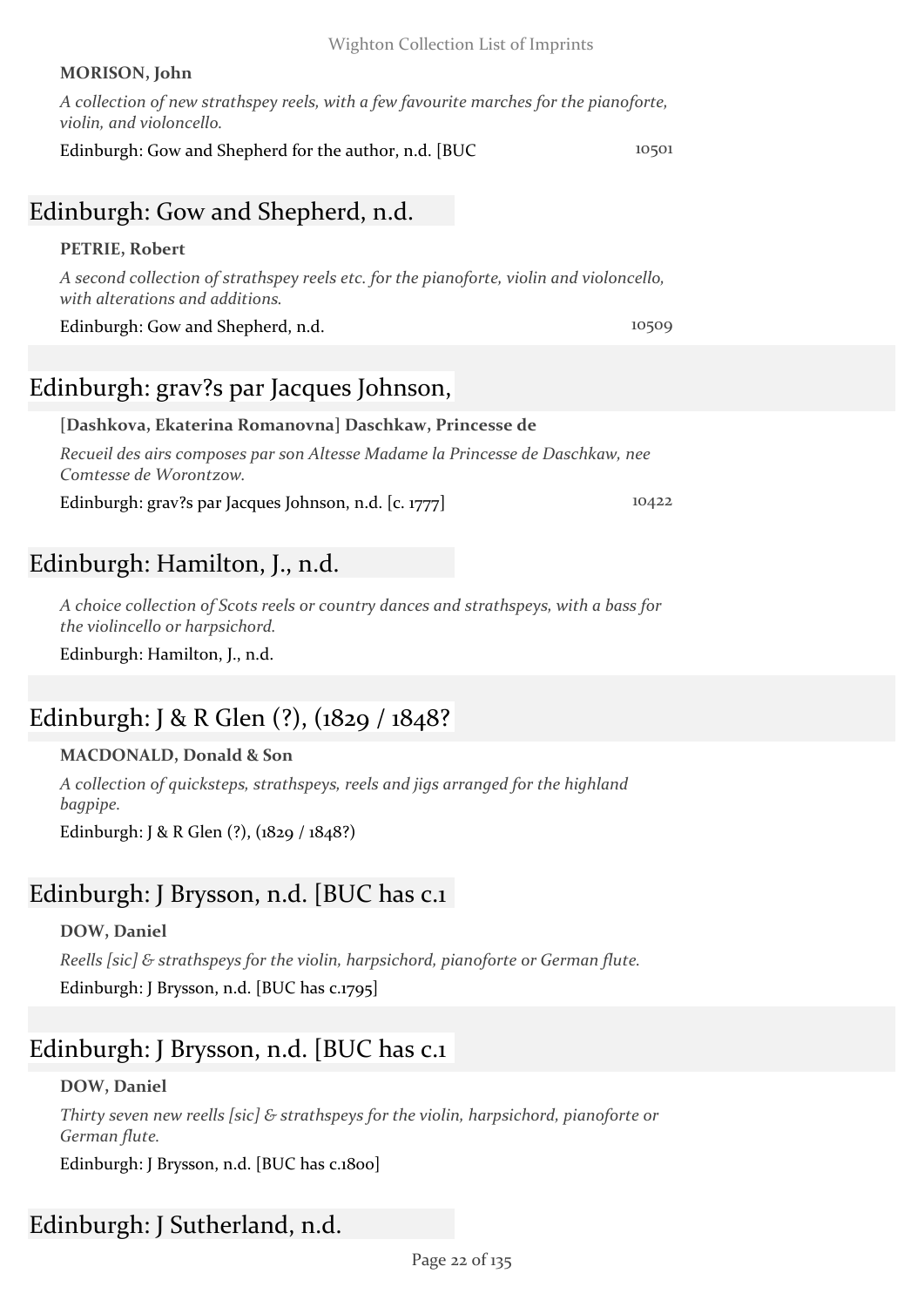#### **MACLEOD, H.P.**

*Collection of airs, marches, waltzes and rondos, carefully arranged for 2 German flutes.*

Edinburgh: J Sutherland, n.d.

*Four new waltzes arranged for the pianoforte.* Edinburgh: J Sutherland, n.d. 8649

# Edinburgh: J Sutherland, n.d. [1821]

#### **PORTEOUS, James**

*A collection of strathspeys, reels and jigs, arranged for the pianoforte, violin and violoncello.*

Edinburgh: J Sutherland, n.d. [1821] 10511

### Edinburgh: J. & R. Glen, 1880

#### **MACLEOD, Niel of Gesto**

*A collection of pibaireachd or pipe tunes, as verbally taught by the M'Crummen pipers in the Isle of Skye, to their apprentices...*

Edinburgh: J. & R. Glen, 1880

### Edinburgh: J. Hamilton, 1804

#### **CLARKSON, John, Junr.**

*Complete collection of much admired tunes, as danced at the balls and public's of the late Mr. Strange, purchased and arranged for the pianoforte.*

Edinburgh: J. Hamilton, 1804 10451

### Edinburgh: J. Sutherland n.d.

*Rural felicity, with variations.* Edinburgh: J. Sutherland n.d. 10434

### Edinburgh: J.and R. Glen, n.d.

#### **GLEN, David**

*Glen's collection for the great Highland bagpipe. Containing instructions, marching, dancing and slow airs, expressly adapted for the instrument, many of them for the first time. Parts1-3.*

Edinburgh: J.and R. Glen, n.d.

### Edinburgh: James Stillie, 1865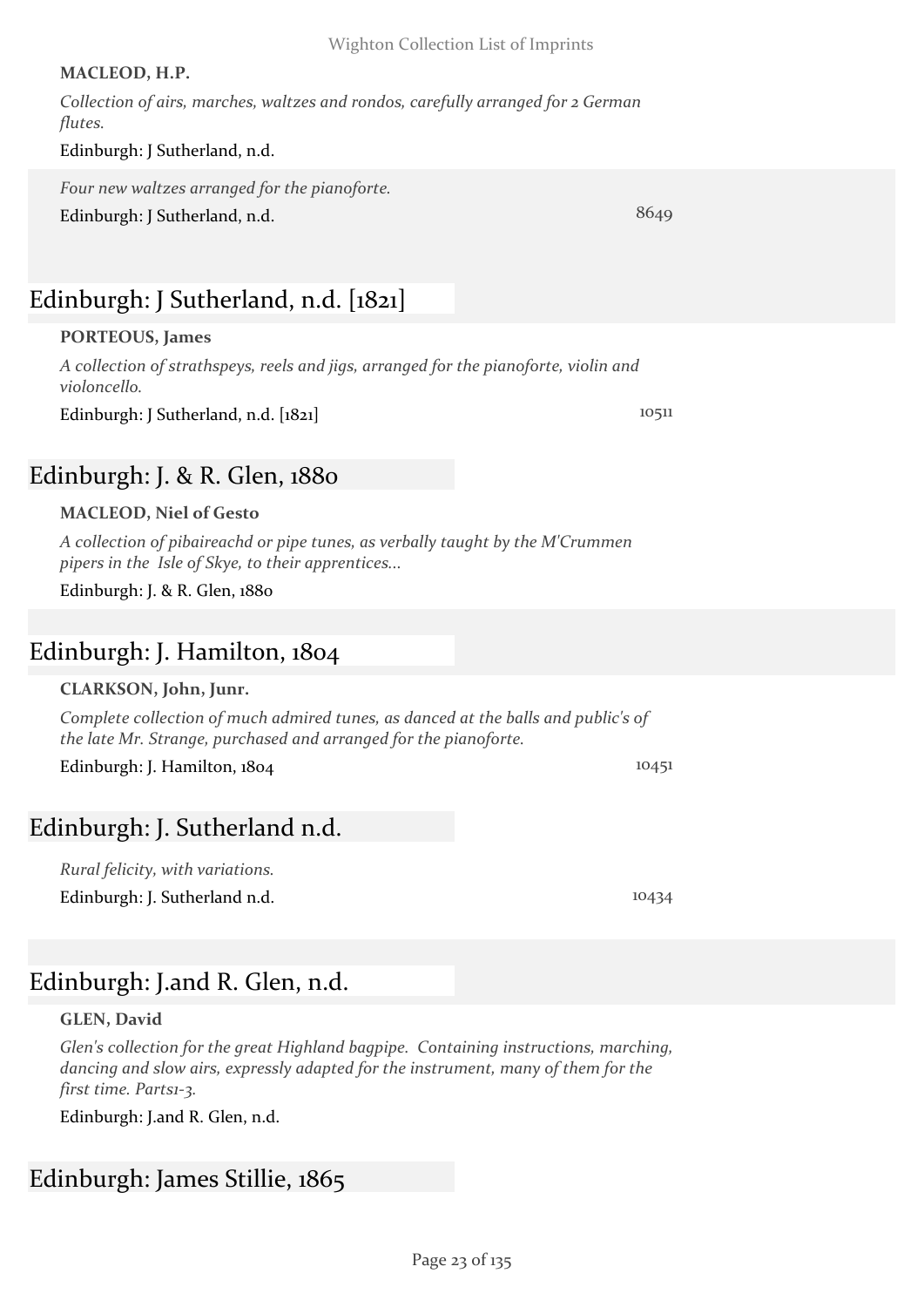#### **GILCHRIST, John**

*Scottish songs ancient and modern.*

Edinburgh: James Stillie, 1865

# Edinburgh: John Anderson, n.d. [1789-

#### **ANDERSON, John**

*Selection of the most approved Highland strathspeys, country dances, English and French dances, with a harpsichord and violincello bass.*

Edinburgh: John Anderson, n.d. [1789-91] 10453

# Edinburgh: John Corri n.d. [1782]

#### **CORRI, Domenico**

*Select collection of the most admired songs, duetts, etc., from operas in the highest esteem and from other works, in Italian, English, French, Scotch, Irish, etc., etc.*

| Edinburgh: John Corri n.d. [1782] | 7095 |
|-----------------------------------|------|
|-----------------------------------|------|

#### **CORRI, Domenico**

*Select collection of the most admired songs, duetts, etc., from operas in the highest esteem and from other works, in Italian, English, French, Scotch, Irish, etc., etc.*

Edinburgh: John Corri n.d. [1782] 7096

#### **CORRI, Domenico**

*Select collection of the most admired songs, duetts, etc., from operas in the highest esteem and from other works, in Italian, English, French, Scotch, Irish, etc., etc.*

Edinburgh: John Corri n.d. [1782] 7094

### Edinburgh: John Grant, 1908

#### **GRANT, John**

*The royal collection of piobaireachd.* Edinburgh: John Grant, 1908 8484

### Edinburgh: John Grant, 1911

#### **GRANT, John**

*The royal collection of piobaireachd 2nd edition.* Edinburgh: John Grant, 1911 8485

# Edinburgh: John Moir for G Thomson,

### **THOMSON, George**

*Collection of the songs of Burns, Sir Walter Scott. Bart., and other eminent lyric poets, ancient and modern, united to the select melodies of Scotland and of Ireland and Wales...*

### Edinburgh: John Moir for G Thomson, 1822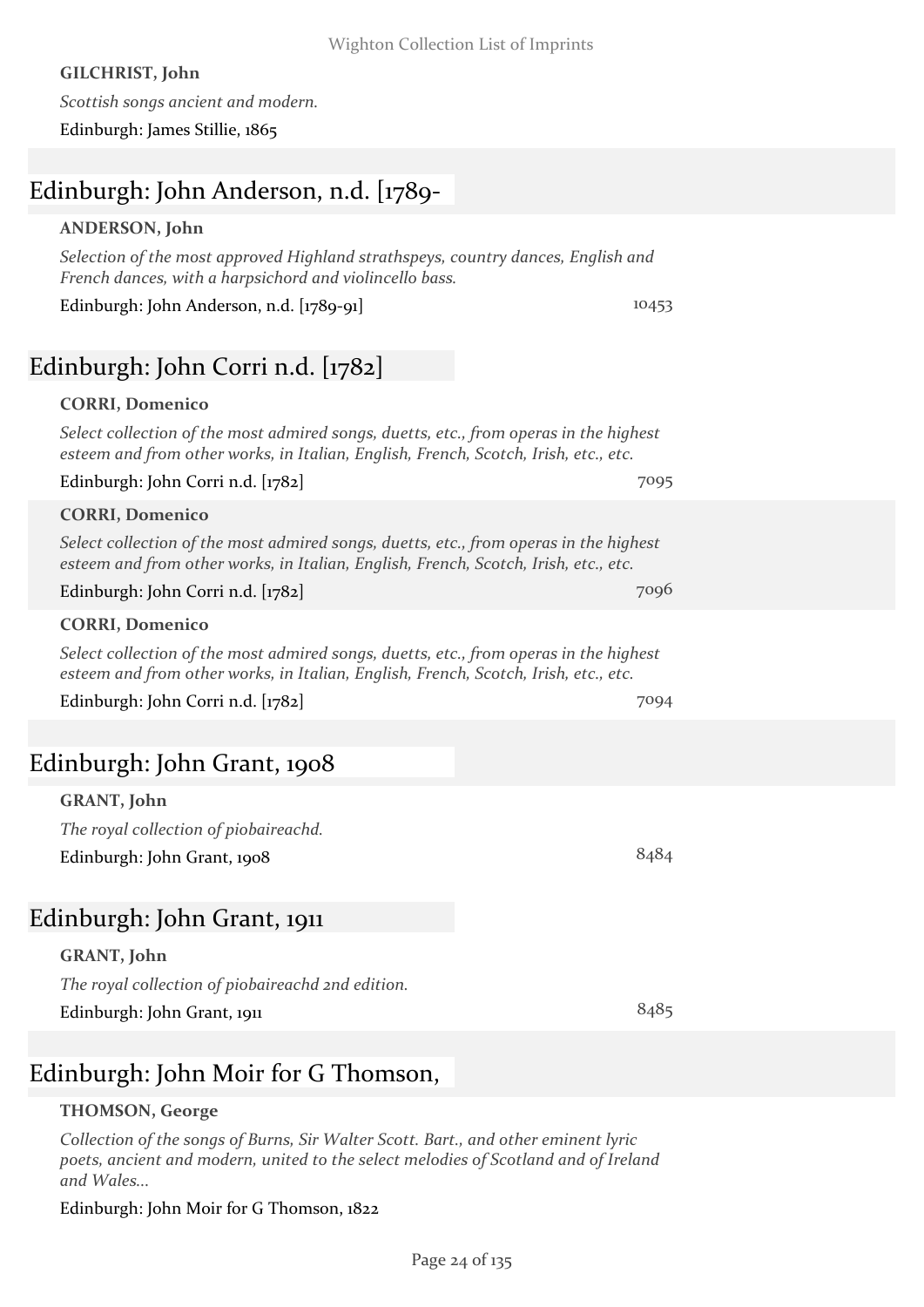## Edinburgh: John Sutherland, n.d.

*Complete tutor for the German flute containing the easiest and best methods for learners to obtain a proficiency, with useful directions, lessons, graces &c., by the most eminent masters.*

#### Edinburgh: John Sutherland, n.d.

#### **FORRESTER, George (arr.)**

*The juvenile flute player, a collection of national and foreign melodies... arranged in a familiar style for the flute. No. 3*

Edinburgh: John Sutherland, n.d. 10471

### Edinburgh: Johnson and Co., n.d.

#### **LEBURN, Alex.**

*A collection of new strathspey reels, etc., with a bass for the violoncello or harpsichord.*

Edinburgh: Johnson and Co., n.d. 10492

### Edinburgh: Muir Wood & Co. n.d. [180

#### **ROGERS, J. H.**

*Drops of brandy, a favorite air, arranged with variations for the pianoforte (with or without additional keys), and respectfully dedicated to his pupils.*

Edinburgh: Muir Wood & Co. n.d. [1808?] 10434

### Edinburgh: Muir Wood and Company,

*Ricardo, or the Persian dance, with seven more fashionable dances for the pianoforte.* Edinburgh: Muir Wood and Company, n.d. 10435

### Edinburgh: Muir, Wood & Co, n.d.

#### **MACLEOD, H P**

*A new selection of the most approved pieces properly arranged as duetts [sic] for two German flutes*

Edinburgh: Muir, Wood & Co, n.d.

# Edinburgh: Muir, Wood & Co. n.d. [c.1

#### **BARIZEL, C.**

*A collection of marches, waltzes, quicksteps, and airs for the pianoforte.* Edinburgh: Muir, Wood & Co. n.d. [c.1814] 10471

### Edinburgh: Muir, Wood & Co., n.d.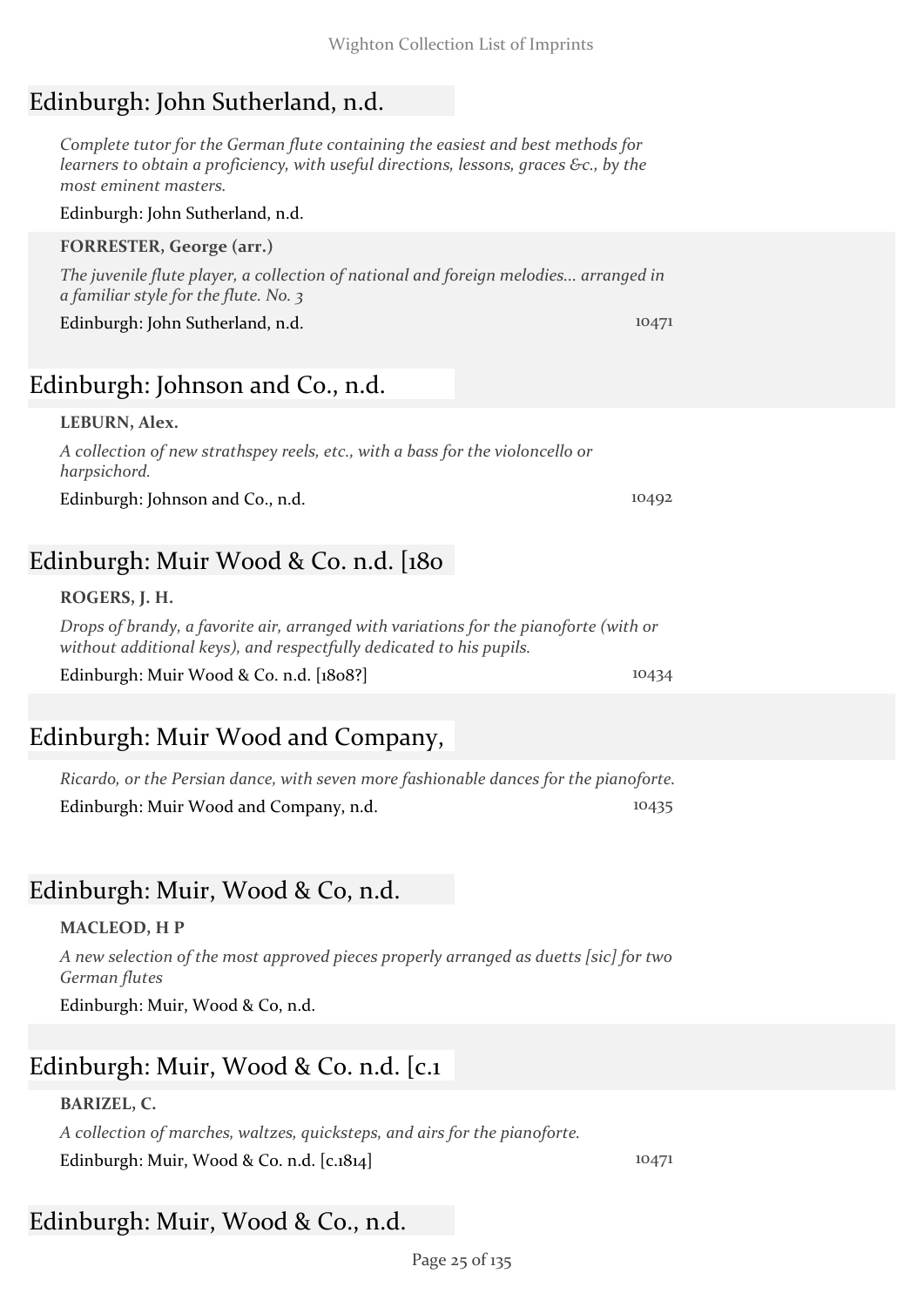| Wighton Collection List of Imprints                                                                                                                                                                                |       |
|--------------------------------------------------------------------------------------------------------------------------------------------------------------------------------------------------------------------|-------|
| MACPHERSON, J.                                                                                                                                                                                                     |       |
| Pray Goody, with four other popular tunes, fingered for the pianoforte.<br>Edinburgh: Muir, Wood & Co., n.d.                                                                                                       | 8649  |
| Curious collection of Scots tunes, with variations for the violin, and a bass for the<br>violoncello, or harpsichord.<br>Edinburgh: Muir, Wood & Co., n.d.                                                         | 10502 |
| HAYDN, Dr [=Joseph]                                                                                                                                                                                                |       |
| Gypsey Rondo for the pianoforte.<br>Edinburgh: Muir, Wood & Co., n.d.                                                                                                                                              | 8649  |
| German flute, The compleat [sic] tutor for, to which is added a favourite collection of<br>Scots airs, reels, etc.<br>Edinburgh: Muir, Wood & Co., n.d.                                                            |       |
| Edinburgh: Muir, Wood & Co., n.d. [c.1]                                                                                                                                                                            |       |
| BUTLER, Thomas H[aml(e)y]                                                                                                                                                                                          |       |
| A select collection of original Scotish airs, arranged for one and two voices, with<br>symphonies and accompanyments for the flute, violin, and pianoforte;<br>additional words from the Scotch and English poets. |       |
| Edinburgh: Muir, Wood & Co., n.d. [c.1800]                                                                                                                                                                         | 3255  |
| <b>BUTLER, Thomas H.</b>                                                                                                                                                                                           |       |
| A select collection of original Scotish airs, arranged for one and two voices, with<br>symphonies and accompanyments for the flute, violin, and pianoforte;<br>additional words from the Scotch and English poets. |       |
| Edinburgh: Muir, Wood & Co., n.d. [c.1800]                                                                                                                                                                         | 10517 |
|                                                                                                                                                                                                                    |       |
| Edinburgh: Muir, Woods & Co. n.d.                                                                                                                                                                                  |       |
| Langolee. With new variations for the pianoforte.<br>Edinburgh: Muir, Woods & Co. n.d.                                                                                                                             | 8649  |
| Edinburgh: N & M Stewart, n.d. [BUC h]                                                                                                                                                                             |       |
| <b>DUFF, Charles</b>                                                                                                                                                                                               |       |
| A selection of strathspeys, reels, jiggs, etc., with a bass for the violoncello or                                                                                                                                 |       |

*harpsichord, to which is added 4 minuets and 4 marches.* Edinburgh: N & M Stewart, n.d. [BUC has c.1795] 10476

# Edinburgh: N Corri, n.d. [1809]

*A select collection of all the marches, minuets, waltzes and airs...*

Edinburgh: N Corri, n.d. [1809]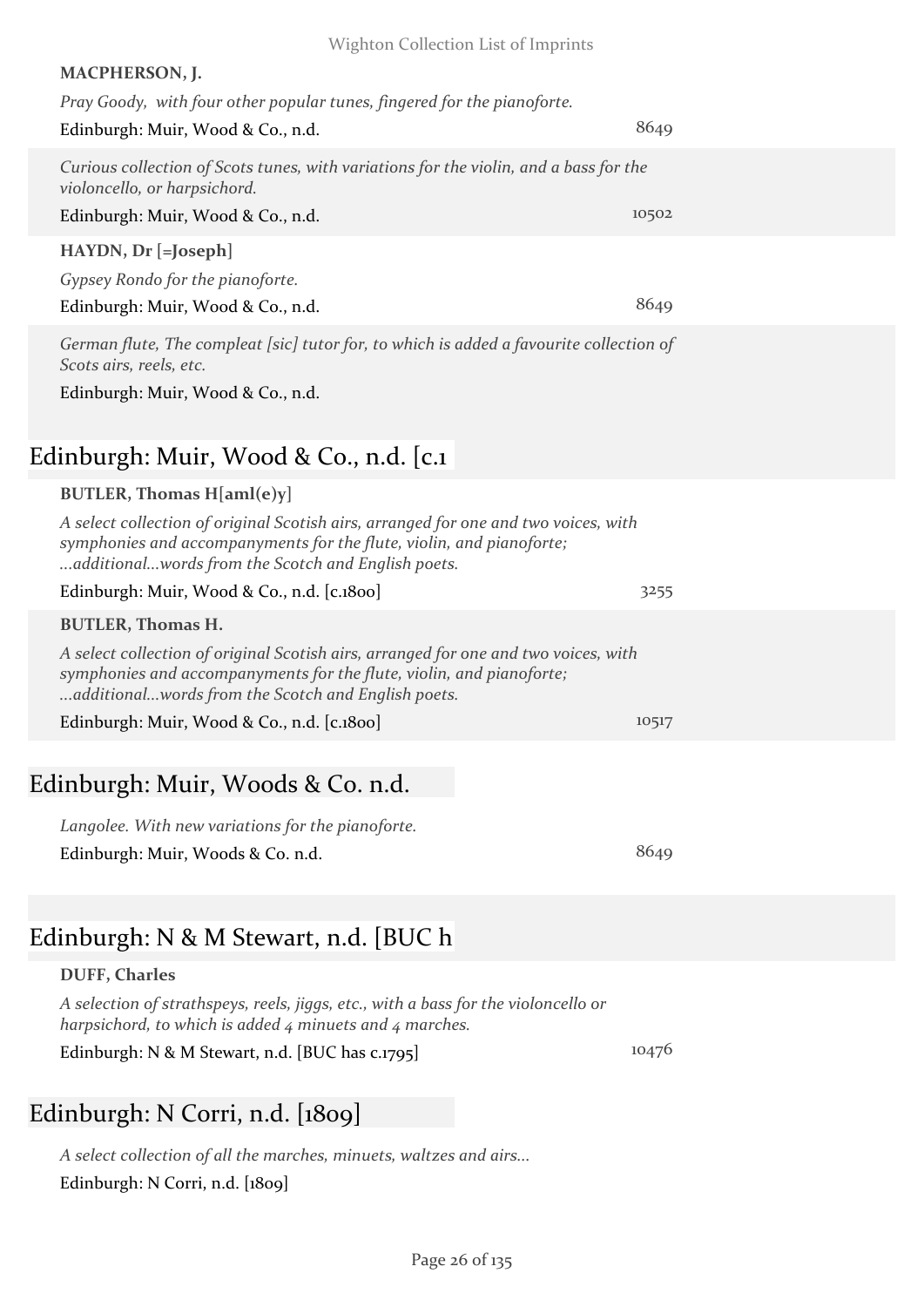# Edinburgh: N Stewart, n.d. [BUC has c.

*A 2nd collection of airs and marches for 2 violins, German flutes and hautboys, all of which have basses for the violoncello or harpsichord.*

#### Edinburgh: N Stewart, n.d. [BUC has c.1770]

*A 2nd collection of airs and marches for 2 violins, German flutes and hautboys, all of which have basses for the violoncello or harpsichord.*

Edinburgh: N Stewart, n.d. [BUC has c.1770]

## Edinburgh: N. Corri, n.d. [c.1806]

#### **CORRI, D[omenico] and N[atale]**

*A select collection of 40 of the most favorite [sic] Scots songs, with symphonies, graces, and accompaniments for the pianoforte.*

Edinburgh: N. Corri, n.d. [c.1806] 10522

# Edinburgh: N. Stewart & Co., n.d. [1789

#### **BOWIE, John**

*A collection of strathspey reels and country dances, etc., with a bass for the violincello or harpsichord.*

Edinburgh: N. Stewart & Co., n.d. [1789] 10459

### Edinburgh: N. Stewart, n.d.

#### **McLEAN, Charles, and other eminent masters**

*A collection of favourite Scots tunes with variations for the violin, and a bass for the violoncello and harpsichord.*

Edinburgh: N. Stewart, n.d.

#### **McLEAN, Charles, and other eminent masters**

*A collection of favourite Scots tunes with variations for the violin, and a bass for the violoncello and harpsichord.*

Edinburgh: N. Stewart, n.d. 31962

# Edinburgh: N. Stewart, n.d. [1773]

#### **McLEAN, Charles, and other eminent masters**

*A collection of favourite Scots tunes with variations for the violin, and a bass for the violoncello and harpsichord.*

Edinburgh: N. Stewart, n.d. [1773]

### Edinburgh: n.d.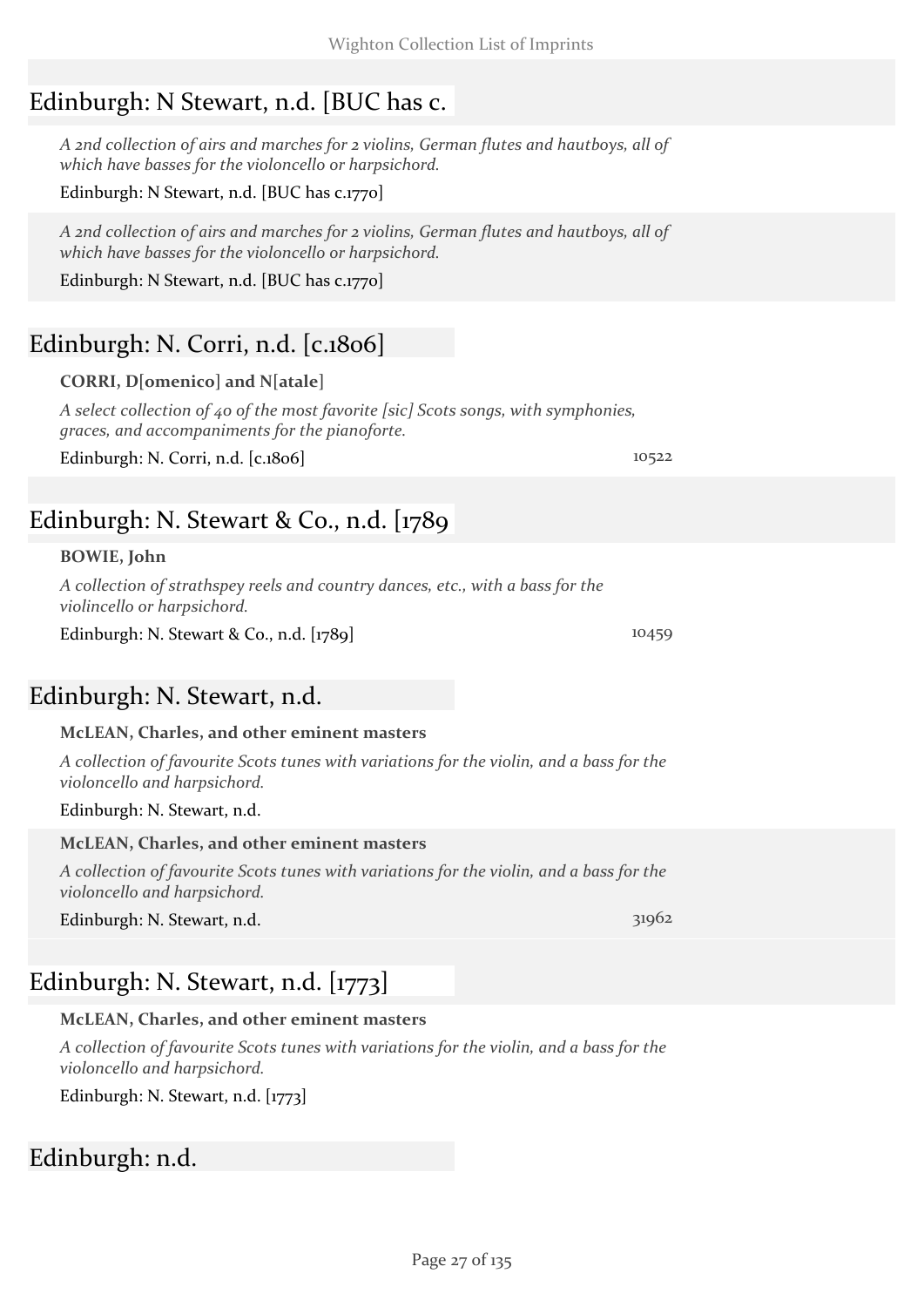| ist sett [sic] of Beethoven's Celebrated waltzes arranged for the pianoforte by W.<br>Penson.                                                                      |       |
|--------------------------------------------------------------------------------------------------------------------------------------------------------------------|-------|
| Edinburgh: n.d.                                                                                                                                                    | 10439 |
| JOHNSON, James                                                                                                                                                     |       |
| The Scots Musical Museum, humbly dedicated to the Catch Club, instituted at<br>Edinburgh, June 1771.                                                               |       |
| Edinburgh: n.d.                                                                                                                                                    |       |
| SMITH, R.A.                                                                                                                                                        |       |
| The sacred harmony of the Church of Scotland, in 4 vocal parts.                                                                                                    |       |
| Edinburgh: n.d.                                                                                                                                                    |       |
| McLEOD, Peter                                                                                                                                                      |       |
| Original Scottish melodies composed for the pianoforte.                                                                                                            |       |
| Edinburgh: n.d.                                                                                                                                                    | 32007 |
| <b>URBANI</b> , Peter                                                                                                                                              |       |
| A selection of Scots songs, harmonized, improved with simple and adapted graces.<br>Books $1-3$                                                                    |       |
| Edinburgh: n.d.                                                                                                                                                    | 10433 |
| <b>STEWART, Neil (publisher)</b>                                                                                                                                   |       |
| Thirty Scots songs adapted for a voice and harpsichord, the words by Allan Ramsey.                                                                                 |       |
| Edinburgh: n.d.                                                                                                                                                    | 10413 |
| HAMILTON, John [arr.]                                                                                                                                              |       |
| Logie o' Buchan, a favorite [sic] medley.                                                                                                                          |       |
| Edinburgh: n.d.                                                                                                                                                    | 10434 |
| <b>FLINTOFF, J</b>                                                                                                                                                 |       |
| Capt[ain] Young's farewell to Roxburghshire arranged for the pianoforte, by J. A.<br>Rogers, with three favourite new tunes.                                       |       |
| Edinburgh: n.d.                                                                                                                                                    | 10435 |
| SMITH, R.A.                                                                                                                                                        |       |
| The Irish Minstrel, a selection from the vocal melodies of Ireland, ancient and<br>modern arranged for the pianoforte.                                             |       |
| Edinburgh: n.d.                                                                                                                                                    | 32005 |
| <b>STEWART, Neil (publisher)</b>                                                                                                                                   |       |
| A collection of Scots songs, adapted for a voice and harpsichord.                                                                                                  |       |
| Edinburgh: n.d.                                                                                                                                                    | 10413 |
| DOW, Daniel                                                                                                                                                        |       |
| A collection of ancient Scots music for the violin, harpsichord, or German flute,<br>never before printed, consisting of ports, salutations, marches, or pibrachs. |       |
| Edinburgh: n.d.                                                                                                                                                    |       |
| A series of new French country dances with their appropriate figures arranged by<br>Dun & Son. Nos. 1-3.                                                           |       |
| Edinburgh: n.d.                                                                                                                                                    | 10439 |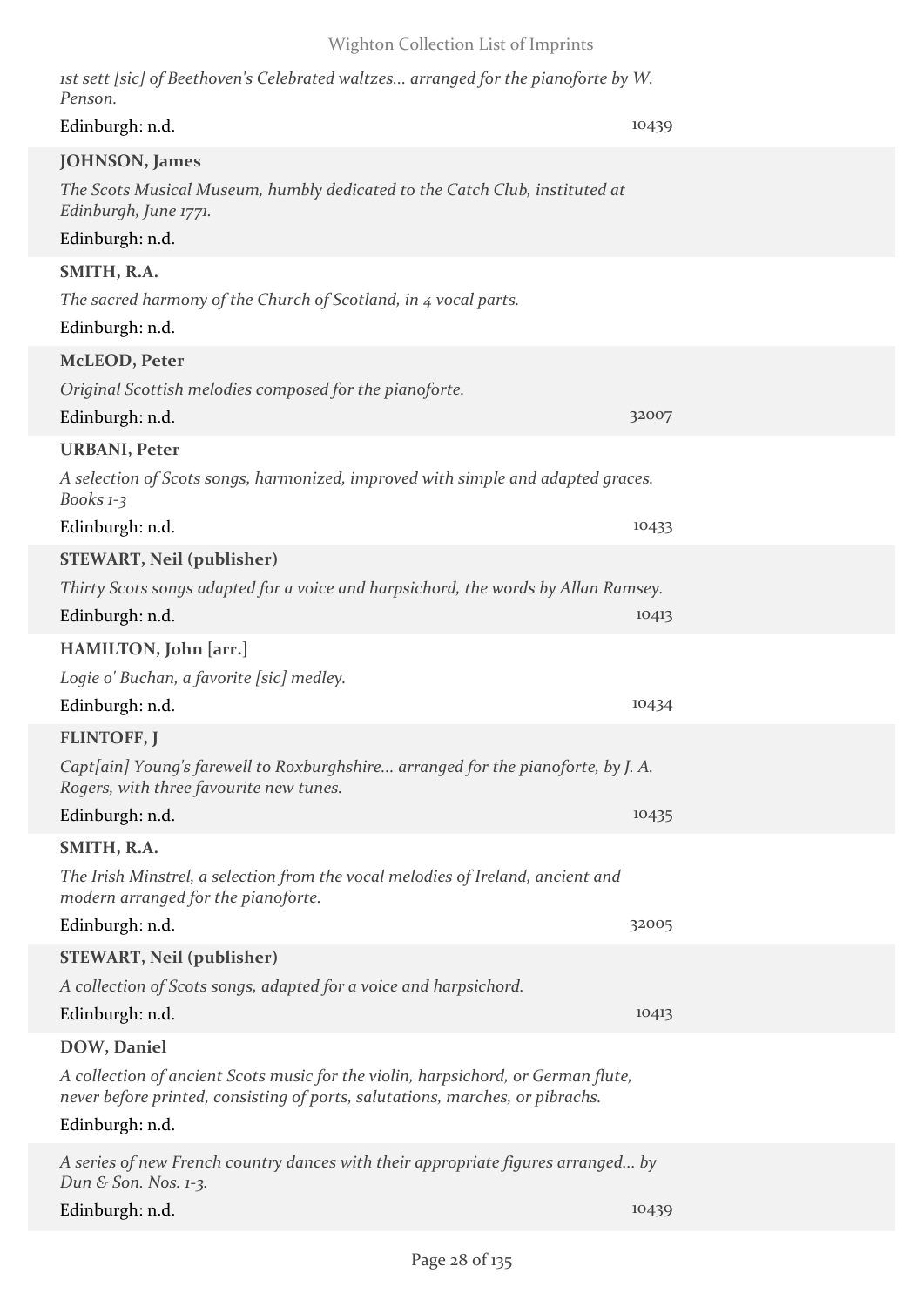#### **DAVIE, James**

*The Schoolmaster's musical assistant, a collection of vocal pieces, moral and amusing, for one, two, three, and four voices, expressly arranged for the use of schools.*

### Edinburgh: n.d.

| Lord Wellington, with four fashionable tunes for the pianoforte.<br>Edinburgh: n.d.                                                                                                                                          | 10435 |
|------------------------------------------------------------------------------------------------------------------------------------------------------------------------------------------------------------------------------|-------|
| The black cat, with five fashionable tunes for the pianoforte.<br>Edinburgh: n.d.                                                                                                                                            | 10435 |
| Dr. G. Grant's Strathspey, composed by an English young lady.<br>Edinburgh: n.d.                                                                                                                                             | 10435 |
| Mackintosh's Third collection of strathspeys.<br>Edinburgh: n.d.                                                                                                                                                             | 10435 |
| Miniature Museum of Scotch songs and music, written by Scots poets, with and<br>without symphonies and accompaniments, the whole arranged for the voice and<br>pianoforte, by the most eminent composers.<br>Edinburgh: n.d. |       |
| <b>GOW, Nathaniel</b><br>The vocal melodies of Scotland arranged for the flute, by Mr. Henderson.<br>Edinburgh: n.d.                                                                                                         |       |
| Lieber Augustine, and seven other favourite airs for the harp or pianoforte<br>Edinburgh: n.d.                                                                                                                               | 10435 |
| A 2nd set of the favorite [sic] Fuzileers quadrilles for the pianoforte by John<br>Ledsam.<br>Edinburgh: n.d.                                                                                                                | 10439 |
| Lady Callander's dance and waltz, with four other favourite tunes for the pianoforte.<br>Edinburgh: n.d.                                                                                                                     | 10435 |
| Miniature Museum of Scotch songs and music, written by Scots poets, with and<br>without symphonies and accompaniments, the whole arranged for the voice and<br>pianoforte, by the most eminent composers.<br>Edinburgh: n.d. |       |
| Mackintosh's Third collection of strathspeys.<br>Edinburgh: n.d.                                                                                                                                                             | 10435 |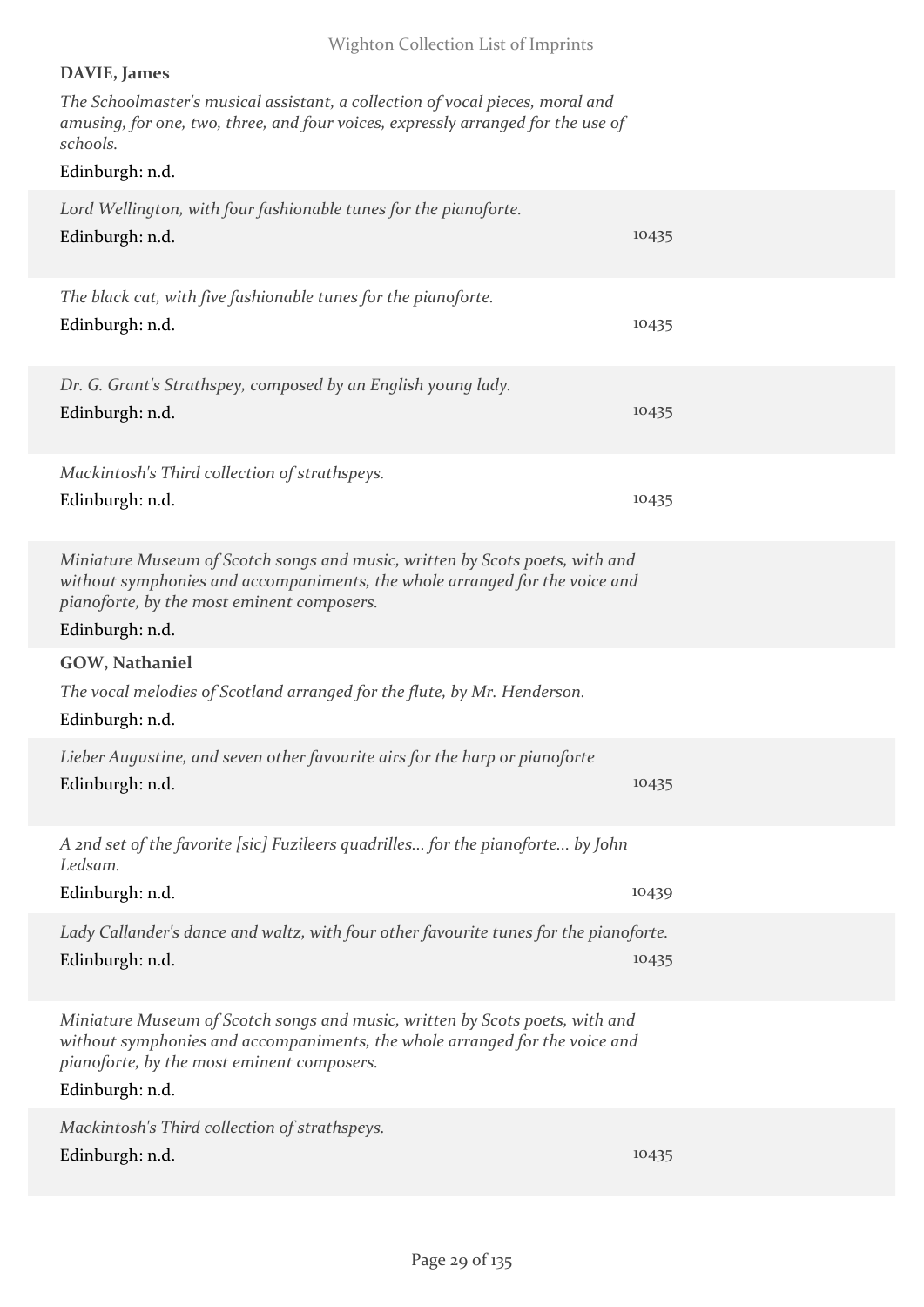#### **MACDONALD, Donald**

*A collection of the ancient martial music of Caledonia, called Piobaireachd as performed on the great Highland bagpipe, now also adapted to the pianoforte, violin and violoncello...*

| Edinburgh: n.d.                                                                                                                                                 | 7078  |
|-----------------------------------------------------------------------------------------------------------------------------------------------------------------|-------|
| <b>MACKINTOSH, Robert</b>                                                                                                                                       |       |
| Lady Charlotte Campbell's new strathspey.                                                                                                                       |       |
| Edinburgh: n.d.                                                                                                                                                 | 7077  |
| <b>MACINTOSH, Robert</b>                                                                                                                                        |       |
| Airs, minuets, gavotts and reels. Mostly for two violins and a bass for the violincello<br>or harpsichord op. 1                                                 |       |
| Edinburgh: n.d.                                                                                                                                                 | 7077  |
| A set of original waltzes composed [and] arranged by a lady.                                                                                                    |       |
| Edinburgh: n.d.                                                                                                                                                 | 10439 |
| LOWE, Joseph                                                                                                                                                    |       |
| Balmoral Castle quadrille on a popular selection of Scotch airs, by J.L., arranged for<br>the pianoforte by Alfred Stella.                                      |       |
| Edinburgh: n.d.                                                                                                                                                 | 7074  |
| <b>MACDONALD, Malcolm</b>                                                                                                                                       |       |
| A collection of strathspey reels, with a bass for the violincello or harpsichord, and<br>three other collections, with same title, in 4 parts.                  |       |
| Edinburgh: n.d.                                                                                                                                                 | 7073  |
| <b>DEWAR</b> , James                                                                                                                                            |       |
| Popular national melodies as arranged for, and performed by the band of the Theatre<br>Royal, Edinburgh, adapted for the pianoforte.                            |       |
| Edinburgh: n.d.                                                                                                                                                 | 7068  |
| ROSE, J.H.                                                                                                                                                      |       |
| Tay Side Fencibles slow and quick march for two clarinetts, two horns, trumpet and<br>bassoon, also adapted for the piano forte, violin, German flute and fife. |       |
| Edinburgh: n.d.                                                                                                                                                 | 10470 |
| ROSE, J.H.                                                                                                                                                      |       |
| The Glasgow Volunteers march.                                                                                                                                   |       |
| Edinburgh: n.d.                                                                                                                                                 | 10470 |
| Three German waltzes arranged for the pianoforte by R.B. Stewart.                                                                                               |       |
| Edinburgh: n.d.                                                                                                                                                 | 10439 |
|                                                                                                                                                                 |       |

*Miniature Museum of Scotch songs and music, written by Scots poets, with and without symphonies and accompaniments, the whole arranged for the voice and pianoforte, by the most eminent composers.*

Edinburgh: n.d.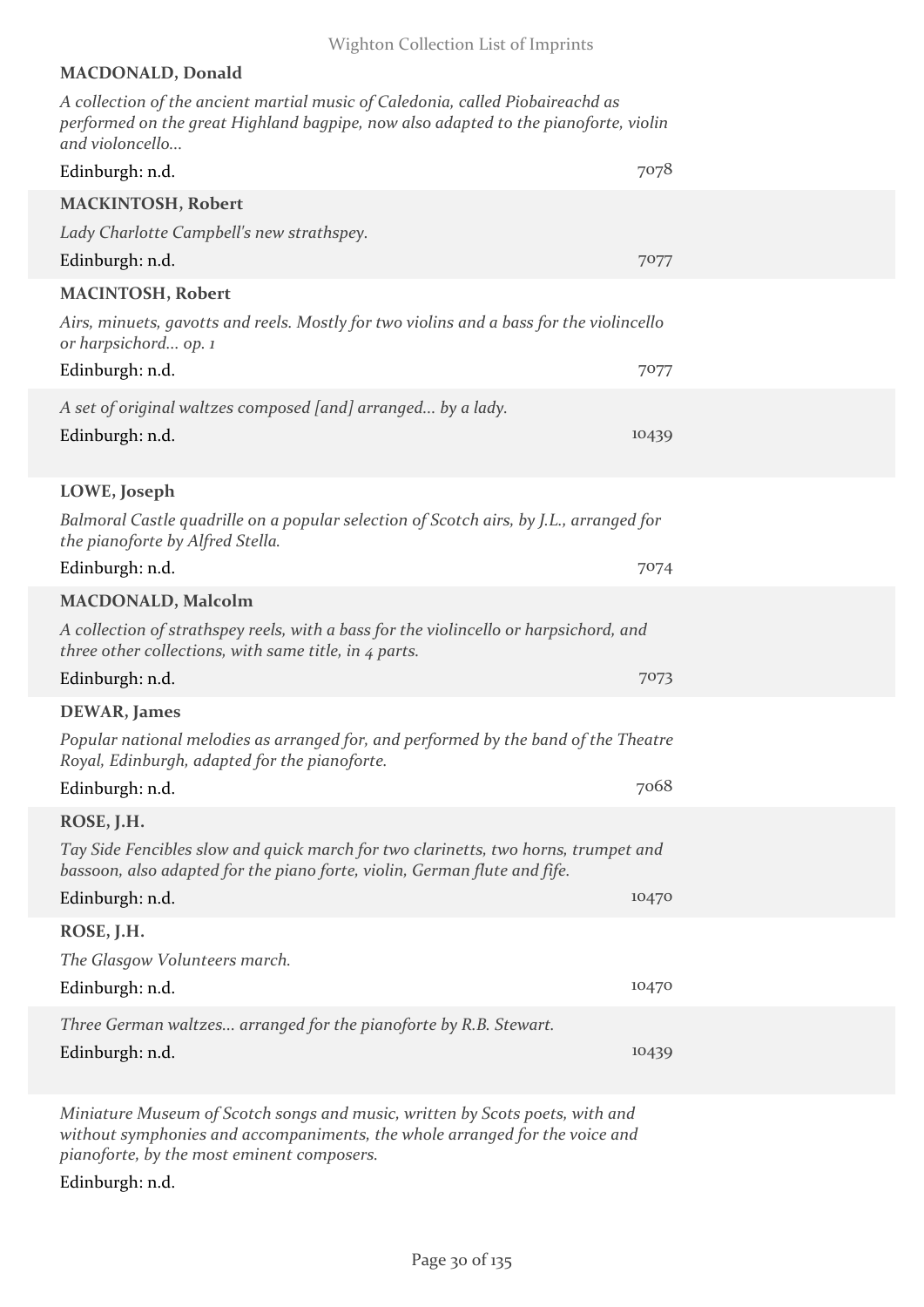| A favorite [sic] set of quadrilles for 1822, expressly adapted for the figures of the 1st<br>set of quadrilles, and arranged for the pianoforte by Nath[aniel] Gow.<br>Edinburgh: n.d.        | 10439 |
|-----------------------------------------------------------------------------------------------------------------------------------------------------------------------------------------------|-------|
| Miss (Admiral) Dean's favorite [sic], a German air with three fashionable dances<br>arranged for the pianoforte or harp.<br>Edinburgh: n.d.                                                   | 10435 |
|                                                                                                                                                                                               |       |
| The Irish fox hunt, to which are added four Irish airs for the pianoforte by<br>Fitzmaurice.                                                                                                  |       |
| Edinburgh: n.d.                                                                                                                                                                               | 10435 |
| Five favourite country dances composed and arranged for the pianoforte or harp,<br>with new figures expressly adapted by Mr. Turnbull.                                                        |       |
| Edinburgh: n.d.                                                                                                                                                                               | 10435 |
| <b>HOGG, James</b>                                                                                                                                                                            |       |
| No. 1. of the Border garland, containing 9 new songs, the music partly old, partly<br>composed by himself and friends and arranged with symphonies and<br>accompaniments for the piano forte. |       |
| Edinburgh: n.d.                                                                                                                                                                               | 31985 |
| <b>SMITH, Alex[ander]</b>                                                                                                                                                                     |       |
| A collection of church tunes, hymns and canons in 2, 3 and 4 parts.<br>Edinburgh: n.d.                                                                                                        |       |
| <b>SHEPHERD, William</b>                                                                                                                                                                      |       |
| A collection of strathspey reels, etc., with a bass for the violoncello or harpsichord.                                                                                                       |       |
| Edinburgh: n.d.                                                                                                                                                                               | 10452 |
| Fitzmaurice's New collection of Irish tunes adapted for the piano forte, union pipe,<br>flute & violin.                                                                                       |       |
| Edinburgh: n.d.                                                                                                                                                                               | 10435 |
| <b>SHEPHERD, William</b>                                                                                                                                                                      |       |
| A 2nd collection of strathspey reels, etc. for the pianoforte, violin and violoncello.                                                                                                        |       |
| Edinburgh: n.d.                                                                                                                                                                               | 10452 |
| McGlashan, Alexander                                                                                                                                                                          |       |
| A collection of strathspey reels with a bass for the violoncello or harpsichord.                                                                                                              |       |
| Edinburgh: n.d.                                                                                                                                                                               | 31956 |
| A 4th set of three celebrated waltzes composed by Mozart arranged for the<br>pianoforte by W. Penson.                                                                                         |       |
| Edinburgh: n.d.                                                                                                                                                                               | 10439 |
| Michael Wiggans, to which are added six favorite [sic] dances for the pianoforte.<br>Edinburgh: n.d.                                                                                          | 10435 |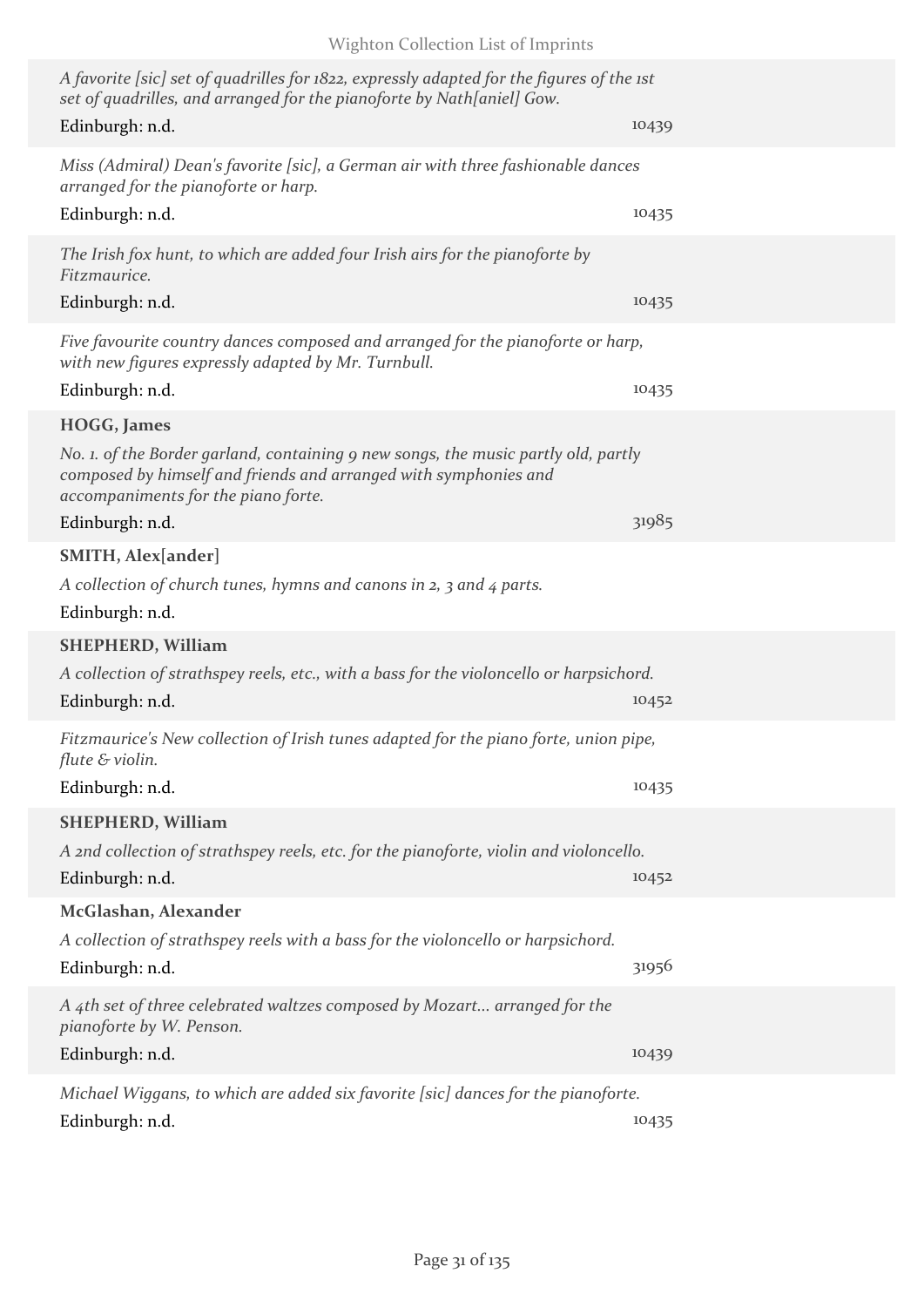# *A new set of quadrilles, waltzes and Spanish country dances, performed by Mr. Gow and his Band, and taught at the Academy of Messrs. Dun & Son.* Edinburgh: n.d. 10439 *4 cottillions or quick steps arranged for the pianoforte.* Edinburgh: n.d. 10439

# Edinburgh: n.d. (2nd Edition)

*A 2nd set of three celebrated waltzes composed by Mozart... arranged for the pianoforte by W. Penson.*

Edinburgh: n.d. (2nd Edition) 10439

# Edinburgh: n.d. [1740]

### **OSWALD, James**

*A curious collection of Scots tunes for a violin, bass viol. or German flute, with a thorough bass for the harpsichord, as also a sonata of Scots tunes in 3 parts and some mason's songs...*

Edinburgh: n.d. [1740]

# Edinburgh: n.d. [1783]

### **STEWART, Neil (publisher)**

*A collection of Scots songs, adapted for a voice and harpsichord.* Edinburgh: n.d. [1783] 10411

# Edinburgh: n.d. [1792]

### **MACINTOSH, Abraham**

*Thirty new strathspey reels with a bass for the violoncello or harpsichord.* Edinburgh: n.d. [1792] 10495

# Edinburgh: n.d. [1793]

| <b>MACKINTOSH, Robert</b>                                                                 |      |
|-------------------------------------------------------------------------------------------|------|
| Sixty eight new reels, strathspeys and quicksteps, also some slow pieces with             |      |
| variations for the violin and pianoforte, with a bass for the violoncello or harpsichord. |      |
| Edinburgh: n.d. $[1793]$                                                                  | 7077 |

*A collection of Scotch Galwegian and Border tunes for the violin and pianoforte, with a bass for the violoncello or harpsichord selected by Robert Riddell.*

Edinburgh: n.d. [1794] 10449

Edinburgh: n.d. [1794]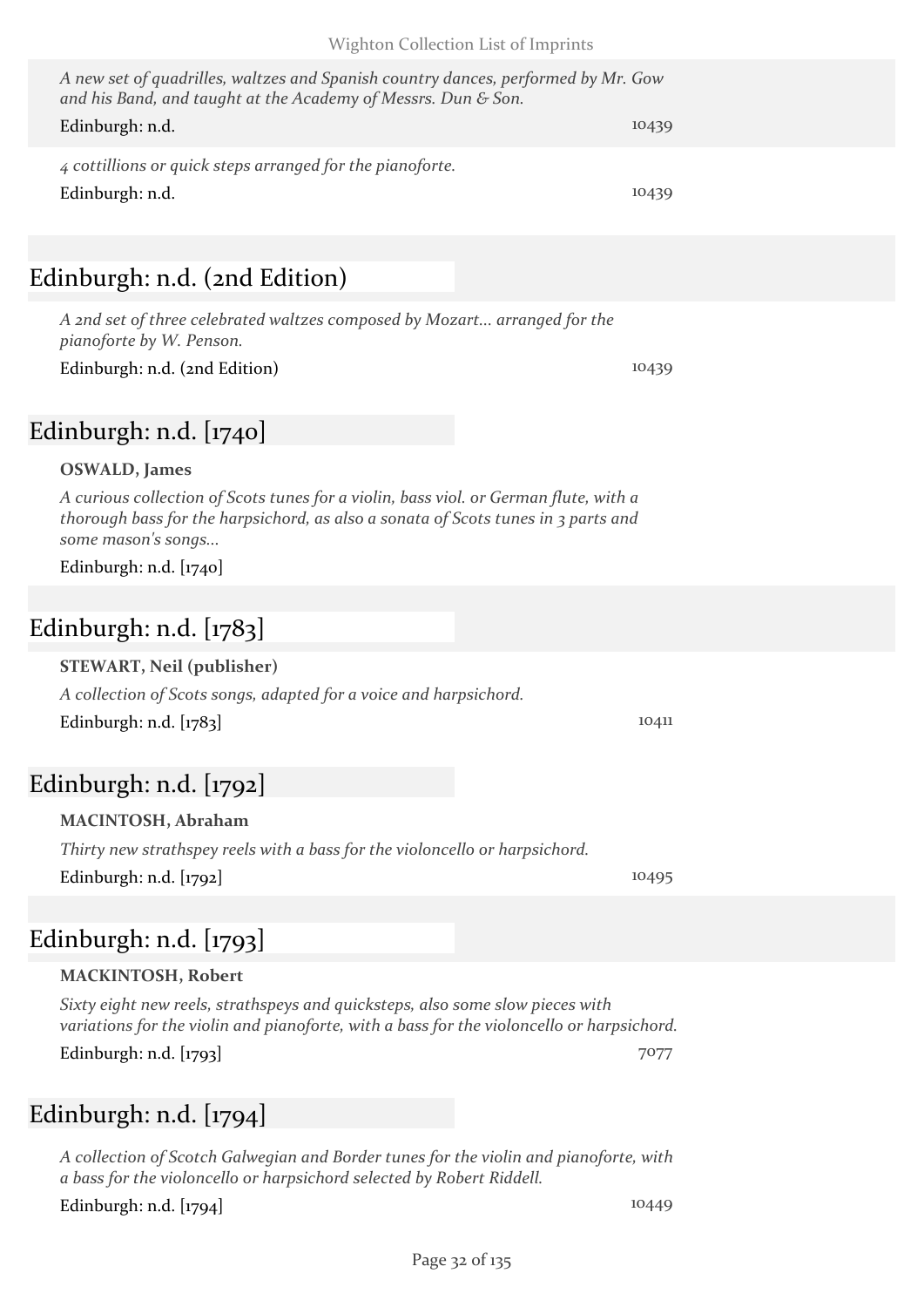# Edinburgh: n.d. [1799]

#### **VOGEL, L.**

*A collection of quick marches, etc. for the use of the Royal Perth Volunteers Band of Music, adapted and composed for the pianoforte, German flute and clarinet.*

Edinburgh: n.d. [1799] 10457

### Edinburgh: n.d. [1801]

### **STEWART, Charles**

*A collection of minuets, cottilions, allemands, high dances, hornpipes etc., for the pianoforte and violin.*

Edinburgh: n.d. [1801]

## Edinburgh: n.d. [1802]

#### **MACKINTOSH, Robert**

*A fourth book of new strathspey reels, also some famous old reels for the piano forte or harp.* Edinburgh: n.d. [1802] 7077

### Edinburgh: n.d. [1803]

*Earl St. Vincent's strathspey, by Miss C.B.* Edinburgh: n.d. [1803] 10435

### Edinburgh: n.d. [1803-41]

| $\frac{1}{2}$                                                                                                                                 |      |
|-----------------------------------------------------------------------------------------------------------------------------------------------|------|
| <b>THOMSON, George</b>                                                                                                                        |      |
| A select collection of original Scottish airs for the voice; with symphonies and<br>accompaniments for the pianoforte, violin and violoncello |      |
| Edinburgh: n.d. $[1803-41]$                                                                                                                   | 3257 |
| <b>THOMSON, George</b>                                                                                                                        |      |
| A select collection of original Scottish airs for the voice; with symphonies and<br>accompaniments for the pianoforte, violin and violoncello |      |
| Edinburgh: n.d. $[1803-41]$                                                                                                                   | 3258 |
| <b>THOMSON, George</b>                                                                                                                        |      |
| A select collection of original Scottish airs for the voice; with symphonies and<br>accompaniments for the pianoforte, violin and violoncello |      |
| Edinburgh: n.d. $[1803-41]$                                                                                                                   | 3256 |
|                                                                                                                                               |      |

# Edinburgh: n.d. [1807 edition]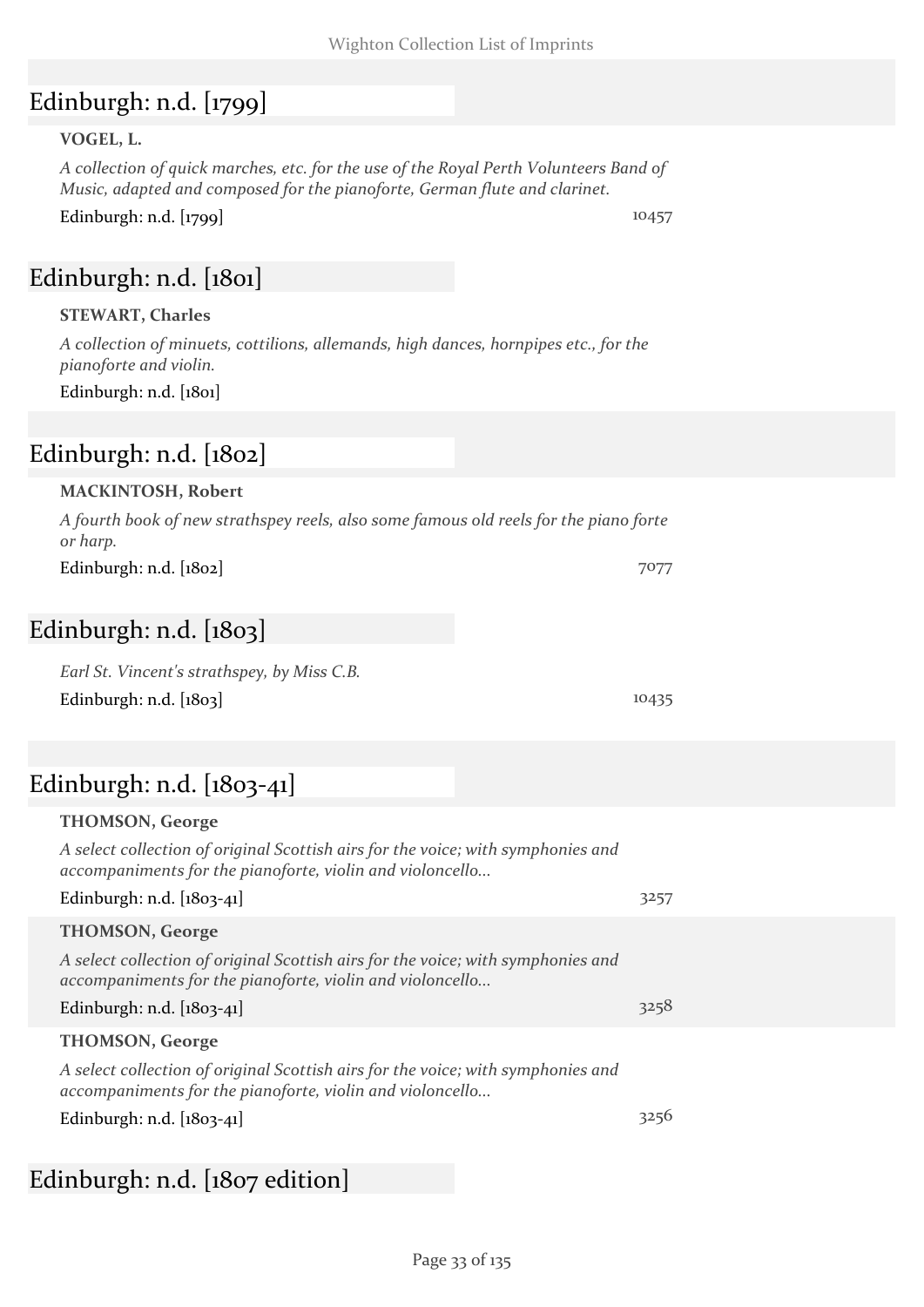#### *A choice selection of minuets, favourite airs, hornpipes, waltzes, etc., with upwards*

Wighton Collection List of Imprints

*of 40 of the most approv'd and fashionable reels, strathspeys, and country dances, adapted for the pianoforte, violin...*

Edinburgh: n.d. [1812] 10475

### Edinburgh: n.d. [182-?]

#### **SMITH, R.A.**

*The Scottish minstrel, a selection from the vocal melodies of Scotland ancient and modern, arranged for the pianoforte.*

Edinburgh: n.d. [182-?]

### Edinburgh: n.d. [1844]

#### **MONTIGNANI, W.**

*Gems of Scottish melody, with new and appropriate symphonies and accompaniments for the pianoforte.*

Edinburgh: n.d. [1844]

### Edinburgh: n.d. [1848]

#### **DUN, Finlay**

*Orain na'h-Albain: a collection of Gaelic songs, with English and Gaelic words, and an appendix containing traditionary notes to many of the songs, the pianoforte accompaniment arranged and revised by F. D.*

Edinburgh: n.d. [1848] 10524

### Edinburgh: n.d. [c.1796]

*A collection of much admired marches, quick steps, airs, etc., composed by a lady and very generously given (with permission to be published) to... Nath[aniel] Gow.*

Edinburgh: n.d. [c.1796] 7070

#### **WATLEN, J[ohn]**

*The celebrated circus tunes perform'd at Edinburgh this season, with the addition of some new reels and strathspeys set for the pianoforte or violin and bass.*

#### Edinburgh: n.d. [1807 edition] 10454

Edinburgh: n.d. [1809]

#### **STEWART, Charles**

*A collection of strathspey reels, giggs [sic], etc., with a bass for the violoncello or harpsichord.*

Edinburgh: n.d. [1809] 10456

Edinburgh: n.d. [1812]

**DUFF, Arch[ibal]d (arr.)**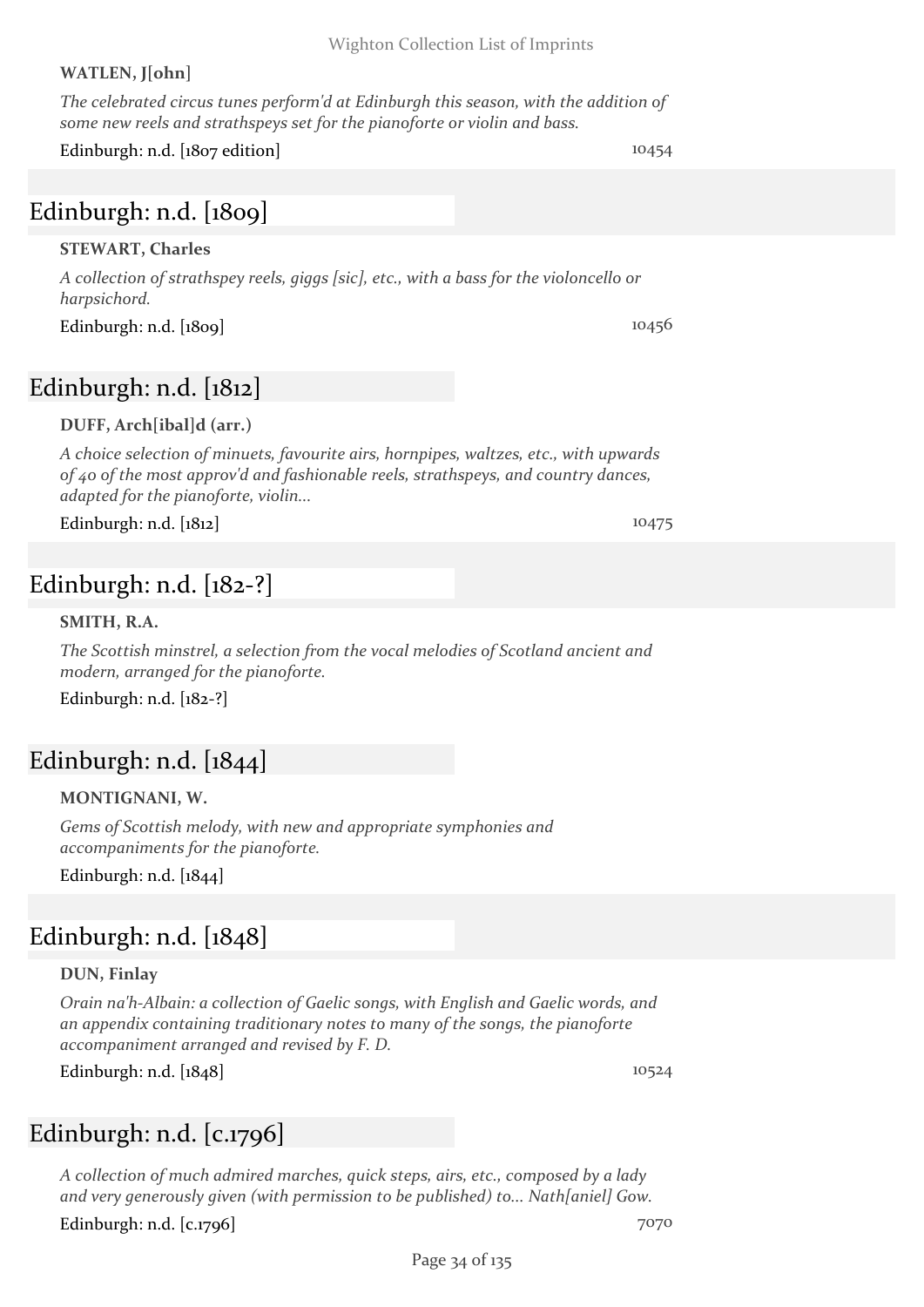# Edinburgh: n.d. [c.1812]

### **GRANT, Donald**

*A collection of strathspeys, reels, jigs, etc. for the pianoforte, violin and violoncello.* Edinburgh: n.d. [c.1812] 10488

# Edinburgh: n.d. [c.1824]

### **ALEXANDER, John**

*Ten new tunes [reels etc.] arranged for the pianoforte by Malcolm MacDonald* Edinburgh: n.d.  $[c.1824]$  7073

# Edinburgh: n.d. [no BUC entry]

### **PETRIE, Robert**

*A fourth collection of strathspeys, reels, jiggs and country dances for the pianoforte, violin and violoncello.*

Edinburgh: n.d. [no BUC entry] 10509

## Edinburgh: n.d. [vol. 6 dated 1824]

### **THOMSON, George**

*Collection of the songs of Burns, Sir Walter Scott. Bart., and other eminent lyric poets, ancient and modern, united to the select melodies of Scotland and of Ireland and Wales...*

Edinburgh: n.d. [vol. 6 dated 1824] 31998

# Edinburgh: n.d., [1816]

#### **FRASER, Capt. S.**

*The airs and melodies peculiar to the Highlands of Scotland and the Isles, chiefly acquired during the interesting period, 1715-45, the lively airs introduced as medleys to form a sequence to each slower...*

Edinburgh: n.d., [1816] 10477

Edinburgh: Nathaniel Gow, n.d. [c.1796

### **GOW, Nathaniel**

*New strathspey reels for the pianoforte, violin, and violoncello composed by a gentleman [ink: Lord Eglinton] and given with permission to be published by Nathl. Gow.*

Edinburgh: Nathaniel Gow, n.d. [c.1796] 7070

### Edinburgh: Neil Stewart, n.d.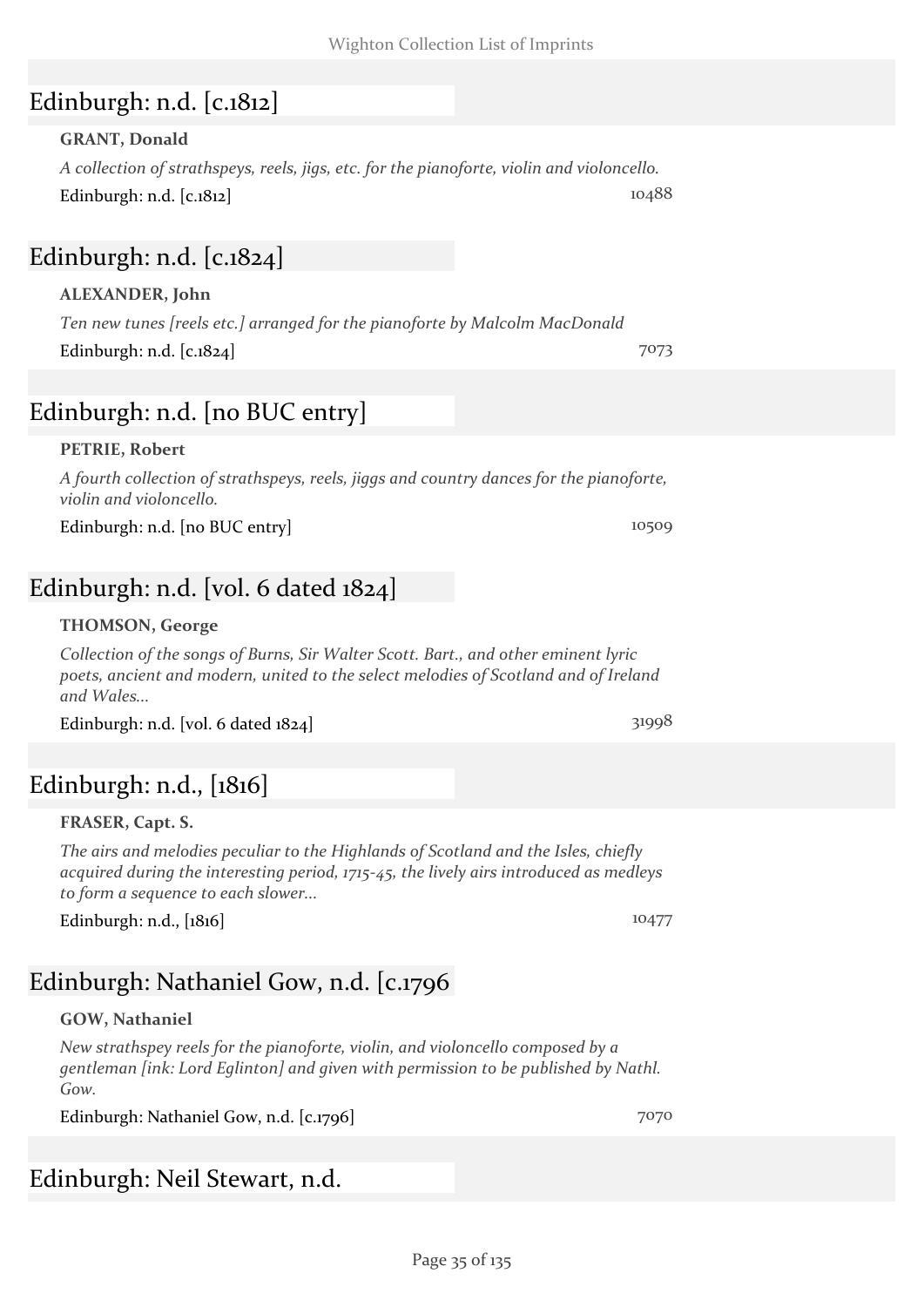#### **McGIBBON, William**

*A collection of Scots tunes some with variations for a violin, hautboy, or German flute with a bass for a violoncello or harpsichord.*

#### Edinburgh: Neil Stewart, n.d.

#### **McGIBBON, William**

*A collection of Scots tunes some with variations for a violin, hautboy, or German flute with a bass for a violoncello or harpsichord.*

Edinburgh: Neil Stewart, n.d.

### Edinburgh: Neil Stewart, n.d. [1781]

#### **MARSHALL, William**

*A collection of strathspey reels, with a bass for the violoncello or harpsichord.*

Edinburgh: Neil Stewart, n.d. [1781] 31961

### Edinburgh: Neil Stewart, n.d. [BUC has

*A collection of marches and airs for violins, German flutes, and hautboys, the most of which have basses for the violoncello or harpsichord, published in 12 numbers.*

Edinburgh: Neil Stewart, n.d. [BUC has 1761]

### Edinburgh: Oliver & Boyd 1810

*The Charms of Scottish Melody* Edinburgh: Oliver & Boyd 1810 10520

### Edinburgh: Oliver & Boyd, 1816-1818

#### **CAMPBELL, Alexander**

*Albyn's Anthology; or, A select collection of the melodies and vocal poetry peculiar to Scotland and the Isles, hitherto unpublished, collected and arranged. The modern Scotish [sic] and English verses...*

Edinburgh: Oliver & Boyd, 1816-1818 10519

### Edinburgh: Paterson & Roy, n.d.

#### **LOWE, Joseph**

*Collection of reels, strathspeys and jigs, being a new and complete selection of the best dancing tunes in their proper keys carefully arranged with appropriate basses for the piano forte and violoncello.*

Edinburgh: Paterson & Roy, n.d. 10493

### Edinburgh: Paterson's Publications Ltd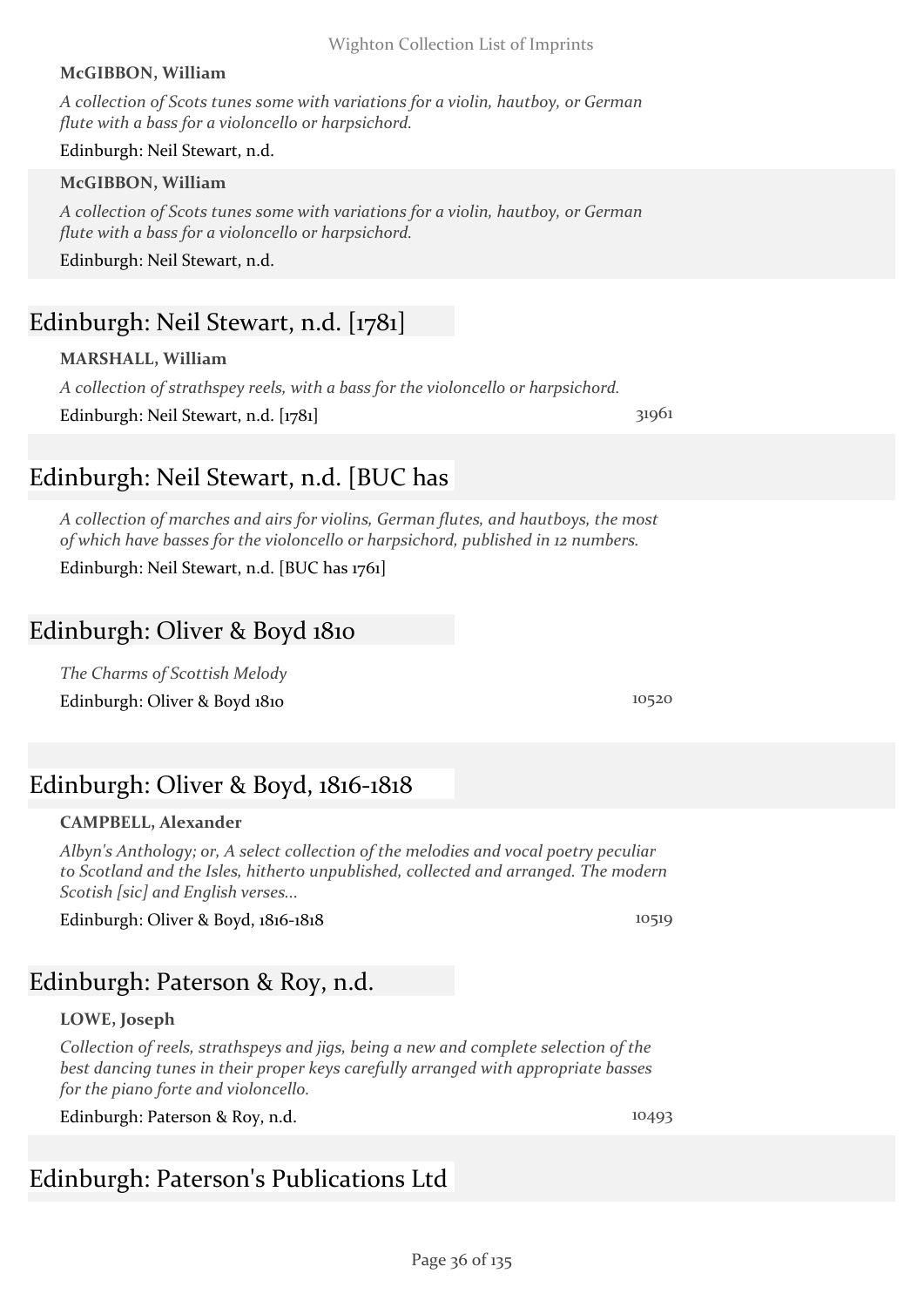| Wighton Collection List of Imprints                                                                                                                             |       |
|-----------------------------------------------------------------------------------------------------------------------------------------------------------------|-------|
| <b>MACDONALD, Pipe-Major G D</b>                                                                                                                                |       |
| A collection of pipe tunes                                                                                                                                      |       |
| Edinburgh: Paterson's Publications Ltd., 1933                                                                                                                   |       |
| Edinburgh: printed & sold by J. Hamilt                                                                                                                          |       |
| <b>ROSS, Daniel</b>                                                                                                                                             |       |
| Hey Tuttie Taitie, with variations for the pianoforte.                                                                                                          |       |
| Edinburgh: printed & sold by J. Hamilton n.d.                                                                                                                   | 10434 |
| Edinburgh: printed & sold by Muir Wo                                                                                                                            |       |
| CORRI, D.                                                                                                                                                       |       |
| My ain kind dearie [with variations].                                                                                                                           |       |
| Edinburgh: printed & sold by Muir Wood & Co. n.d.                                                                                                               | 10434 |
| Edinburgh: printed and sold at J. Hamil                                                                                                                         |       |
| PLEYEL, [Ignaz]                                                                                                                                                 |       |
| Duncan Davison, made a rondo for the pianoforte.                                                                                                                |       |
| Edinburgh: printed and sold at J. Hamilton's Music Libra                                                                                                        | 10434 |
| Edinburgh: printed and sold at J. Hamil                                                                                                                         |       |
| His Excellency, General Lord Cathcart's strathspey, set for the piano-forte, composed<br>by a young lady.                                                       |       |
| Edinburgh: printed and sold at J. Hamilton's music librar                                                                                                       | 10438 |
| <b>MACLAREN, D</b>                                                                                                                                              |       |
| Tulloch-Gorum, with variations for the piano-forte, and seven new tunes                                                                                         |       |
| Edinburgh: printed and sold at J. Hamilton's music librar                                                                                                       | 10438 |
| Edinburgh: printed and sold by Alex[an]                                                                                                                         |       |
| MACINTYRE, D[uncan]                                                                                                                                             |       |
| The Earl of Moiras welcome to Scotland, arranged for the piano forte by Nath[aniel]<br>Gow to which is added four favorite [sic] tunes.                         |       |
| Edinburgh: printed and sold by Alex[ande]r Robertson, n                                                                                                         | 10438 |
| Edinburgh: printed and sold by Alexan                                                                                                                           |       |
| Peas and beans & rock partens, composed (on hearing two women calling these<br>ticles thro the streets of Edip [hulr(ab) by Nath [gniel] Courte which are added |       |

*articles thro the streets of Edin[bu]r[gh], by Nath[aniel] Gow, to which are added three favorite [sic] tunes.*

Edinburgh: printed and sold by Alexander Robertson n.d. 10438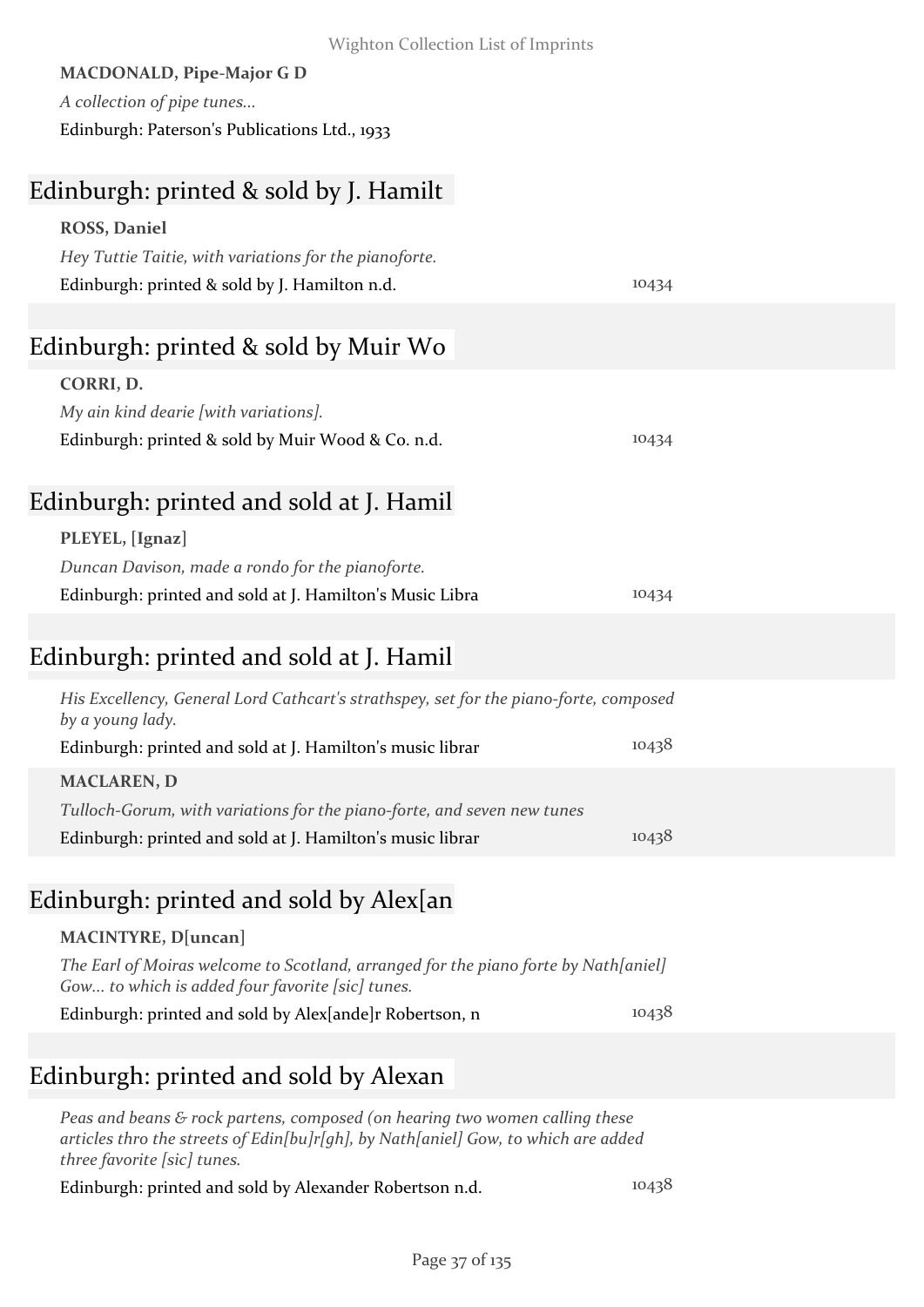| Wighton Collection List of Imprints                                                                                                                                                                                 |       |
|---------------------------------------------------------------------------------------------------------------------------------------------------------------------------------------------------------------------|-------|
| SCHETKY, G.<br>Largo's fairy dance, compos'd by Nath. Gow, with variations for the pianoforte.<br>Edinburgh: printed and sold by Alexander Robertson n.d.                                                           | 10434 |
|                                                                                                                                                                                                                     |       |
| ROSS, John<br>The rock and a wee pickle tow, with variations for the pianoforte or harp.<br>Edinburgh: printed and sold by Alexander Robertson n.d.                                                                 | 10434 |
| Edinburgh: printed and sold by Alexan                                                                                                                                                                               |       |
| Waterloo medley, composed by Nath[aniel] Gow, to which are added the favorite<br>tunes, composed by him.<br>Edinburgh: printed and sold by Alexander Robertson n.d.                                                 | 10438 |
|                                                                                                                                                                                                                     |       |
| Edinburgh: printed and sold by Alexan                                                                                                                                                                               |       |
| Tekeli, a favorite [sic] dance, to which is added five new favorite country dances.<br>Edinburgh: printed and sold by Alexander Robertson, n.d                                                                      | 10438 |
| GOW, Niel                                                                                                                                                                                                           |       |
| Niel Gow's recovery, a favorite [sic] strathspey, composed by himself, with Lady<br>Montgomery's reel, the Argyle bowling green & other favorite tunes as danced at the<br>Edinburgh assembly rooms Georges Street. |       |
| Edinburgh: printed and sold by Alexander Robertson, n.d                                                                                                                                                             | 10438 |
| Edinburgh: printed and sold by Alexan                                                                                                                                                                               |       |
| GOW, Nath[aniel]                                                                                                                                                                                                    |       |
| Lament for Mr. Sharpe of Hoddom to which are added six favorite [sic] tunes,<br>performed at his annual ball in George Street assembly rooms.                                                                       |       |
| Edinburgh: printed and sold by Alexander Robertson, n.d                                                                                                                                                             | 10438 |
|                                                                                                                                                                                                                     |       |
| Edinburgh: printed and sold by Alexan                                                                                                                                                                               |       |
| GOW, Nath[aniel]                                                                                                                                                                                                    |       |
| The Celtic Club, No. 2 to which are added six favorite [sic] tunes, as performed at<br>his annual ball on Tuesday the 14th March [pencil: 1820]                                                                     |       |
| Edinburgh: printed and sold by Alexander Robertson, n.d.                                                                                                                                                            | 10438 |
| Edinburgh: printed and sold by Alexan                                                                                                                                                                               |       |
| <b>ROBERTSON, Mrs</b>                                                                                                                                                                                               |       |
| Miss Johnston of Mullonhall's? reel, Berwickshire quickstep, Rock and a wee pickle<br>tow, and Follow her over the border with variations &c.                                                                       |       |
| Edinburgh: printed and sold by Alexander Robertson. n.d                                                                                                                                                             | 10438 |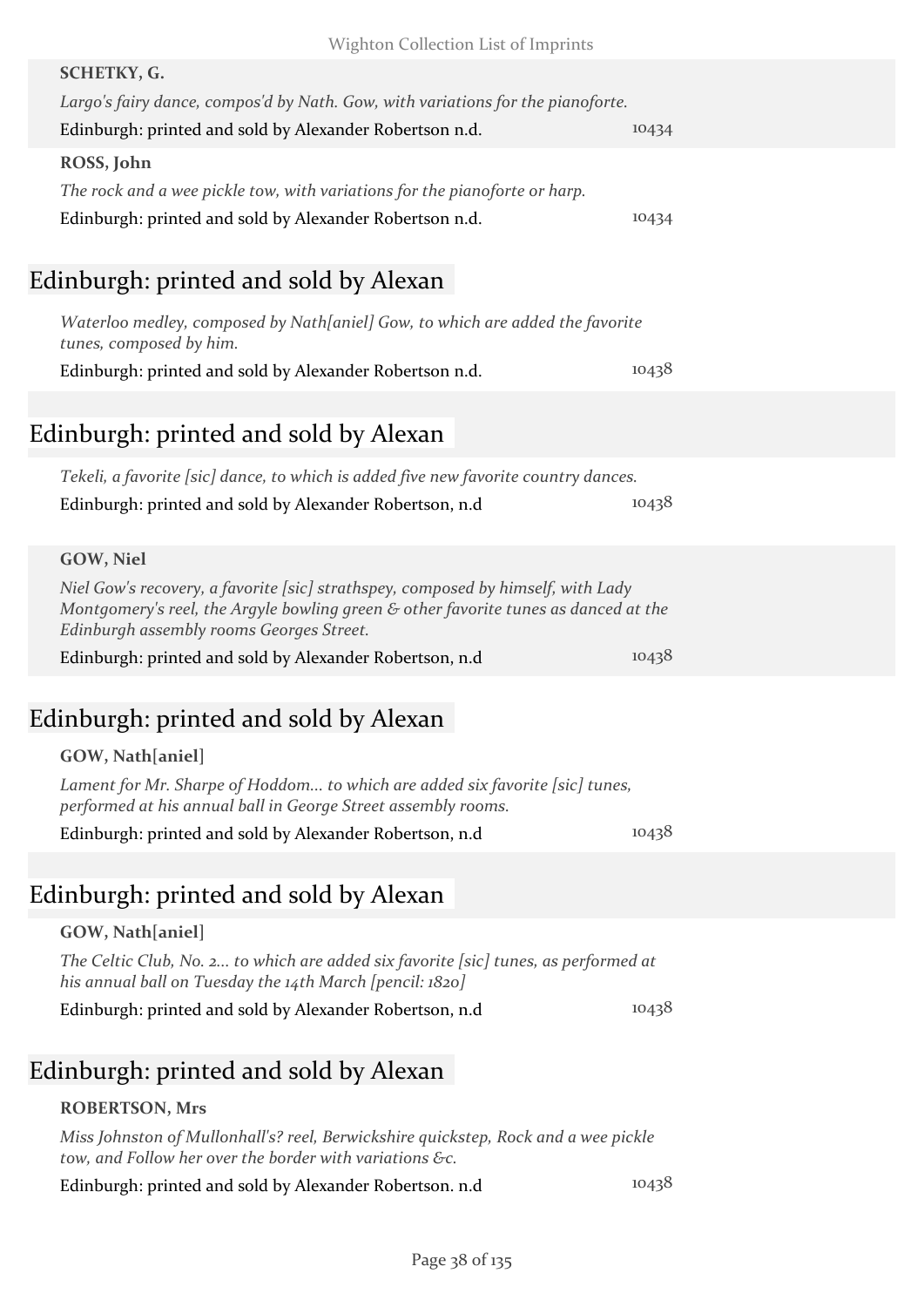| Edinburgh: printed and sold by Gow $\&$                                                                                                                               |       |
|-----------------------------------------------------------------------------------------------------------------------------------------------------------------------|-------|
| ROLLO, Hon. R.                                                                                                                                                        |       |
| Five new tunes, composed for the piano-forte or violin.                                                                                                               |       |
| Edinburgh: printed and sold by Gow & Shepherd n.d.                                                                                                                    | 10438 |
|                                                                                                                                                                       |       |
| Edinburgh: printed and sold by Gow &                                                                                                                                  |       |
| A favorite [sic] march and quick step composed by a young lady for the<br>Edin[bu]r[gh] Royal Highland Volunteers.                                                    |       |
| Edinburgh: printed and sold by Gow & Shepherd, n.d [17                                                                                                                | 10438 |
|                                                                                                                                                                       |       |
| Edinburgh: printed and sold by Gow &                                                                                                                                  |       |
| Morgiana, with five more new country dances.                                                                                                                          |       |
| Edinburgh: printed and sold by Gow & Shepherd, n.d.                                                                                                                   | 10438 |
|                                                                                                                                                                       |       |
| GOW, Nath[aniel]                                                                                                                                                      |       |
| Miss Platoff's wedding to which are added the favorite [sic] dances of 1813, as                                                                                       |       |
| performed at his annual ball George Street assembly rooms, the 9th of March.                                                                                          | 10438 |
| Edinburgh: printed and sold by Gow & Shepherd, n.d.                                                                                                                   |       |
| The favourite dances of 1810, arranged for the piano forte by Nath[aniel] Gow, as<br>performed at his annual ball in George Street assembly rooms, the 13th of March. |       |
| Edinburgh: printed and sold by Gow & Shepherd, n.d.                                                                                                                   | 10438 |
|                                                                                                                                                                       |       |
| The favorite [sic] dances of 1810 arranged for the pianoforte by Nath[aniel] Gow.                                                                                     |       |
| Edinburgh: printed and sold by Gow & Shepherd, n.d.                                                                                                                   | 10438 |
|                                                                                                                                                                       |       |
| The favorite [sic]dances of 1812, some of which are composed and the whole arranged<br>for the pianoforte by Nath[aniel] Gow.                                         |       |
| Edinburgh: printed and sold by Gow & Shepherd, n.d.                                                                                                                   | 10438 |
| Marquis de la Romanas Waltz, to which is added five favourite dances as performed                                                                                     |       |
| at the Queens Assembly George Street 1810, the whole arranged and corrected by                                                                                        |       |
| Nath[aniel] Gow.                                                                                                                                                      |       |
| Edinburgh: printed and sold by Gow & Shepherd, n.d.                                                                                                                   | 10438 |
| GOW, Nath[aniel]                                                                                                                                                      |       |
| Lady Matilda Bruce's reel to which is added four favourite tunes as performed at all<br>the fashionable meetings in Autumn 1810.                                      |       |
| Edinburgh: printed and sold by Gow & Shepherd, n.d.                                                                                                                   | 10438 |
| GOW, Nath[aniel]                                                                                                                                                      |       |
| The Marquis of Queensberry's medley to which is added three favorite [sic] tunes                                                                                      |       |
| all as performed at his annual ball in George Street assembly rooms 5th March 1811.                                                                                   |       |
| Edinburgh: printed and sold by Gow & Shepherd, n.d.                                                                                                                   | 10438 |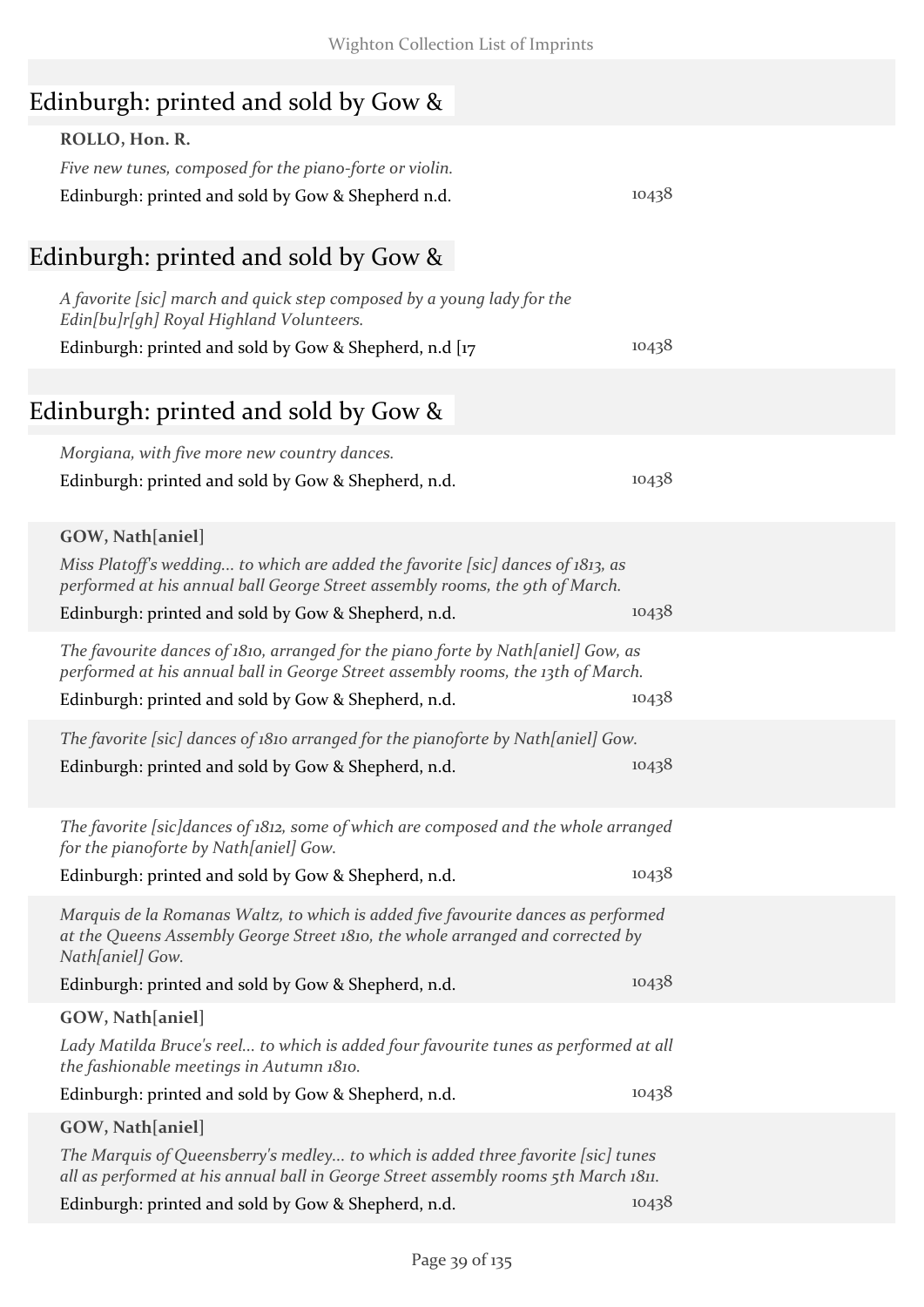|             | GOW, Nath[aniel]                                                                                                                                                                     |       |  |
|-------------|--------------------------------------------------------------------------------------------------------------------------------------------------------------------------------------|-------|--|
|             | Lord Cathcart's welcome home, a favourite country dance taken (and altered) from<br>Haydns celebrated Military Symphony to which is added four favourite dances of<br>the year 1808. |       |  |
|             | Edinburgh: printed and sold by Gow & Shepherd, n.d.                                                                                                                                  | 10438 |  |
|             | <b>GOW Nath[aniel] (arr.)</b>                                                                                                                                                        |       |  |
|             | Shantruse, consisting of five favorite airs as danced by Mr. Jenkins's scholars, some<br>of which are composed and the whole arranged for the piano forte.                           |       |  |
|             | Edinburgh: printed and sold by Gow & Shepherd, n.d.                                                                                                                                  | 10438 |  |
|             |                                                                                                                                                                                      |       |  |
|             | Edinburgh: printed and sold by Gow &                                                                                                                                                 |       |  |
|             | GOW, Nath[aniel]                                                                                                                                                                     |       |  |
|             | Lady Mackenzie of Coul's Strathspey and Delvine House a favorite medly and Mr.<br>Don's Strathspey, to which is added two tunes composed by a gentleman.                             |       |  |
|             | Edinburgh: printed and sold by Gow & Shepherd, n.d. [18]                                                                                                                             | 10438 |  |
|             |                                                                                                                                                                                      |       |  |
|             | Edinburgh: printed and sold by Gow $\&$                                                                                                                                              |       |  |
|             | GOW, Nath[aniel]                                                                                                                                                                     |       |  |
|             | Morgiana in Ireland and Aldridge's Highland Laddie, danced as a medley in all<br>fashionable places, to which are added four other dances.                                           |       |  |
|             | Edinburgh: printed and sold by Gow & Shepherd, n.d. [18]                                                                                                                             | 10438 |  |
|             |                                                                                                                                                                                      |       |  |
|             | Edinburgh: printed and sold by Gow &                                                                                                                                                 |       |  |
|             | The following strathspeys and reels are collected and improved by Major Molle, and<br>given by him to Nath[aniel] Gow.                                                               |       |  |
|             | Edinburgh: printed and sold by Gow & Shepherd, n.d. [pr]                                                                                                                             | 10438 |  |
|             |                                                                                                                                                                                      |       |  |
|             | Edinburgh: printed and sold by J. Hami                                                                                                                                               |       |  |
| <b>ROSS</b> |                                                                                                                                                                                      |       |  |
|             | The girl I left behind me, arranged with variations for the piano forte.                                                                                                             |       |  |
|             | Edinburgh: printed and sold by J. Hamilton n.d. [1809?]                                                                                                                              | 10434 |  |
|             |                                                                                                                                                                                      |       |  |
|             | Edinburgh: printed and sold by J. Hami                                                                                                                                               |       |  |
|             | BUTLER, T[homas] H[aml(e)y]                                                                                                                                                          |       |  |
| pianoforte. | Diel tak the wars, a grand new rondo in which is introduced Rule Britannia, for the                                                                                                  |       |  |
|             | Edinburgh: printed and sold by J. Hamilton, n.d.                                                                                                                                     | 10434 |  |
| ROSS, John  |                                                                                                                                                                                      |       |  |
|             | The 42d. Regt's. return from Egypt, a grand march for the pianoforte.                                                                                                                |       |  |
|             | Edinburgh: printed and sold by J. Hamilton, n.d.                                                                                                                                     | 10434 |  |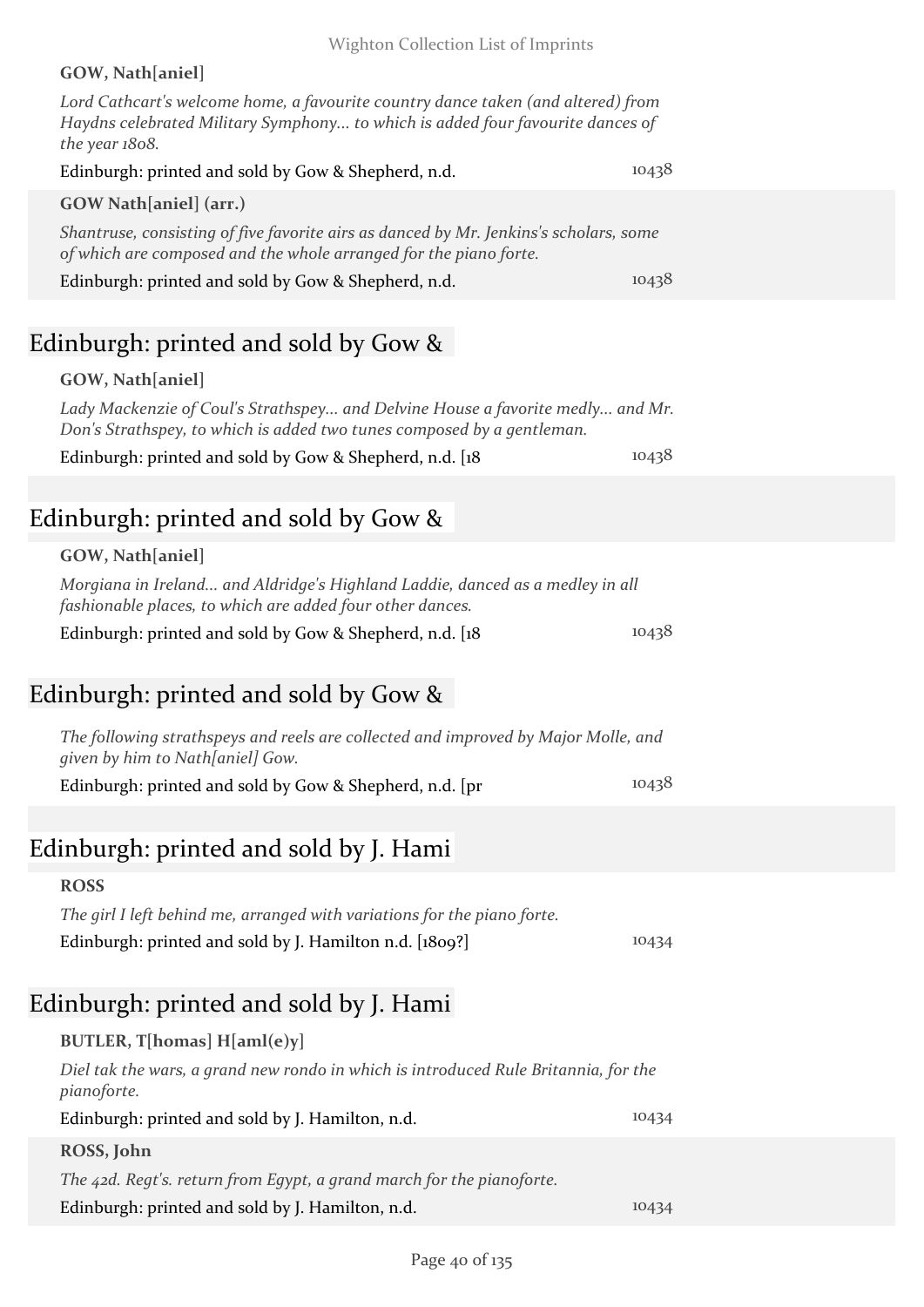| Wighton Collection List of Imprints                                                |       |
|------------------------------------------------------------------------------------|-------|
| Edinburgh: printed and sold by J. Hami                                             |       |
| The British grenadiers, a favorite [sic] march with variations for the pianoforte. |       |
| Edinburgh: printed and sold by J. Hamilton, n.d. [1802?]                           | 10434 |
| Edinburgh: printed and sold by J. Hami                                             |       |
| ROSS, John                                                                         |       |
| Go to Berwick Johnny, with variations for the pianoforte or harp.                  |       |
| Edinburgh: printed and sold by J. Hamilton, n.d. [c.1811?]                         | 10434 |
| Edinburgh: printed and sold by J. Suthe                                            |       |
| [GOW, Nathaniel]                                                                   |       |
| The fallen hero and Lady McKenzies reel, two favorite [sic] Scots airs             |       |
| Edinburgh: printed and sold by J. Sutherland n.d. [1816?]                          | 10434 |
| Paddy O' Rafferty, a favourite Irish tune, with variations for the pianoforte.     |       |
| Edinburgh: printed and sold by J. Sutherland n.d. [1816?]                          | 10434 |
|                                                                                    |       |
| Edinburgh: printed and sold by James                                               |       |
| A favorite [sic] new strathspey and two jiggs, composed by a lady.                 |       |
| Edinburgh: printed and sold by James Muir, n.d.                                    | 10438 |
|                                                                                    |       |
| Edinburgh: printed and sold by John Br                                             |       |
| The Athole Highlanders march.                                                      |       |
| Edinburgh: printed and sold by John Brysson, n.d.                                  | 10434 |
|                                                                                    |       |
| Edinburgh: printed and sold by John H                                              |       |

#### **ROSS, John**

*A 3rd. sett of songs with an accompaniment for the piano forte or harp. Op. 7th.* Edinburgh: printed and sold by John Hamilton, n.d. 10423

### Edinburgh: printed and sold by John S

*The Heart of Midlothian a reel, The Laird of Dumbiedike's favorite, and Madge Wildfire's strathspey and reel, to which are added two favorite [sic] dances for 1820.* Edinburgh: printed and sold by John Sutherland n.d. 10438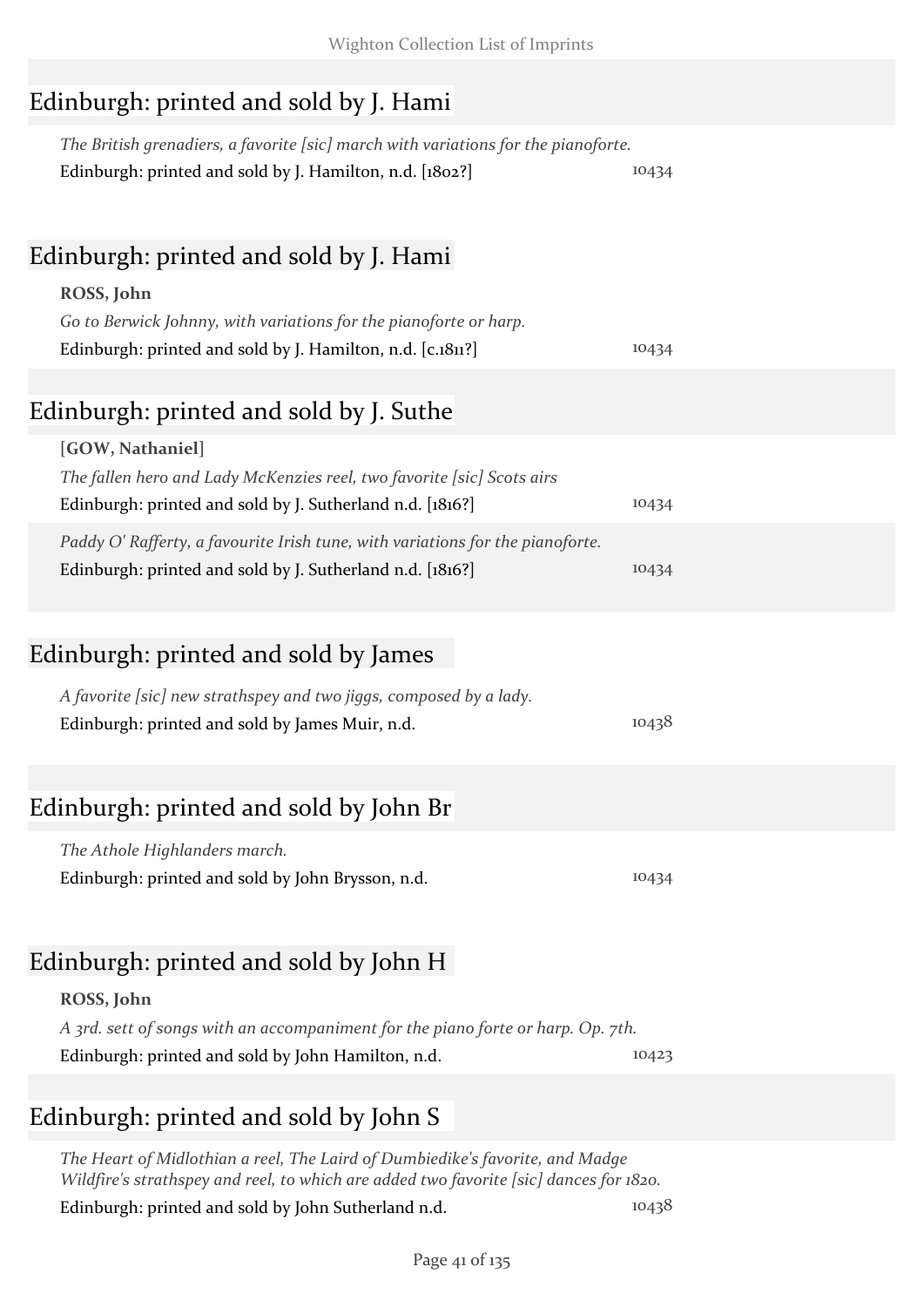### Edinburgh: printed and sold by John S

| SCHETKY, G.                                                                                        |       |
|----------------------------------------------------------------------------------------------------|-------|
| There's my thumb I'll ne'er beguile thee, made into a rondo for the pianoforte.                    |       |
| Edinburgh: printed and sold by John Sutherland n.d. [181                                           | 10434 |
| ROBERTSON, Dan.                                                                                    |       |
| The Banks of Banna, arranged as a rondo for the pianoforte.                                        |       |
| Edinburgh: printed and sold by John Sutherland n.d. [181]                                          | 10434 |
| ROBERTSON, Dan.                                                                                    |       |
| O let me in this ae night, arranged as a rondo for the pianoforte.                                 |       |
| Edinburgh: printed and sold by John Sutherland n.d. [181]                                          | 10434 |
|                                                                                                    |       |
| Edinburgh: printed and sold by John S                                                              |       |
| Five favorite [sic] tunes arranged for the piano forte or violin & violoncello by Mr.<br>Clarkson. |       |
| Edinburgh: printed and sold by John Sutherland, n.d. [18]                                          | 10438 |
|                                                                                                    |       |
| Edinburgh: printed and sold by Muir                                                                |       |
| <b>ROSS, Daniel</b>                                                                                |       |
| O where will bonny Ann ly, with variations for the pianoforte.                                     |       |
| Edinburgh: printed and sold by Muir Wood & Co. n.d.                                                | 10434 |
| The new grand O.P. dance, with characteristic figures, by that eminent composer<br>O.P., M.D.      |       |

### Edinburgh: printed and sold by Muir

#### **BUTLER, T[homas] H[aml(e)y]**

| Lewie Gordon, a favorite rondo for the pianoforte.   |       |
|------------------------------------------------------|-------|
| Edinburgh: printed and sold by Muir Wood & Co., n.d. | 10434 |

Edinburgh: printed and sold by Muir Wood & Co. n.d. 10438

### Edinburgh: printed and sold by N. Corr

#### **GOW, Nath[aniel]**

*Three favorite [sic] new strathspeys & one reel... to which is added a favorite Irish country dance.*

Edinburgh: printed and sold by N. Corri, n.d. [179-] 10438

### Edinburgh: printed and sold by N. Ste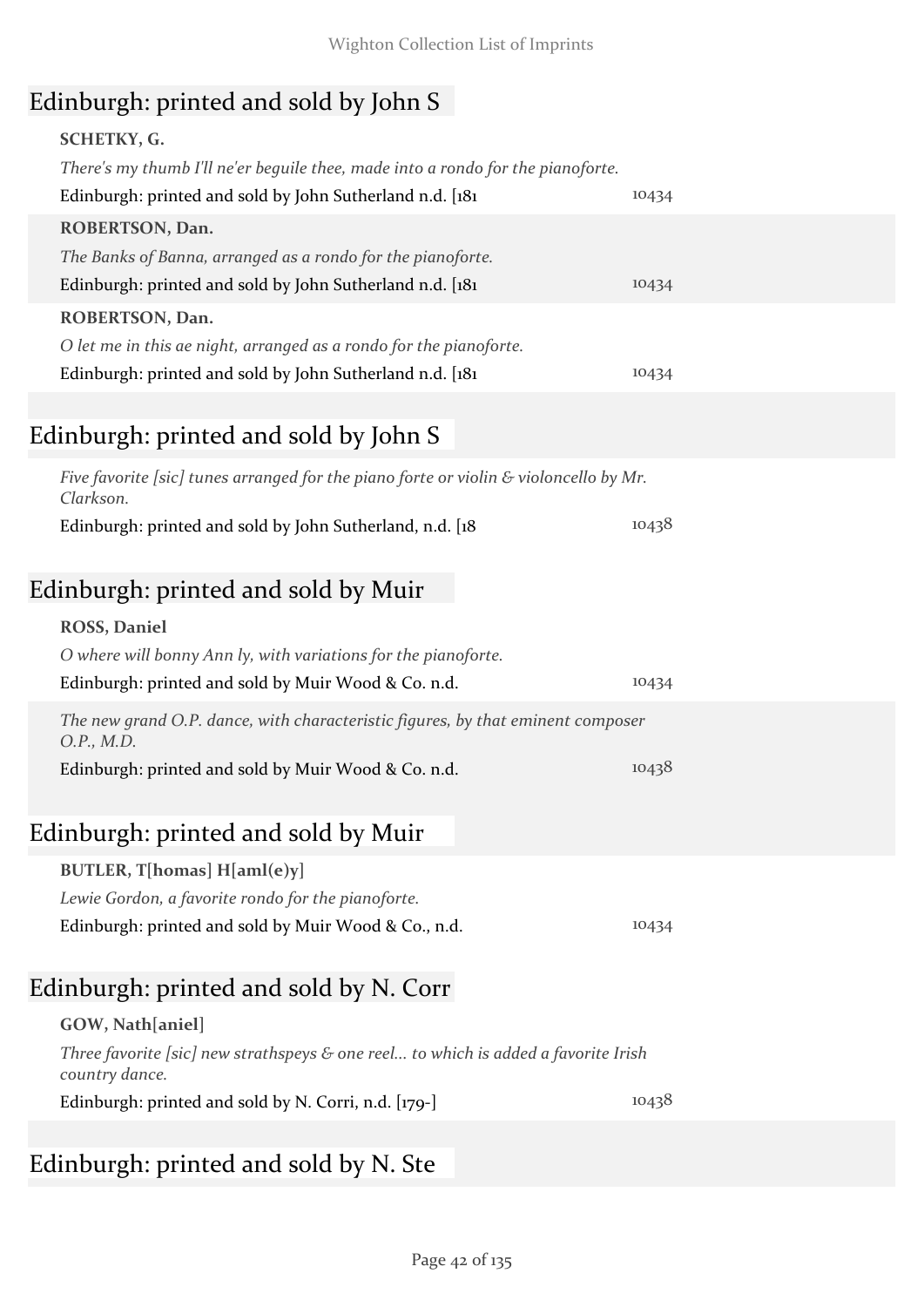| No. 3. Five new reels by G. Schetky.                 |       |
|------------------------------------------------------|-------|
| Edinburgh: printed and sold by N. Stewart & Co. n.d. | 10438 |

### Edinburgh: printed and sold by N. Ste

#### **SCHETKY, J.G.C.**

| The birthday of Thomson, author of "The Seasons", an occasional poem, written by<br>Mr. Woods |       |
|-----------------------------------------------------------------------------------------------|-------|
| Edinburgh: printed and sold by N. Stewart & Co., n.d.                                         | 10421 |
| SCHETKY, J.G.C.                                                                               |       |

*Six canzonets for the voice, with an accompanyment for the piano forte... The words by Mr. Woods.*

Edinburgh: printed and sold by N. Stewart & Co., n.d. 10421

### Edinburgh: printed and sold by N. Ste

#### **SCHETKY, J.G.C.**

| Six songs                                       |       |
|-------------------------------------------------|-------|
| Edinburgh: printed and sold by N. Stewart, n.d. | 10422 |

### Edinburgh: printed and sold by Nathan

#### **GOW, Nath[aniel]**

*Lady Moncrieff of Moncrieff's medley, with other new tunes... as performed at his annual ball, 13th March, 1821.*

Edinburgh: printed and sold by Nathaniel Gow & Son, n. 10438

### Edinburgh: printed and sold by Paterso

*Prince Charlie's welcome to the Isle of Skye, a favorite Jacobite air, with variations for the pianoforte or violin.*

Edinburgh: printed and sold by Paterson, Mortimer & Co 10434

### Edinburgh: printed and sold by Penson

*News from Portugal, a fashionable country dance, to which are added, three English country dances for the year 1811, with an explanation of the figures affixed to each tune.*

Edinburgh: printed and sold by Penson Robertson & Co. 10438

### Edinburgh: printed and sold by Penson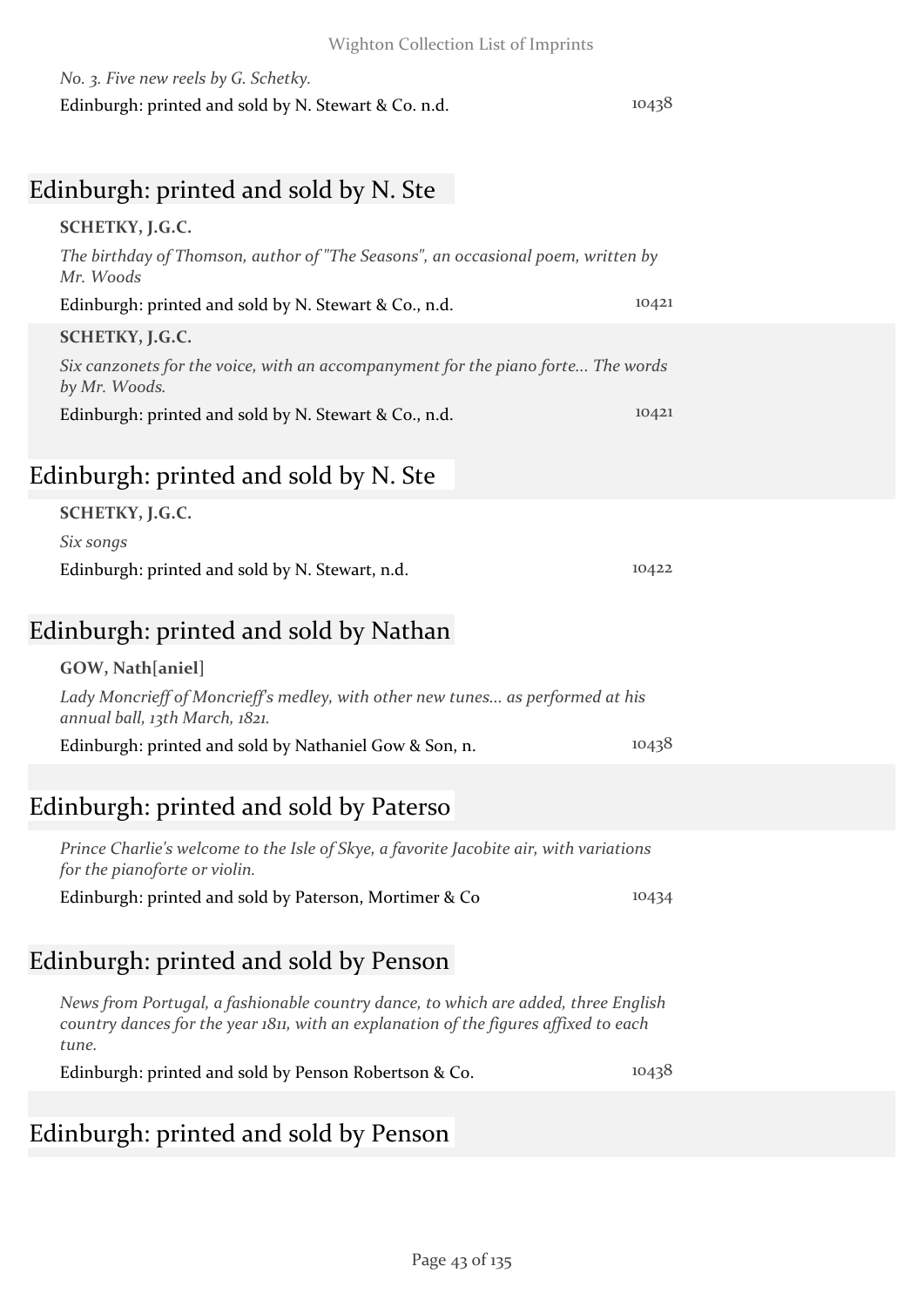# Edinburgh: printed and sold by Rob[er]

| The favorite [sic] new dances for $1813$ , arranged for the pianoforte or harp. |       |
|---------------------------------------------------------------------------------|-------|
| Edinburgh: printed and sold by Rob[er]t Purdie n.d.                             | 10438 |

*The Countess of Dalhousies Strathspey, and Lady Charlotte Durhams favorite [sic]...* 

## Edinburgh: printed and sold by Rob[er]

#### **GOW, Nath[aniel]**

*The Marchioness of Huntly's strathspey and Miss Marshall Gardiner's reel, a medley, to which are added five favorite [sic] dances of 1815. No. 1.*

Edinburgh: printed and sold by Rob[er]t Purdie, n.d. 10438

### Edinburgh: printed and sold by Robert

*Pitthieveless Castle, a favorite strathspey composed by the Honble. Miss Murray with four fashionable new dances for the piano forte.*

Edinburgh: printed and sold by Robert Purdie n.d. 10438

### Edinburgh: printed and sold by Robert

#### **GOW, Nath[aniel]**

*Lady Ann Montagu Scot, a medley... to which are added the favorite [sic] dances of 1814 as performed at his annual ball in George Street assembly rooms the 8th March. No. 1.*

Edinburgh: printed and sold by Robert Purdie, n.d. 10438 *The Grand Duke Nicholas welcomed to Edinburgh by the High School boys, composed as under by Nath[aniel] Gow, to which are added four favorite [sic] tunes* 

*two of them also by him, as performed...10th March 1818.* Edinburgh: printed and sold by Robert Purdie, n.d. 10438

## Edinburgh: printed and sold by Robert

### **GOW, Nath[aniel]**

*Lady Mary Ramsay's strathspey & the Earl of Dalhousies reel, a new medley danced at the Edin[bu]r[gh] assembly... to which is added three favorite [sic] tunes.*

Edinburgh: printed and sold by Robert Purdie, n.d. [1823] 10438

## Edinburgh: printed and sold by Robert

**GOW, Nath[aniel]**

*to which are added 3 favorite [sic] tunes.*

Edinburgh: printed and sold by Penson, Robertson & Co., 10438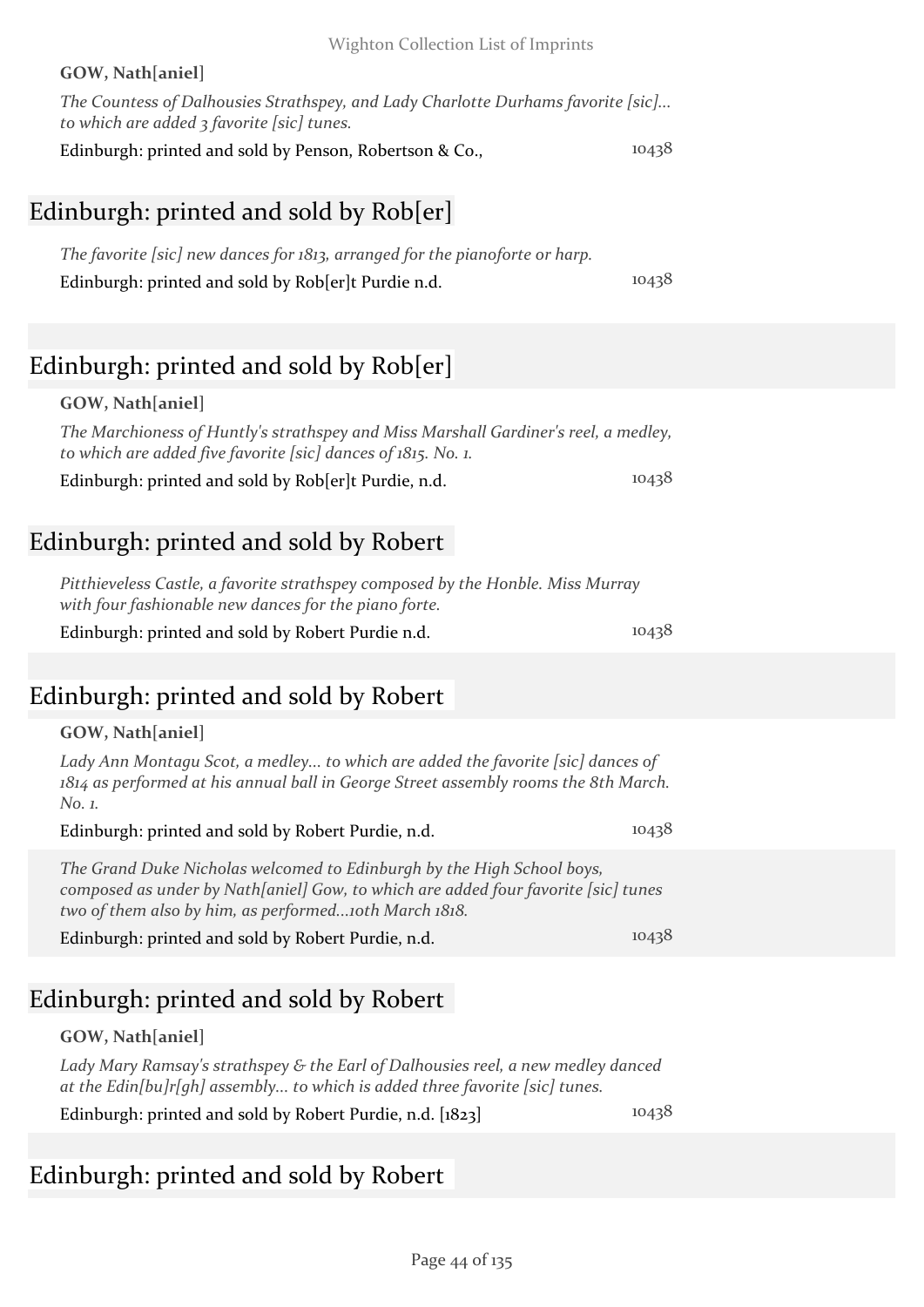#### **GOW, Nath[aniel]**

*The Earl of Dalhousie's welcome from the Pyrenees... to which are added the favorite [sic] dances of 1814 as performed at his annual ball in George Street assembly rooms the 8th March. No. 2.*

Edinburgh: printed and sold by Robert Purdie., n.d. 10438

### Edinburgh: printed and sold by Robt. P

#### **GOW, Nath[aniel]**

*Miss Heron of Heron's reel... and Mrs Garden of Troup's strathspey a favorite [sic] medley danced at the Edin[bu]r[gh] Card and Dancing Assemblys, and two favorite Welsh airs, the bugle dance &c.* Edinburgh: printed and sold by Robt. Purdie, n.d.  $10438$ 

| Edimburgh, printed and sold by Robt. I drule, n.d.                                                                                                                                                  |       |
|-----------------------------------------------------------------------------------------------------------------------------------------------------------------------------------------------------|-------|
| GOW, Nath[aniel]                                                                                                                                                                                    |       |
| The Hon[oura]ble. Mrs F. Gray's strathspey and four favorite [sic] country dances.                                                                                                                  |       |
| Edinburgh: printed and sold by Robt. Purdie, n.d.                                                                                                                                                   | 10438 |
| GIRVAN, Alex[ande]r                                                                                                                                                                                 |       |
| Mrs. Elliot of Woollee's reel and Mr. Douglas of Springwoodparks strathspey, a<br>favorite medley, also six other new dances                                                                        |       |
| Edinburgh: printed and sold by Robt. Purdie, n.d.                                                                                                                                                   | 10438 |
| Six new tunes, composed by a gentleman and dedicated to Niel Gow, to which is<br>added Speed the Plough, a favourite English country dance.                                                         |       |
| Edinburgh: printed and sold by Robt. Purdie, n.d.                                                                                                                                                   | 10438 |
| GOW, Nath[aniel]                                                                                                                                                                                    |       |
| Lady Hunter Blair's reel and waltz, a medley to which are added six favorite [sic]<br>dances of 1815, all as performed at his annual ball in George Street assembly rooms<br>the 14th March. No. 2. |       |
| Edinburgh: printed and sold by Robt. Purdie, n.d.                                                                                                                                                   | 10438 |
| GIVAN, Alex[ande]r                                                                                                                                                                                  |       |
| Mrs. Brandlings waltz and Sir John Pringle of Stitchell's reel, a favorite [sic] medley<br>to which are added three favorite [sic] new tunes.                                                       |       |
| Edinburgh: printed and sold by Robt. Purdie, n.d.                                                                                                                                                   | 10438 |
| SCHETKY, J.G.C.                                                                                                                                                                                     |       |
| Miss O'Neill's strathspey composed and arranged as a rondo for the pianoforte.                                                                                                                      |       |
| Edinburgh: printed and sold by Robt. Purdie, n.d.                                                                                                                                                   | 10434 |
|                                                                                                                                                                                                     |       |
| First set of the favorite [sic] French quadrilles, as performed by Mr Gow and his band<br>at the Queens Assembly in George Street rooms, the 20th January 1817, with their<br>proper figures.       |       |
| Edinburgh: printed and sold by Robt. Purdie, n.d.                                                                                                                                                   | 10438 |
|                                                                                                                                                                                                     |       |

### Edinburgh: printed and sold by Rochea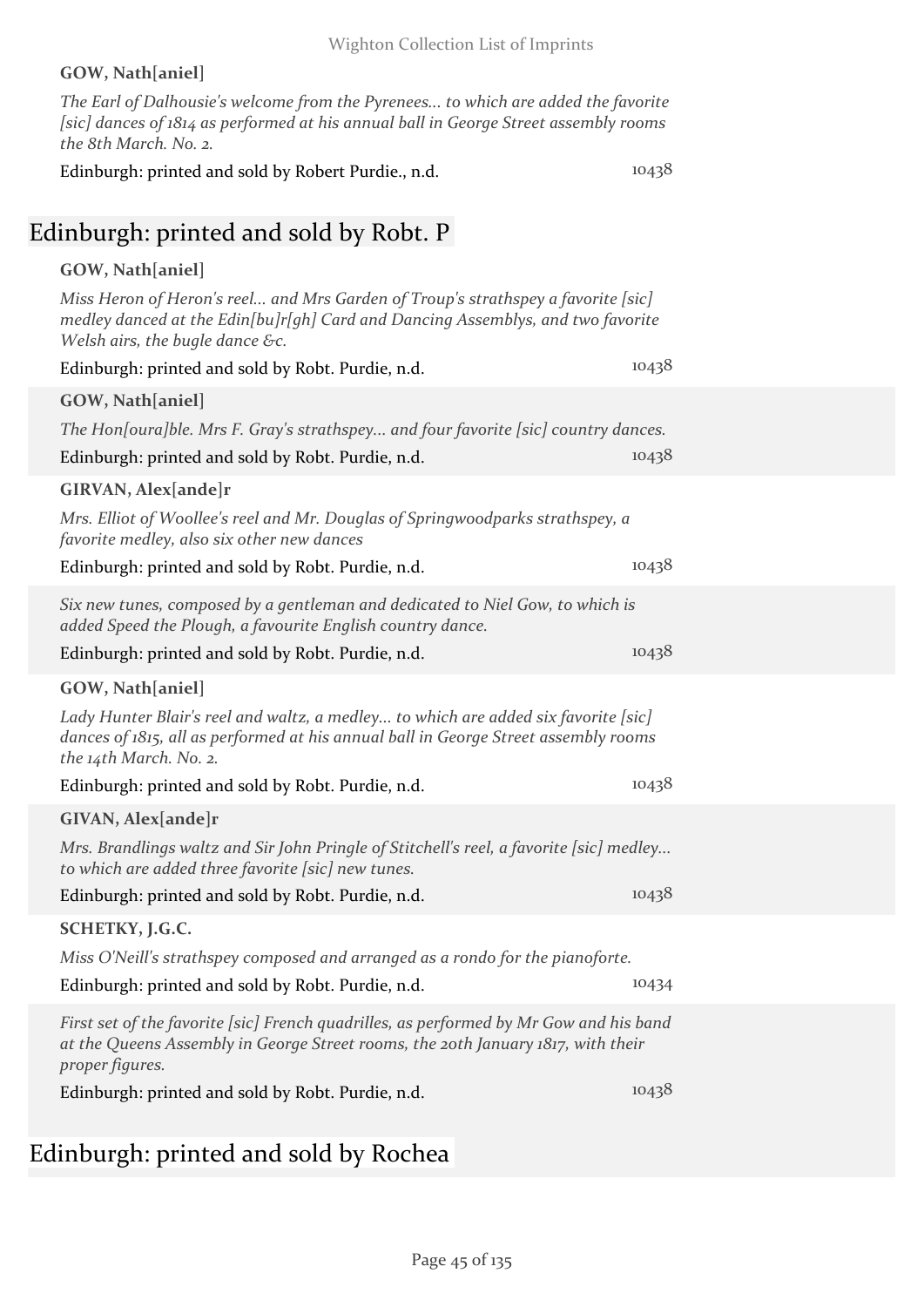*The lady of the desart [sic], a favorite Irish air, arranged with variations for the pianoforte.*

Edinburgh: printed and sold by Rochead & Son n.d. 10434

### Edinburgh: printed and sold by Stewart

| Lochail's march, with variations for the harpsichord or pianoforte |       |
|--------------------------------------------------------------------|-------|
| Edinburgh: printed and sold by Stewart & Co., n.d.                 | 10434 |

### Edinburgh: printed and sold by the aut

| Eight new strathspeys & reels adapted for the piano forte, violin &c., composed by D. |       |
|---------------------------------------------------------------------------------------|-------|
| Rattray, musician Cupar of Fife.                                                      |       |
| Edinburgh: printed and sold by the author n.d. $[1802!]$                              | 10438 |

### Edinburgh: printed and sold by Willia

*A favourite dance in which is introduced the much admired military hornpipe, as danced at Mr. Stewart's ball in George's Street assembly rooms, 22d. March 1805, arranged by him for the pianoforte.*

Edinburgh: printed and sold by William Whyte, n.d. [180 10438

### Edinburgh: printed and sold by Wood,

#### **OGILVY, C**

*The Battle of Waterloo... arranged for the pianoforte, by Mr. G. Anderson, organist.* Edinburgh: printed and sold by Wood, Small & Co. n.d. [1 10438

### Edinburgh: printed by Corri & Sutherla

#### **CORRI, Sig[no]r**

*The Caledonian hunt, by Sir Alexr. Don, arrang'd for the pianoforte or harpsichord with variations.*

Edinburgh: printed by Corri & Sutherland, n.d. 10434

### Edinburgh: printed by Donald Macdon

#### **MACDONALD, Donald**

*A collection of quick steps, strathspeys, reels and jigs, arranged for the Highland bagpipe.*

Edinburgh: printed by Donald Macdonald & son, 1831 [pr

### Edinburgh: printed by his permission a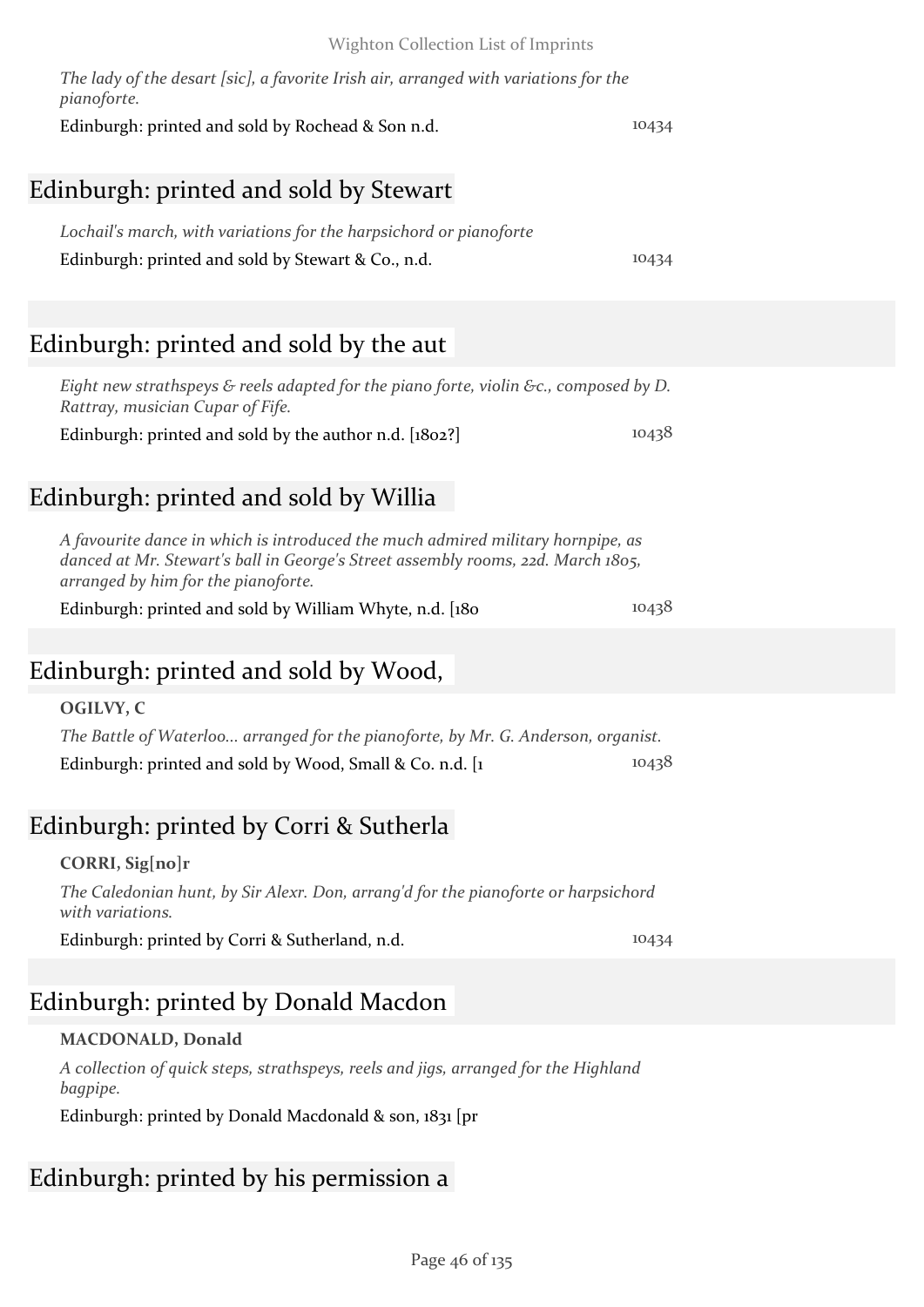| Wighton Collection List of Imprints                                                                                                                                                                                        |       |
|----------------------------------------------------------------------------------------------------------------------------------------------------------------------------------------------------------------------------|-------|
| LOGAN, Major                                                                                                                                                                                                               |       |
| Seven new strathspeys                                                                                                                                                                                                      |       |
| Edinburgh: printed by his permission and sold by Gow $\&$                                                                                                                                                                  | 10438 |
|                                                                                                                                                                                                                            |       |
| Edinburgh: printed by John Hamilton,                                                                                                                                                                                       |       |
| The Shropshire Militia's bugle march.                                                                                                                                                                                      |       |
| Edinburgh: printed by John Hamilton, n.d.                                                                                                                                                                                  | 10434 |
|                                                                                                                                                                                                                            |       |
| Edinburgh: printed by Will[ia]m Whyt                                                                                                                                                                                       |       |
| KOTZWARA, F.                                                                                                                                                                                                               |       |
| The Battle of Prague.                                                                                                                                                                                                      |       |
| Edinburgh: printed by Will[ia]m Whyte, n.d.                                                                                                                                                                                | 10434 |
|                                                                                                                                                                                                                            |       |
| Edinburgh: printed for and sold at J. Br                                                                                                                                                                                   |       |
| BUTLER, T[homas] H[aml(e)y]                                                                                                                                                                                                |       |
| The much admired air of the soldier's adieu, composed by Mr. Dibdin, and with his<br>permission made a rondo for the pianoforte.                                                                                           |       |
| Edinburgh: printed for and sold at J. Brysson's music sho                                                                                                                                                                  | 10434 |
|                                                                                                                                                                                                                            |       |
| Edinburgh: printed for and sold by Go                                                                                                                                                                                      |       |
| Buonaparte's march, as played on his entery [sic] into Mantua.                                                                                                                                                             |       |
| Edinburgh: printed for and sold by Gow & Shepherd n.d.                                                                                                                                                                     | 10438 |
|                                                                                                                                                                                                                            |       |
|                                                                                                                                                                                                                            |       |
| Edinburgh: printed for and sold by Go                                                                                                                                                                                      |       |
| The Prince of Wales's strathspey (as danced at the ball given by His Majesty at<br>Windsor in honor of the Princes Royals marriage) to which is added the Cumberland                                                       |       |
| Reel.                                                                                                                                                                                                                      |       |
| Edinburgh: printed for and sold by Gow & Shepherd, n.d.                                                                                                                                                                    | 10438 |
|                                                                                                                                                                                                                            |       |
| Edinburgh: printed for and sold by Go                                                                                                                                                                                      |       |
| Lady Lucy Ramsay's Favorite [sic], a strathspey, by a female amateur, and Kiss me<br>Sweetly a very old reel, as also Sally Kelly and the Duke of Cumberland's Strathspey,<br>to which is added the beautiful Opera Dance. |       |
| Edinburgh: printed for and sold by Gow & Shepherd, n.d.                                                                                                                                                                    | 10438 |
| GOW, Nath[aniel]                                                                                                                                                                                                           |       |
| The mad (or poor) boy, from the original as sung by him in the streets of Edinburgh                                                                                                                                        |       |
| Edinburgh: printed for and sold by Gow & Shepherd, n.d.                                                                                                                                                                    | 10438 |
|                                                                                                                                                                                                                            |       |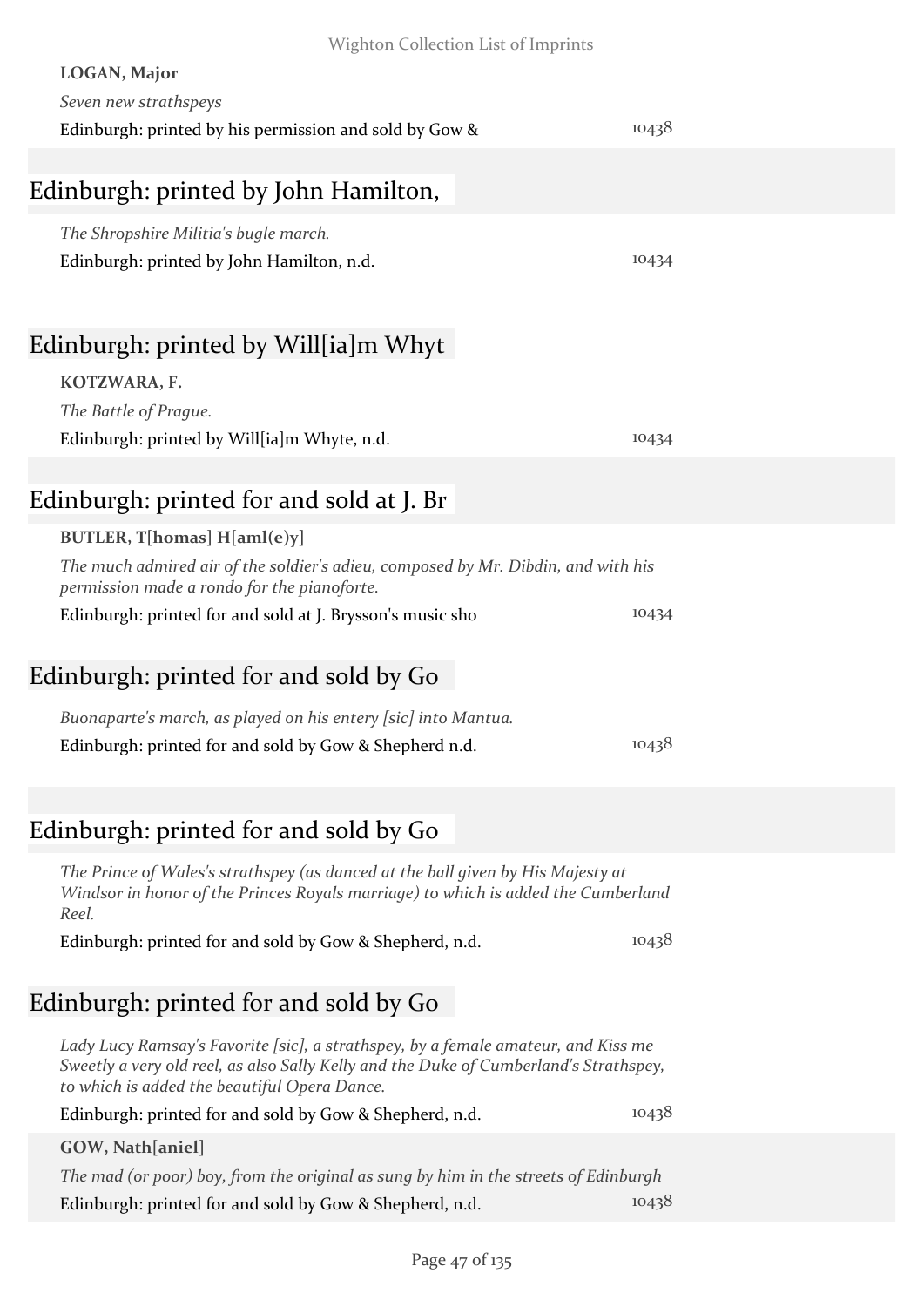### Edinburgh: printed for and sold by Joh

| <b>CLARKE</b>                                                                          |       |
|----------------------------------------------------------------------------------------|-------|
| Clarke's national airs. No. 3. Rothamurche's rant, arranged as a rondo with variation. |       |
| Edinburgh: printed for and sold by John Sutherland n.d. [                              | 10434 |
|                                                                                        |       |
| Edinburgh: printed for and sold by Joh                                                 |       |
| Black jock, with variations.                                                           |       |
| Edinburgh: printed for and sold by John Sutherland n.d. [                              | 10434 |

### Edinburgh: printed for and sold by Joh

**BUTLER, T[homas] H[aml(e)y]** *The beautiful Scots air of Pinkie House, with six variations for the pianoforte.* Edinburgh: printed for and sold by John Sutherland, n.d. 10434

### Edinburgh: printed for and sold by Nat

*The cries of Edinburgh, to which are added Petronella and a favorite [sic] new medley, composed & arranged by Nath[aniel] Gow, and performed at his annual ball on Tuesday the 14th March 1820. No. 1*

Edinburgh: printed for and sold by Nathaniel Gow & Son 10438

### Edinburgh: printed for Corri and Suthe

#### **CORRI, Domenico**

*The Duke of York's march, as play'd in St. James's Park, adapted with variations (in which is introduc'd the favorite air of the Yellow hair'd laddie) for the harpsichord or pianoforte.*

Edinburgh: printed for Corri and Sutherland, n.d. 10434

### Edinburgh: printed for Neil Stewart, n.

*A collection of the newest and best reels or country dances, adapted for the violin or German flute, with a bass for the violoncello or harpsichord.*

#### Edinburgh: printed for Neil Stewart, n.d. [BUC has c.1761-

*A collection of the newest and best reels or country dances, adapted for the violin or German flute, with a bass for the violoncello or harpsichord.*

Edinburgh: printed for Neil Stewart, n.d. [BUC has c.1761-

### Edinburgh: printed for Neil Stewart, n.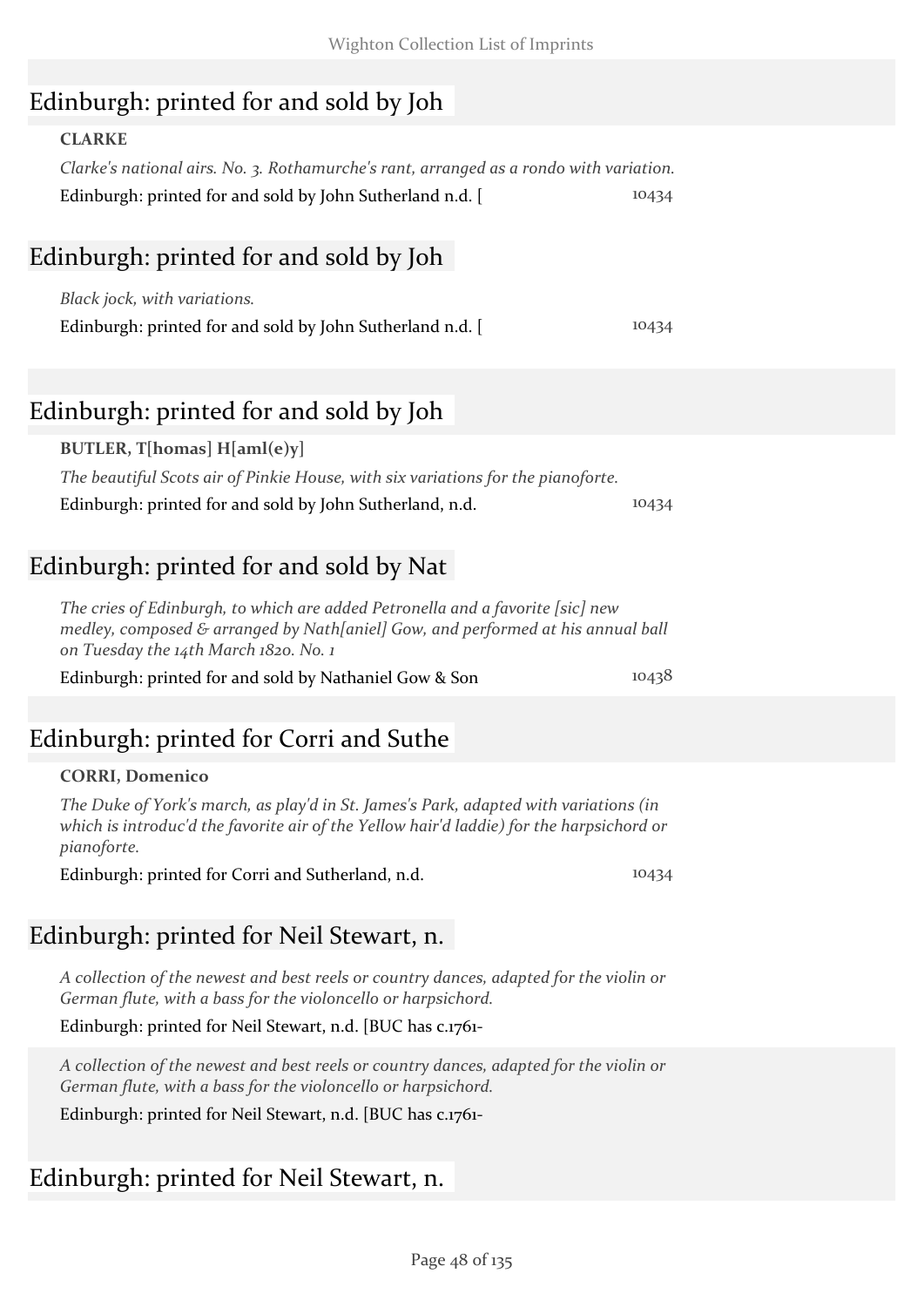*[A collection of the newest and best minuets, adapted for the violin or German flute, with a bass for the violoncello or harpsichord]*

#### Edinburgh: printed for Neil Stewart, n.d. [BUC has c.1770

*A collection of the newest and best minuets, adapted for the violin or German flute, with a bass for the violoncello or harpsichord*

Edinburgh: printed for Neil Stewart, n.d. [BUC has c.1770

*A collection of the newest and best minuets, adapted for the violin or German flute, with a bass for the violoncello or harpsichord*

Edinburgh: printed for Neil Stewart, n.d. [BUC has c.1770

### Edinburgh: printed for the author & sol

#### **ROSE, J.H.**

*The 1st. Battn. Breadalbane Fencibles new march, for two clarinetts, two horns, trumpet and two bassoons. Also adapted for the pianoforte, violin, German flute and fife.*

Edinburgh: printed for the author & sold by J. Johnson, n. 10470

### Edinburgh: printed for the author and

#### **CRICHTON, Thomas** *Six new tunes set for the piano-forte* Edinburgh: printed for the author and sold at R. Purdie's 10438

### Edinburgh: printed for the author and

| <b>BOWIE, J</b> |                                                                              |       |
|-----------------|------------------------------------------------------------------------------|-------|
| [sic] tunes.    | Mrs. Hen. Home Drummonds reel & waltz to which is added three other favorite |       |
|                 | Edinburgh: printed for the author and sold by Bowie & H                      | 10438 |
|                 |                                                                              |       |
|                 | Edinburgh: printed for the author and                                        |       |
| ROSE, J.H.      |                                                                              |       |

*The 1st. Battn. Breadalbane Fencibles new troop for the piano forte, violin, German flute and fife.* Edinburgh: printed for the author and sold by J. Johnson, 10470

### Edinburgh: printed for the author and

#### **CRICHTON, Thomas**

*Six new tunes, strathspeys &c. for the piano forte* Edinburgh: printed for the author and sold by R. Purdie, 10438

### Edinburgh: printed for the author and t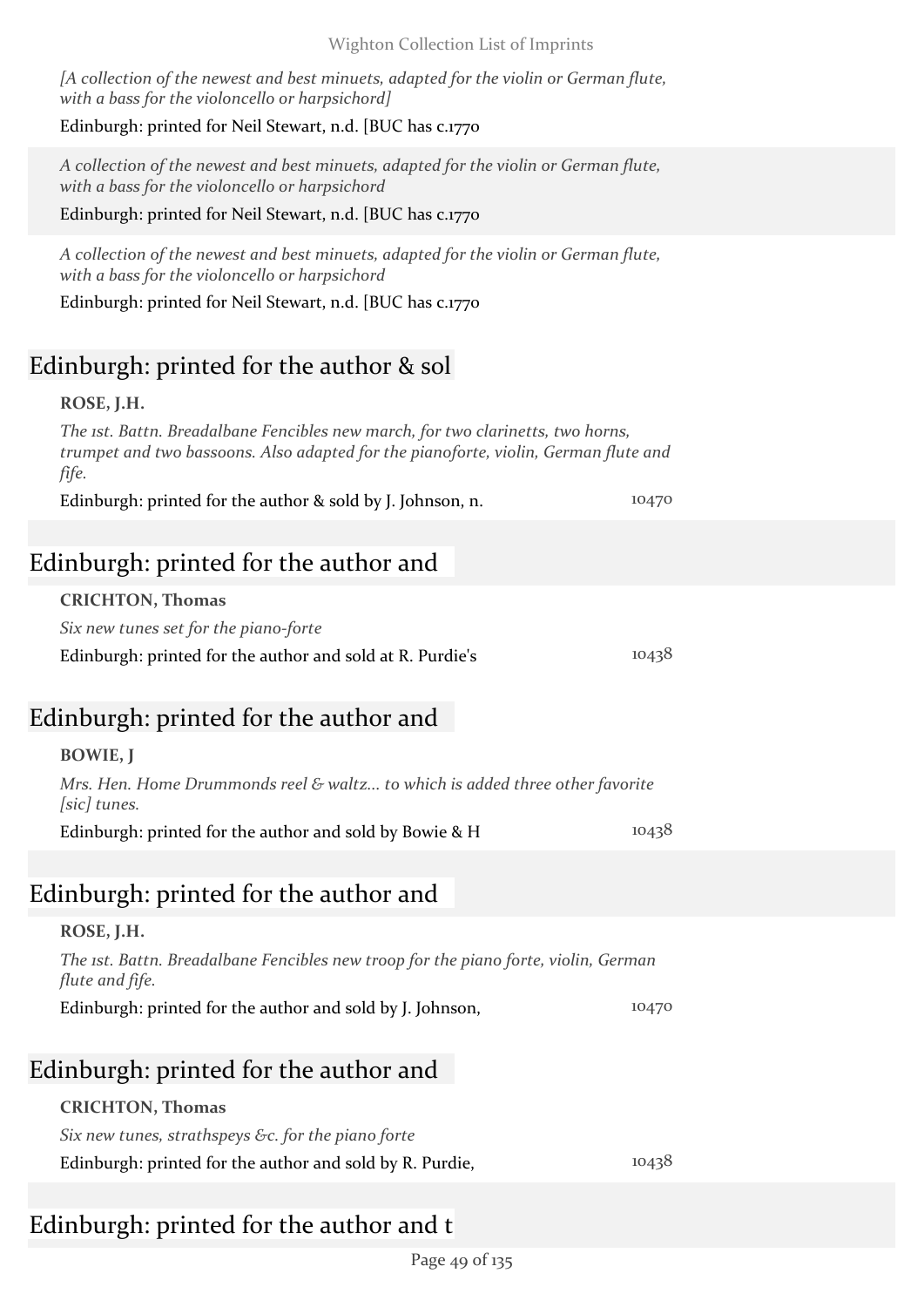| Wighton Collection List of Imprints                                                                                                                           |       |
|---------------------------------------------------------------------------------------------------------------------------------------------------------------|-------|
| <b>PETRIE, Robert</b>                                                                                                                                         |       |
| The most noble the Marquis of Huntly's birth-day a strathspey                                                                                                 |       |
| Edinburgh: printed for the author and to be had at Gow                                                                                                        | 10438 |
|                                                                                                                                                               |       |
| Edinburgh: printed for the author n.d.                                                                                                                        |       |
| COUTTS, J                                                                                                                                                     |       |
| Four new tunes for 1818 the whole arranged for the pianoforte.                                                                                                |       |
| Edinburgh: printed for the author n.d.                                                                                                                        | 10438 |
| PETRIE, Robert                                                                                                                                                |       |
| Master Fox Maule of Panmure's birth-day, a strathspey                                                                                                         |       |
| Edinburgh: printed for the author n.d.                                                                                                                        | 10438 |
|                                                                                                                                                               |       |
| Edinburgh: printed for the author n.d.                                                                                                                        |       |
|                                                                                                                                                               |       |
| The following tunes are most respectfully dedicated to Major General McDonald<br>commanding the Centre District in North Britain by his most obedient servant |       |
| Charles Bayne, teacher of dancing Dundee.                                                                                                                     |       |
| Edinburgh: printed for the author n.d. [1804]                                                                                                                 | 10438 |
|                                                                                                                                                               |       |
| Edinburgh: printed for the author n.d.                                                                                                                        |       |
| <b>BAYNE, Charles</b>                                                                                                                                         |       |
| Four new tunes                                                                                                                                                |       |
| Edinburgh: printed for the author n.d. [1805]                                                                                                                 | 10438 |
|                                                                                                                                                               |       |
| Edinburgh: printed for the author, n.d.                                                                                                                       |       |
| ALEXANDER, John                                                                                                                                               |       |
| Five new tunes arranged for the piano forte.                                                                                                                  |       |
| Edinburgh: printed for the author, n.d.                                                                                                                       | 10438 |
|                                                                                                                                                               |       |
| Edinburgh: printed for the author, n.d.                                                                                                                       |       |
|                                                                                                                                                               |       |
| GOW, Niel                                                                                                                                                     |       |
| A collection of strathspey reels with a bass for the violoncello or harpsichord<br>Edinburgh: printed for the author, n.d. [1784-182-]                        | 7069  |
|                                                                                                                                                               |       |
| GOW, Niel                                                                                                                                                     |       |
| A collection of strathspey reels with a bass for the violoncello or harpsichord                                                                               | 7069  |
| Edinburgh: printed for the author, n.d. [1784-182-]                                                                                                           |       |
|                                                                                                                                                               |       |

### Edinburgh: printed for the author, n.d.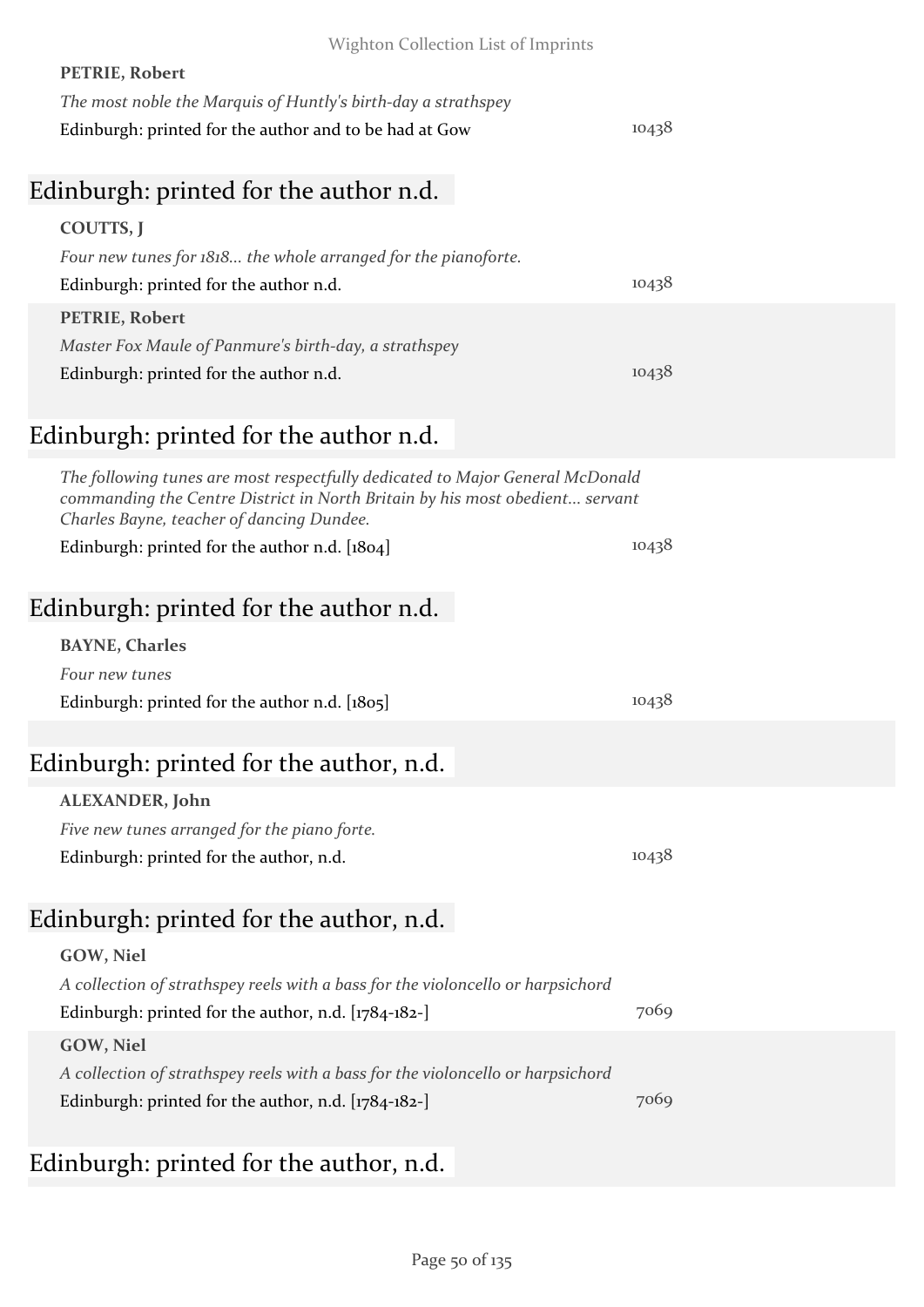#### **MACKINTOSH, Robert**

*Sixty eight new reels and strathspeys, also above forty old famous reels for the violin and piano forte, with a bass for the violoncello or harpsichord.*

| Edinburgh: printed for the author, n.d. [1794]                                                                                                              | 7077  |
|-------------------------------------------------------------------------------------------------------------------------------------------------------------|-------|
| <b>MACKINTOSH, Robert</b>                                                                                                                                   |       |
| Sixty eight new reels and strathspeys, also above forty old famous reels for the violin<br>and piano forte, with a bass for the violoncello or harpsichord. |       |
| Edinburgh: printed for the author, n.d. [1794]                                                                                                              | 14699 |
|                                                                                                                                                             |       |
| Edinburgh: printed for the author, n.d.                                                                                                                     |       |

#### **DUFF, Arch[ibal]d**

*The most noble the Marquis of Huntly's march with the much admired reel, of O'er bogie wi' my love, and a new strathspey, and reel*

Edinburgh: printed for the author, n.d. [1802?] 10438

### Edinburgh: printed for the author, n.d.

#### **BAYNE, Charles**

*Five new tunes* Edinburgh: printed for the author, n.d.  $[1805]$  10438

Edinburgh: printed for the editor, 1792

#### **DING, Lawrence**

*The beauties of psalmody; consisting of tunes, hymns, anthems and chants of high esteem in the churches, chapels, and dissenting congregations in Britain.*

Edinburgh: printed for the editor, 1792

### Edinburgh: Printed for the editor, n.d. [

#### **DING, Lawrence**

*The Anacreontic Museum, or 30 select catches, canons, glees, etc. (from the works of the most eminent masters).*

Edinburgh: Printed for the editor, n.d. [BUC has c.1790]

### Edinburgh: printed for, and sold by Joh

Edinburgh: published and sold by J. Sut

#### **MACGLASHAN, J.**

*The antiquary, a new rondo for the pianoforte or harpsichord.* Edinburgh: printed for, and sold by John Sutherland, n.d. 10434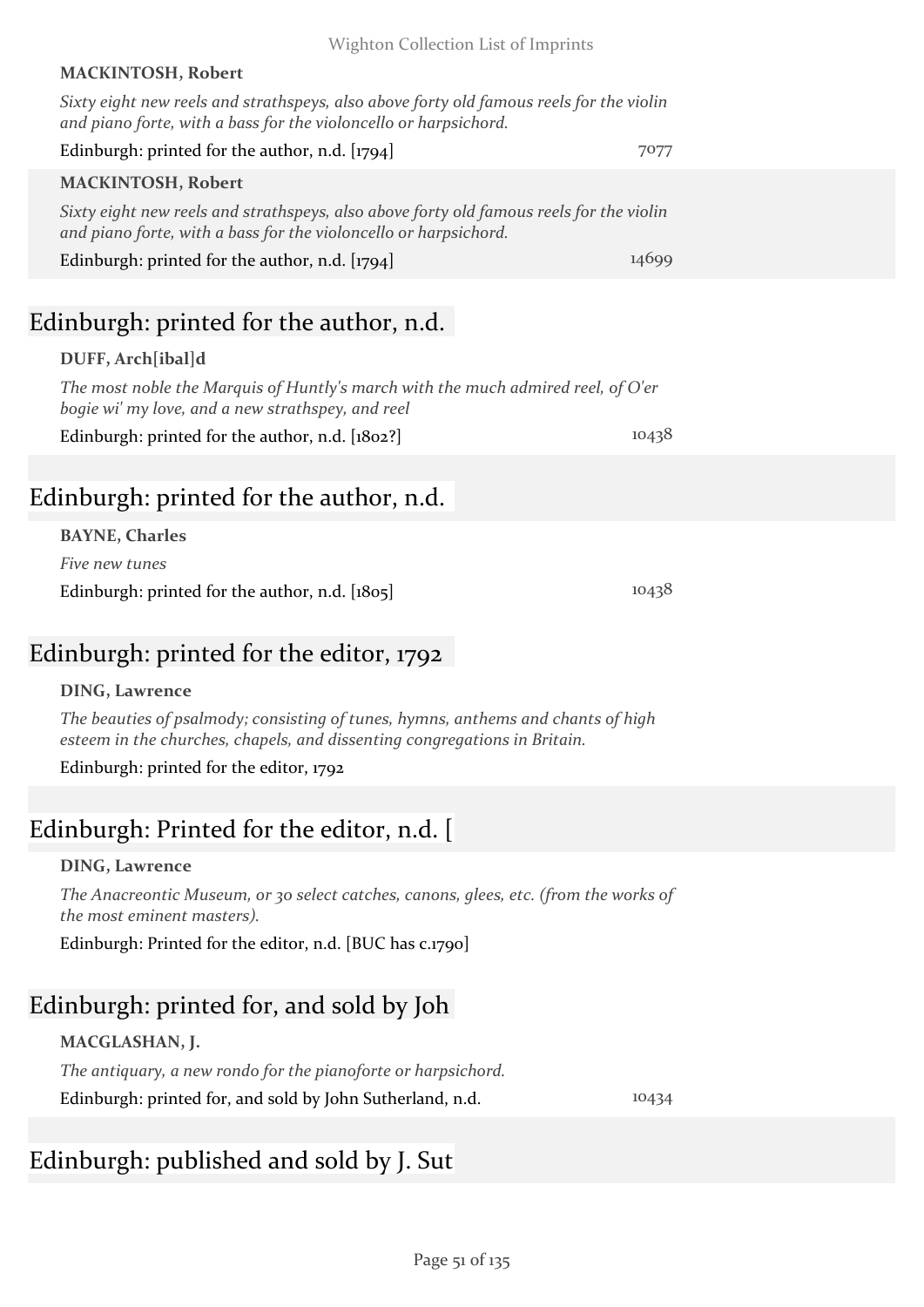### Edinburgh: published by Alex[ande]r R

| Five favorite [sic] country dances arranged for the pianoforte or harp by |       |
|---------------------------------------------------------------------------|-------|
| Nath[aniel] Gow.                                                          |       |
| Edinburgh: published by Alex[ande]r Robertson, n.d. [182]                 | 10438 |

### Edinburgh: published by John Sutherla

*Fashionable dances for 1823, arranged for the pianoforte.* Edinburgh: published by John Sutherland, n.d. 10438

### Edinburgh: published by John Sutherla

| Miss Gayton's hornpipe, Morgiana in Edinburgh, Braes of Waughope, and four other |       |
|----------------------------------------------------------------------------------|-------|
| tunes for the pianoforte.                                                        |       |
| Edinburgh: published by John Sutherland, n.d. [1821?]                            | 10438 |
|                                                                                  |       |

### Edinburgh: published by Nathaniel Go

**GOW, Nath[aniel]** *George the Fourth's welcome to Auld Reekie.* Edinburgh: published by Nathaniel Gow & Son, n.d. [1822 10438

### Edinburgh: published by the author, 18

#### **MACKAY, Angus**

*A collection of ancient Piobaireachd or Highland pipe music, many of the pieces being adapted to the pianoforte, with full instructions for those desirous of qualifying themselves in performing on this...*

Edinburgh: published by the author, 1838 10498

### Edinburgh: Purdie [n.d.]

*4th collection of strathspeys and dances for the pianoforte or harp... 3d edition corrected and improved by Nathaniel Gow*

#### Edinburgh: Purdie [n.d.] 10479

*6th collection of strathspeys, reels and slow tunes for the pianoforte, harp, violin & violoncello...*

#### Edinburgh: Purdie [n.d.] 10479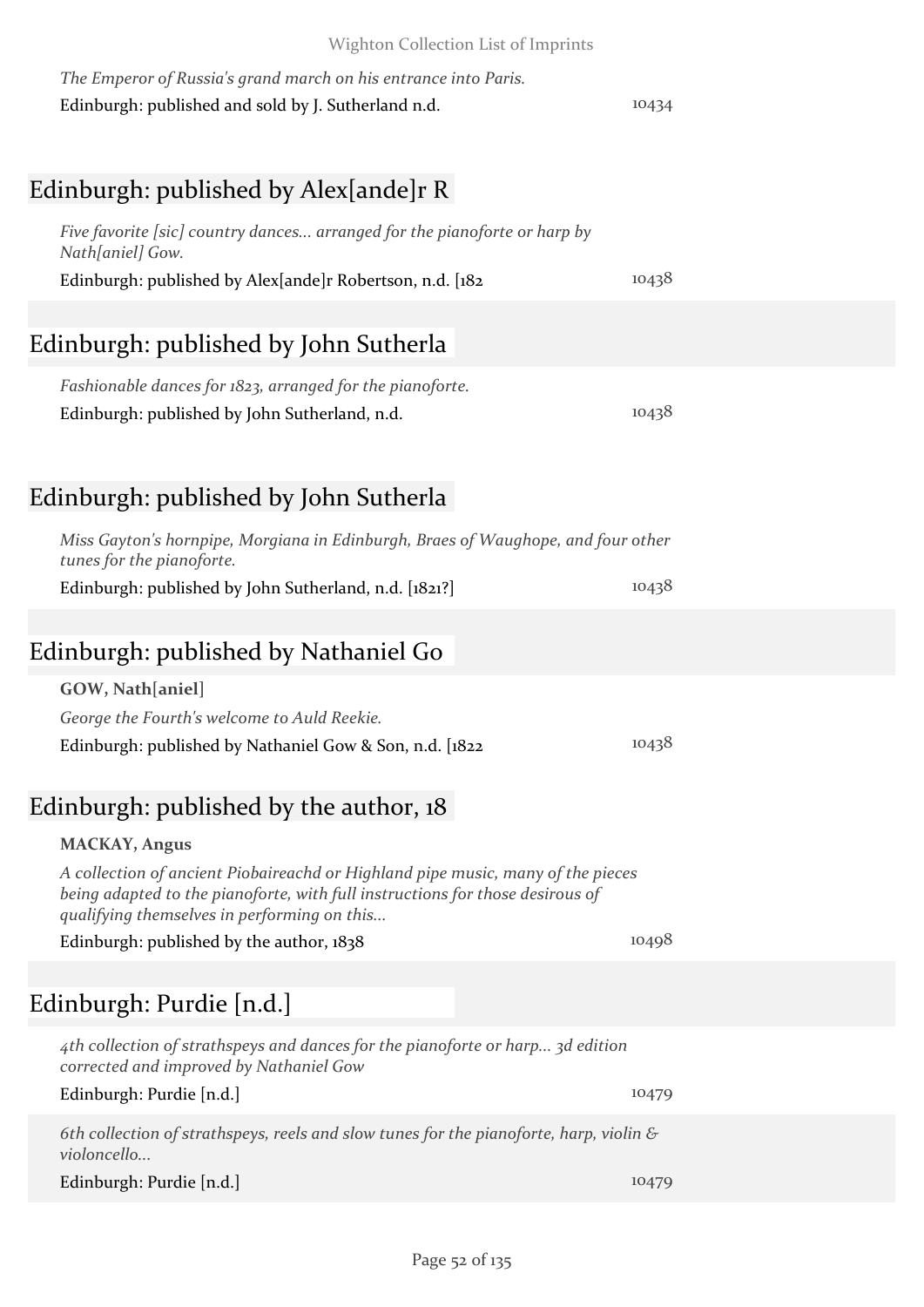*5th collection of strathspeys, reels, etc., for the pianoforte or harp... 3d edition, corrected and improved by Nath[aniel] Gow* Edinburgh: Purdie [n.d.] 10479

### Edinburgh: Purdie, n.d.

#### **GOW, Niel**

*1st collection of Niel Gow's reels, 3rd edition, with considerable additions and valuable alterations*

#### Edinburgh: Purdie, n.d. 10479

#### **GOW, Niel and Nath[aniel]**

*3rd collection of Niel Gow's reels, 3rd edition, with six new tunes added composed and corrected by Nath[aniel] Gow*

#### Edinburgh: Purdie, n.d. 10479

#### **GOW, Niel**

*2nd collection of Niel Gow's reels, 3rd edition, with considerable additions and valuable alterations*

Edinburgh: Purdie, n.d. 10479

### Edinburgh: Rob[er]t Purdie, n.d. [1825]

#### **SMITH, R.A.**

*Select melodies with appropriate words chiefly original, collected and arranged with symphonies and accompaniments for the pianoforte.*

Edinburgh: Rob[er]t Purdie, n.d. [1825] 21254

### Edinburgh: Robert Bremner, n.d.

#### **McGIBBON, William**

*A collection of Scots tunes, some with variations for a violin, hautboy, or German flute, with a bass for a violoncello or harpsichord.*

Edinburgh: Robert Bremner, n.d.

### Edinburgh: Robert Bremner, n.d. [1757]

*Thirty Scots songs for a voice and harpsichord; the music taken from the most genuine sets extant, the words from Allan Ramsay ["Tea table Miscellany"].*

Edinburgh: Robert Bremner, n.d. [1757] 10515

### Edinburgh: Robert Bremner, n.d. [1759]

*Curious collection of Scots tunes, with variations for the violin; with a bass for the violincello or harpsichord.*

Edinburgh: Robert Bremner, n.d. [1759] 31955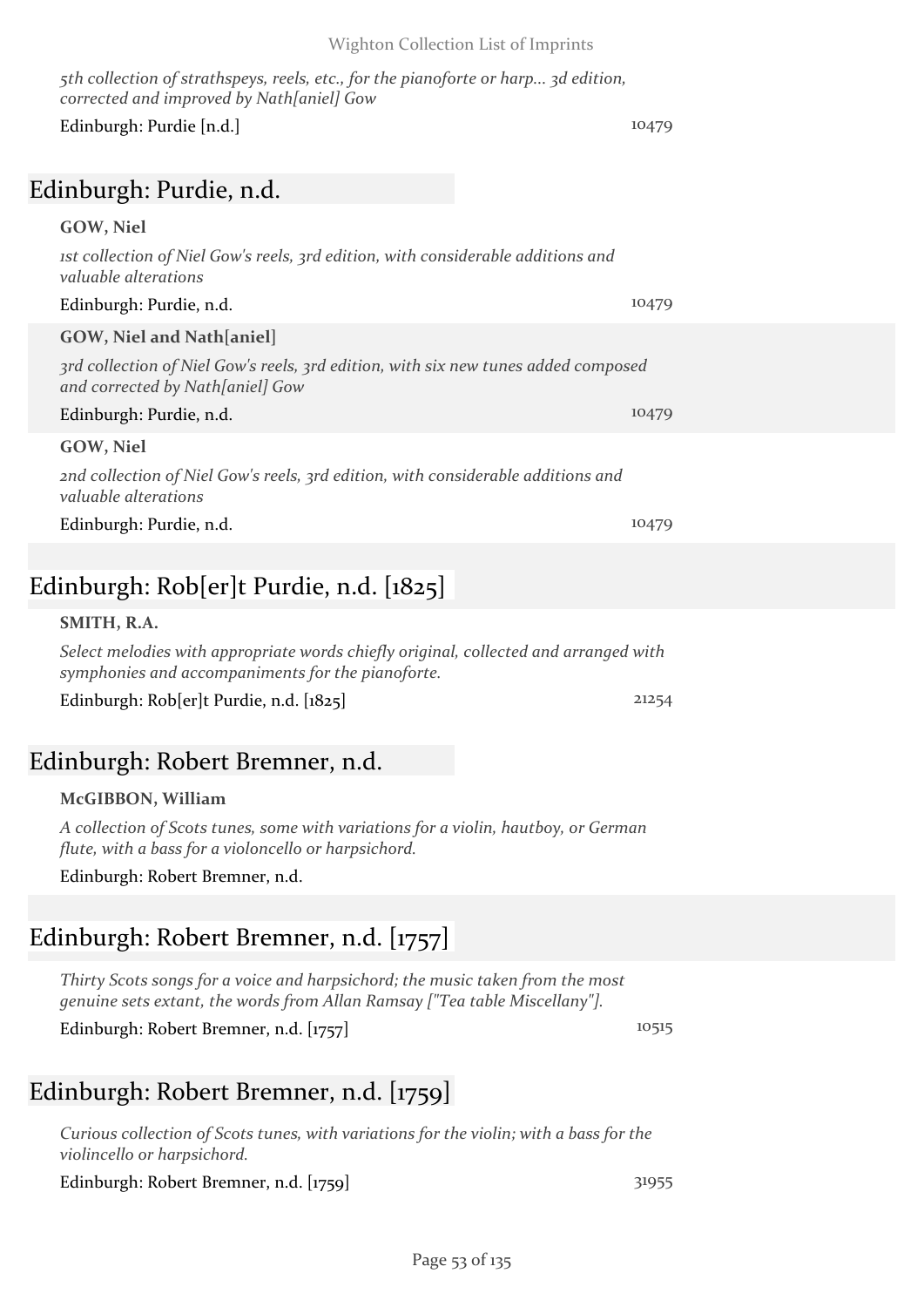*Curious collection of Scots tunes, with variations for the violin; with a bass for the violincello or harpsichord.*

Edinburgh: Robert Bremner, n.d. [1759] 31954

### Edinburgh: Robert Purdie (collections1

#### **GOW, Niel**

*Six collections of Niel Gow's reels.*

Edinburgh: Robert Purdie (collections1-4), n.d., John Pur 12594

### Edinburgh: Robert Purdie, n.d.

#### **GOW, Niel**

*Part first of the complete repository of original Scots slow strathspeys and dances, the dances arranged as medleys for the harp, or pianoforte, violin and violoncello etc.*

Edinburgh: Robert Purdie, n.d. 8649

### Edinburgh: Robert Ross, n.d.

*A choice collection of Scots reels or country dances and strathspeys, with a bass for the violincello or harpsichord.*

Edinburgh: Robert Ross, n.d.

### Edinburgh: Robertsons, 1823

### **GOW, Nathaniel**

*The ancient curious collection of Scotland, consisting of genuine Scotch tunes, with their original variations now for the first time arranged with basses throughout, for the piano forte or harp violin, and violoncello*

Edinburgh: Robertsons, 1823 10482

### Edinburgh: Robertsons, n.d.

**Gow, Nathaniel**

*The vocal melodies of Scotland, arranged for the piano forte or harp, violin, and violoncello.*

Edinburgh: Robertsons, n.d. 10484

## Edinburgh: Steuart [sic: Stewart], Neil,

*A new collection of Scots and English tunes adapted to the guittar [sic], with some of the best songs out of the "Beggar's Opera" and other curious ballads, most of them within the compass of the common flute.*

Edinburgh: Steuart [sic: Stewart], Neil, n.d.

### Edinburgh: Stewart and Co., for the aut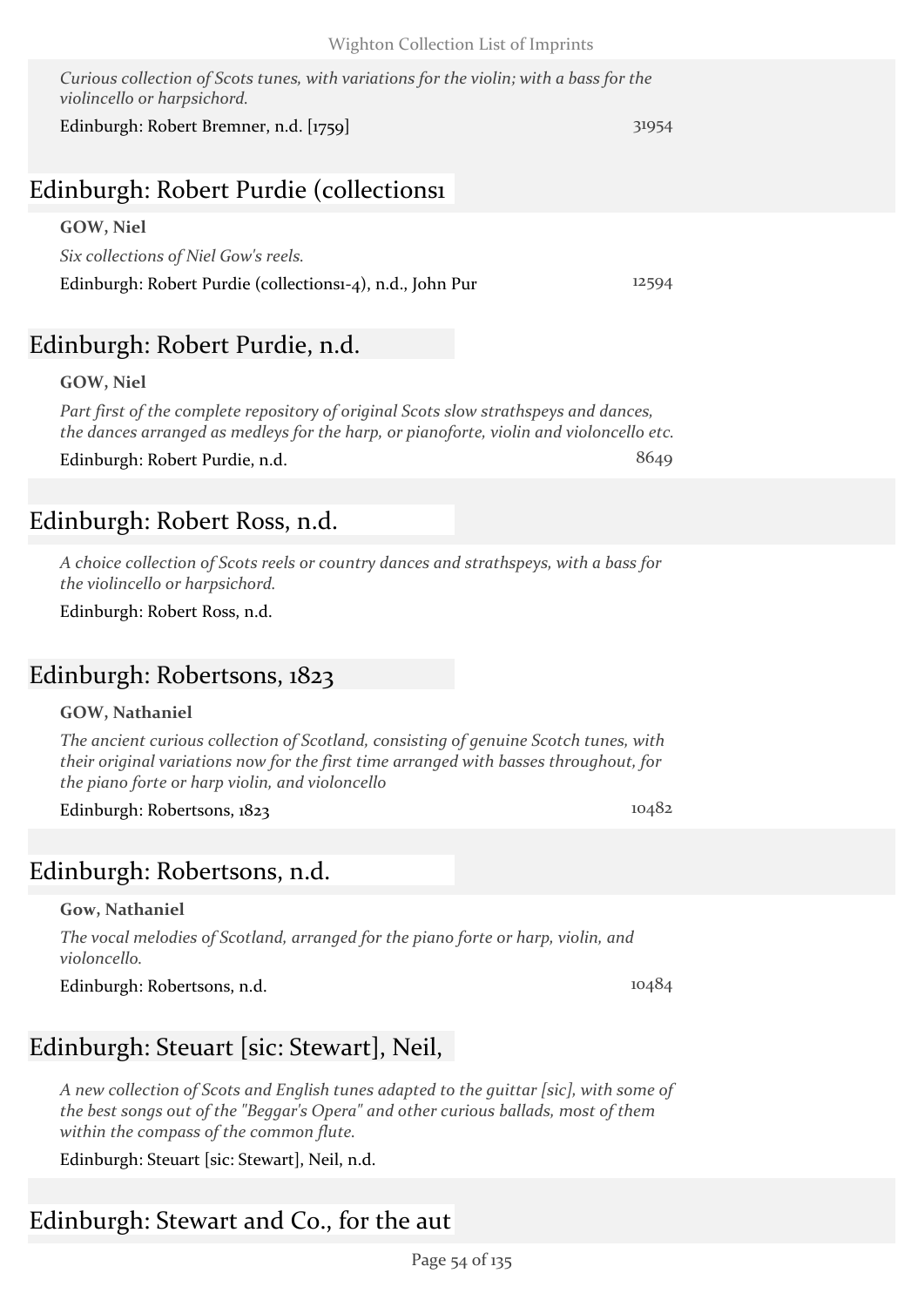#### **PETRIE, Robert**

*A collection of strathspey reels and country dances, etc., with a bass for the violoncello or harpsichord.*

Edinburgh: Stewart and Co., for the author, n.d. [BUC ha 10509]

### Edinburgh: T. Clark, 1773

*Flores Musicae, or the Scots Musician, being a general collection of the most celebrated Scots tunes, reels, minuets and marches, adapted for the violin, hautboy or German flute, with a bass for the...*

Edinburgh: T. Clark, 1773 10466

### Edinburgh: The author [R. Purdie, &c.]

#### **CHRISTIE, William**

*Collection of strathspeys, reels, hornpipes, waltzes, etc., arranged as medleys for the harp, pianoforte, violin, and violoncello.*

Edinburgh: The author [R. Purdie, &c.] n.d. [1820] 10461

### Edinburgh: The author n.d. [1794]

#### **CLAGGET, Walter**

*A new medley overture, consisting entirely of Scots tunes, and 36 of the most favorite Scots airs, to which is added the favorite air of "Chivey Chace"...*

Edinburgh: The author n.d.  $\lceil 1794 \rceil$  10463

### Edinburgh: The author, 1726

#### **BRUCE, Thomas**

*The common tunes, or, Scotland's church musick made plain. (Also four pages of old music and words beginning "Coridon, arise my Coridon", and ending "Oh the bonny Christ church bell").*

Edinburgh: The author, 1726

### Edinburgh: the author, 1756

#### **BREMNER, Robert**

*Rudiments of Music, the; or, A Short and easy treatise on that subject, to which is added, a collection of the best church tunes, canons and anthems.*

Edinburgh: the author, 1756

### Edinburgh: the author, 1762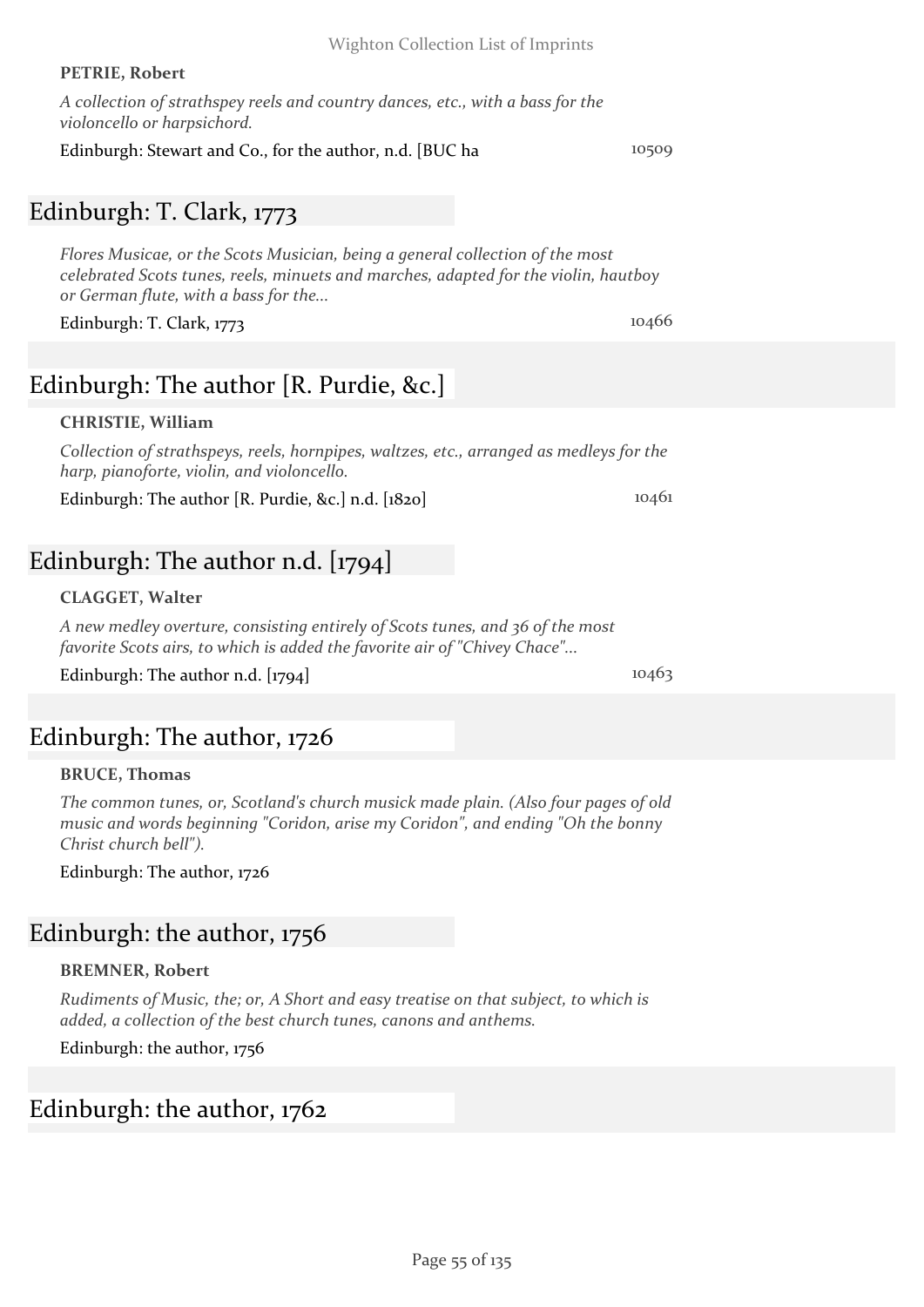#### **BREMNER, Robert**

*Rudiments of Music, the; or, A short and easy treatise on that subject with a collection of the best church tunes, canons and anthems. With instructions for song, and a plan for teaching a croud.*

Edinburgh: the author, 1762

### Edinburgh: The author, Mr. Kinnaird &

#### **CLAGGET, Walter**

*Thirty-six intire new airs in eight parts, for the use of theatres and other orchestres, 24 intended for act tunes of comedies and 12 for the same purpose in tragedies, adapted for the pianoforte.*

Edinburgh: The author, Mr. Kinnaird &c. n.d. [before 179 10430

| Edinburgh: The author, n.d.                                                                                                 |       |
|-----------------------------------------------------------------------------------------------------------------------------|-------|
| CLARKSON, John, Junr.                                                                                                       |       |
| The Aberdeen volunteer's march.                                                                                             |       |
| Edinburgh: The author, n.d.                                                                                                 | 10451 |
|                                                                                                                             |       |
| Edinburgh: The author, n.d. $ 1796 $                                                                                        |       |
| <b>CLARKSON, John, Senr.</b>                                                                                                |       |
| Musical entertainment; being a selection of various tunes and pieces of music<br>adapted for the pianoforte or harpsichord. |       |
| Edinburgh: The author, n.d. $[1796]$                                                                                        | 10451 |
|                                                                                                                             |       |
|                                                                                                                             |       |

### Edinburgh: The author, n.d. [c.1800]

#### **BOWIE, John**

*Four new tunes, with the addition of the old sett of "The Braes of Marr".* Edinburgh: The author, n.d. [c.1800] 10459

#### Edinburgh: the editor, 1816

| FRASER, Capt. S. (ed)                                                      |       |
|----------------------------------------------------------------------------|-------|
| The airs and melodies peculiar to the Highlands of Scotland and the Isles. |       |
| Edinburgh: the editor, 1816                                                | 14684 |

### Edinburgh: Thomas G Stevenson, 1839

**KELLY, Thomas, Earl of** *Minuets and songs* Edinburgh: Thomas G Stevenson, 1839 21255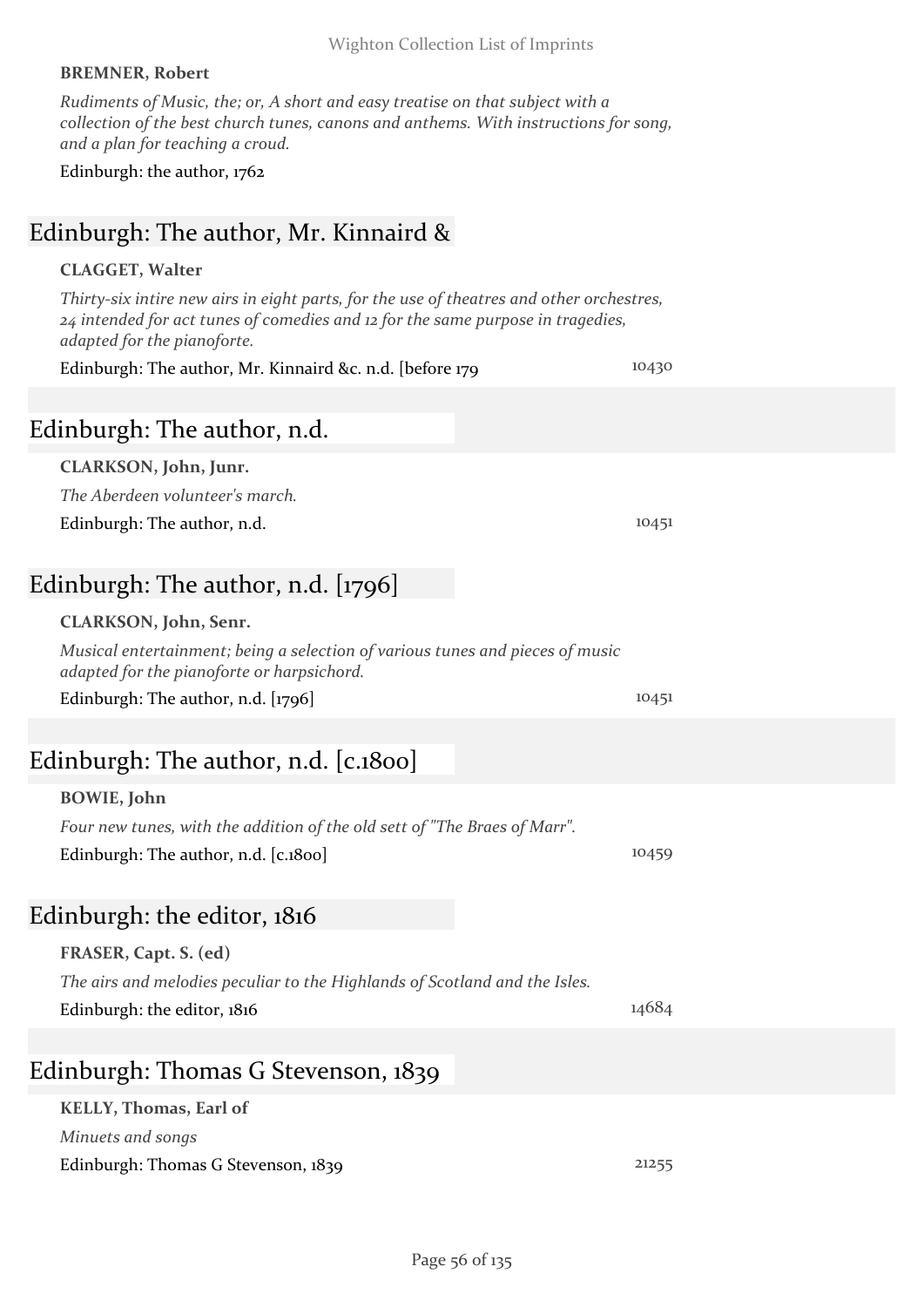### Edinburgh: Thos. Turnbull 1805

*British Musical Miscellany, the: being a collection of Scotch, English, and Irish songs, set to music, with proper keys for the voice, violin, German flute, and military fife.*

Edinburgh: Thos. Turnbull 1805

### Edinburgh: Urbani & Liston [vol. 1 only

#### **URBANI, Peter and LISTON, P.**

*A favorite selection of Scots tunes by Urbani & Liston properly arranged as duettos for two German flutes or two violins by P. Urbani.*

Edinburgh: Urbani & Liston [vol. 1 only], various dates [B

### Edinburgh: Urbani & Liston n.d. [1786]

#### **CAMPBELL, Joshua**

*Collection of new reels and Highland strathspeys, with a bass [corrected by P. Urbani] for the violoncello or harpsichord.*

Edinburgh: Urbani & Liston n.d. [1786] 7063

### Edinburgh: Urbani & Liston, n.d.

*A collection of new strathspey reels. etc., with a bass for the violoncello or harpsichord, with additions, the bass's corrected by P. Urbani*

Edinburgh: Urbani & Liston, n.d. 10495

**URBANI, Peter and LISTON, P.**

*A favorite selection of Scots tunes by Urbani & Liston properly arranged as duettos for two German flutes or two violins by P. Urbani.*

Edinburgh: Urbani & Liston, n.d.

### Edinburgh: Urbani & Liston, n.d. [BUC

#### **MACINTOSH, Abr[aha]m**

*A collection of new strathspey reels. etc., with a bass for the violoncello or harpsichord, with additions, the bass's corrected by P. Urbani*

Edinburgh: Urbani & Liston, n.d. [BUC has c.1795] 10495

### Edinburgh: Urbani and Liston, n.d. [B

#### **McLAREN, Donald**

*A collection of strathspey reels, etc., with a bass for the violoncello or harpsichord.* Edinburgh: Urbani and Liston, n.d. [BUC has c. 1795] 10499

### Edinburgh: Walker & Anderson for the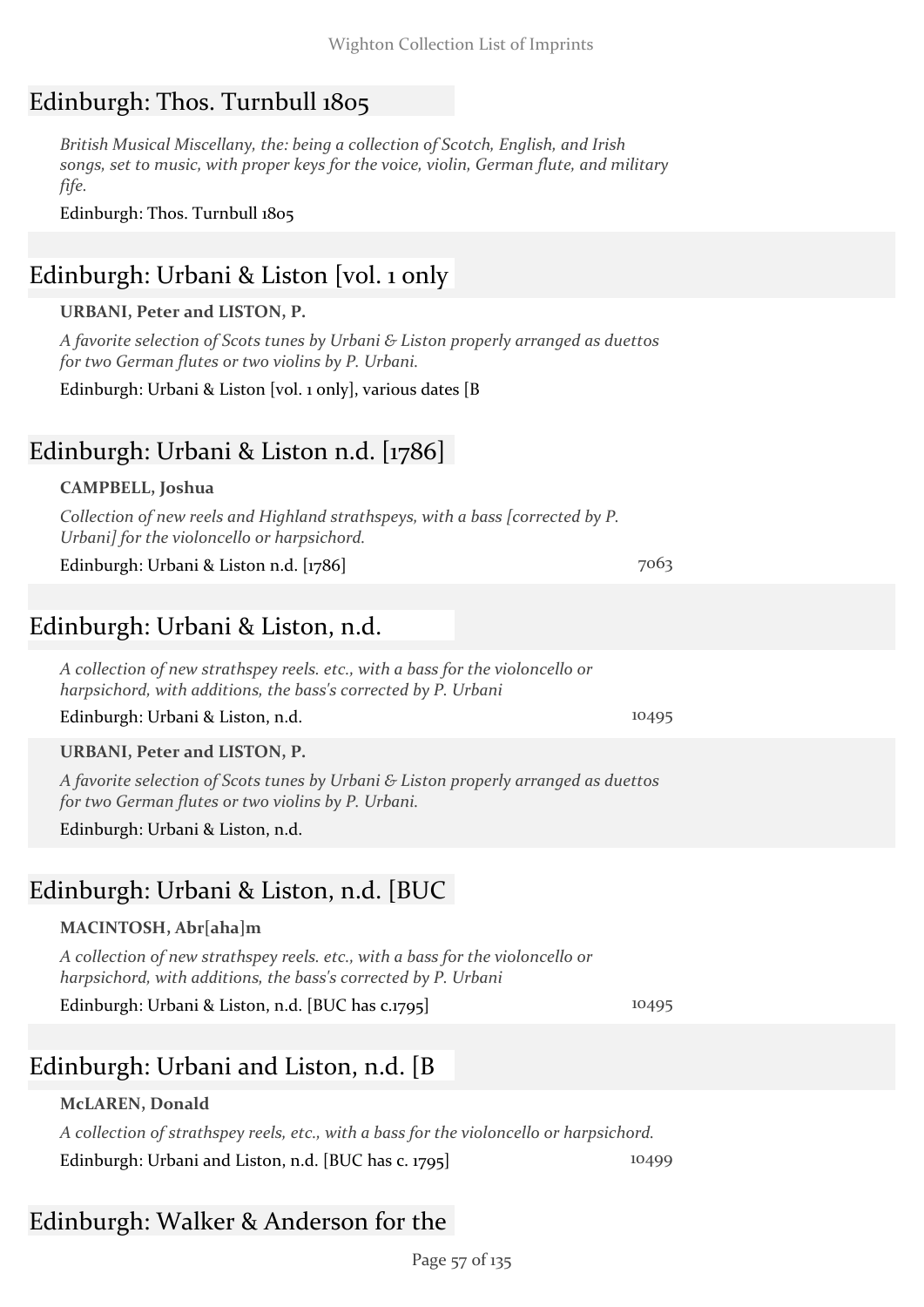#### Wighton Collection List of Imprints

#### **RATTRAY, Robert**

*The united emporium, containing a selection of the most admired pleasing and interesting melodies of Scotland, Ireland, Wales, etc., the slow airs are harmonized as duetts...*

Edinburgh: Walker & Anderson for the author, n.d. [Dedi 10512

### Edinburgh: Walker & Anderson n.d. [18

#### **BAILLIE, Peter**

*A selection of original tunes arranged for the pianoforte and violin.* Edinburgh: Walker & Anderson n.d. [1825] 10459

### Edinburgh: Walker and Anderson, n.d.

#### **NICOLSON, H**

*A collection of favorite [sic] dances composed and arranged for the pianoforte.*

Edinburgh: Walker and Anderson, n.d. 10471

*Fife, Complete tutor for the. Containing the easiest and best methods for learners to obtain a proficiency, with useful directions, lessons, graces &c., as are taught in the Guards and other regiments.*

Edinburgh: Walker and Anderson, n.d.

#### Edinburgh: William Whyte, 1804

#### **HAYDN, Joseph**

*A collection of Scottish airs harmonized for the voice and pianoforte, with introductory and concluding symphonies and accompaniments for a violin and violoncello.*

| Edinburgh: William Whyte, 1804 | 7079 |
|--------------------------------|------|
|                                |      |

#### **HAYDN, Joseph**

*A collection of Scottish airs harmonized for the voice and pianoforte, with introductory and concluding symphonies and accompaniments for a violin and violoncello.*

Edinburgh: William Whyte, 1804 10527

### Edinburgh: Wood & Co. n.d. [after 1830

*Caledonian Museum, the, for the flute [comprising a selection of Scotch, English, and Irish dance tunes].*

Edinburgh: Wood & Co. n.d. [after 1830]

### Edinburgh: Wood & Co., n.d.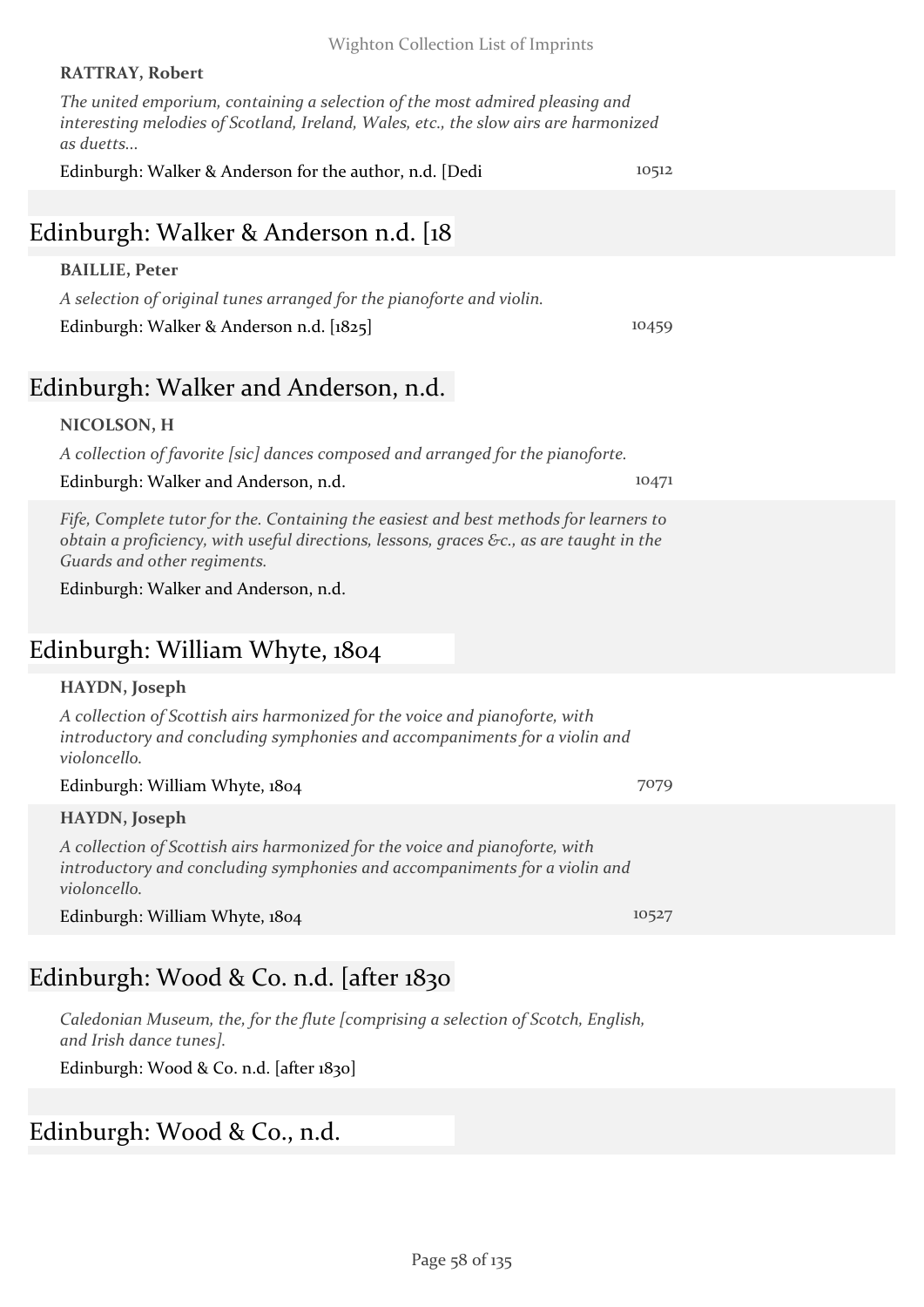#### Wighton Collection List of Imprints

#### **GRAHAM, T.S.**

*The portfolio, a collection of quadrilles, waltzes, gallopades, mazurkas, country dances, reels and strathspeys, selected and arranged for the pianoforte.*

#### Edinburgh: Wood & Co., n.d.  $10487$

### Edinburgh: Wood, Small & Co., n.d. [17

#### **MACDONALD, Patrick**

*A collection of Highland vocal airs, never hitherto published, to which are added a few of the most lively country dances or reels of the North Highlands and Western Isles...*

Edinburgh: Wood, Small & Co., n.d. [1784] 7075

### Edinburgh:n.d.

#### **ROBERTSON, Alex.**

#### *Select melodies of Scotland, arranged for the flute.* Edinburgh:n.d. 31992

### Elig: the author, n.d. [1881]

#### **SKINNER, James Scott**

*The Miller o' Hirn Collection of over one hundred strathspeys, reels, Highland Schottisches, slow airs, songs, hornpipes, jigs, &c. composed & arranged for the pianoforte or violin and violoncello.*

Elig: the author, n.d.  $[1881]$  8337

### Glasgow

#### **PARK, Andrew**

*Twelve songs, the music by a variety of eminent composers.* Glasgow 31984

#### Glasgow 1788

#### **RAMSAY, Allan**

*The Gentle Shepherd, a pastoral comedy, with a glossary, songs set to music and 12 plates engraved in aqua tinta by D. Allan, with a portrait of the author.*

Glasgow 1788 10416

### Glasgow 1854

### **CAMERON, George (publisher)**

*Cameron's selection of violin music, containing all the most popular national airs, marches, strathspeys, jigs, quadrilles, etc.*

#### Glasgow 1854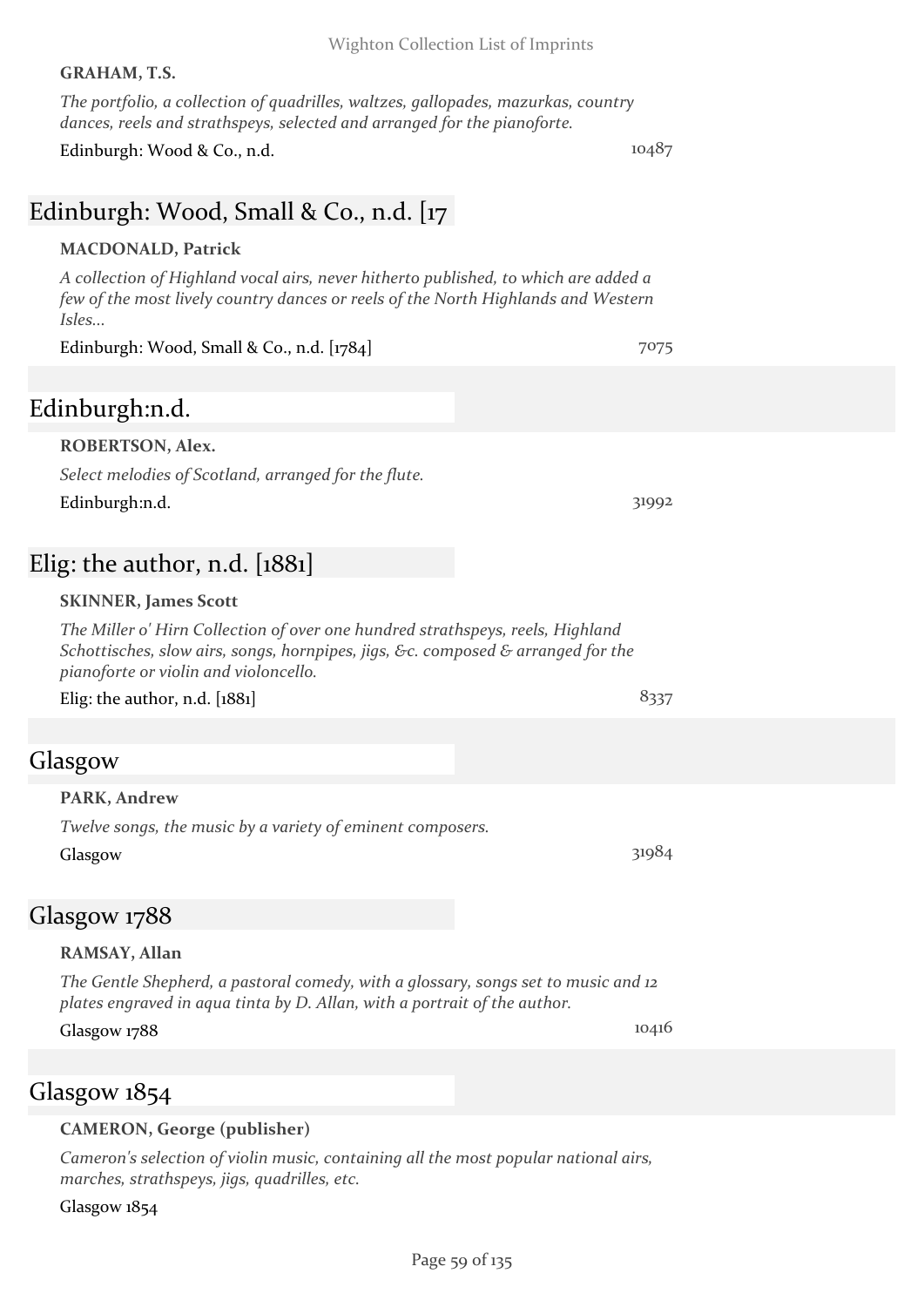### Glasgow 1857

#### **CAMERON, George (publisher)**

*Cameron's selection of flute music, containing all the most popular national airs, marches, strathspeys, jigs, quadrilles, etc.*

#### Glasgow 1857

#### **CAMERON, George (publisher)**

*National lyrist: a selection of the most popular psalm and hymn tunes, accurately harmonized for four voices.*

Glasgow 1857

### Glasgow n.d.

| The London march, and five favourite tunes.<br>Glasgow n.d.                                                                                                                                                                         | 10435 |
|-------------------------------------------------------------------------------------------------------------------------------------------------------------------------------------------------------------------------------------|-------|
| Scotch quadrilles by Scotchmen, in 6 numbers.<br>Glasgow n.d.                                                                                                                                                                       | 7067  |
| To Kelli (Tekeli) as danced at the assemblies in Edinburgh and Glasgow.<br>Glasgow n.d.                                                                                                                                             | 10435 |
| <b>CAMERON, George (publisher)</b><br>Popular duet-book, containing a selection of favourite airs [Scotch, etc.], arranged as<br>duets for the flute, violin, clarionet, etc.; also a few pieces arranged as trios.<br>Glasgow n.d. |       |
| Royal Caledonian Hunt quadrilles and Galope la Chasse, performed at Ayr, 1838<br>Glasgow n.d.                                                                                                                                       | 10439 |
| The Earl of Moira's return to England, to which is added a new waltz, and two<br>favorite dances.<br>Glasgow n.d.                                                                                                                   | 10435 |
| THOMSON, A.<br>Evenings in Scotland: a collection of the most admired Scottish melodies.<br>Glasgow n.d.                                                                                                                            | 7067  |
| Glasgow n.d. $[1822]$                                                                                                                                                                                                               |       |
| The Highland watch, or 42nd. Royal Highlanders, with the march and quick step for<br>the pianoforte.                                                                                                                                |       |

Glasgow n.d. [1822] 10435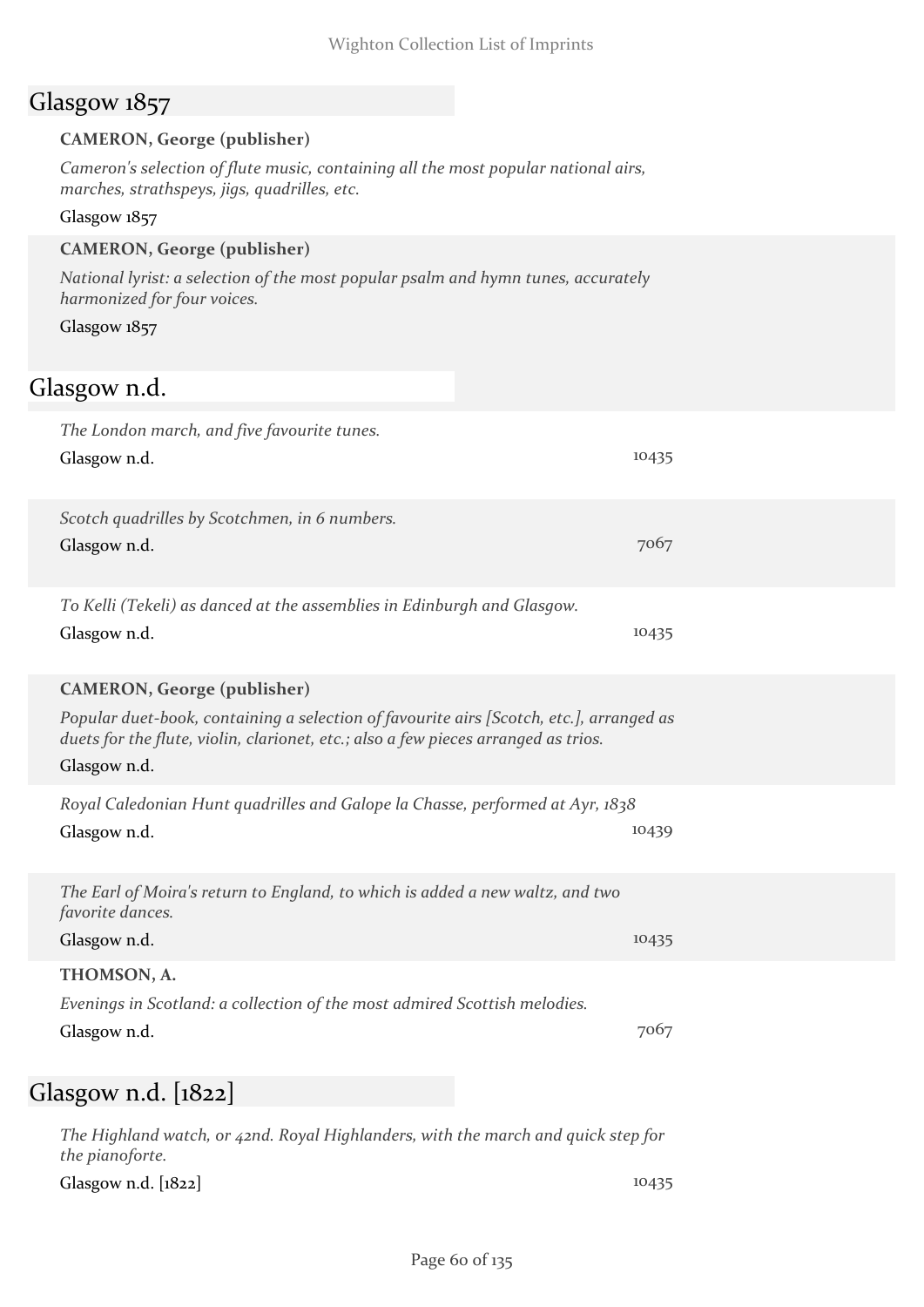#### Glasgow, n.d.

#### **WILSON, M.**

*"The Royals" a favourite set of quadrilles...* Glasgow, n.d. 10439

#### Glasgow: John Cameron n.d.

#### **BURNS, Robert**

*Songs of Robert Burns,with music, the. A complete collection of the songs of the Ayreshire Bard, set to the original melodies, or to standard compositions with which they have become associated.*

Glasgow: John Cameron n.d.

### Glasgow: (1905 ?)

#### **McPHEDRAN, John**

*Donald McPhedran's collection of bagpipe-music* Glasgow: (1905 ?)

#### Glasgow: 1827

#### **MOTHERWELL, William**

*Minstrelsy: ancient and modern, with an historical introduction and notes and 2 plates.*

Glasgow: 1827

### Glasgow: 1853

#### **MANSON, James (Ed.)**

*Hamilton's Universal tune-book, a collection of the melodies of all nations, adapted for violin, flute, clarionet [sic], etc.*

Glasgow: 1853

### Glasgow: A. McGoun, Junr. n.d. [1798]

#### **CAMPBELL, James**

*Collection of marches, quicksteps, reels, etc., composed and adapted for the pianoforte, violin; and as duetts for 2 flutes.*

Glasgow: A. McGoun, Junr. n.d. [1798] 10460

### Glasgow: Bayley & Ferguson, 1939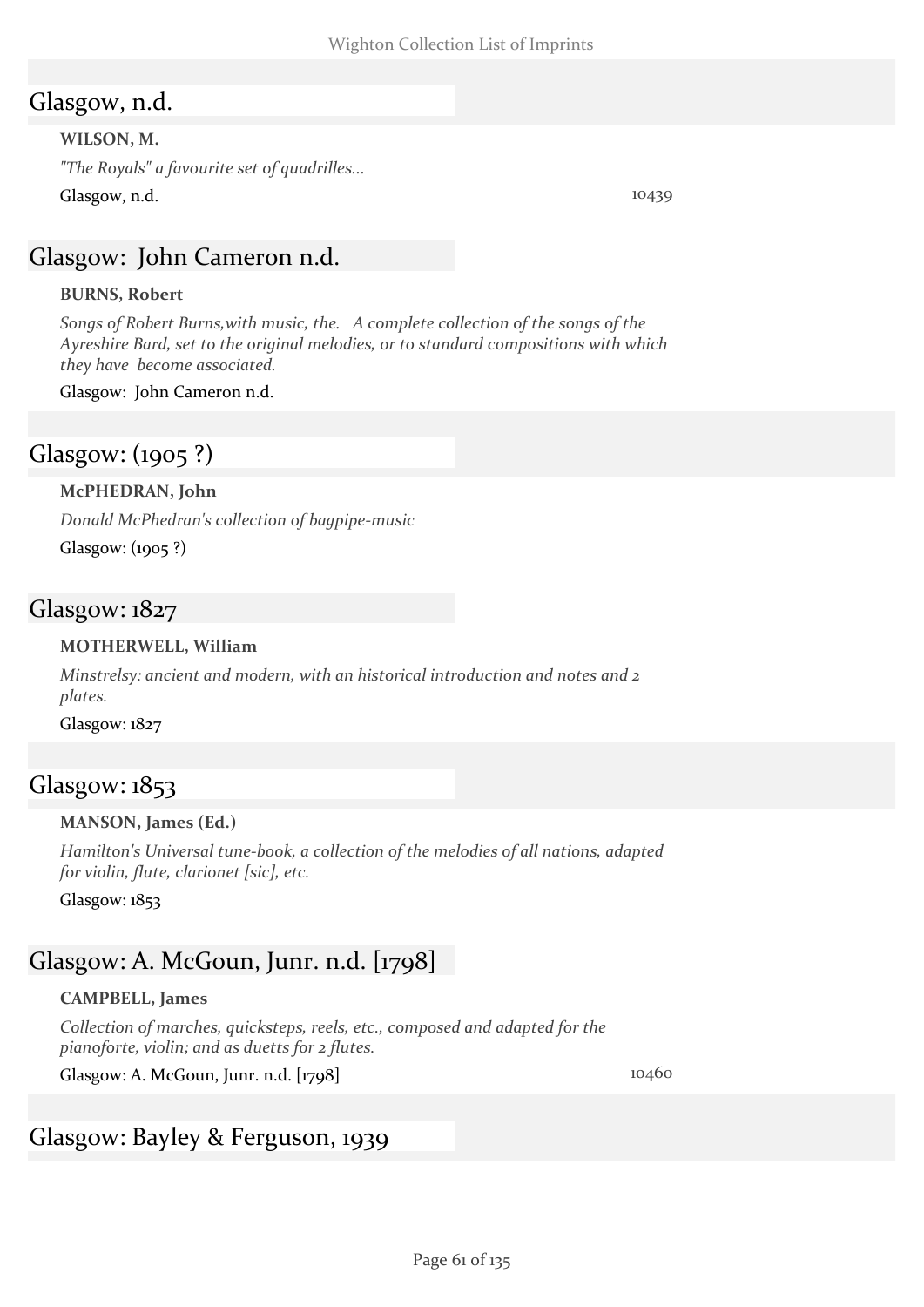#### **MACINNES, Malcolm M.A., LL.B.**

*120 bagpipe tunes, gleanings & styles.*

Glasgow: Bayley & Ferguson, 1939

#### **FERGUSSON, Pipe Major William**

*Bagpipe Melodies, Compositions and Settings.*

Glasgow: Bayley & Ferguson, 1939

### Glasgow: Bayley and Ferguson, 1935

#### **HENDERSON, J. Murdoch** *Flowers of Scottish Melody* Glasgow: Bayley and Ferguson, 1935 8358

### Glasgow: George Cameron, n.d.

*Cameron's new and improved flute tutor; or, guide to the art of play- ing the flute; containing a complete course of lessons on music, with instructions, scales, and a selection of popular airs.*

Glasgow: George Cameron, n.d.

### Glasgow: Hamilton, n.d.

*Violin, the, Preceptor.* Glasgow: Hamilton, n.d.

### Glasgow: J McFadyen, n.d.

#### **MAY, J[oh]n Alex[ande]r**

*A selection of the most favorite [sic] songs, duetts [sic], glees, waltzes, marches, Scots, Irish, and Welch [sic] airs.*

Glasgow: J McFadyen, n.d.

### Glasgow: J McFadyen, n.d. [1822]

#### **MACKAY, Alexander**

*A collection of reels, strathspeys, and slow tunes, arranged for the pianoforte, chiefly composed by...*

Glasgow: J McFadyen, n.d. [1822] 10497

### Glasgow: J. McFadyen

*Divine harmony, or a collection of the best psalm and hymn tunes in 4 parts, intended to promote that chastity and uniformity which is so necessary in the performance of sacred music.*

Glasgow: J. McFadyen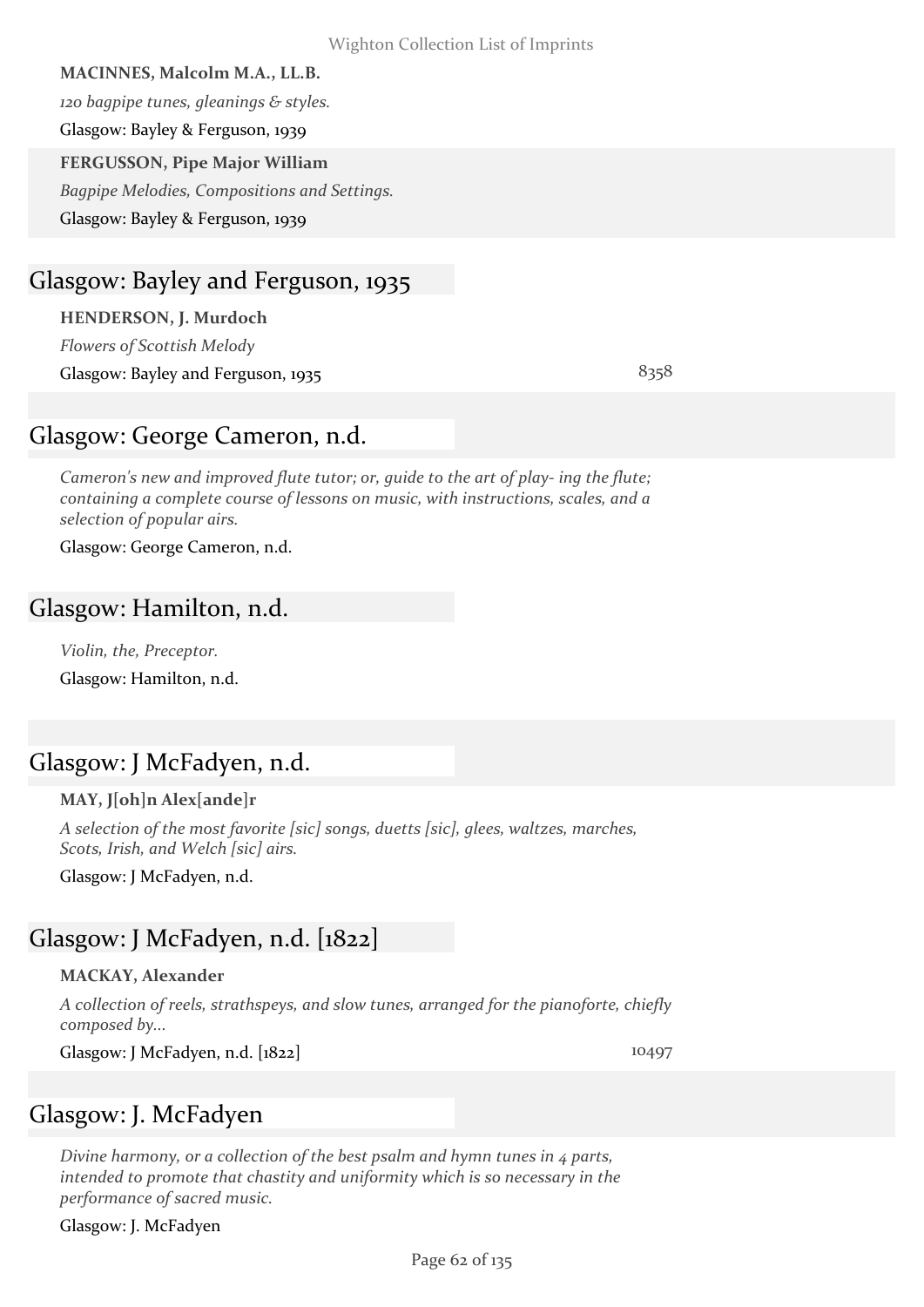### Glasgow: J. McFadyen n.d.

*Repository, The, of Scots and Irish airs, strathspeys, reels, etc. for the German flute or fife.*

Glasgow: J. McFadyen n.d.

### Glasgow: J. McFadyen n.d. [1801]

*Repository, The, of Scots and Irish airs, strathspeys, reels, etc. Part of the slow tunes adapted for 2 violins and a bass, others with variations...With improved basses for the harpsichord or pianoforte.*

Glasgow: J. McFadyen n.d. [1801]

### Glasgow: J. McFadyen n.d. [1816]

*Beauties of melody, the; being a collection of the most admired airs national and foreign arranged for the german flute by an amateur, many of the airs may suit the flageolet or violin.*

Glasgow: J. McFadyen n.d. [1816]

### Glasgow: J. McFadyen, 1782-1802

#### **AIRD, James**

*Selection of Scotch, English, Irish and foreign airs adapted to the fife, violin, or German flute.*

Glasgow: J. McFadyen, 1782-1802

**AIRD, James**

*Selection of Scotch, English, Irish and foreign airs adapted to the fife, violin, or German flute.*

Glasgow: J. McFadyen, 1782-1802

### Glasgow: J. Taylor, n.d. [1812]

**GALE**

*Gale's pocket companion for the German flute.* Glasgow: J. Taylor, n.d. [1812]

### Glasgow: Ja[me]s Aird, n.d.

*A favorite [sic] collection of Scots tunes and Highland airs, for the violin or German flute, with a bass for the violoncello or harpsichord by W. McGibbon, J. Oswald and others.*

Glasgow: Ja[me]s Aird, n.d.

### Glasgow: James Aird n.d. [1778]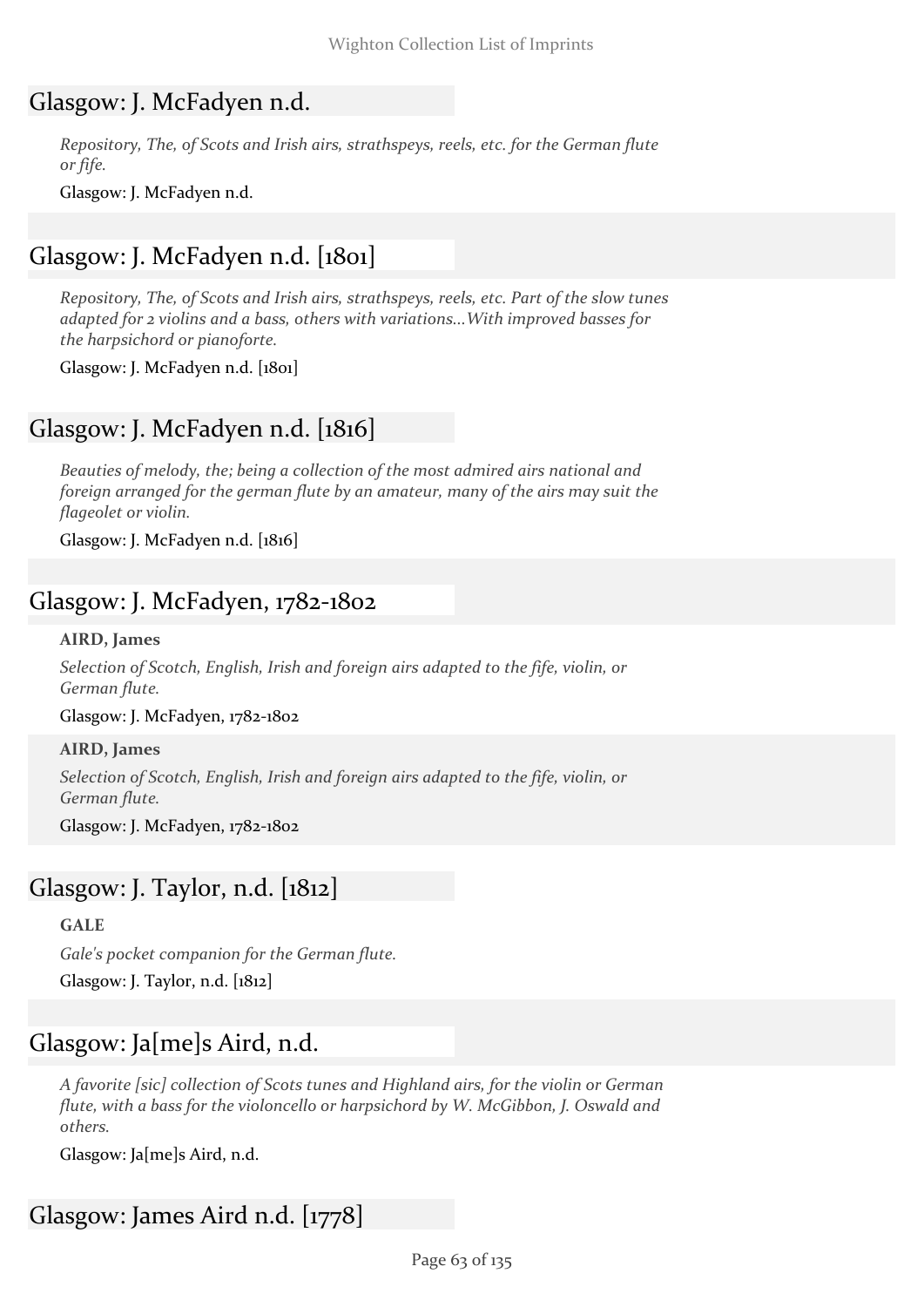#### **CAMPBELL, Joshua**

*Collection of favourite tunes, with new variations, adapted for the violin and German flute, with a bass for the violoncello and thorough bass for the harpsichord.*

Glasgow: James Aird n.d. [1778]

#### Glasgow: James Brown

#### **STEVEN, James**

*A selection of sacred music consisting of a variety of peculiar metres, with suitable words to each tune, adapted and arranged in four parts.*

Glasgow: James Brown

### Glasgow: John McFadyean, n.d.

#### **NICOL, Alex[ande]r**

*National melodies, selected and arranged with variations for the flute.*

Glasgow: John McFadyean, n.d. 21260

### Glasgow: McFadyen, J., n.d.

*A collection of highland strathspey reels, selected from the best authors, with a bass for the violoncello or harp[sichor]d.*

Glasgow: McFadyen, J., n.d. 10494

### Glasgow: McFadyen, n.d.

*A collection of Highland Strathspey and reels* Glasgow: McFadyen, n.d. 10435

### Glasgow: McFadyen, n.d. [1821]

*The lady's favourite [and other tunes]* Glasgow: McFadyen, n.d. [1821] 10435

### Glasgow: McFadyen's Musical Library,

#### **BOYD, Henry**

*A select collection of psalm and hymn tunes adapted to a great variety of measures, to which is prefixed an introduction to the art of singing.*

Glasgow: McFadyen's Musical Library, n.d. [1796]

### Glasgow: Mozart Allan n.d. (1952?)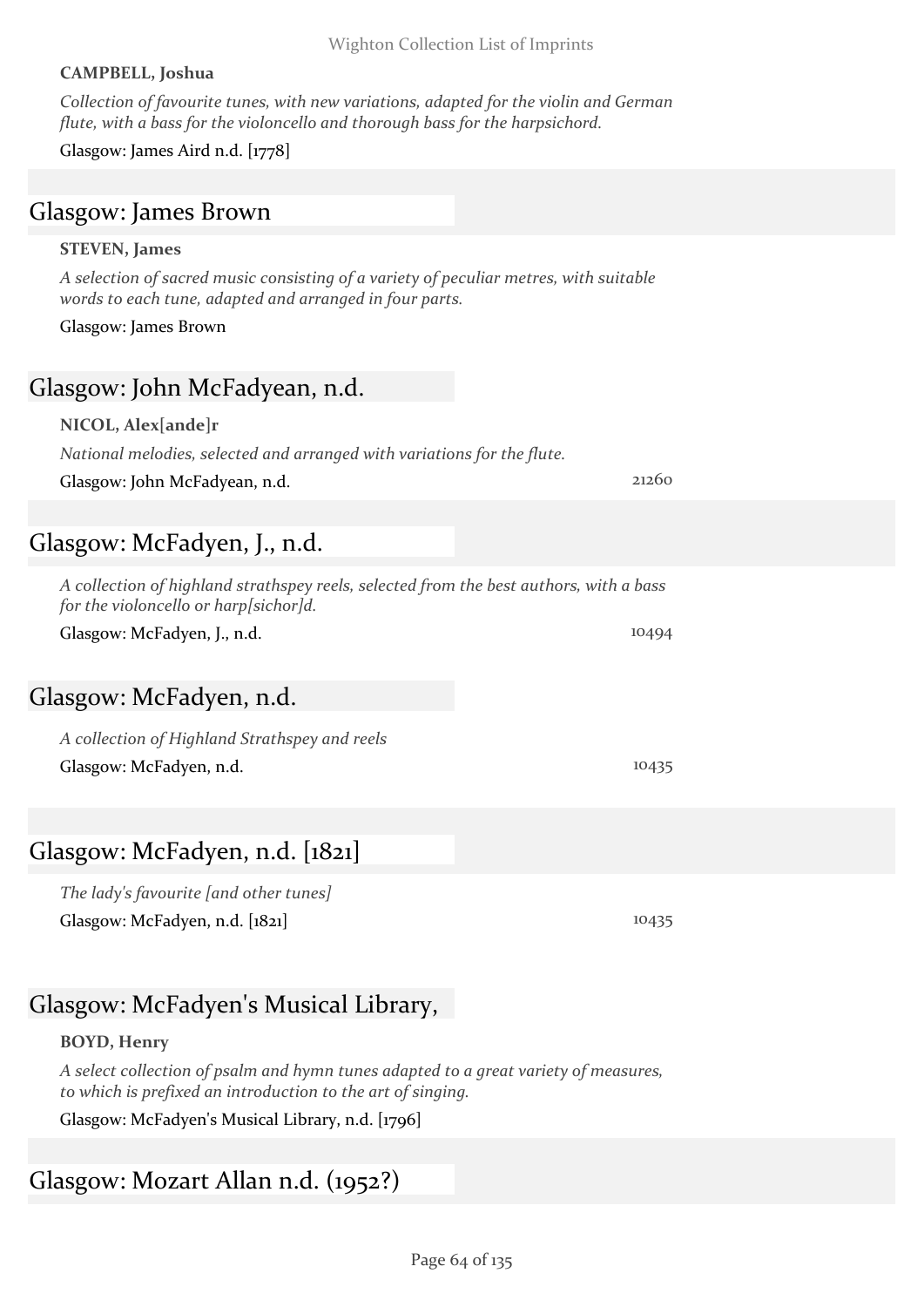#### **NORRIS, Pipe Major W.**

*The Glenallan collection of bagpipe music.*

Glasgow: Mozart Allan n.d. (1952?)

### Glasgow: Mozart Allan, n.d.

#### **MacLEOD, Pipe Major Donald**

#### *Pipe major Donald MacLeod's collection of music for the bagpipe. Book 1.* Glasgow: Mozart Allan, n.d.

### Glasgow: Mr Roger, n.d. [1817]

*Mr Roger's annual selection of fashionable dances for the year 1817 as performed at his ball, arranged for the pianoforte.*

Glasgow: Mr Roger, n.d. [1817] 10438

#### Glasgow: n.d.

| Cunningham's 3rd set of Scottish quadrilles as performed by him and his band<br>arranged for painoforte or harp<br>Glasgow: n.d.                                                                         | 10439 |
|----------------------------------------------------------------------------------------------------------------------------------------------------------------------------------------------------------|-------|
| Der Freychutz [Freisch?tz] quadrille and Peasant's waltz from Weber's celebrated<br>opera now performing in London with great applause, composed and arranged for<br>the pianoforte by James Thomson.    |       |
| Glasgow: n.d.                                                                                                                                                                                            | 10439 |
| and set. "The Spanish Court", a selection of fashionable dancing waltzes arranged<br>for the pianoforte, by Mathew Wilson, the subjects arranged by Will[ia]m Brocas<br>Professor of the flute.          |       |
| Glasgow: n.d.                                                                                                                                                                                            | 10439 |
| McFADYEN, J.                                                                                                                                                                                             |       |
| A miscellaneous collection of best English and Irish songs, properly adapted for the<br>voice and pianoforte, the whole carefully compiled from the most celebrated<br>compositions of the best authors. |       |
| Glasgow: n.d.                                                                                                                                                                                            |       |
| 4th. set of Caledonian quadrilles arranged for the pianoforte or harp by William<br>Cunningham                                                                                                           |       |
| Glasgow: n.d.                                                                                                                                                                                            | 10439 |
| <b>CUNNINGHAM, William</b>                                                                                                                                                                               |       |
| 2nd, 3rd, and 4th set of Caledonian quadrilles                                                                                                                                                           |       |
| Glasgow: n.d.                                                                                                                                                                                            | 10439 |
| RIDDELL, John                                                                                                                                                                                            |       |

*A collection of Scots reels, minuets, etc. for the violin, harpsichord or German flute. Greatly improved.*

#### Glasgow: n.d.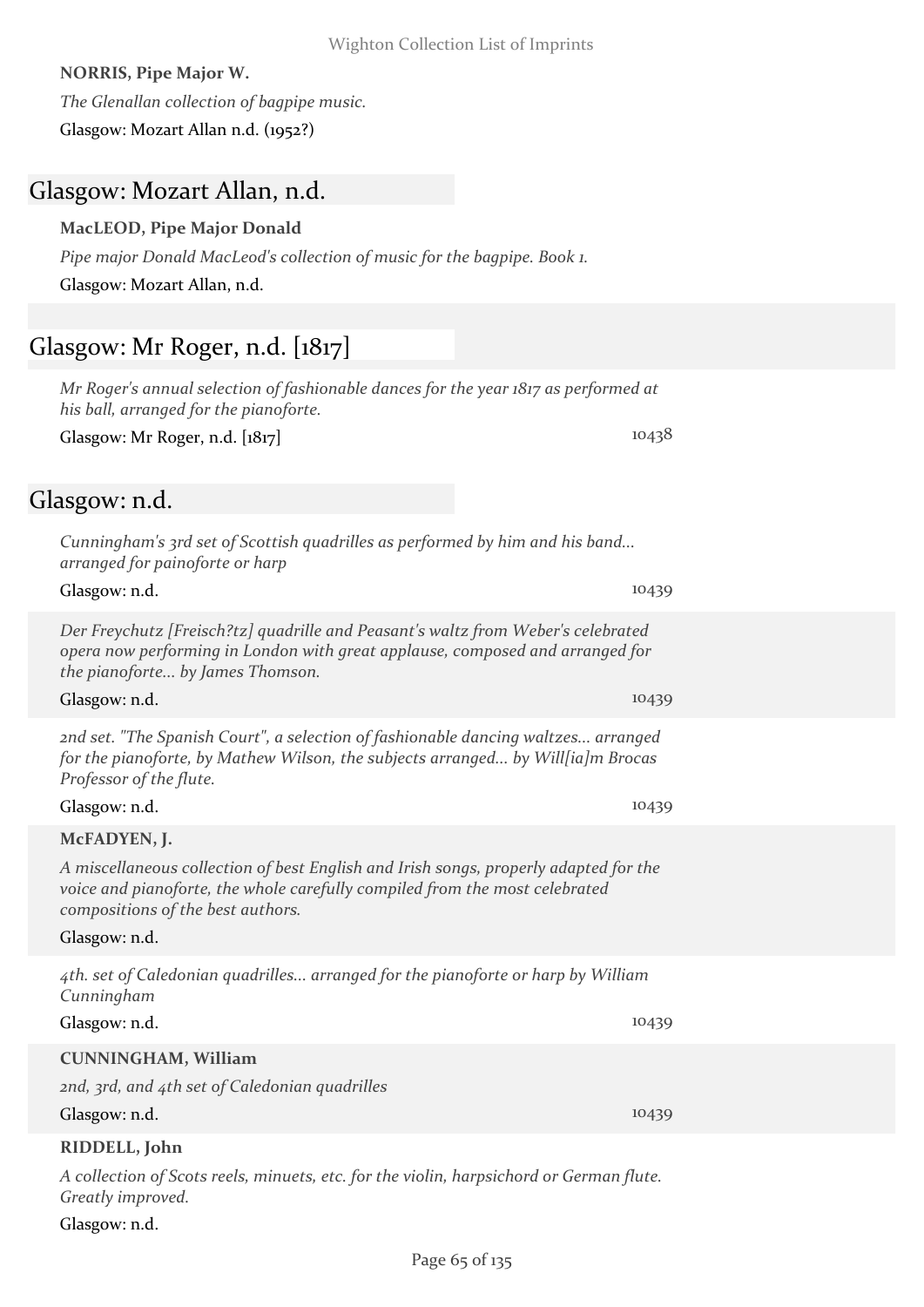| Wighton Collection List of Imprints                                                                                                                                                                                                                         |       |
|-------------------------------------------------------------------------------------------------------------------------------------------------------------------------------------------------------------------------------------------------------------|-------|
| MAY, James T.<br>May's 2nd set of quadrilles for the pianoforte or harp<br>Glasgow: n.d.                                                                                                                                                                    | 10439 |
| The Caledonian march, arranged for the pianoforte, by J. A. May, with the Waterloo<br>strathspey and reel, a medley.<br>Glasgow: n.d.                                                                                                                       | 10435 |
| CUNNINGHAM, W[illia]m<br>Ardoch Castle and Buchanan House, with three other favourite tunes.<br>Glasgow: n.d.                                                                                                                                               | 10435 |
| MAY, James T.<br>An original and admired set of quadrilles for the pianoforte<br>Glasgow: n.d.                                                                                                                                                              | 10439 |
| Lord Breadalbane's march, or Boddich na Mbrigs.<br>Glasgow: n.d.                                                                                                                                                                                            | 10435 |
| Lowe's Selection of fashionable Spanish country dances with the proper terms for the<br>figures as taught at his academy Assembly Rooms<br>Glasgow: n.d.                                                                                                    | 10435 |
| <b>STEVEN</b> , James<br>A selection of psalm & hymn tunes in four parts: adapted to various metres used in<br>the principal churches, chapels, & dissenting congregations in Scotland; to which is<br>prefixed a compendious introduction<br>Glasgow: n.d. |       |
| McFadyen's selection of dances. And, Marches reels, etc.<br>Glasgow: n.d.                                                                                                                                                                                   | 10435 |
| Les fleurs, a set of quadrilles by James A. Steven.<br>Glasgow: n.d.                                                                                                                                                                                        | 10439 |
| 2nd set of Caledonian quadrilles as performed by Cunningham and his band<br>arranged for the pianoforte or harp<br>Glasgow: n.d.                                                                                                                            | 10439 |
| Glasgow: n.d. $[1820]$                                                                                                                                                                                                                                      |       |
| HALL, J[ohn]<br>Captain Waverly, a medley, and three favorite [sic] dances, for the violin, etc.<br>Glasgow: n.d. [1820]                                                                                                                                    | 10435 |

Glasgow: n.d. [1821]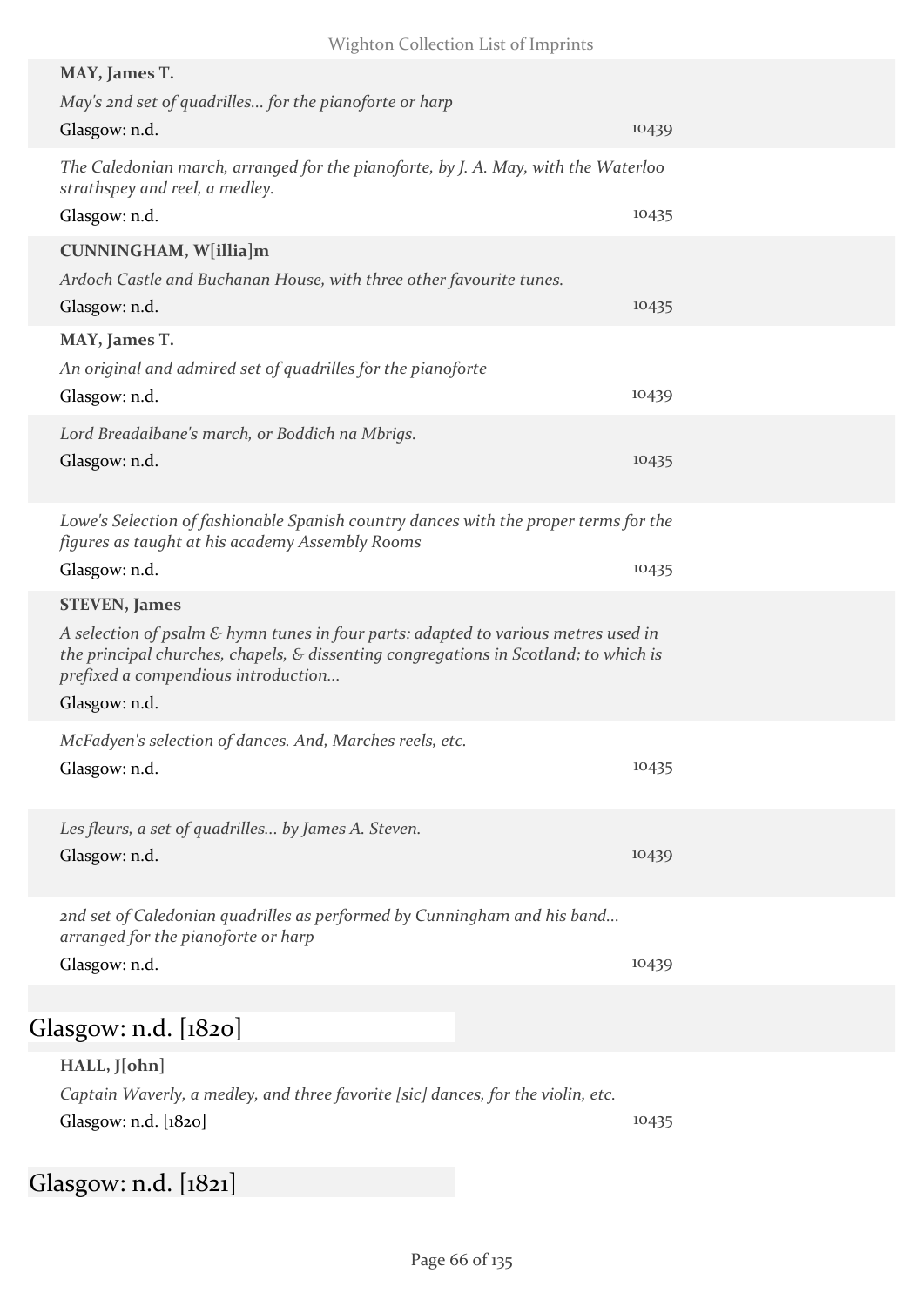| The bugle horn quick step. |       |
|----------------------------|-------|
| Glasgow: n.d. $[1821]$     | 10435 |

#### **McKENZIE, J. Jr**

*Six favourite new airs.* Glasgow: n.d. [1821] 10435

### Glasgow: Peter Henderson, 1888

#### **HENDERSON, Peter**

*Henderson's collection of marches, strathspeys, reels and jigs, to which is prefixed an illustration of the principles of bagpipe music.*

Glasgow: Peter Henderson, 1888

### Glasgow: Peter Henderson, 1891

#### **HENDERSON, Peter**

*The bagpipe tutor, a selection of simple marches, strathspeys and reels.* Glasgow: Peter Henderson, 1891

#### Glasgow: Peter Henderson, 1900

#### **HENDERSON, Peter**

*Henderson's tutor for the bagpipe and collection of pipe music.*

Glasgow: Peter Henderson, 1900

### Glasgow: printed and sold at No. 621 Ar

*Cunningham's selection of dances, The Duke of Kent's reel, as performed by him & his band, at the Queens Assembly Ingram St., 6th Feb[rua]ry. 1818, with four other favorite [sic] tunes.*

| Glasgow: printed and sold at No. 621 Argyle Street, n.d. | 10438 |
|----------------------------------------------------------|-------|
|----------------------------------------------------------|-------|

*Cunningham's selection of dances. Miss Pallatts fancy, with other four favorite [sic] tunes for 1817.*

Glasgow: printed and sold at No. 621 Argyle Street, n.d. 10438

### Glasgow: printed and sold by J. Fadyen

#### **COOPER, Isaac**

*Miss Forbes farewell [and Lord Banff's reel].*

Glasgow: printed and sold by J. Fadyen n.d. [1823?] 10434

### Glasgow: printed and sold by J. McFady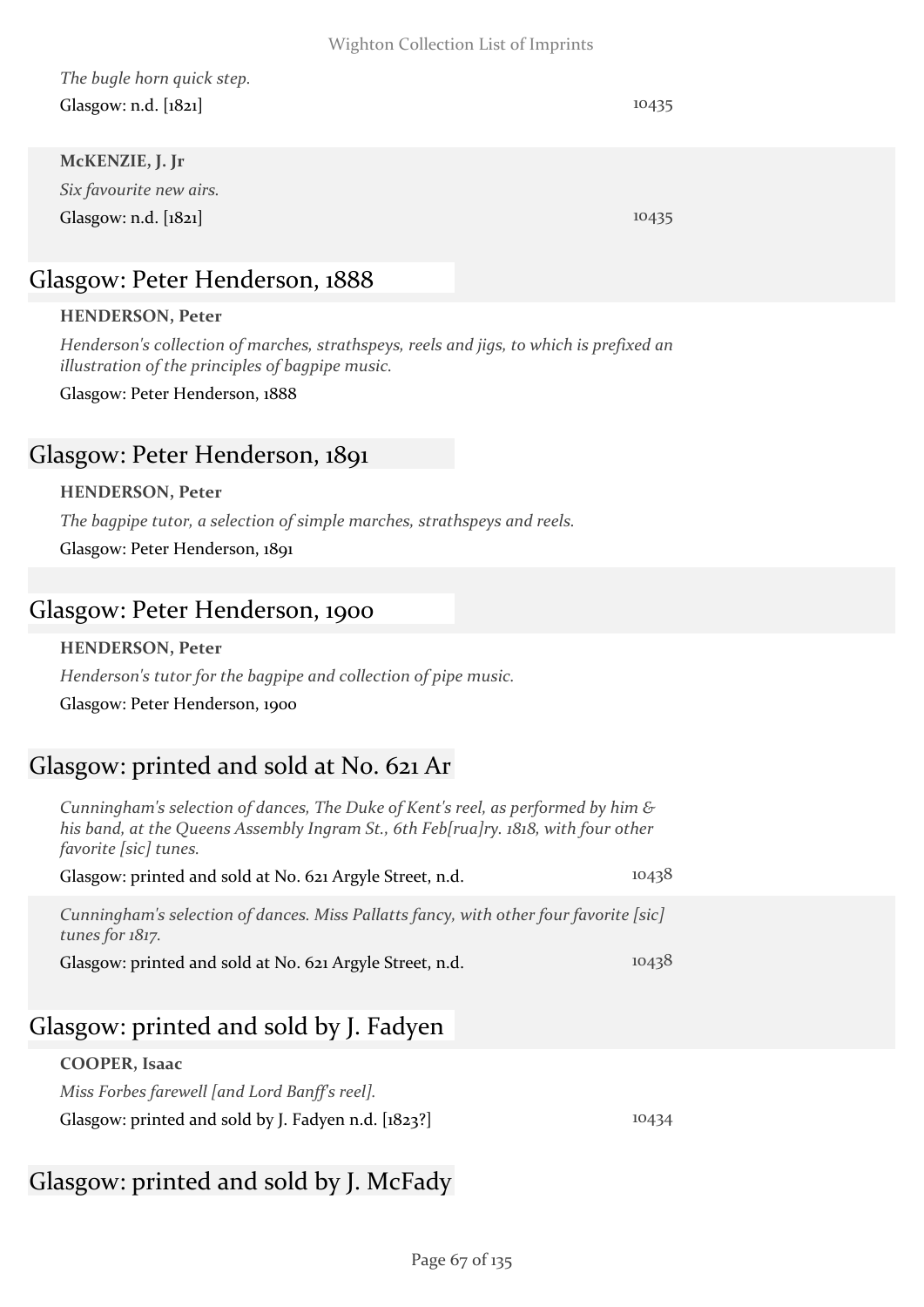| BUTLER, T[homas] H[aml(e)y]                                                                                                          |       |
|--------------------------------------------------------------------------------------------------------------------------------------|-------|
| A favorite Irish air, made a rondo for the pianoforte or harpsichord.                                                                |       |
| Glasgow: printed and sold by J. McFadyen n.d.                                                                                        | 10434 |
| <b>COOPER, Isaac</b>                                                                                                                 |       |
| Knitt the pocky, a favorite strathspey reel with variations for the pianoforte.                                                      |       |
| Glasgow: printed and sold by J. McFadyen n.d.                                                                                        | 10434 |
| <b>COOPER, Isaac</b>                                                                                                                 |       |
| Mrs. Garden of Troup's strathspey, with variations, for the pianoforte.                                                              |       |
| Glasgow: printed and sold by J. McFadyen n.d.                                                                                        | 10434 |
| <b>CUNNINGHAM, W</b>                                                                                                                 |       |
| The Prince of Orange's medley with three favourite tunes for 1814.                                                                   |       |
| Glasgow: printed and sold by J. McFadyen n.d.                                                                                        | 10438 |
|                                                                                                                                      |       |
| Glasgow: printed and sold by J. McFady                                                                                               |       |
| Cunningham's selection of dances No. 1.                                                                                              |       |
| Glasgow: printed and sold by J. McFadyen n.d. [1822, repr                                                                            | 10438 |
|                                                                                                                                      |       |
|                                                                                                                                      |       |
| Glasgow: printed and sold by J. McFady                                                                                               |       |
| <b>CARDON, [Jean Baptiste]</b>                                                                                                       |       |
| Ah! vous dirai-je maman, air varied for the pianoforte or harp.                                                                      |       |
| Glasgow: printed and sold by J. McFadyen, n.d.                                                                                       | 10434 |
| Cunningham, W[illia]m                                                                                                                |       |
| The Honourable Miss Douglas strathspey & Captain Maxwells reel, as a medley to<br>which are added three favourite tunes.             |       |
| Glasgow: printed and sold by J. McFadyen, n.d.                                                                                       | 10438 |
| GOW, Nath[aniel]                                                                                                                     |       |
| Lady Ann Stewart's favorite [sic] strathspey to which is added four favorite [sic]<br>tunes.                                         |       |
| Glasgow: printed and sold by J. McFadyen, n.d.                                                                                       | 10438 |
| Cunningham's selection of favorite [sic] dances with Miss McLean's reel, as<br>performed at the Glasgow and Paisley assemblys [sic]. |       |
| Glasgow: printed and sold by J. McFadyen, n.d.                                                                                       | 10438 |
|                                                                                                                                      |       |
| Cunningham's miscellaneous selection of favourite waltzes dances &c., as perform'd                                                   |       |
| by him and his band at fashionable parties.<br>Glasgow: printed and sold by J. McFadyen, n.d.                                        | 10438 |

Glasgow: printed and sold by J. McFady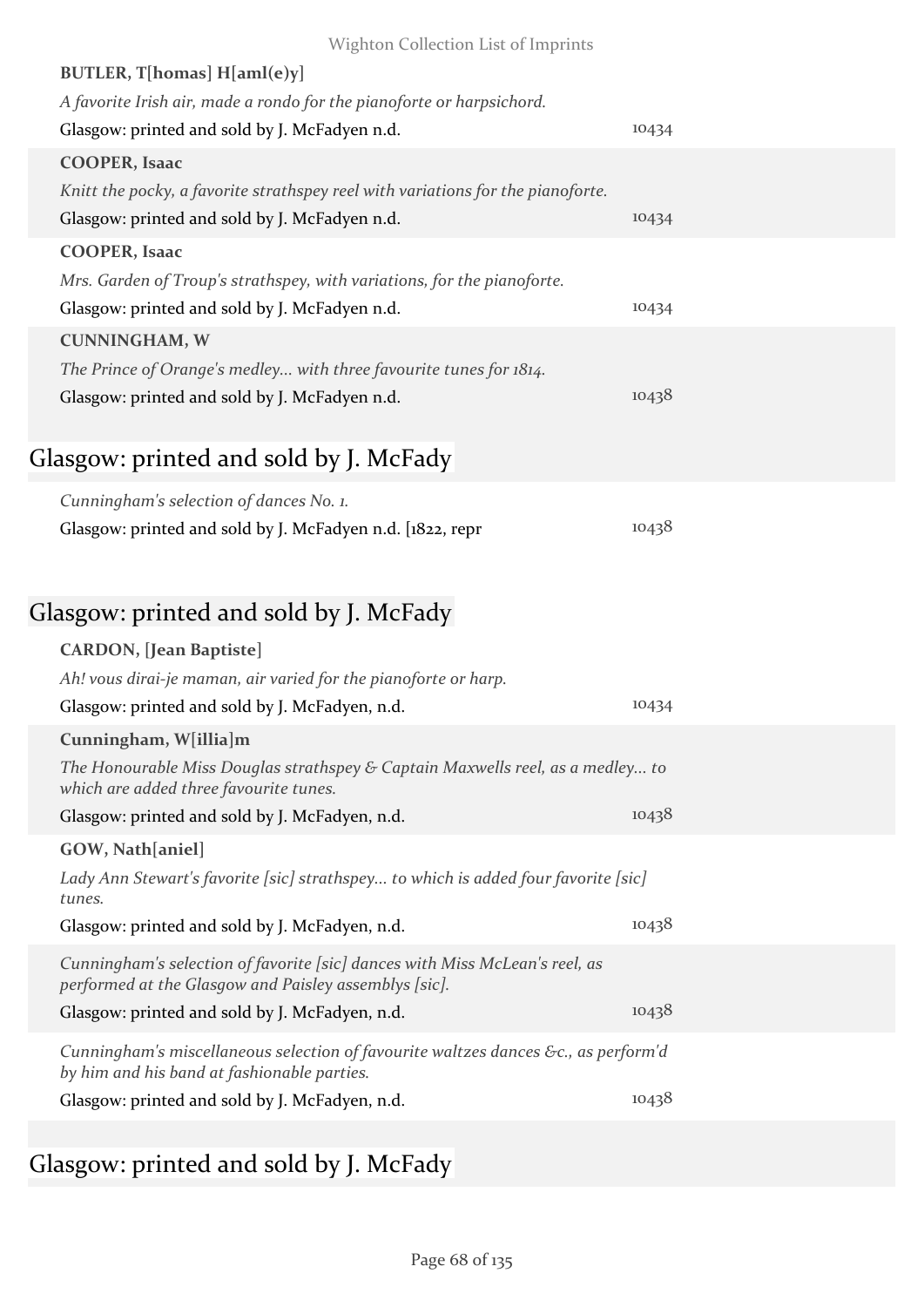*Joy to great Caesar, for the pianoforte.*

### Glasgow: printed and sold by J. McFady

| The Jubilee Strathspey (composed) in honour of His Majesty's entering the 50th year |       |
|-------------------------------------------------------------------------------------|-------|
| of his reign.                                                                       |       |
| Glasgow: printed and sold by J. McFadyen, n.d. [1809?]                              | 10438 |

Glasgow: printed and sold by J. McFadyen, n.d. [1801?] 10434

### Glasgow: printed and sold by J. McFady

*Cunningham's new sett [sic] of dances waltzes &c., as performed by him & his band at the assemblies & private balls.*

Glasgow: printed and sold by J. McFadyen, n.d. [1811?] 10438

### Glasgow: printed and sold by J.A. May,

| <b>MAY, J. A.</b>                                                          |       |
|----------------------------------------------------------------------------|-------|
| The favorite dances as performed at Mr. McIndoe's ball, the 2d. April 1813 |       |
| Glasgow: printed and sold by J.A. May, n.d.                                | 10438 |

### Glasgow: printed and sold by Jas. Brow

*The Highland medley or imitation of the bag pipe...as performed before...Prince Leopold at Buchanan House...also at the Greenock Hunt Ball the 6th Oct., by Cunningham & his band.*

Glasgow: printed and sold by Jas. Brown n.d. 10438

### Glasgow: printed and sold by John Mac

#### **CUNNINGHAM, W[illiam]**

*The masquerade... to which are added four favorite [sic] dances of 1813, as performed at his ball Ingram, Street [sic] assembly rooms the 18th March.*

Glasgow: printed and sold by John MacFadyen, n.d. 10438

### Glasgow: printed and sold by John McF

*Garcon volage, a favorite [sic] quadrille, with other dances waltzes &c. as performed by Cunningham and his band.*

Glasgow: printed and sold by John McFadyen, n.d. [1821] 10438

### Glasgow: printed and sold by John McF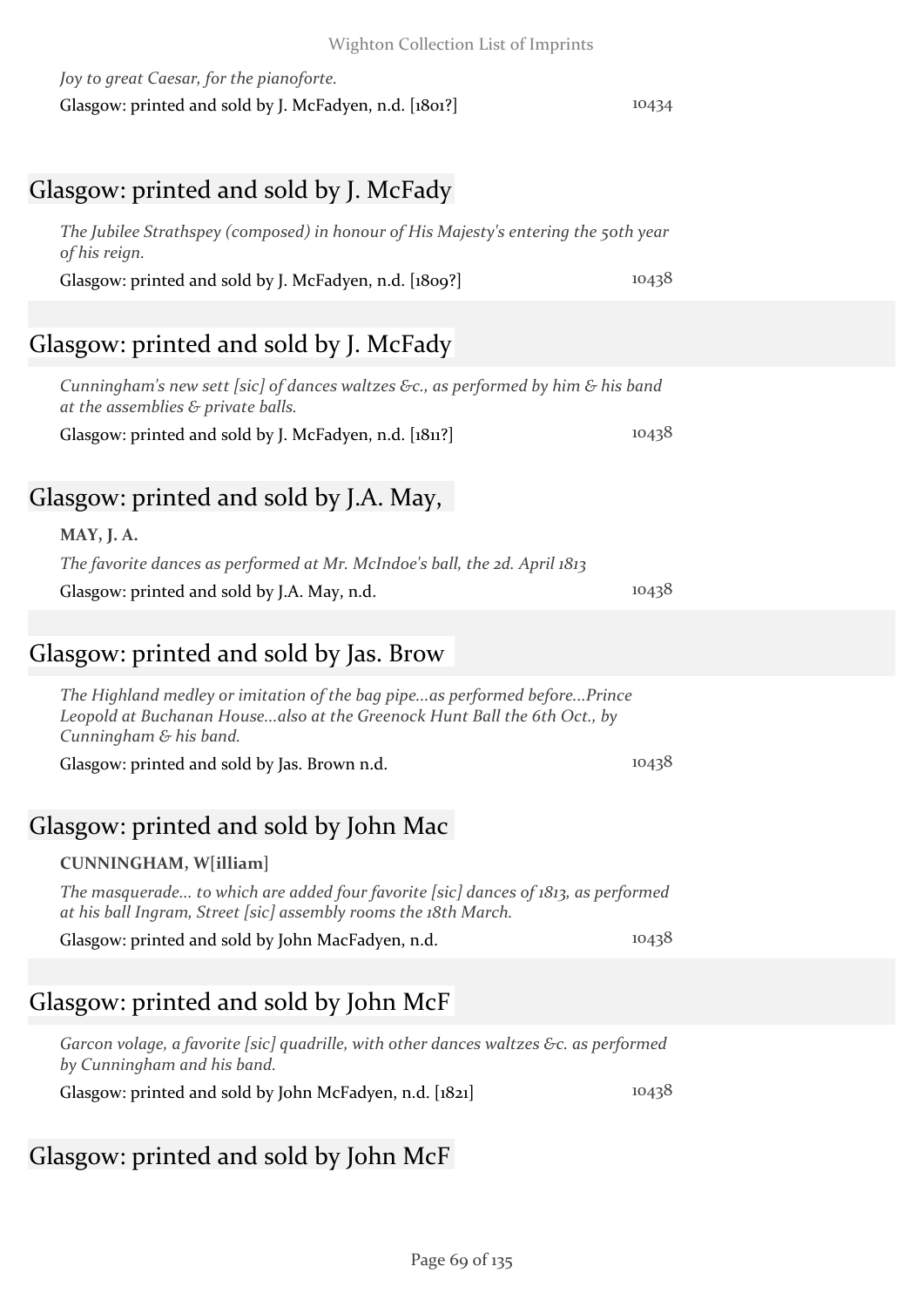*The Highland ball and the new Garcon volage, with other favourite quadrilles, dances, also a grand waltz by Mozart, as performed by Mr. Cunningham and his band at the Assemblies Ingram Street Glasgow.*

Glasgow: printed and sold by John McFadyen. n.d. 10438

### Glasgow: printed and sold by White &

*Cunninghame's selection of the most popular dances as performed by him at all the fashionable private & public balls in Glasgow & its vicinity. No. 2.*

Glasgow: printed and sold by White & De Monti, n.d. 10438

### Glasgow: Printed for A Macgoun, n.d. [

*Songster's Favourite companion, The, a collection of new and much-esteemed songs (Scotch etc.), adapted for the flute, voice and violin.*

Glasgow: Printed for A Macgoun, n.d. [1802-03]

### Glasgow: Printed for and sold by A. Ma

#### **ROSE, J.H.**

*The favorite short troop of the 1st. battalion of Breadalban[e] Fencibles 8 slow and 12 quick marches composed and arranged for the pianoforte or harpsichord.*

Glasgow: Printed for and sold by A. MacGoun, n.d. [1798] 10470

### Glasgow: Printed for and sold by the au

#### **Brown, William**

*The Vocal Musician: being a collection of select Scots and English songs, with catches and glees, adapted to two, three, or four voices.*

Glasgow: Printed for and sold by the author 1801

### Glasgow: printed for the author, 1816

*Mr Charlsforde's third selection of annual dances, arranged for the pianoforte, containing the Emperor Alexander's Minuet & Gavotte, New Court Minuet, and several others never before published.*

Glasgow: printed for the author,  $1816$  10438

### Glasgow: Published and sold by J. McFa

#### **GOW, R.**

*His Royal Highness the Prince Regent's strathspey & reel... with three other original tunes.*

Glasgow: Published and sold by J. McFadyen, n.d. 10438

### Glasgow: published for the author and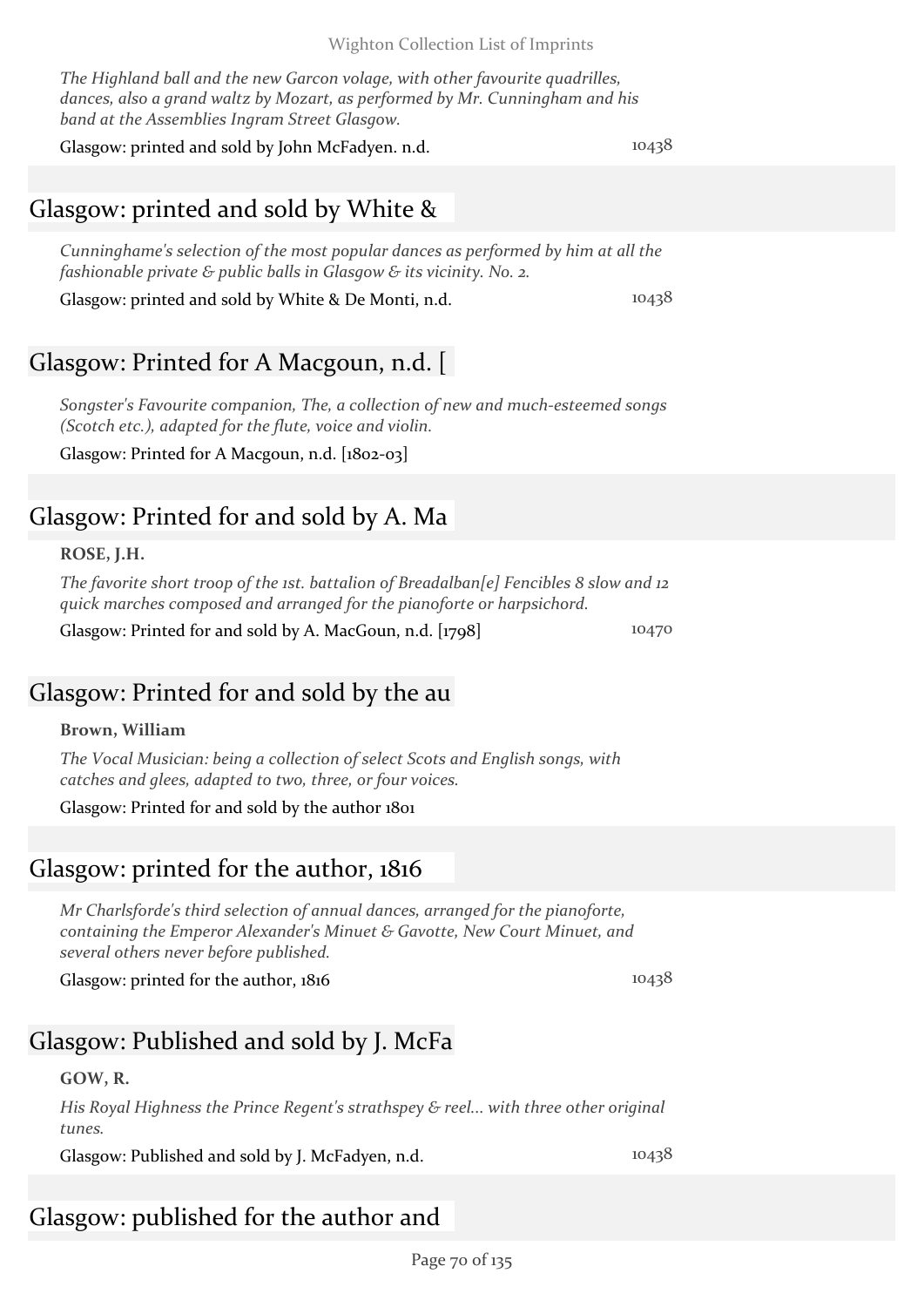*Charlsforde's second collection of annual dances for 1815, arranged for the pianoforte.* Glasgow: published for the author and sold at J. McFadye 10438

### Glasgow: William Hamilton, 1849

*Accordion preceptor, the: a complete course of lessons on music with instructions, and selection of favourite airs, figured for the French-accordion.*

Glasgow: William Hamilton, 1849

### Glasgow: Wm. Hamilton 1844-45

*British Minstrel, the, and, Musical and Literary Miscellany: a selection of standard music, songs, duets, glees, choruses, etc., and articles in musical and general literature.*

Glasgow: Wm. Hamilton 1844-45

#### Inverness: Logan & Co., (1899-1914)

**LOGAN**

*Logan's collection of highland bagpipe music...*

Inverness: Logan & Co., (1899-1914)

#### Inverness: J Young and Co., n.d.

#### **MORRISON, William**

*A collection of Highland music, consisting of strathspeys, reels, marches, waltzes, and slow airs, with variations original and selected for the pianoforte, violin, and violoncello.*

Inverness: J Young and Co., n.d. 10501

#### Inverness: Logan & Co Ltd., 1895

#### **MacPHEE, Donald**

*A complete tutor for the highland bagpipe with piobaireachd exercises and a selection of marches, strathspeys & reels followed by a piobaireachd.*

Inverness: Logan & Co Ltd., 1895 8482

### Inverness: Logan & Co. [1885?]

#### **MacPHEE, Donald**

*A collection of piobaireachd or highland bagpipe music. Part 1* Inverness: Logan & Co. [1885?] 8482

### Inverness: Logan & Co., (1899-1914)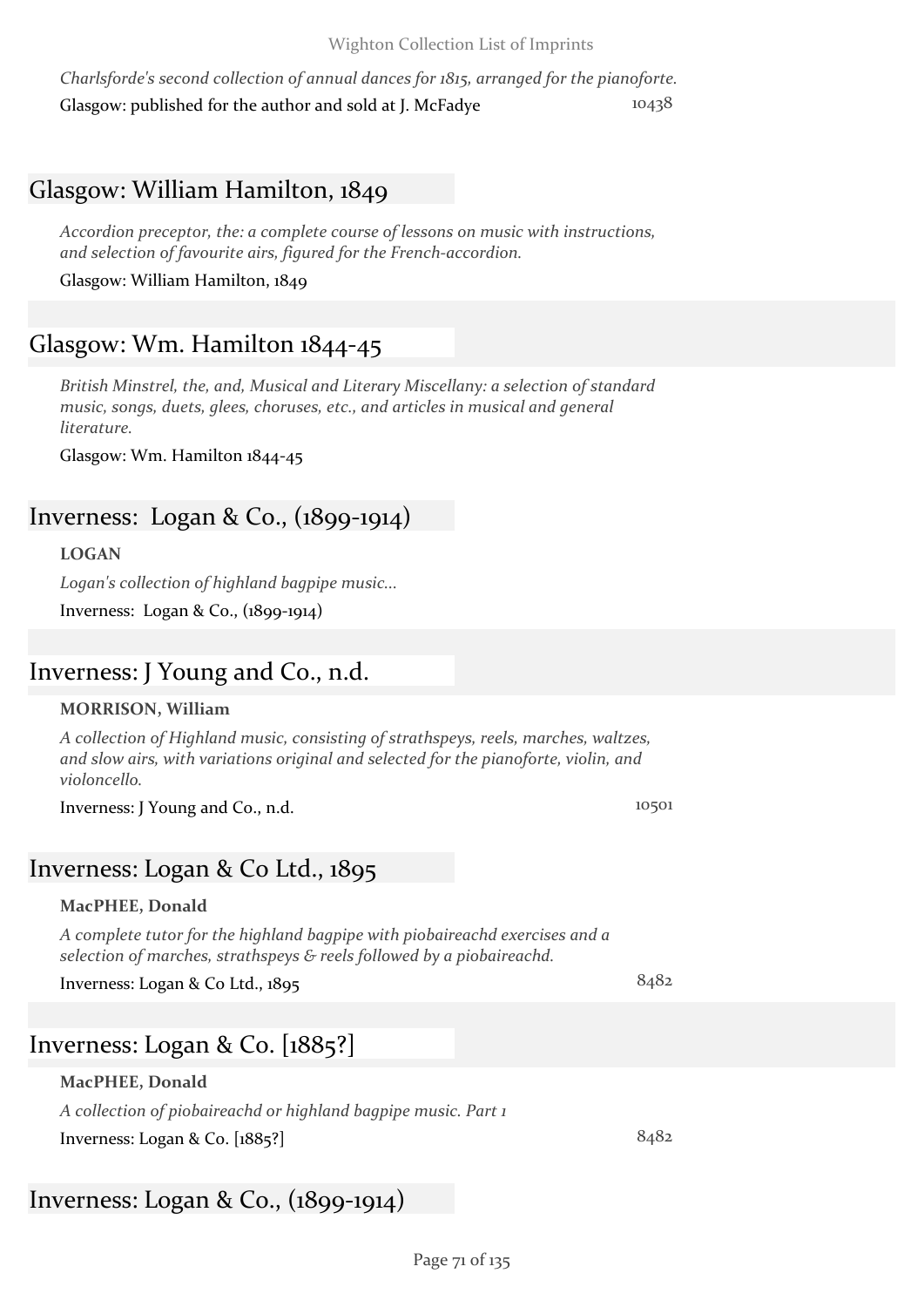#### **LOGAN**

*Logan's collection of highland bagpipe music...*

Inverness: Logan & Co., (1899-1914)

#### **LOGAN**

*Logan's collection of highland bagpipe music...* Inverness: Logan & Co., (1899-1914)

#### **LOGAN**

*Logan's collection of highland bagpipe music...*

Inverness: Logan & Co., (1899-1914)

#### **LOGAN**

*Logan's collection of highland bagpipe music...*

Inverness: Logan & Co., (1899-1914)

#### **LOGAN**

*Logan's collection of highland bagpipe music...* Inverness: Logan & Co., (1899-1914)

#### **LOGAN**

*Logan's collection of highland bagpipe music...* Inverness: Logan & Co., (1899-1914)

#### Inverness: Logan & Co., n.d.

#### **MacPHEE, Donald**

*A selection of music for the highland bagpipe containing quicksteps, marches, strathspeys, reels, etc.*

Inverness: Logan & Co., n.d. 8482

### Inverness: Logan and Co., n.d.

**MacPHEE, Donald (arr)**

*A collection of piobaireachd or highland bagpipe music. Part 2* Inverness: Logan and Co., n.d. 8482

### Inverness: Logan and Co., n.d. [c1899 -1

#### **LOGAN**

*Logan's complete tutor for the highland bagpipe and a selection of marches, laments, strathspeys, reels & country dances...*

Inverness: Logan and Co., n.d. [c1899 -1914]

Leipzig: C F Peters, n.d.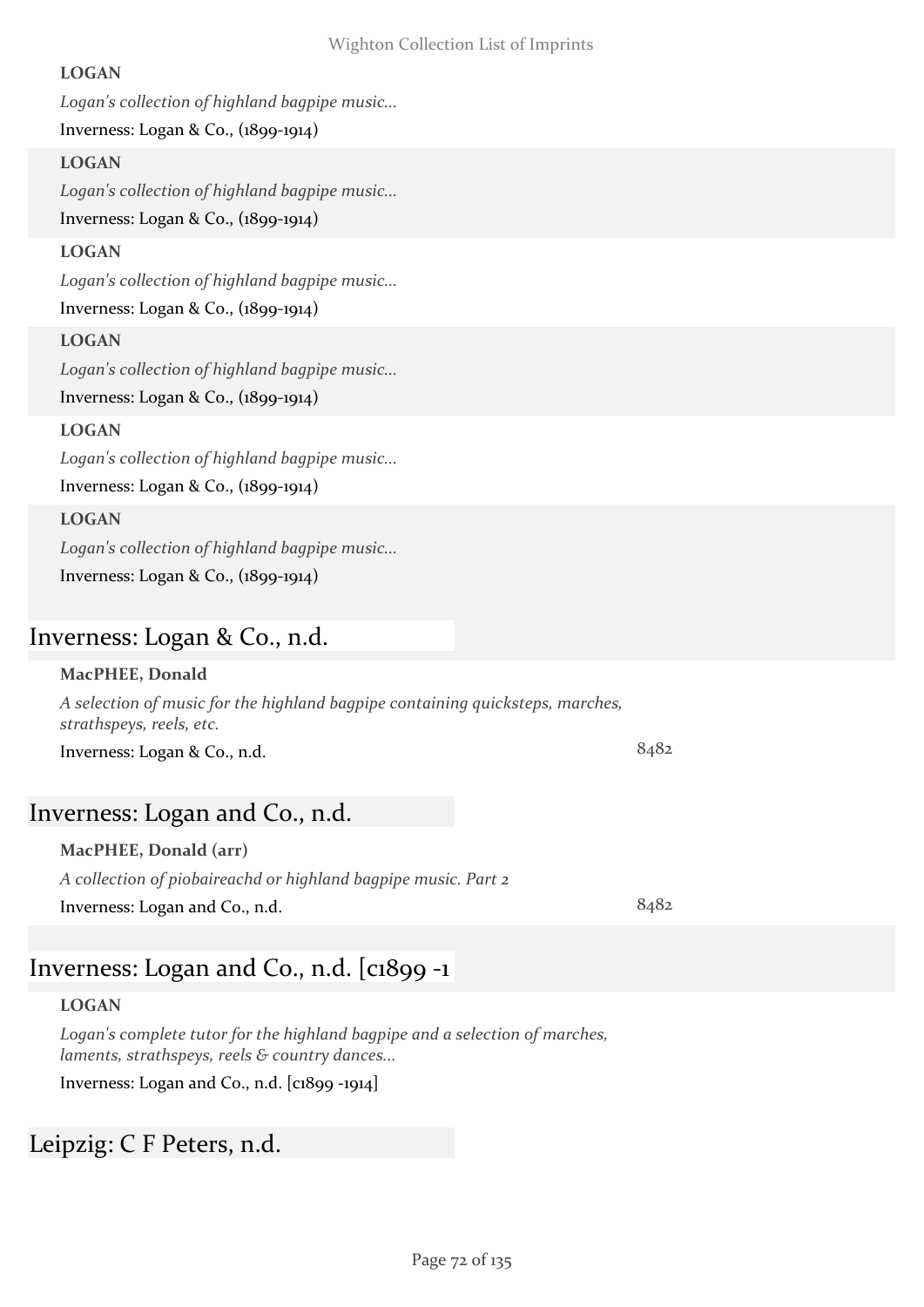| Romberg, Andr?                                                      |       |
|---------------------------------------------------------------------|-------|
| Trois quatuors pour deux violons, viola e violoncelle op. 59, no. 3 |       |
| Leipzig: C F Peters, n.d.                                           | 14686 |
| Romberg, Andr?                                                      |       |
| Trois quatuors pour deux violons, viola e violoncelle op. 59, no. 1 |       |
| Leipzig: C F Peters, n.d.                                           | 14686 |
| Romberg, Andr?                                                      |       |
| Trois quatuors pour deux violons, viola e violoncelle op. 59, no. 2 |       |
| Leipzig: C F Peters, n.d.                                           | 14686 |
|                                                                     |       |

# Leipzig: C. F. Peters, n.d. [No. 1228]

*Walses et eccossoises pour le pianoforte.* Leipzig: C. F. Peters, n.d. [No. 1228] 31953

# Leipzig: H A Probst, n.d.

## **WEBER, C.M. von**

*Schottische National Gesange, mit neuen Dichtungen von Arthur vom Nordstern, Breuer, Carl F?rster, Eduard Gehe, Theodor Hell und Friedrich Kuhln mit Begleitung des pianoforte.*

Leipzig: H A Probst, n.d. 31989

# Leith: Peattie n.d.

**THOMSON, James** *A collection of the best church tunes, hymns, canons, anthems and catches.* Leith: Peattie n.d.

# Liverpool: 1808-12, etc.

*Hime's Selection of the most favorite [sic] dances, Nos. 1, 2, 5, 10, 22 & 23.* Liverpool: 1808-12, etc. 10435

# Liverpool: H. Hime n.d. [1827]

## **BARBER, Robert**

*Twenty-four favorite [sic] Scots songs for the pianoforte and voice.* Liverpool: H. Hime n.d. [1827] 10514

# Liverpool: Hime & Son, n.d. [1806]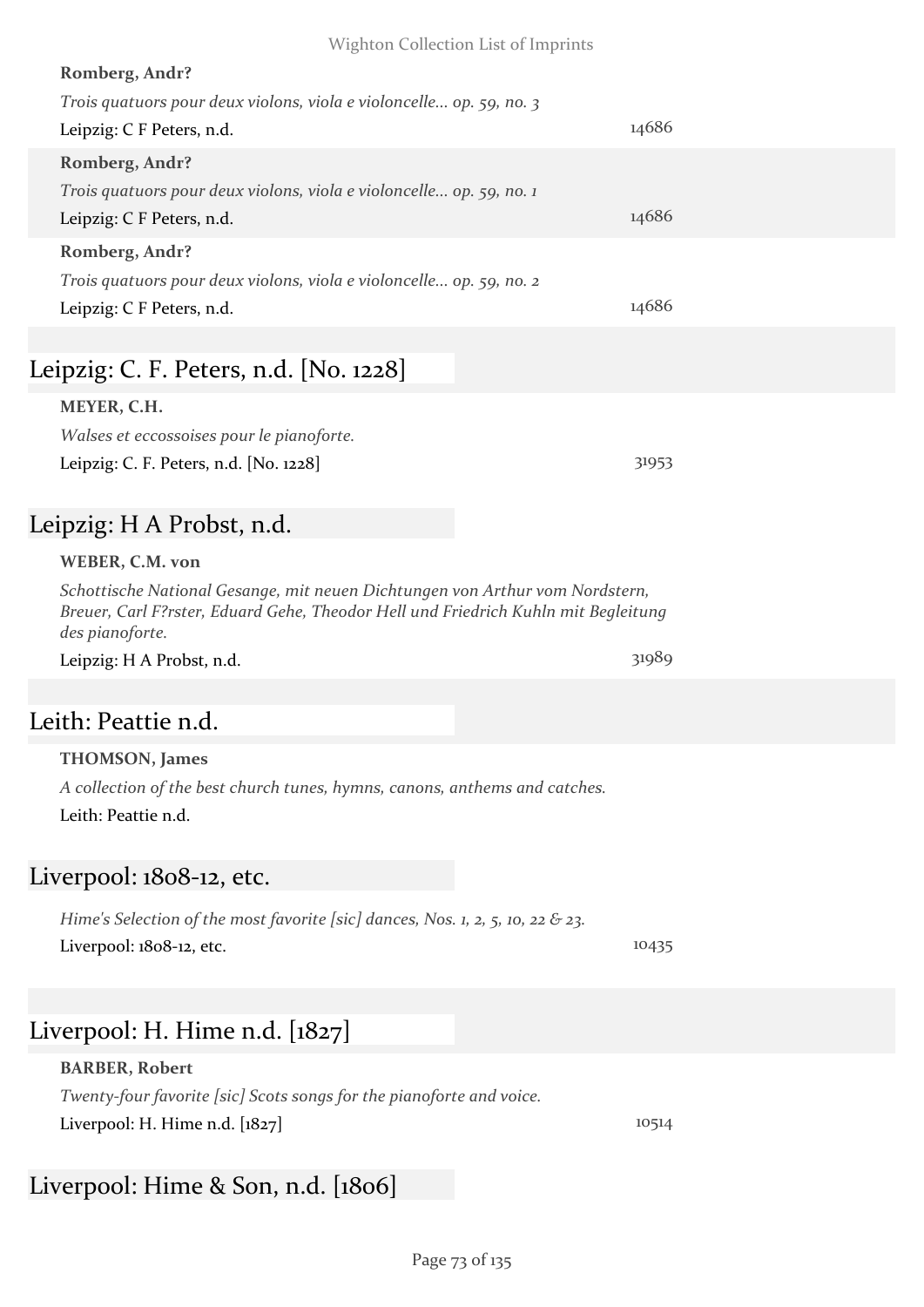*A selection of the most popular and fashionable dances arranged as rondeaus [sic] for the pianoforte.*

Liverpool: Hime & Son, n.d. [1806] 10435

## Liverpool: John Sadler 1758

*Apollo's Cabinet; or the Muse's delight.* Liverpool: John Sadler 1758

## London

## **CORRI, DUSSEK & CO., (publishers)**

*Twenty-four new country dances for the year 1797, with their proper figures for the harp, pianoforte, and violin, as performed at the Prince of Wales's and other assemblies.*

London

## London / New York / Sydney / Cologne

**KENNEDY, Peter (ed)** *Folksongs of Britain and Ireland.* London / New York / Sydney / Cologne: 1984 28883

## London 1678

**PLAYFORD, John** *Musick's hand-maid: Lessons and instructions for the virginals or harpsichord.* London 1678

## London 1730

*Robin Hood, an opera as it is perform'd at Lee's and Harper's great theatrical booth in Bartholomew Fair, with the musick prefix'd to each song.*

London 1730

## London 1731

#### **PRELLEUR, P.**

*The modern-musick-master, or, the Universal musician, containing an introduction to singing, directions for playing on the flute, German flute, hautboy, violin and harpsichord...*

London 1731 31971

London 1734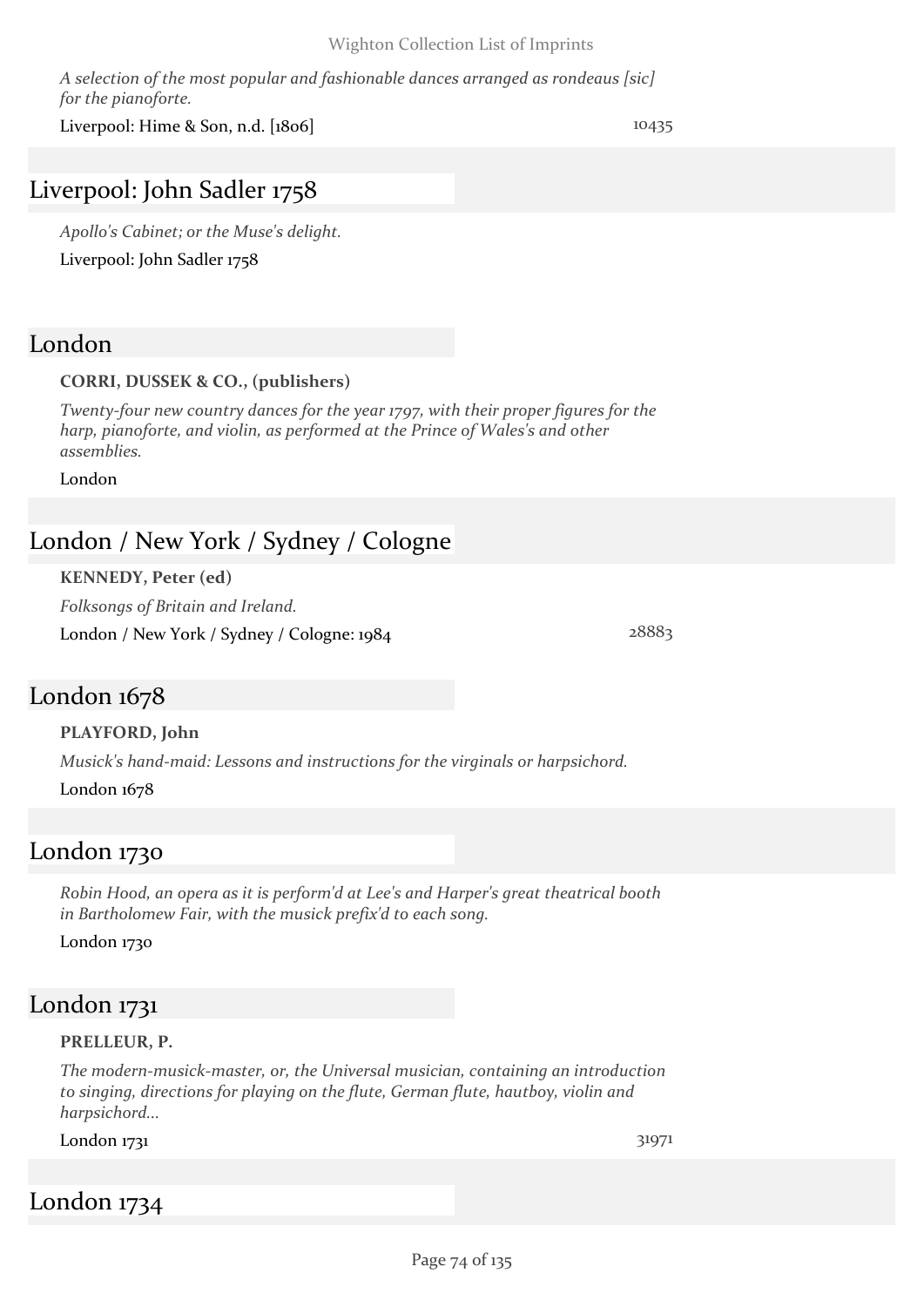#### **POPPLE, W.**

*The Lady's revenge, or, the rover reclaim'd.* London 1734

## London 1749

*Chrononhotonthologos the most tragical tragedy, etc.* London 1749

## London 1772

*Vocal Music; or, The songster's companion, containing a new and choice collection of the greatest variety of songs, cantatas etc., with the music prefixed to each...* London 1772

## London 1772 (vol. 1)

*Vocal Music; or, The songster's companion, containing a new and choice collection of the greatest variety of songs, cantatas etc., with the music prefixed to each...* London 1772 (vol. 1)

## London 1786

#### **WALKER, Joseph C.**

*Historical memoirs of the Irish bards, interspersed with anecdotes of, and occasional observations on the music of Ireland, also an historic- al and descriptive account of the musical instruments of the...*

London 1786 21258

# London 1833

#### **OTTO, J.A.**

*Treatise on the construction, preservation, repair and improvement of the violin and all bow instruments, translated from the German, with notes and additions by Prof. Fardely.*

#### London 1833 31963

## London 1834

*National Melodies, (The), of Scotland united to the songs of Robert Burns, Allan Ramsay, and other eminent lyric poets; with symphonies and accompaniments for the pianoforte by Haydn, Pleyel, Kozeluch...*

London 1834 21253

## London 1850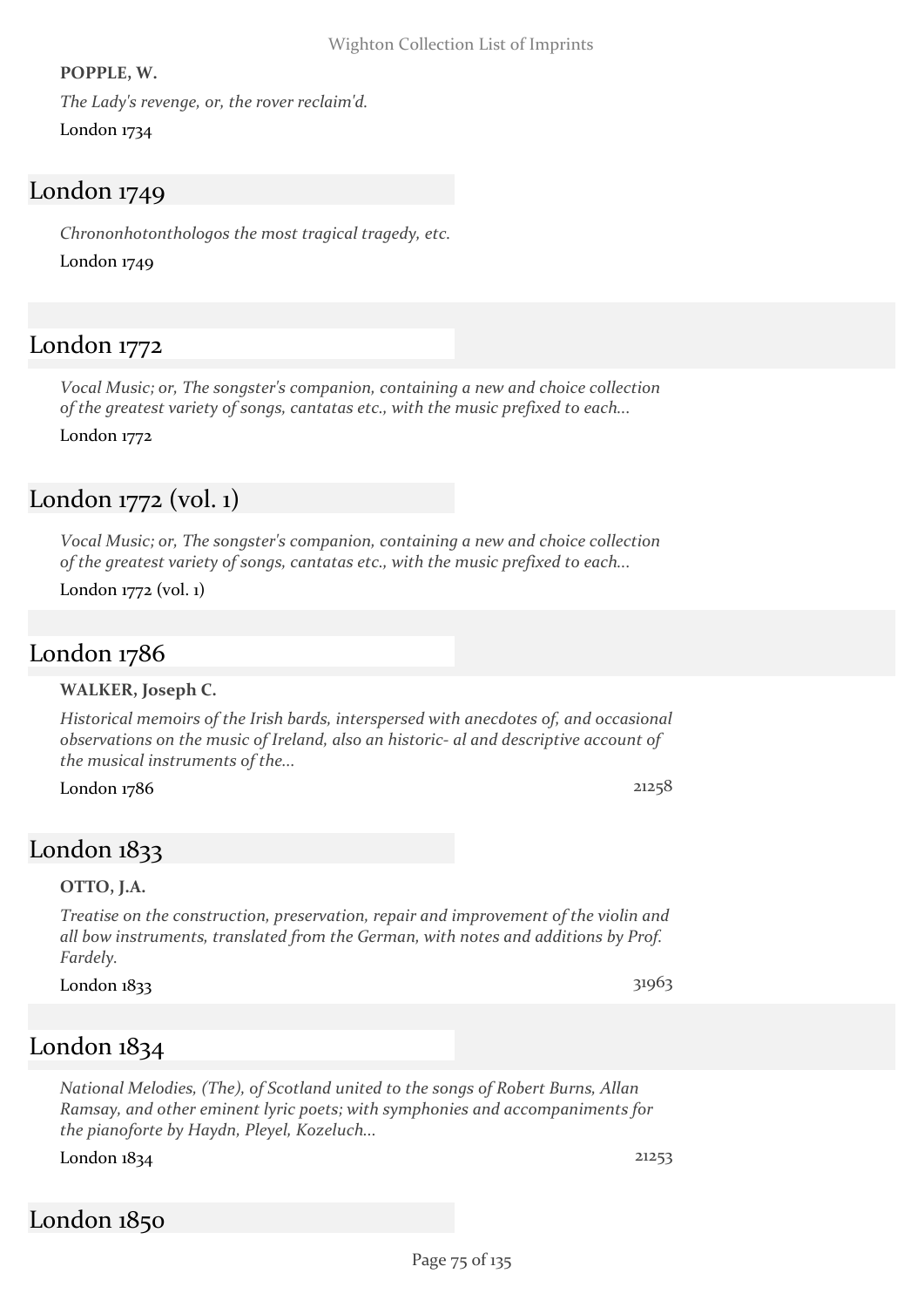#### **RIMBAULT, E.F.**

*Musical illustrations of Bishop Percy's Reliques of ancient English poetry, a collection of old ballad tunes, etc. chiefly from rare MSS. and early printed books...*

London 1850 21251

## London 1860 **RIMBAULT, E.F.** *The pianoforte, its origin, progress and construction, with some account of instruments of the same class which preceded it, viz., the clavichord, the virginal, the spinet, the harpsichord, etc....*  $L$ ondon 1860  $10406$ London n.d. **NAPIER, William (Pub.)** *Selection of dances and strathspeys, with new and appropriate basses adapted for the pianoforte, harp, etc.* London n.d.  $3252$ **WALSH, J. (publisher)** *A collection of original Scotch songs, with a thorough bass to each song for the harpsichord.* London n.d. 10412 **OSWALD, James** *The pocket companion for the guittar [sic], containing a favourite collection of the best Italian, French, English and Scots songs, adapted for that instrument and the voice.* London n.d. 32001 **PARRY, John** *The beauties of Caledonia, or Flowers of Scottish song, being a selection of the vocal melodies of Scotland, arranged with symphonies and accompaniments for the pianoforte.* London n.d. 7103 **PARRY, John** *The beauties of Caledonia, or Flowers of Scottish song, being a selection of the vocal melodies of Scotland, arranged with symphonies and accompaniments for the pianoforte.* London n.d. 7102 **PARRY, John** *The beauties of Caledonia, or Flowers of Scottish song, being a selection of the vocal melodies of Scotland, arranged with symphonies and accompaniments for the pianoforte.* London n.d. 2001 - 2001 - 2002 - 2003 - 2004 - 2004 - 2004 - 2004 - 2004 - 2004 - 2004 - 2004 - 2004 - 2004 - 2004 - 2004 - 2004 - 2004 - 2004 - 2004 - 2004 - 2004 - 2004 - 2004 - 2004 - 2004 - 2004 - 2004 - 2004 - 2004 -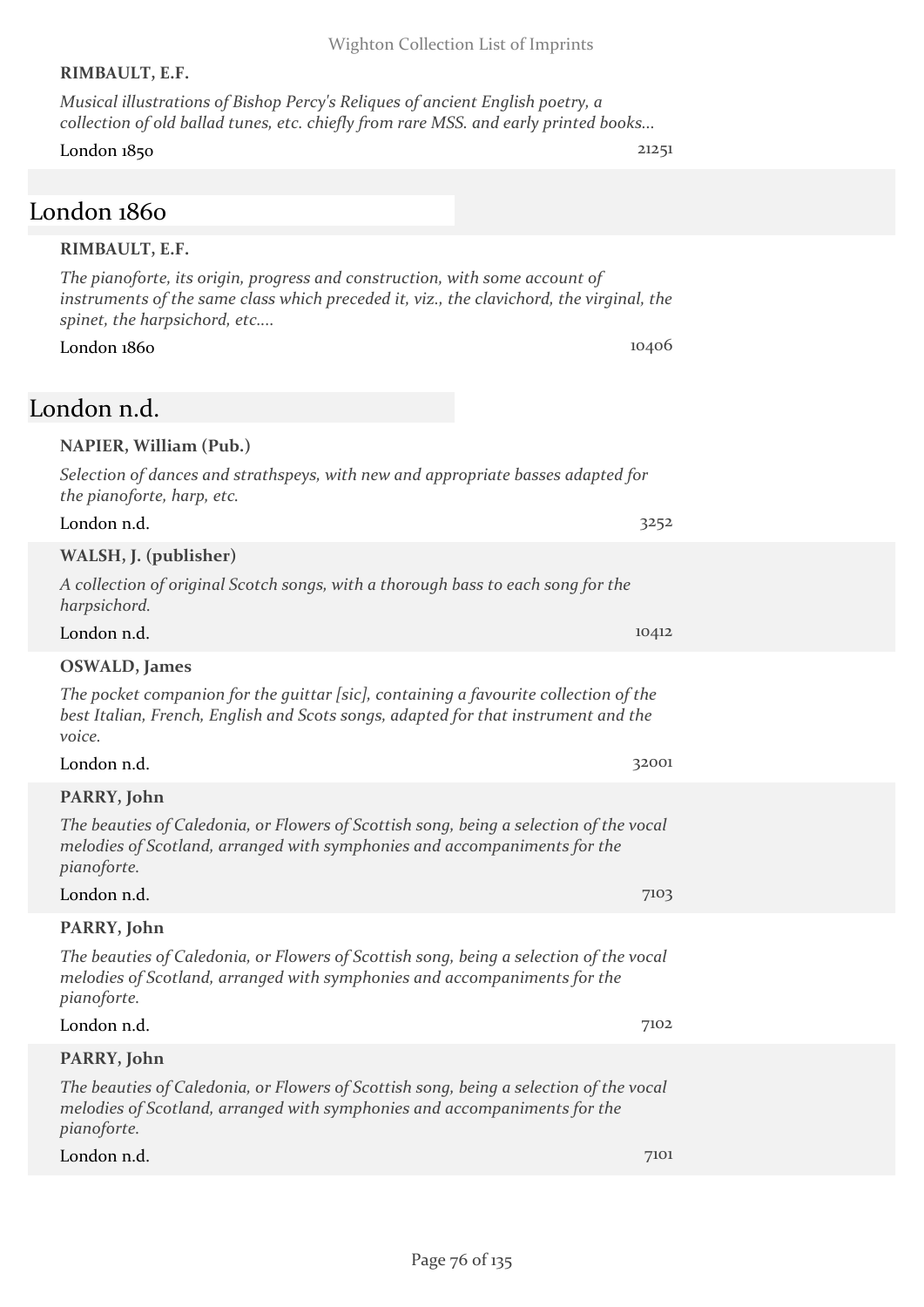| PARRY, John                                                                                                                                                                        |       |
|------------------------------------------------------------------------------------------------------------------------------------------------------------------------------------|-------|
| The beauties of Caledonia, or Flowers of Scottish song, being a selection of the vocal<br>melodies of Scotland, arranged with symphonies and accompaniments for the<br>pianoforte. |       |
| London n.d.                                                                                                                                                                        | 7100  |
| Cahusac's Collection of new dances.<br>London n.d.                                                                                                                                 | 10435 |
| Platt's popular and original dances for the pianoforte, violin, etc., with proper figures.<br>London n.d.                                                                          | 10435 |
| The reel of Tulloch, with variations for the pianoforte or violin.<br>London n.d.                                                                                                  | 10434 |
| CRAMER, J. B.<br>The Hartfeld new waltz, for the pianoforte.<br>London n.d.                                                                                                        | 10439 |
| London n.d. [1762]                                                                                                                                                                 |       |
|                                                                                                                                                                                    |       |
| <b>PEACOCK, Francis</b><br>Fifty favourite Scotch airs for a violin, German flute and violoncello with a thorough<br>bass for the harpsichord.                                     |       |
| London n.d. [1762]                                                                                                                                                                 | 10506 |
| London n.d. [1819]                                                                                                                                                                 |       |
| Walker's collection of popular Scotch songs for the pianoforte or German flute. Book<br>2.                                                                                         |       |
| London n.d. [1819]                                                                                                                                                                 | 10473 |

# London n.d. [1829]

*Nightingale, (The), A choice selection of the most admired popular songs, plaintive, etc., arranged for the violin, flute and voice, by the editor of the "Skylark" and "Thrush".*

London n.d. [1829]

# London n.d. [after 1818]

#### **BISHOP, Henry R.**

*A selection of Irish melodies with symphonies and accompaniments by Henry R. Bishop, and characteristic words by Thomas Moore.*

London n.d. [after 1818] 10437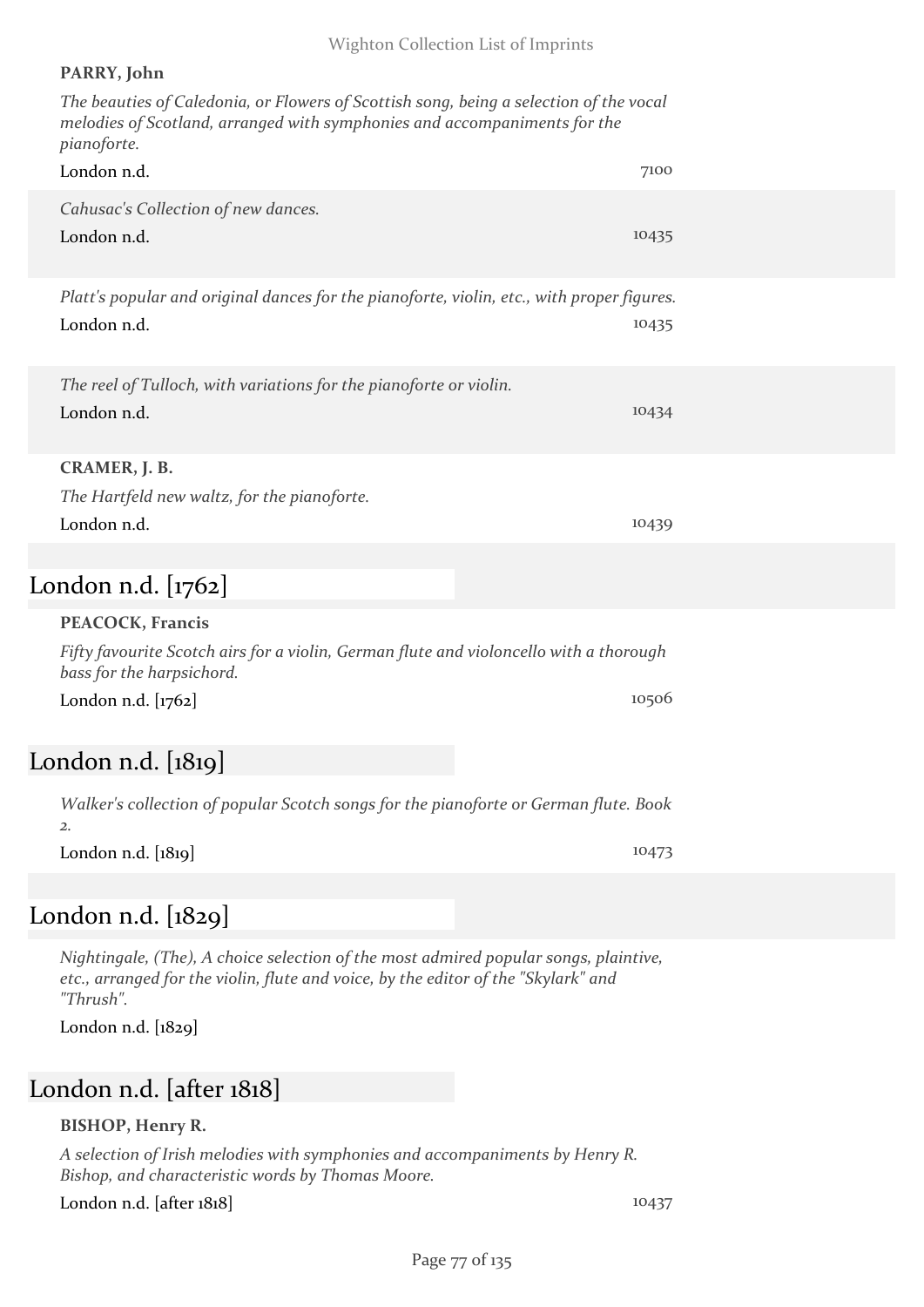# London n.d. [Preface dated 23rd Octob

#### **OSWALD, James**

*A collection of songs, as they are perform'd at the publick gardens, set to musick by James Oswald, corrected and approv'd, by the Society of the Temple of Apollo. Opera 2nd. Book 2nd.*

London n.d. [Preface dated 23rd October 1747] 10420

## London, &c. n.d. [c.1808]

#### **COOPER, Isaac**

*Collection of strathspeys, reels, and Irish jigs, for the pianoforte and violin, to which are added, Scots, Irish, and Welch airs.*

London, &c. n.d. [c.1808] 10467

# London, 1719

#### **PLAYFORD, John**

*The whole book of Psalms with the usual hymns and spiritual songs, together with all the ancient and proper tunes sung in churches, with some of later use, compos'd in 3 parts.*

London, 1719

## London: Henry Froule 1903

#### **DICK, James C.**

*The songs of Robert Burns.* London: Henry Froule 1903

## London: Preston & Son 1794

#### **PLEYEL**

*A select collection of original Scottish airs for the voice. To each of which are added introductory and concluding symphonies and accompaniments for the violin and pianoforte.....*

London: Preston & Son 1794  $8246$ 

## London: Routledge & Kegan Paul 1980

#### **COLLINSON, Francis**

*Traditional and National Music of Scotland* London: Routledge & Kegan Paul 1980

London: [1812]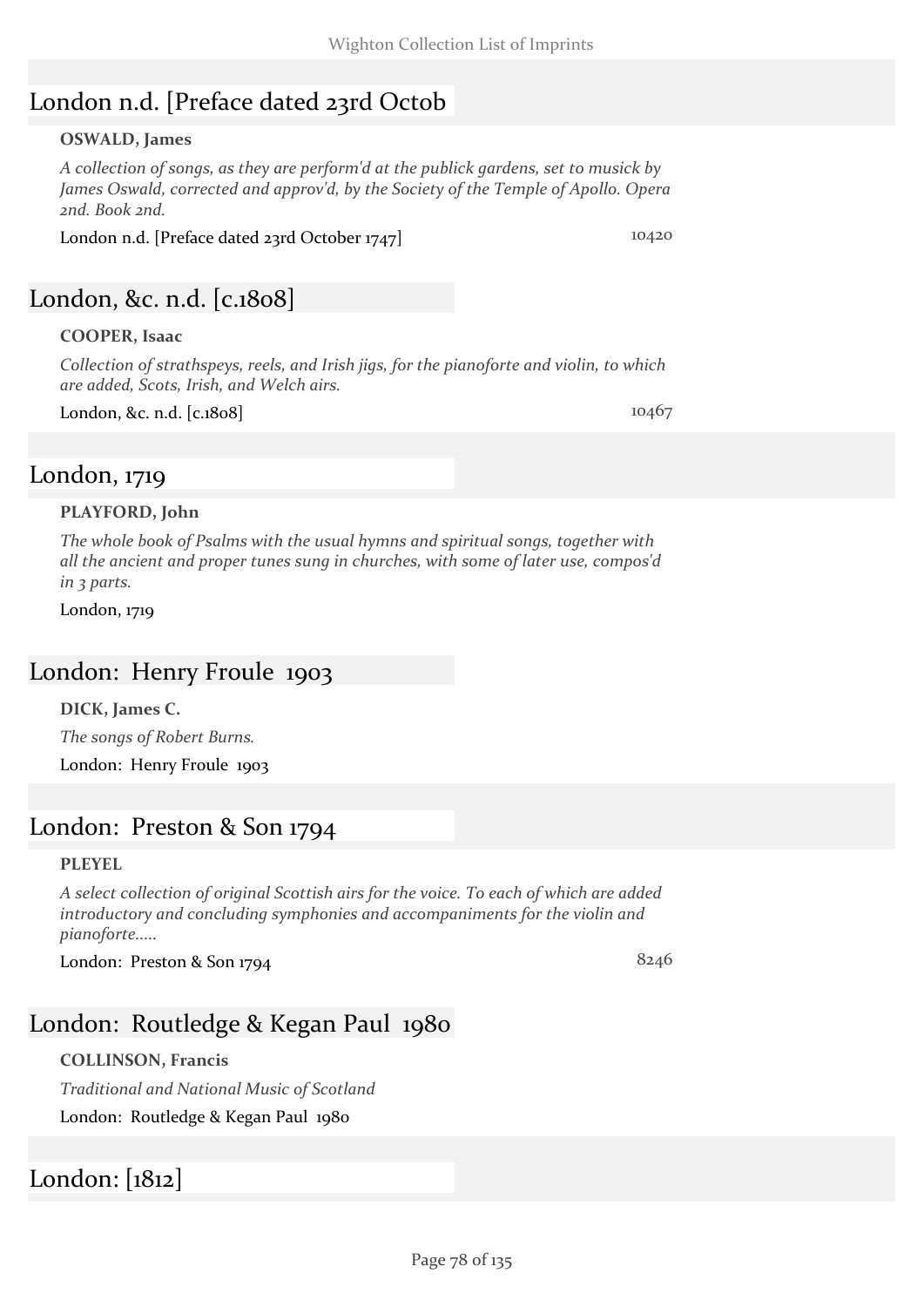#### Wighton Collection List of Imprints

#### **JONES, Edward**

*The musical hive, or a selection of some of the choicest and most characteristic national melodies; consisting of Irish, Spanish, and English songs and airs...*

London: [1812] 10429

## London: [for the author], n.d.

#### **Dahmen, J[an] A[rnold]**

*Three quartets for two violins, viola and bass... Op. 35* London: [for the author], n.d. 14691

# London: [Henry Hastrick] n.d. [c.1810]

#### **BAINBRIDGE, William**

*Bainbridge's Preceptor for the patent double flute and double flageolet.* London: [Henry Hastrick] n.d. [c.1810]

# London:  $[S A & P]$  Thompson, n.d. [179]

*Thompson's twenty four country dances for the year 1796, with figures to each as they are performed at Court, Bath, & all publick assemblys [sic].*

London: [S A & P] Thompson, n.d. [1796]

# London: [S J] Button and [John] Whita

*New instructions for the violoncello: directions for fingering in the improved method, with a collection of airs and duets properly adapted for that instrument.*

London: [S J] Button and [John] Whitaker, n.d.

## London: 1676

#### **MACE, Thomas**

*Musick's monument, or a remembrancer of the best practical musick [sic], both divine, and civil, that has ever been known to have been in the world, Parochiall and cathedrall [sic] musick, the lute made easie [sic]...*

London: 1676 10404

## London: 1727

#### **LEVERIDGE, R.**

*A collection of songs, with the musick [sic]* London: 1727

## London: 1728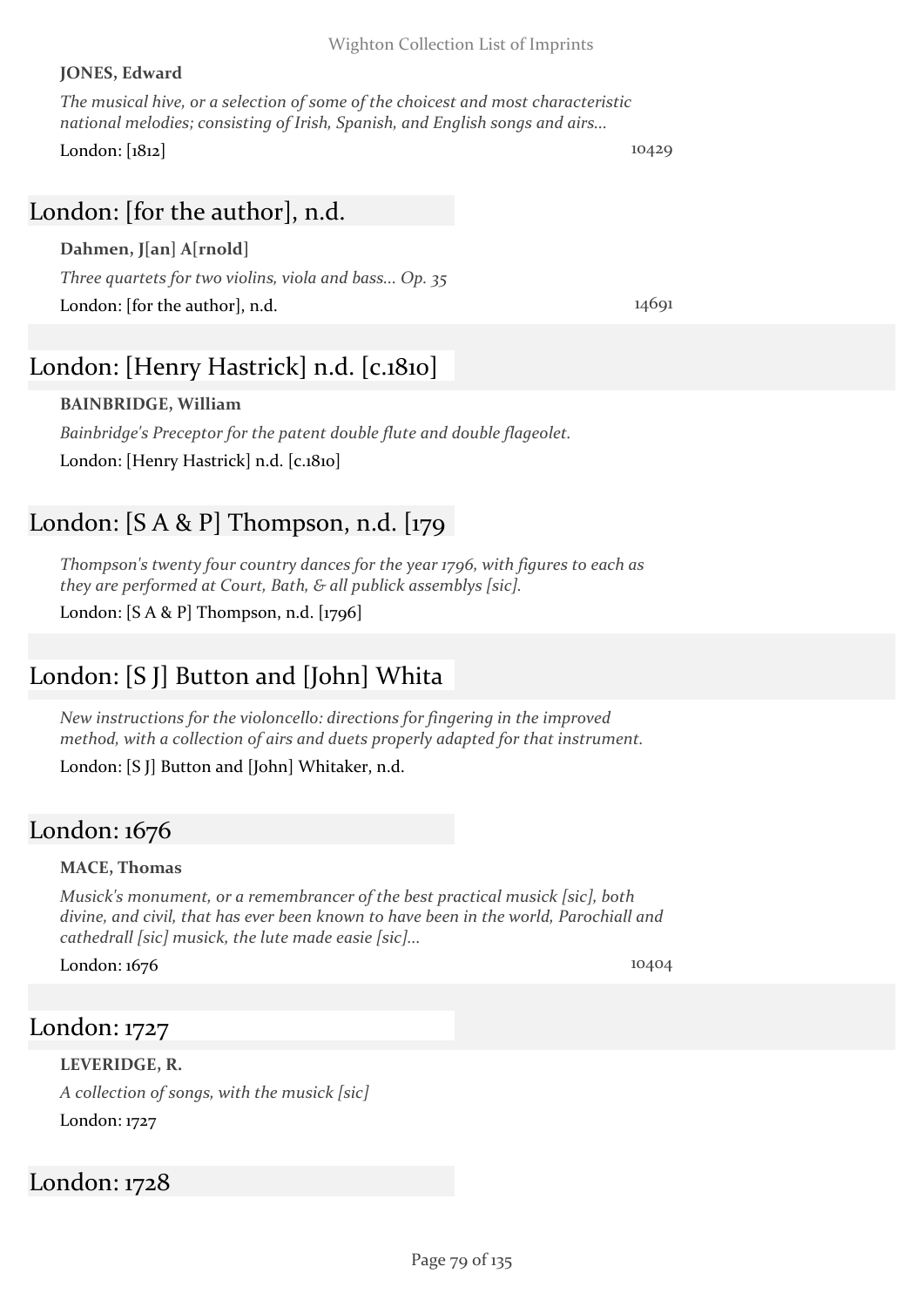#### **GAY, John**

*The beggar's opera as it is acted at the Theatre Royal in Lincolns-Inn-Fields, to which is added the musick [sic] engrav'd on copper plates.*

#### London: 1728

## London: 1729

#### **HAWKER, Mr.**

*The wedding: a tragi-comi-pastoral-farcical opera as it is now acting at the Theatre Royal, in Lincoln's-Inn-Fields, with an hudibrastic skimmington, to which is prefix'd the overture by Dr. Pepusch...*

#### London: 1729

#### **GAY, John**

*The Beggar's Opera as it is acted at the Theatre Royal in Lincolns-Inn Fields. 3rd edn., with the ouverture in score, the songs, and the basses (the ouverture and basses compos'd by Dr. Pepusch) curiously...*

#### London: 1729 31980

#### **HAWKER, Mr.**

*The wedding: a tragi-comi-pastoral-farcical opera. As it is now acting at the Theatre-Royal, in Lincoln's-Inn-Fields. With an hudibrastick skimmington. To which is prefix'd the overture by Dr. [J.C.] Pepusch.*

London: 1729

## London: 1731

*Silvia; or, the country burial, an opera with the musick [sic] prefix'd to each song.*

London: 1731

#### **MITCHELL, John**

*The Highland fair; or union of the clans, an opera as it is perform'd at the Theatre Royal in Drury Lane, by His Majesty's servants, with the musick [sic], which wholly consists of select Scots tunes, prefix'd...*

London: 1731

## London: 1732

*Lottery, the, a farce as it is acted at the Theatre Royal in Drury Lane by His Majesty's servants, with the musick [sic] prefix'd to each song.*

#### London: 1732

*Merry Mountebank, (The); or, The humourous [sic] quack doctor: being a certain, safe and speedy cure for that heart-breaking distemper commonly call'd or known by the name of hypochondriac melancholy...*

#### London: 1732

## London: 1733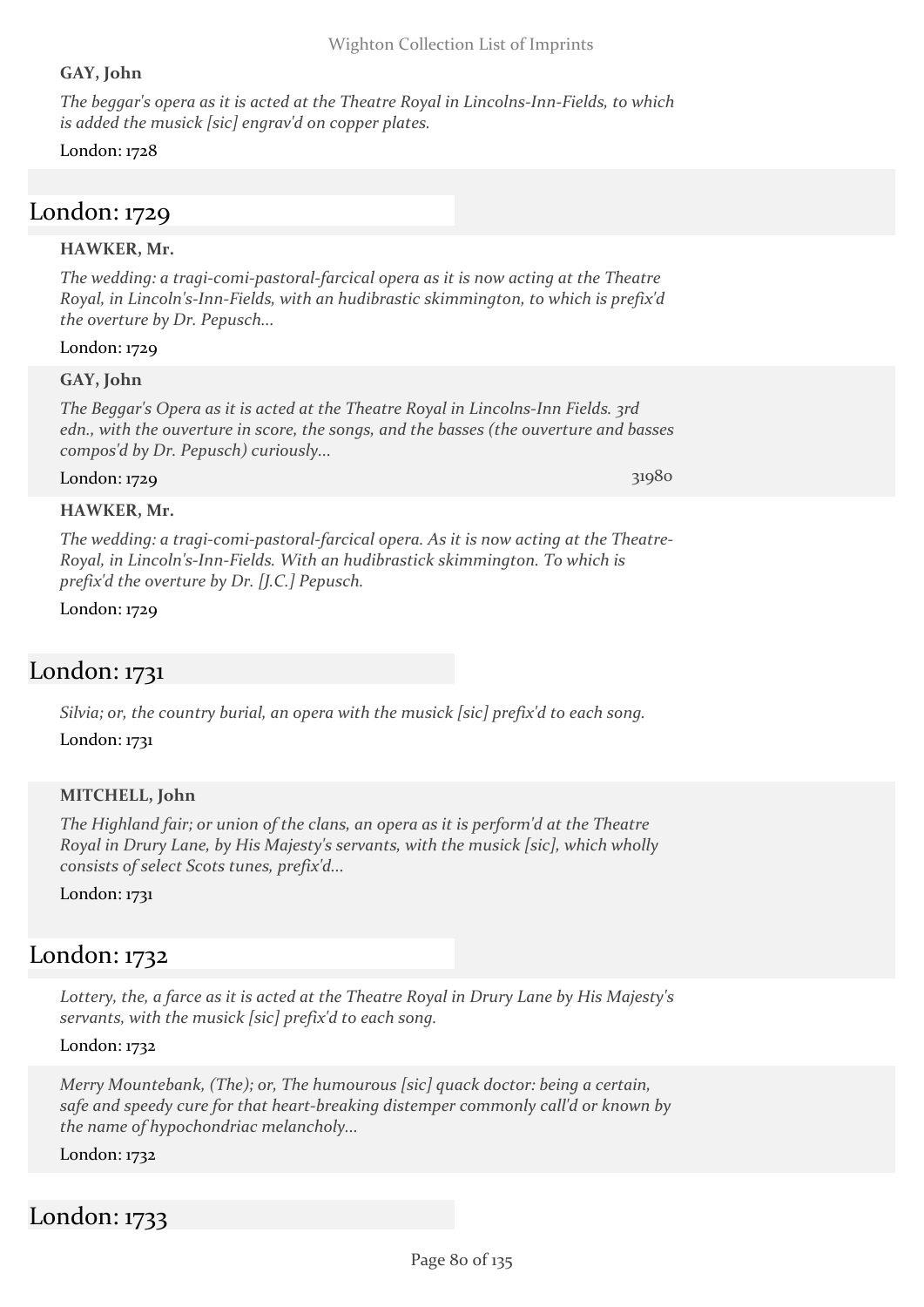#### **GAY, John**

*Achilles, an opera as it is perform'd at the Theatre-Royal in Covent- Garden, with the musick [sic] prefix'd to each song.*

London: 1733

## London: 1734

*The intriguing chambermaid, a comedy in two acts, taken from the French of Regnard, by H. Fielding, with musick to each song.*

London: 1734

## London: 1737

*Tragedy, the, of Tragedies; or, the life and death of Tom Thumb the Great as it is acted at the Theatre in the Hay Market, with the annotations of H. Scriblerus Secundus.*

London: 1737

## London: 1745

*Universal harmony, or The gentleman and ladie's [sic] social companion consisting of a great variety of the best and most favourite English and Scots songs, cantatas, etc...*

London: 1745 31987

# London: 1749

#### **GAY, John**

*The beggar's opera. 6th edn., to which is prefix'd the ouverture in score, and the musick [sic] to each song.*

#### London: 1749

**GARRICK, D.**

*Lethe a dramatic satire.*

London: 1749

## London: 1768

| HOOK, James                                                                              |       |
|------------------------------------------------------------------------------------------|-------|
| A collection of favourite songs sung at Vauxhall by Mr. Vernon and Mrs. Weichsel.        |       |
| London: 1768                                                                             | 10419 |
| <b>HOOK, James</b>                                                                       |       |
| A collection of favourite songs sung at Marybon Gardens by Miss Froud and Mr.<br>Taylor. |       |

#### London: 1768 10419

Page 81 of 135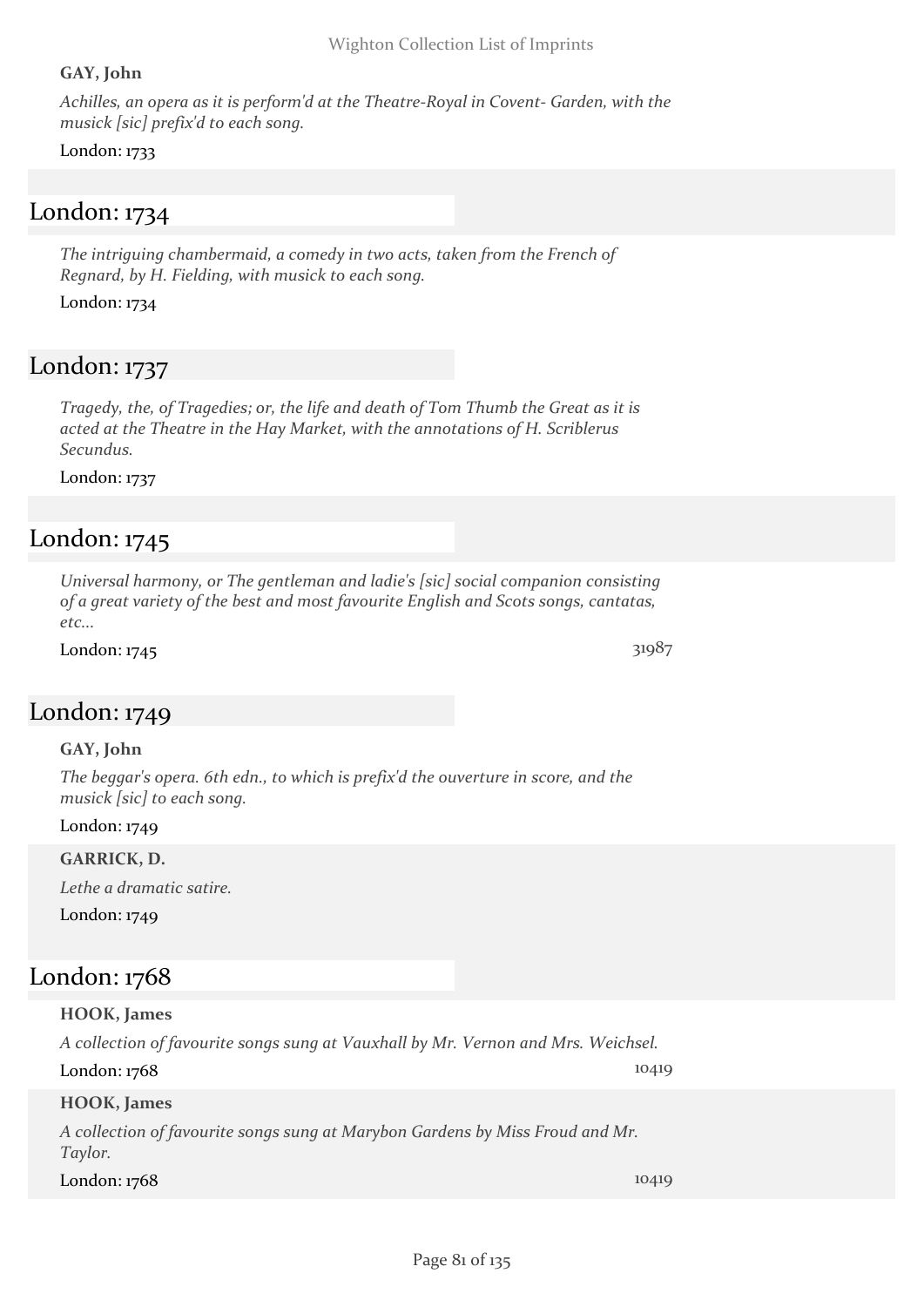## London: 1777

#### **OSWALD, James**

*Collin's kisses, set by the late James Oswald Esqr., some time chamber composer to his majesty, set for the violin, German-flute or harpsichord.*

London: 1777 10420

## London: 1800

#### **SHIELD, W[illia]m**

*An introduction to harmony.* London: 1800 21265

## London: 1804

#### **JONES, Edward**

*Lyrics airs: consisting of specimens of Greek, Albanian, Wallachian, Turkish, Arabian, Persian, Chinese, and Moorish national songs and melodies...*

London: 1804 10431

## London: 1811

#### **CROSBY & Co., B., (publishers)**

*Caledonian Musical Repository: a choice selection of esteemed Scottish songs, adapted for the voice, violin and German flute.*

London: 1811

#### **MACDONALD, Col[onel] John**

*A treatise explanatory of the principles constituting the practice and theory of the violincello and of a systematic theory of fingering.*

London: 1811 10469

## London: 1819

*English, the Musical Gazette: and Monthly Intelligencer for 1819.* London: 1819 21252

## London: 1825

*Sky-lark, the, a choice selection of the most admired popular songs, - heroic, plaintive, sentimental, humorous, bacchanalian, arranged for the violin, flute and voice.*

London: 1825

## London: 1827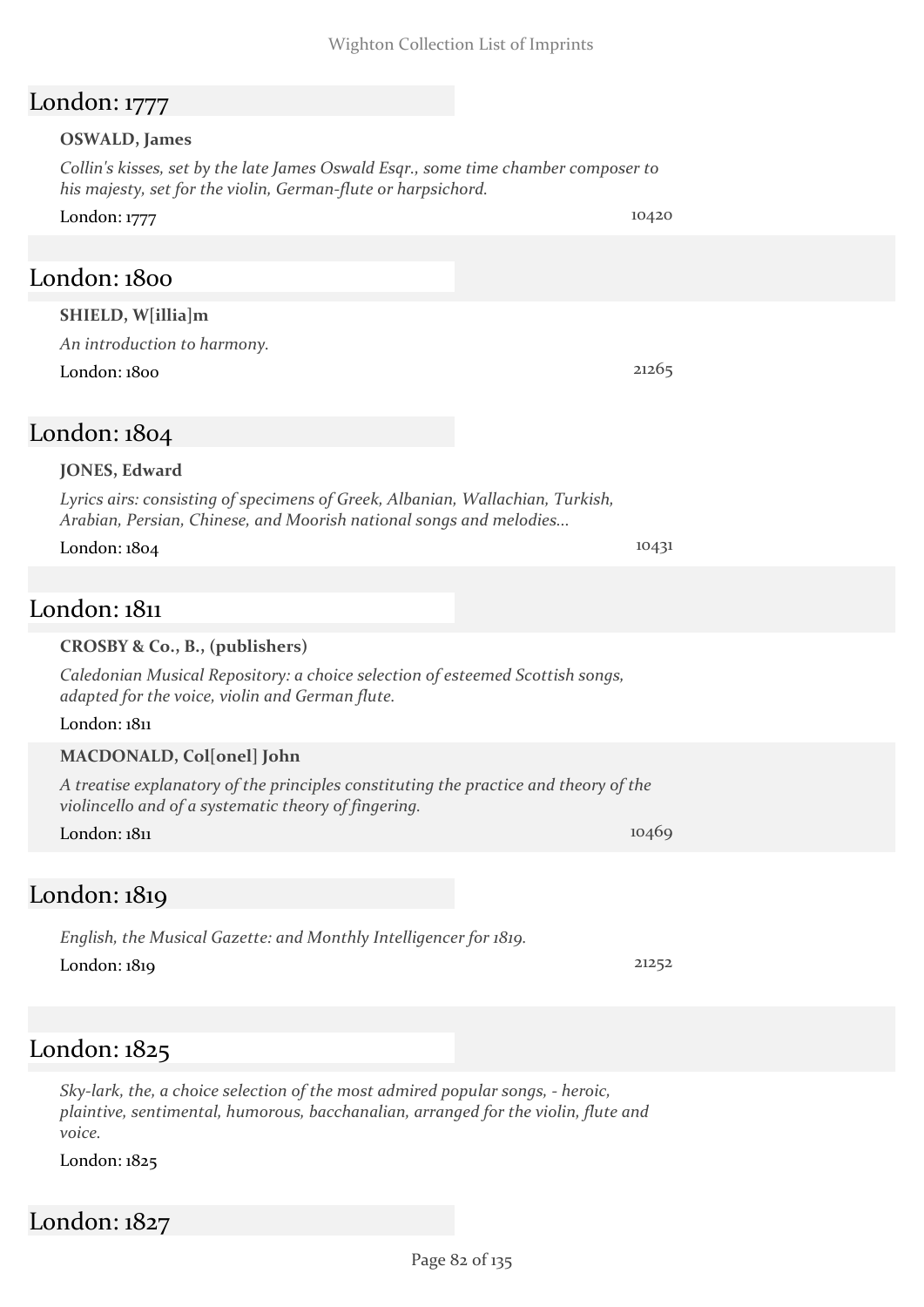#### Wighton Collection List of Imprints

*Thrush, the, A choice selection of the most admired popular songs, heroic etc., arranged for the violin, flute, and voice, by the editor of the "Sky-lark".*

London: 1827

## London: 1828

#### **MACDONALD, Col[onel] John**

*A treatise on the harmonic system arising from the vibrations of the aliquot divisions of strings, adapted to the practice of the violin, tenor, violincello and double bass.*

London: 1828 10447

## London: 1831

*LINNET, the, A choice selection of the most admired popular songs, sentimental, etc. arranged for the violin, flute and voice*

London: 1831

# London: 1833

#### **FARDELY, Prof.**

*Treatise on the construction, preservation, repair and improvement of the violin and all bow instruments, translated from the German, with notes and additions by Prof. Fardely.*

London: 1833 31963

## London: 1835

*Musical Cyclopaedia, (The), being a collection of the most approved songs with appropriate music, adapted to the voice, pianoforte, etc., by James Wilson, and an essay on...music by W. Grier, A.M.*

#### London: 1835 31972

#### **GRIER, W., A.M.**

*Musical Cyclopaedia, (The), being a collection of the most approved songs with appropriate music, adapted to the voice, pianoforte, etc., by James Wilson, and an essay on...music by W. Grier, A.M.*

London: 1835 31972

## London: 1846-47

*Musical Herald, (The), a Journal of music and musical literature, edited by George Hogarth.*

London: 1846-47 21256

## **HOGARTH, George (Ed.)**

*Musical Herald, (The), a Journal of music and musical literature, edited by George Hogarth.* London: 1846-47 21256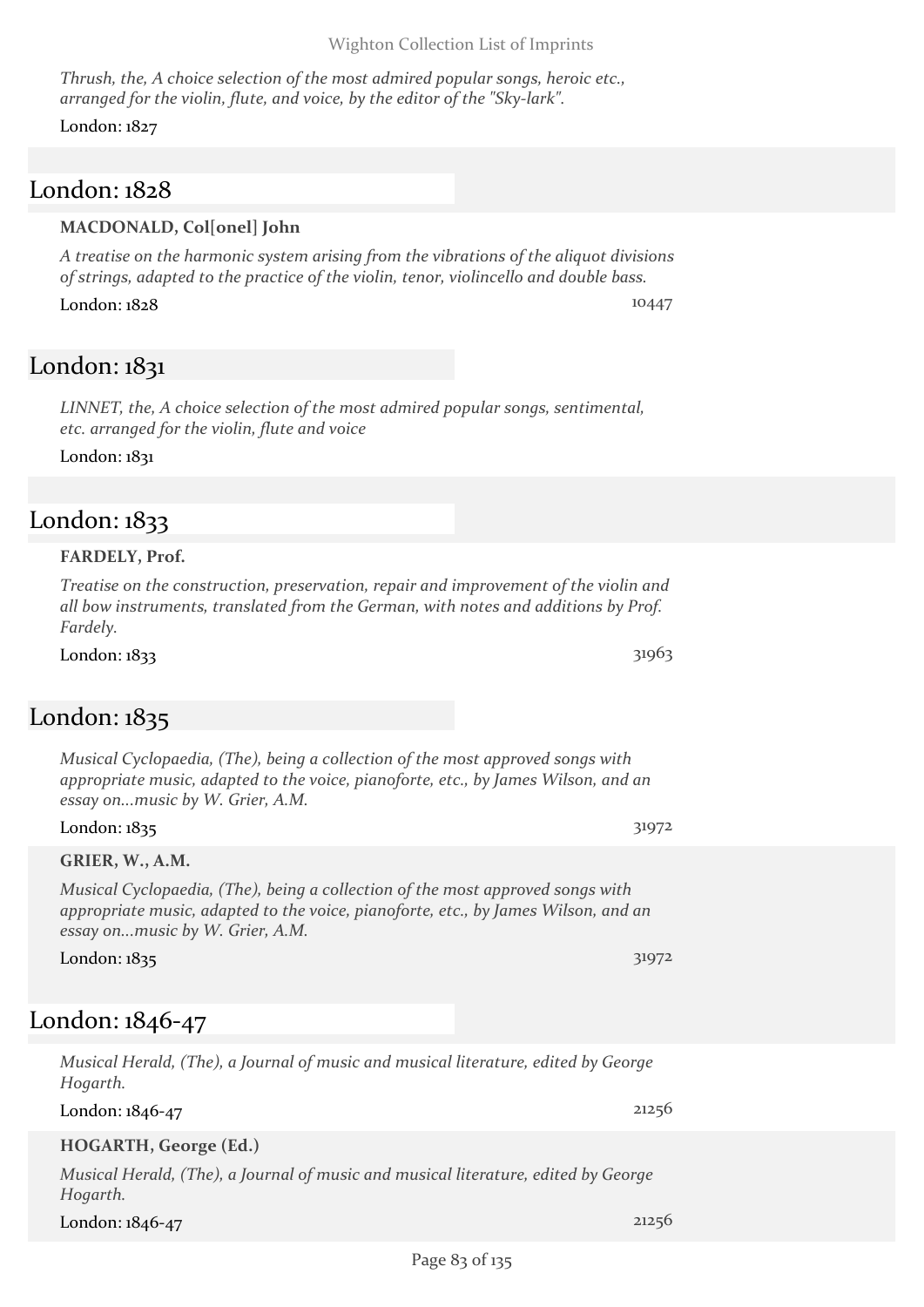## London: 1847-48

*Davidson's Universal melodist, consisting of the music and words of popular, standard and original songs, etc., arranged so as to be equally adapted for the sightsinger, the performer on the flute...*

London: 1847-48

## London: 1848

#### **DIBDIN, Charles**

*The songs of, chronologically arranged, with notes, historical, biographical, and critical; and the music of the best and most popular of the melodies, with new pianoforte accompaniments...*

London: 1848

## London: A Strahan for the author, 1802

#### **JONES, Edward**

*The Bardic Museum of primitive British literature and other admirable rarities, forming the 2nd volume of the musical, poetical, and historical relicks of the Welsh bards and druids...*

London: A Strahan for the author, 1802 *7082* 

## London: Ab. Portal, 1780

#### **ARNE, Michael**

*Ranelagh songs, 1780, sung by Miss Morris* London: Ab. Portal, 1780 7090

## London: Addison & Hollier, n.d.

## **CALLCOTT, William. Hutchins**

*Melodies of all nations, arranged for the pianoforte. Scotch airs.* London: Addison & Hollier, n.d. 20062

## London: Balls & Co. n.d.

**REEVE, Wm** *Overture to Oscar and Malvina, with the Highland march and battle pieces.* London: Balls & Co. n.d. 10434

## London: Bland & Weller, n.d.

## **LATOUR, T.**

*Murphy Delaney, a favorite dance, arranged as a rondo for the pianoforte.* London: Bland & Weller, n.d. 10434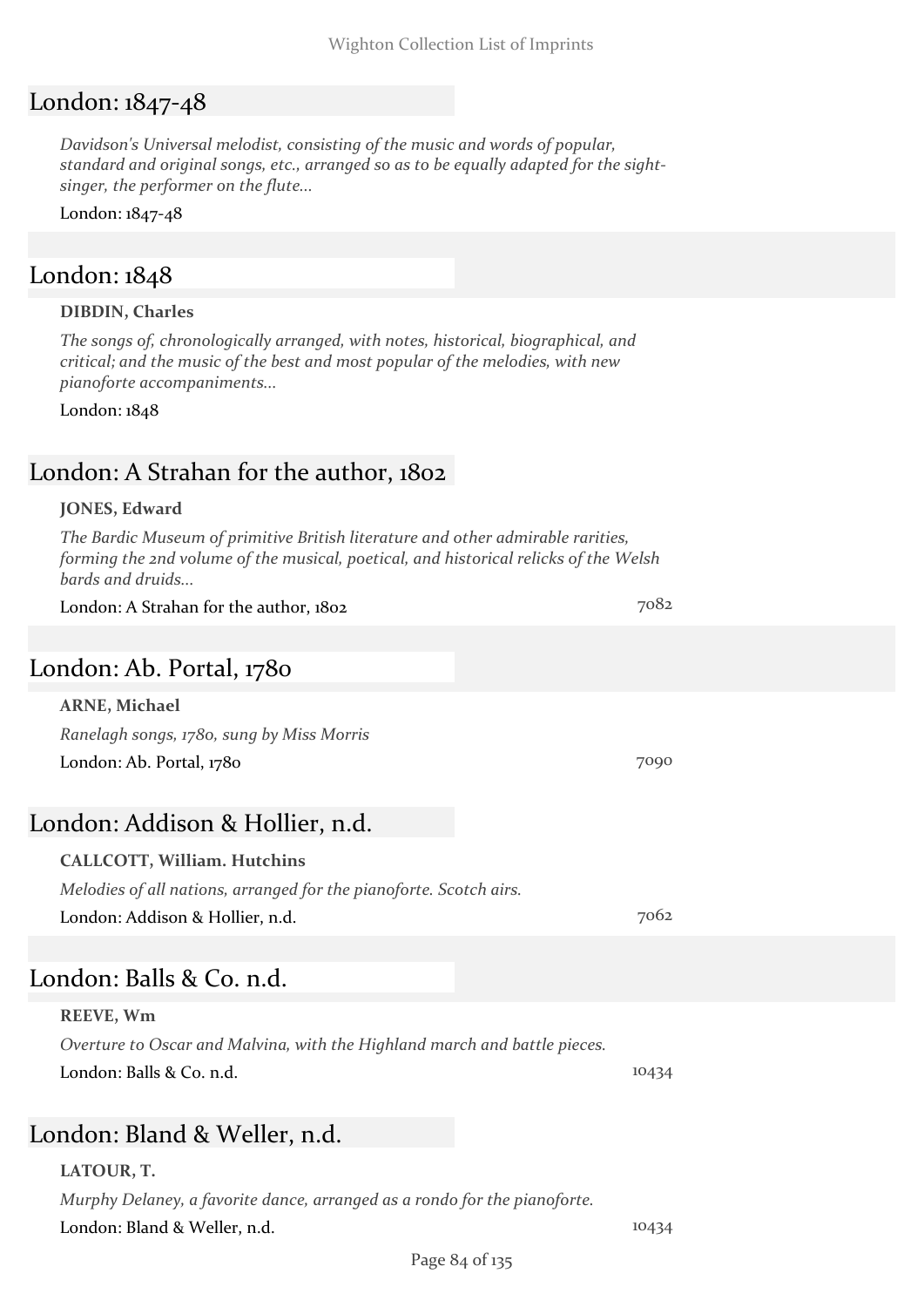#### **MOLINI, Sigr**

| Of noble race was Shenkin, a celebrated Welch [sic] air, with variations for the harp |  |  |
|---------------------------------------------------------------------------------------|--|--|
| or pianoforte.                                                                        |  |  |

London: Bland & Weller, n.d. 10434

## London: Bland and Weller, n.d.

## **HOOK, [James]**

*Moll i' th wad, a favorite [sic] air, arranged as a rondo for the harp or pianoforte.* London: Bland and Weller, n.d. 10434

## London: Bland, n.d.

## **LUTHER, John Christian**

*A set of easy familiar introductory lessons, calculated for the use of young performers on the harpsichord or pianoforte.*

London: Bland, n.d. 31959

## London: Bremner, n.d.

**[BREMNER]**

*A 2nd. set of Scots songs for a voice and harpsichord.* London: Bremner, n.d. 10516

# London: Bremner, n.d. [BUC has c. 1775

## **Boccherini, Luigi**

*Six quartettos for two violins, tenor and violoncello obligato [sic: obbligato]... op. 6* London: Bremner, n.d. [BUC has c. 1775] 14689

# London: Bremner, n.d. [BUC has c1763]

*Delightful pocket companion for the German flute, the: containing a choice collection of the most celebrated Italian, English and Scotch tunes, curiously adapted to that instrument.*

London: Bremner, n.d. [BUC has c1763]

# London: Bremner, n.d. [BUC has c1765]

London: BREMNER, Robert, n.d. [1760]

**Corelli, Archangelo**

*Sonate a tre...*

London: Bremner, n.d. [BUC has c1765] 14703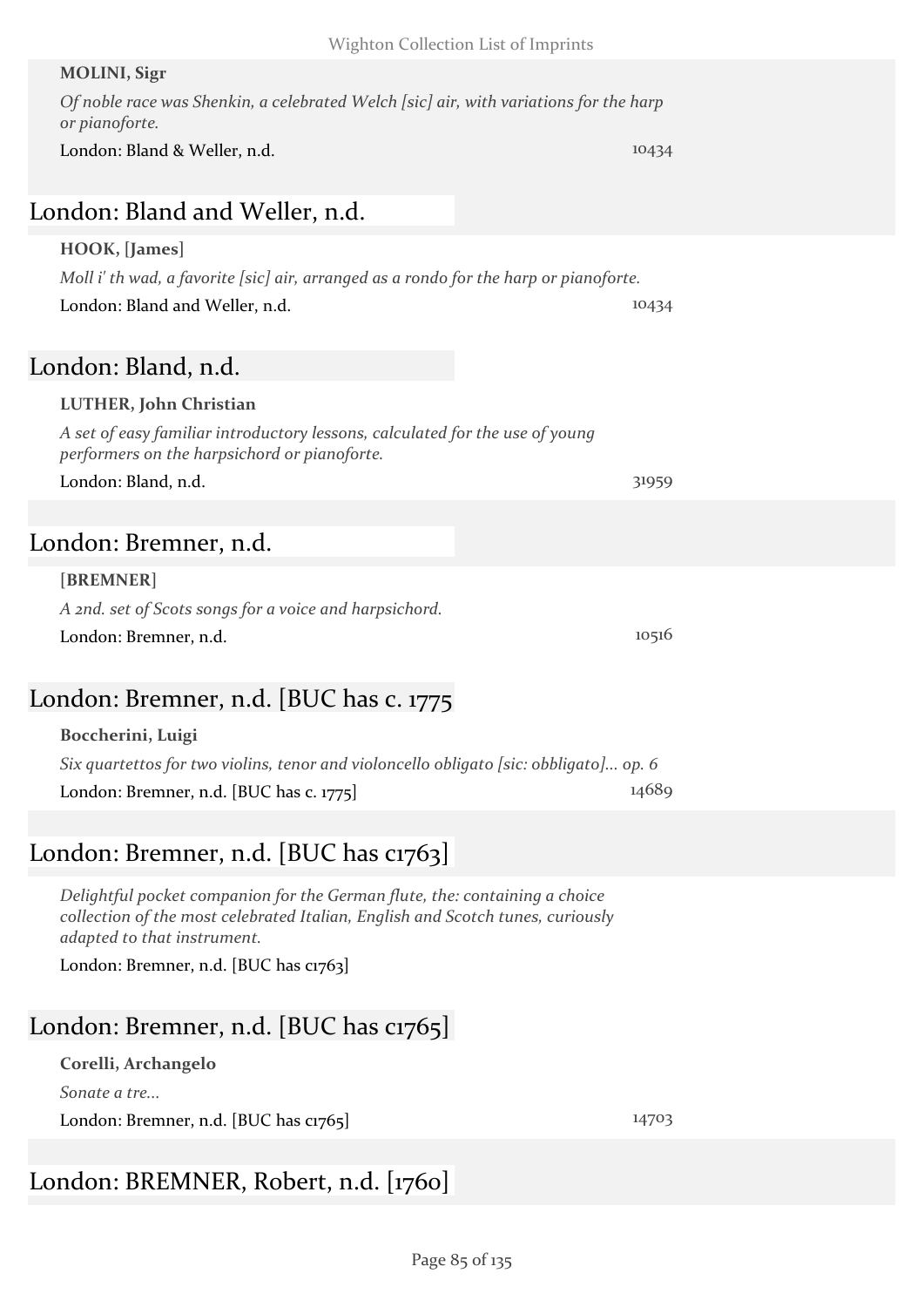## **BREMNER, Robert**

*Twelve Scots songs for a voice or guitar, with a thorough bass, adapted for that instrument.*

London: BREMNER, Robert, n.d. [1760]

# London: BREMNER, Robert, n.d. [1761]

*The Harpsichord or Spinnet Miscellany, being a gradation of proper lessons from the beginner to the tollerable [sic] performer... to which are prefixed some rules for time.*

London: BREMNER, Robert, n.d. [1761] 31959

# London: BREMNER, Robert, n.d. [c.176

*The Vocal Harmonist's Magazine: being a collection of catches, glees, canons, and canzonets; selected from the best authors both ancient and modern. No. 1.*

London: BREMNER, Robert, n.d. [c.1767] 31960

# London: by E P[urslowe] for the Comp

*Psalmes, The whole book of, collected into English meeter by Thomas Sternhold, John Hopkins, and others: conferred with the Hebrew; with apt notes to sing them withall.*

London: by E P[urslowe] for the Company of Stationers, 1 21261

# London: by R Brown for James Hodges,

## **TANS'UR, William, Senior**

*The royal melody compleat [sic], or The new harmony of Sion in three books, containing a new and correct introduction to the grounds of musick [sic]...*

London: by R Brown for James Hodges, 1755

# London: C. Cooke 1809 nos.1-5 London

*The new musical magazine, review and register of valuable musical publications, ancient and modern. Volume 1*

London: C. Cooke 1809 nos.1-5 London: Sherwood, Neel 25793

# London: C. Elliot & T. Kay 1788

*Calliope; or, The Musical Miscellany; A select collection of the most approved English, Scots, and Irish songs, set to music.*

London: C. Elliot & T. Kay 1788

# London: C. Jones, n.d. [BUC has 1759]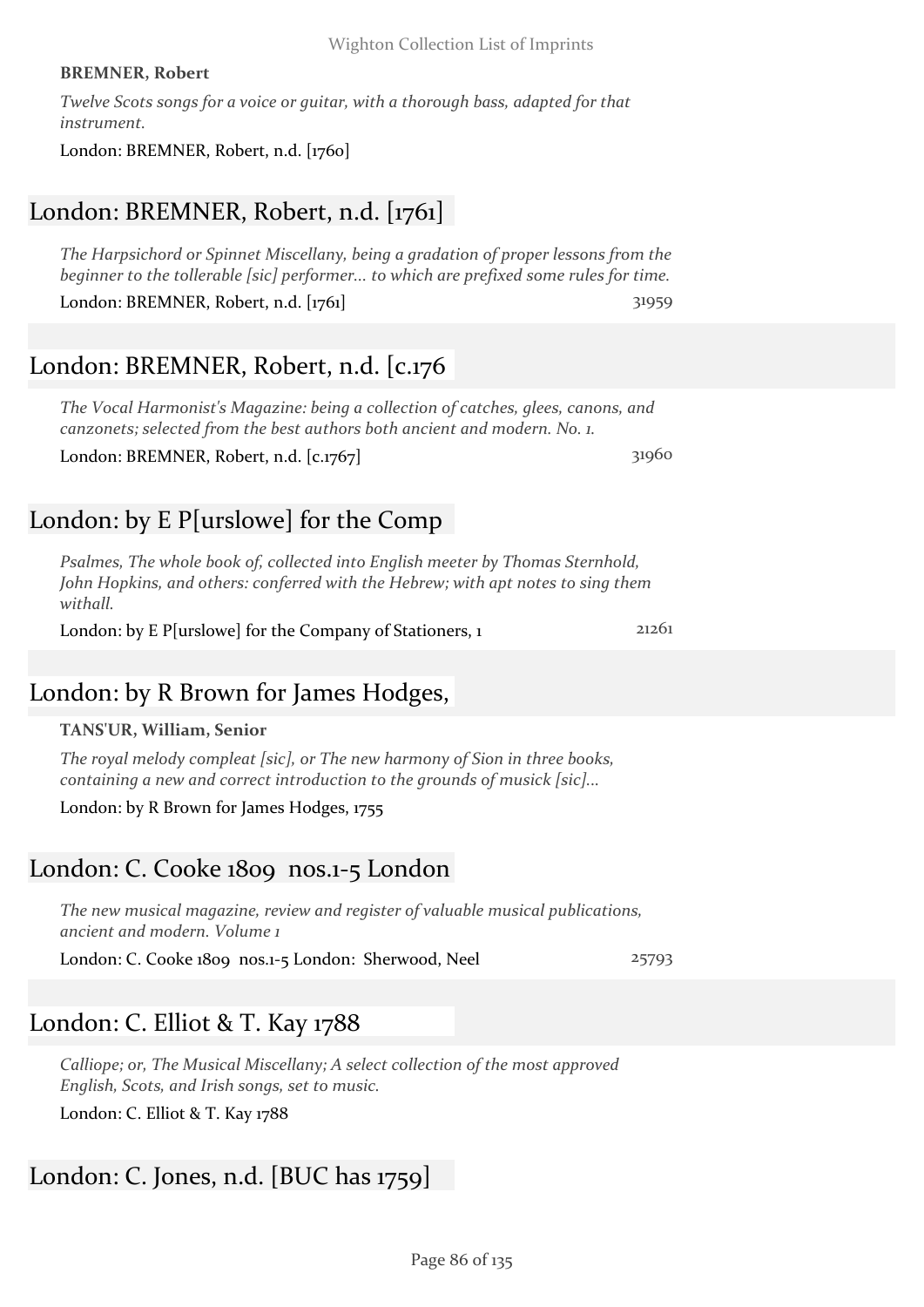#### **GAY, John**

*All the tunes in the beggar's opera transpos'd into easy and proper keys for the guittar [sic], as also for the English flute.*

London: C. Jones, n.d. [BUC has 1759]

## London: C.& A. Thompson, n.d.

*Hautboy, The compleat [sic] tutor for the, with a choice collection of the most celebrated Italian, English and Scotch tunes.*

London: C.& A. Thompson, n.d.

# London: C.& S. Thompson n.d. [BUC h

*The duenna or double elopement, a comic opera as performed at the Theatre Royal in Covent Garden, for the guitar.*

London: C.& S. Thompson n.d. [BUC has 1775]

## London: Champante & Whitrow 1814

*Apollo, the or, Harmonic Miscellany: containing English, Scotch, and Irish songs, duets, ballads, etc., with the music accurately printed for the voice, violin, German flute, etc.*

London: Champante & Whitrow 1814

# London: Chappell & Co. n.d. [1817]

*Banquet, The: a selection from the music, vocal and instrumental, performed at the Grand Institutory dinner of the Caledonian Asylum...*

London: Chappell & Co. n.d.  $[1817]$  7087

## London: Chappell 1840

#### **CHAPPELL, William [edt.]**

*Collection of national English airs, consisting of ancient song, ballad, and dance tunes, interspersed with remarks and anecdote, and preceded by an essay on English minstrelsy;...*

London: Chappell 1840 10407

# London: Chappell's musical circulating

*The Banks of Allan Water, ballad, as sung by Miss Stephens and Miss Paton... composed by a lady and arranged for the piano forte by C E Horn* London: Chappell's musical circulating library, n.d. 14700

# London: Clementi & Co. n.d. [1811]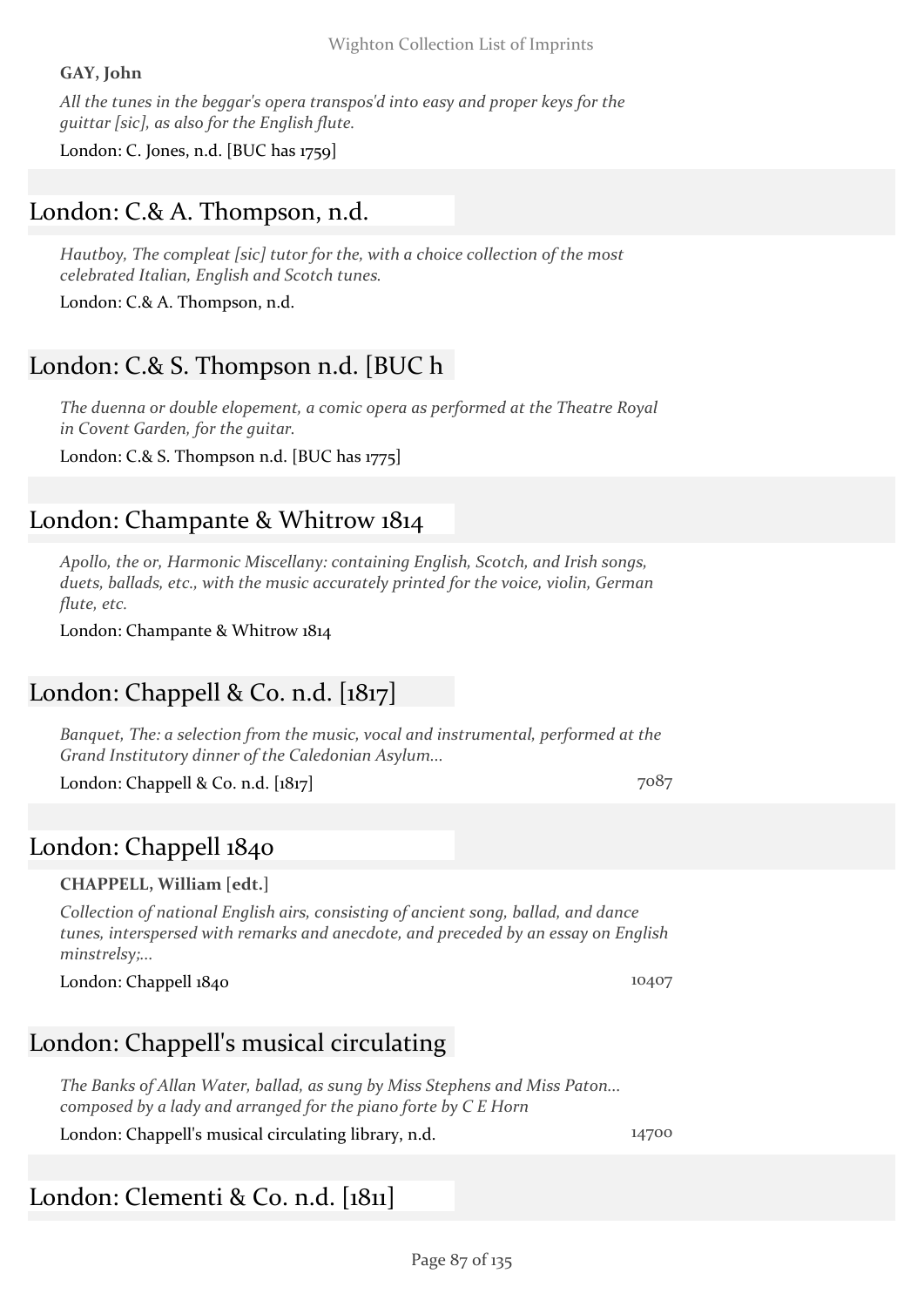#### **CHARD, George W., Mus. Doc.**

*Collection of 12 glees, for 3, 4, and 5 voices; also are added a canon and 3 rounds for 3 and 4 voices, likewise 2 duetts.*

London: Clementi & Co. n.d. [1811] 7088

## London: Clementi & Co., n.d.

*Twelve Instructive Lessons for the Piano-forte, taken from familiar airs with appropriate chords & preludes adapted for the improvement of juvenile performers*

London: Clementi & Co., n.d. 8649

## London: Corri, Dussek, & Co., n.d.

*For the year 1797, twenty four new country dances, with their proper figures for the harp, piano forte, & violin*

London: Corri, Dussek, & Co., n.d.

## London: Coventry & Hollier, n.d.

#### **GUNN, John**

*The theory and practice of fingering the violoncello, containing rules and progressive lessons for attaining the knowledge and command of the whole compass of the instrument.*

London: Coventry & Hollier, n.d. 7064

# London: Cramer, Beale & Chappell 1859

#### **CHAPPELL, William [edt.]**

*Popular music of the olden time: a collection of ancient songs, ballads, and dance tunes, illustrative of the national music of England, with short introductions to the different reigns, and...*

London: Cramer, Beale & Chappell 1859

# London: Cramer, Beale & Chappell, n.d.

## **Wallace, W Vincent**

*The Amber Witch, romantic opera in four acts... arranged from the score by Edward F Rimbault*

London: Cramer, Beale & Chappell, n.d. [also Paris: Bran 14701

## London: Dale, n.d.

## **REEVE, W.**

*The single married and the married happy, sung by Mr Fawcett at the Theatre Royal Covent Garden in the comic opera of The Cabinet, the words by J Dibdin...*

London: Dale, n.d. 10523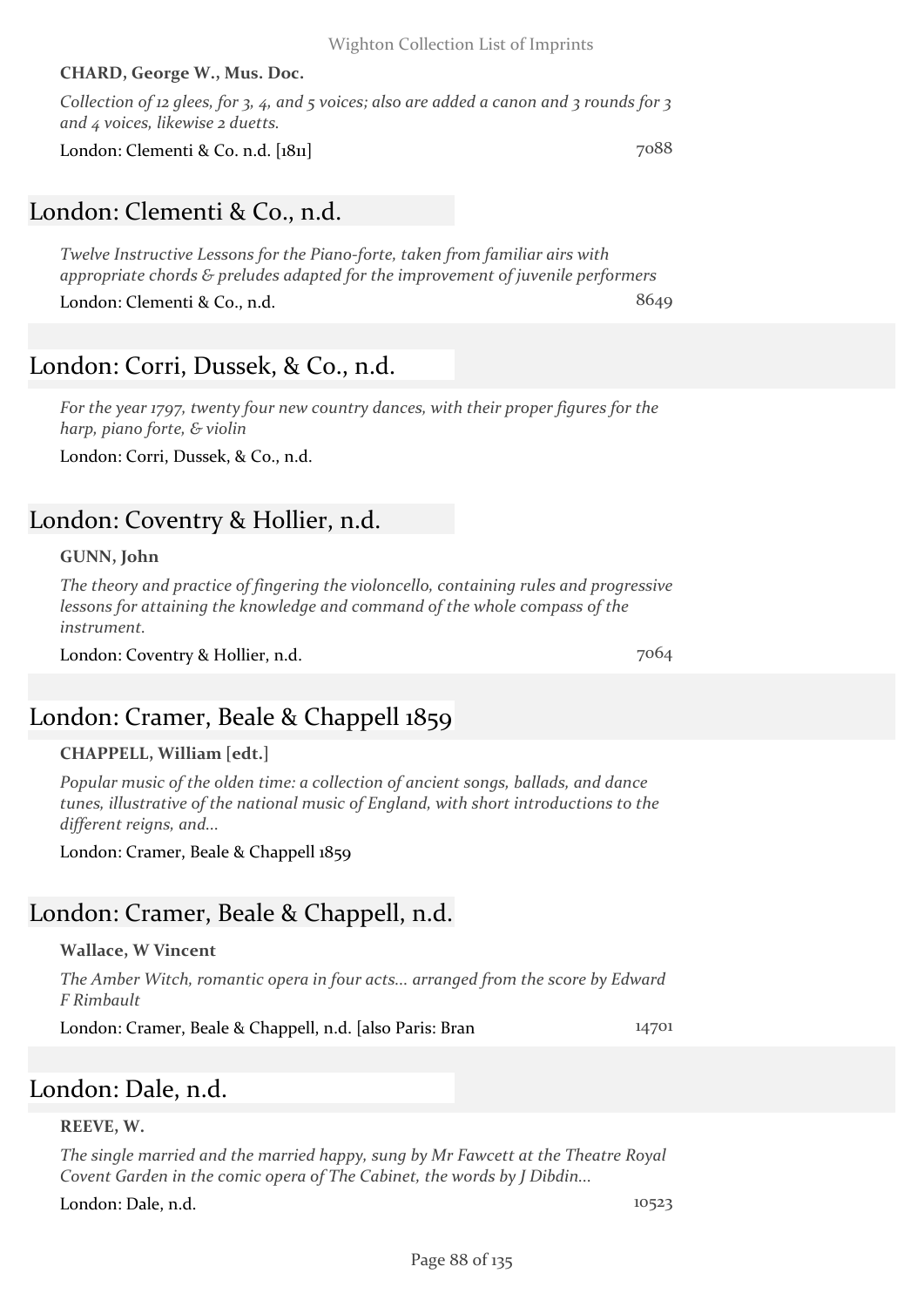## **DALE, (Joseph)**

*Dale's Collection of sixty favorite [sic] Scotch songs adapted for the voice and pianoforte or harpsichord, with a thorough bass carefully revised, taken from original manuscripts of the most celebrated Scotch authors.*

#### London: Dale, n.d. 10523

# London: D'Almaine & Co. n.d.

#### **PARRY, John**

*Five hundred melodies, selected from the works of eminent English and foreign authors, including numerous copyright compositions arranged for the flute, violin, oboe, or clarionet...*

London: D'Almaine & Co. n.d. 32006

# London: David Rutherford, n.d. [BUC h

## **RUTHERFORD, [David]**

*Compleat collection of 200 of the most celebrated country dances, both old and new which are in vogue, perform'd at Court and all public assemblies with the newest and best figures...*

London: David Rutherford, n.d. [BUC has c.1756]

## London: engrav'd, printed, and sold by

## **DUSSEK, J[ohann] L[udwig]**

*Rule Britannia, arranged as a rondo.*

London: engrav'd, printed, and sold by Balls & Co., n.d. [1 10434

# London: F. Linley, n.d. [1794]

**CLARKSON, John, Junr.** *The Royal Perth volunteer's march.* London: F. Linley, n.d. [1794] 10451

# London: for B Crosby and Co., 1808

*Irish Musical Repository: a choice selection of esteemed Irish songs, adapted for the voice, violin, and German flute.*

London: for B Crosby and Co., 1808

*Irish Musical Repository: a choice selection of esteemed Irish songs, adapted for the voice, violin, and German flute.*

London: for B Crosby and Co., 1808

# London: for I [=John] Walsh, n.d. [BUC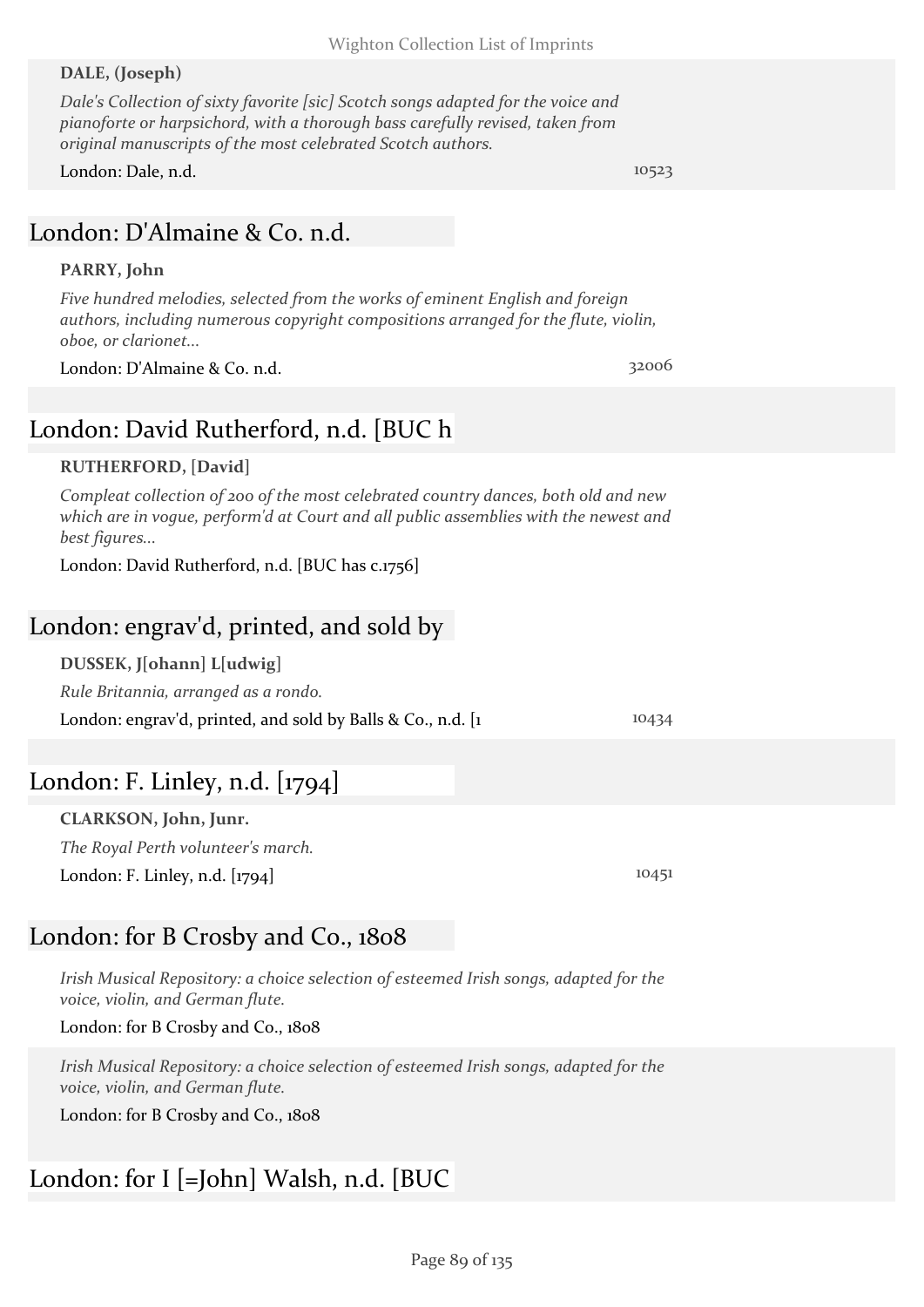Wighton Collection List of Imprints

*Catch Club, the; or, Merry Companions: being a choice collection of the most diverting catches for three and four voices, compos'd by the late Mr. Henry Purcell, Dr. John Blow, &c.*

London: for I [=John] Walsh, n.d. [BUC has 1733]

## London: for J Johnson and J Egerton, 17

## **RITSON, Joseph [editor]**

*Scotish [sic: Scottish] songs with music for the voice.*

London: for J Johnson and J Egerton, 1794

## London: for John Cox, n.d.

#### **THUMOTH, Burk**

*12 Scotch and 12 Irish airs with variations set for the German flute, violin, or harpsichord.*

London: for John Cox, n.d.

## London: for S A P Thompson, n.d. [BU

#### **[LINLEY, Thomas]**

*The overture, songs and duetts in the pastoral opera of The Gentle Shepherd as it is performed at the Theatre Royal in Drury Lane.*

London: for S A P Thompson, n.d. [BUC has 1781] 31964

## London: for the author, 1784

#### **JONES, Edward**

*Musical and poetical relicks [sic] of the Welsh bards preserved by tradition and authentic manuscripts from remote antiquity never before published to the tunes are added variations for the harp, harpsichord*

London: for the author,  $1784$  10526

## London: for the author, 1805

#### **JONES, Edward**

*Musical and poetical relicks [sic] of the Welsh bards. Part the second, containing all the music of the 1st vol.*

London: for the author, 1805 10526

## London: for the author, n.d.

#### **GUNN, John**

*The theory and practice of fingering the violoncello, containing rules and progressive lessons for attaining the knowledge and command of the whole compass of the instrument.*

London: for the author, n.d. 10444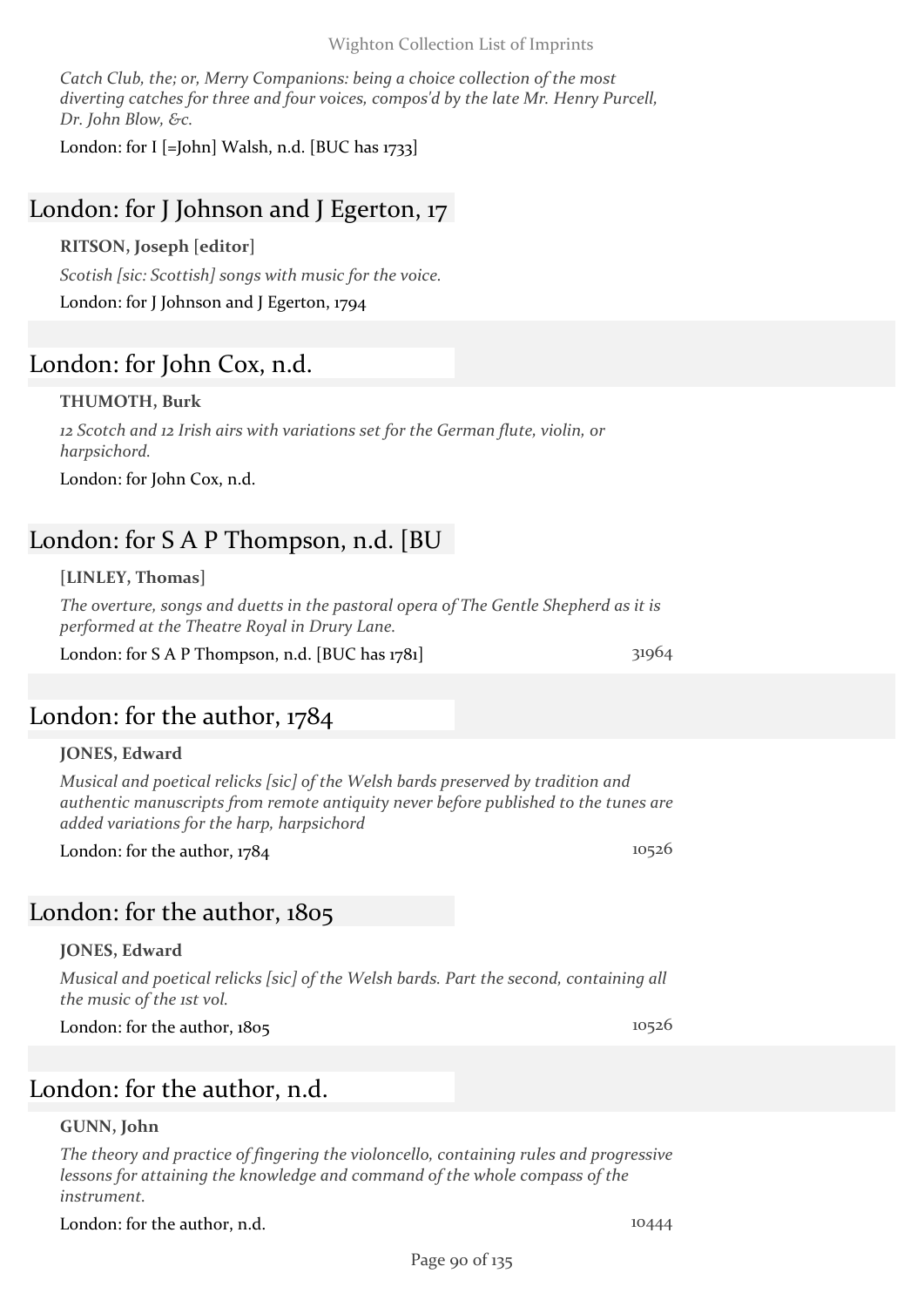#### **JONES, Edward**

*Hen Ganiadau Cymru, Cambro-British melodies or the national songs and airs of Wales, harmonized with new basses and variations for the harp, etc., forming the 3rd vol. of musical...relicks [sic] of the Welsh bards.*

London: for the author, n.d. *Toldary 1082* 

# London: For the author, n.d. [BUC has

#### **PETRIE, Robert**

*A third collection of strathspey reels with a bass for the violoncello pianoforte.* London: For the author, n.d. [BUC has c.1800] 10509

## London: for Thompson and son, n.d.

#### **REAL, Joseph**

*Twenty four duets for 2 French horns, or 2 German flutes, compos'd by Mr. Joseph Real.*

London: for Thompson and son, n.d.

## London: G Goulding, n.d.

#### **RELFE, J.**

*A select set of airs for the harpsichord or pianoforte arranged in a progressive order for the use of beginners, composed and compiled by J. Relfe.*

London: G Goulding, n.d.  $31959$ 

## London: G H Davidson, n.d.

#### **SPOHR, L.**

*Spohr's Violin school, translated and abridged with more ample elementary instructions and above 20 modern and popular airs arranged expressly for this edition...*

London: G H Davidson, n.d.

## London: G Walker, n.d.

**JANSEN, L** *Over the Water to Charlie. Arranged as a rondo for the pianoforte.* London: G Walker, n.d. 8649

London: G. Astor & Co., n.d. [c.1802]

*A complete preceptor for the clarinet containing the most approved instructions explained in a simple manner, with a progressive series of popular airs and duets.*

London: G. Astor & Co., n.d. [c.1802]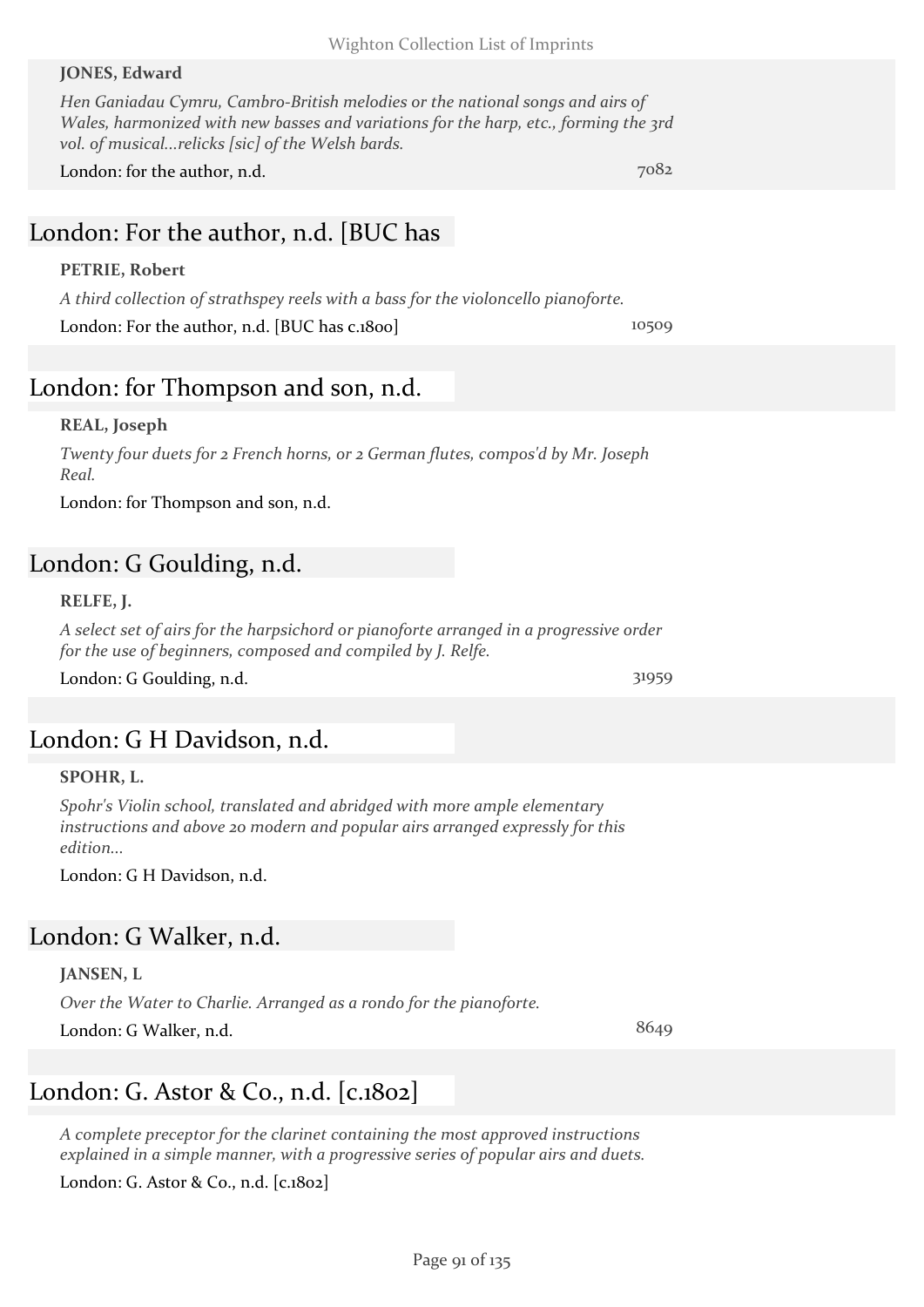# London: G. Goulding [c.1788]

*Battle of Prague, the: a sonata for the pianoforte or harpsichord, with accompaniments.*

London: G. Goulding [c.1788] 7060

# London: G. Walker [Wighton: 1812]

*Collection of favourite dances. Nos. 34 and 35.* London: G. Walker [Wighton: 1812] 10435

## London: G. Walker, 1813

*G. Walker's collection of favorite [sic] dances for the pianoforte or violin. No. 32.* London: G. Walker, 1813 10438

# London: G. Walker, n.d.

| Maggie Lauder with variations for the pianoforte, flute and violin. |      |
|---------------------------------------------------------------------|------|
| London: G. Walker, n.d.                                             | 8649 |

## London: George Ward, n.d.

| <b>HOLDEN, S.</b>                                                             |      |
|-------------------------------------------------------------------------------|------|
| A collection of favorite [sic] Irish airs arranged for the harp or pianoforte |      |
| London: George Ward, n.d.                                                     | 7065 |

## London: Goulding and D'Almaine, n.d.

#### **JOUSSE, J.**

*The modern violin preceptor, wherein every instruction relative to that instrument is clearly explained, and the art of bowing with propriety elucidated by examples and exercises...*

London: Goulding and D'Almaine, n.d.

## London: Goulding, D'Almaine, Potter &

*Select collection of country dances, waltzes, etc.* London: Goulding, D'Almaine, Potter & Co., n.d. 10435

## London: H Hannam, n.d.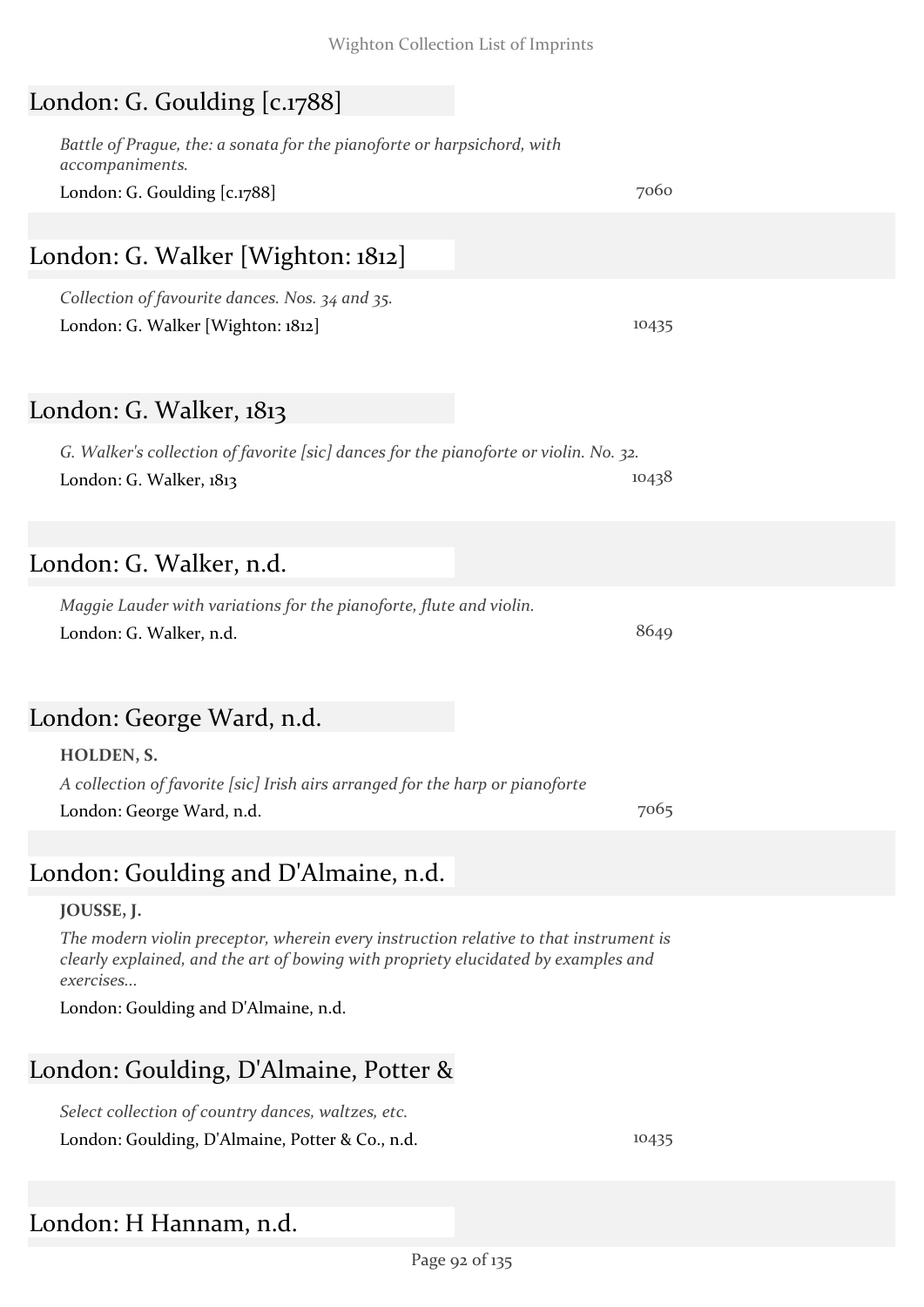#### Wighton Collection List of Imprints

*Hannam's Selection of celebrated Irish melodies, properly arranged either as solos or duetts [sic] for the German flute, patent flageolet or violin.*

London: H Hannam, n.d.

## London: Hamilton, n.d.

#### **LINLEY, F.**

*A practical introduction to the organ, in 5 parts, with a selection of psalm tunes and interludes*

London: Hamilton, n.d.

# London: Harrison & Co., n.d. [BUC has

#### **ARNE, Dr [Thomas]**

*Artaxerxes: a serious opera,as it is performed at the Theatres Royal in Covent Garden and Drury Lane composed for the voice, harpsichord and violin.*

London: Harrison & Co., n.d. [BUC has c.1785] 31964

## London: Henry Playford n.d.

*Catch Club, the; or, Merry Companions: being a choice collection of the most diverting catches for three and four voices, compos'd by the late Mr. Henry Purcell, Dr. John Blow, &c.*

London: Henry Playford n.d.

## London: Henry Playford, n.d.

*Anacreontic Museum, the; or, thirty select catches, canons, glees (from the works of the most eminent masters)*

London: Henry Playford, n.d.

## London: Henry Roberts, 1758

*Clio and Euterpe; or, British harmony: an admired and rare collection of the most celebrated old English and Scotch songs, cantatas, duets, and trios, selected from the operas, oratorios, etc.,...*

London: Henry Roberts, 1758

## London: Henry Roberts, 1762

*Clio and Euterpe; or, British harmony: an admired and rare collection of the most celebrated old English and Scotch songs, cantatas, duets, and trios, selected from the operas, oratorios, etc.,...*

London: Henry Roberts, 1762

# London: In the Savoy, printed by E Jon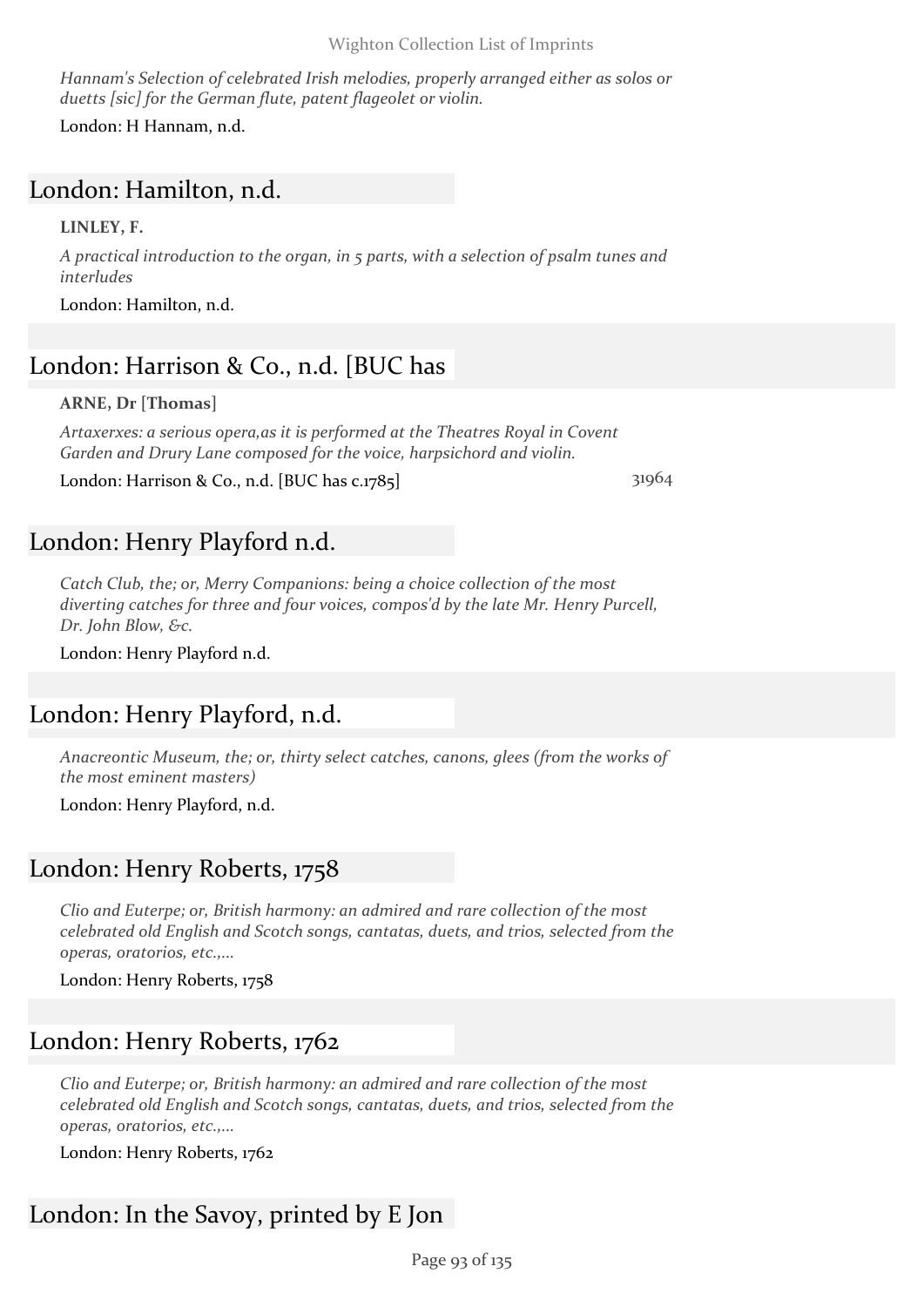Wighton Collection List of Imprints

*Apollo's banquet: containing instructions and variety of new tunes, ayres, jiggs, and several new Scotch tunes for the treble violin, to which is added the tunes of the newest French dances...*

London: In the Savoy, printed by E Jones for Henry Playf

# London: J Bland, n.d. [BUC has 1782]

## **SHIELD, Will[ia]m.**

*The comic opera of The poor soldier for the German flute or violin* London: J Bland, n.d. [BUC has 1782]

# London: J Blundell, [1781]

## **Noferi G[iovanni] B[attista]**

*The celebrated dances performed by the Messrs Vestris etc., at the King's Theatre in the Hay Market 1781*

London: J Blundell, [1781]

# London: J Blundell, n.d. [BUC & RISM

**Le Brunn [Lebrun], Mons[ieu]r [Ludwig August]** *The favorite [sic] dances in the opera of Armida* London: J Blundell, n.d. [BUC & RISM have 1782]

## London: J Dick, 1810

*The music of the songs in the Caledonian Musical Museum adapted for the voice, violin and pianoforte Part First...*

London: J Dick, 1810 10518

# London: J. & G. Balls n.d. [c.1828]

*Bassoon: complete instructions for the; containing the most useful directions and examples for learners, with a selection of the most admired songs, airs, duetts, etc.* London: J. & G. Balls n.d. [c.1828]

# London: J. Bland, n.d. [BUC has c.1785]

## **DUNCOMBE, W[illiam]**

*A second book of 12 progressive lessons for the harpsichord.* London: J. Bland, n.d. [BUC has c.1785]

London: J. Dale n.d.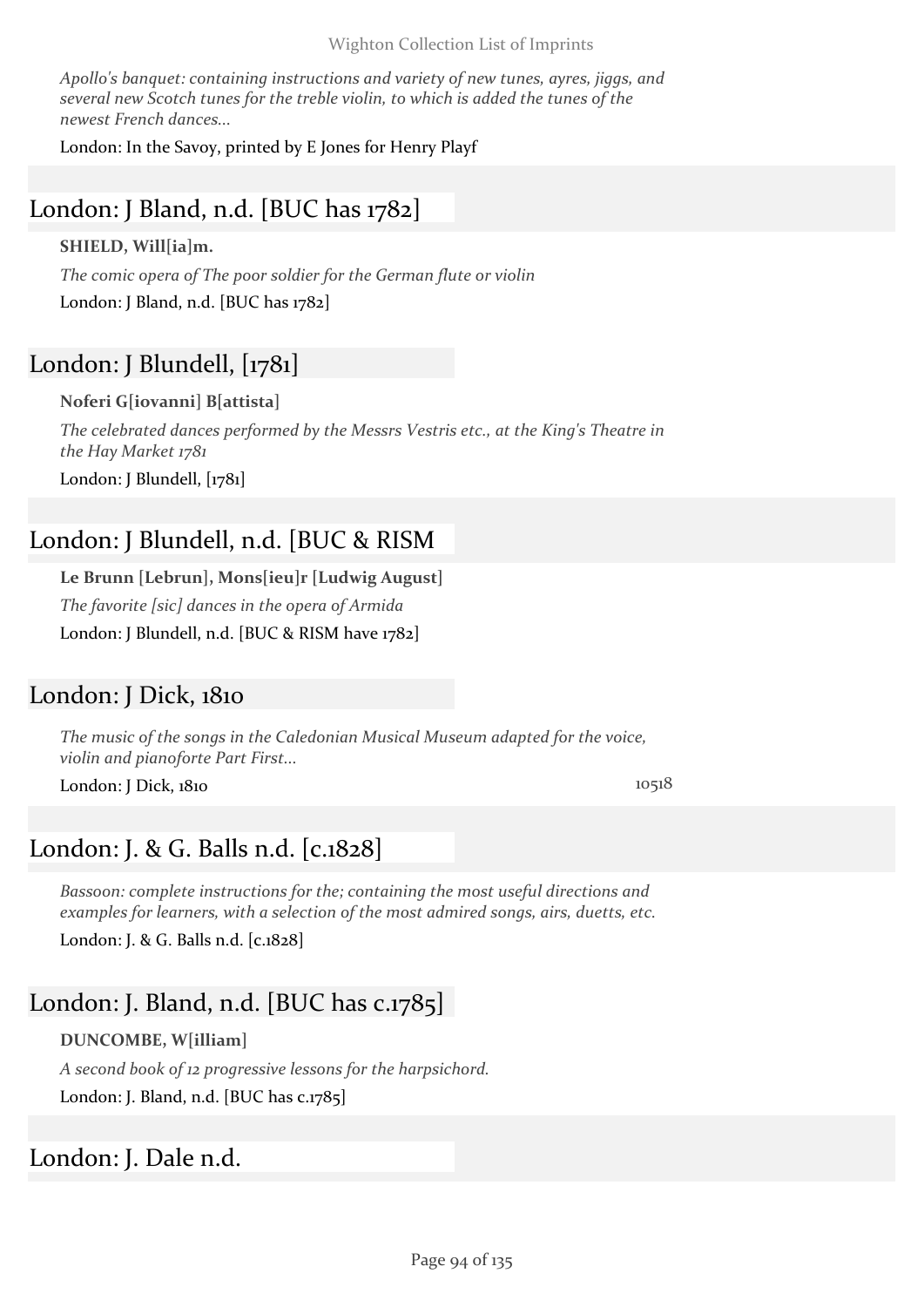*Playing the harpsichord, spinnet, or pianoforte made easy by new instructions with concise rules for playing thorough bass.*

London: J. Dale n.d.

# London: J. Oswald n.d. [1752]

*Comic tunes in the Genii; as they are perform'd at the Theatre Royal in Drury Lane; set for the violin, German flute, or...*

London: J. Oswald n.d. [1752] 10415

*Comic tunes in Queen Mab; as they are perform'd at the Theatre Royal in Drury Lane; set for the violin, German flute, or hoboy, with a thorough bass for the harpsichord,...*

London: J. Oswald n.d. [1752] 10415

# London: J. Oswald n.d. [1753]

*Comic tunes in Fortunatus; as they are perform'd at the Theatre Royal in Drury Lane; for the violin, German flute, or hautboy, with a thorough bass for the harpsichord.*

London: J. Oswald n.d. [1753] 10415

## London: J. Oswald, n.d.

## **REID, General John**

*Six solos for a German flute or violin, with a thorough bass for the harpsichord by J[ohn] R[eid], Esq., a member of the Temple of Apollo.*

London: J. Oswald, n.d. 31952

# London: J. Oswald, n.d. [1753]

*The Musick [sic] in Harlequin Ranger; as it is perform'd at the Theatre Royal in Drury Lane; set for the violin, German flute, or hautboy, with a thorough bass for the harpsichord.*

London: J. Oswald, n.d. [1753] 10415

# London: J. Power n.d. [1812]

## **BISHOP, Henry R.**

*Selection of Scottish melodies, with symphonies and accompaniments for the pianoforte, and words by Horace Twiss.*

London: J. Power n.d. [1812] 7080

London: J. Roberts,1728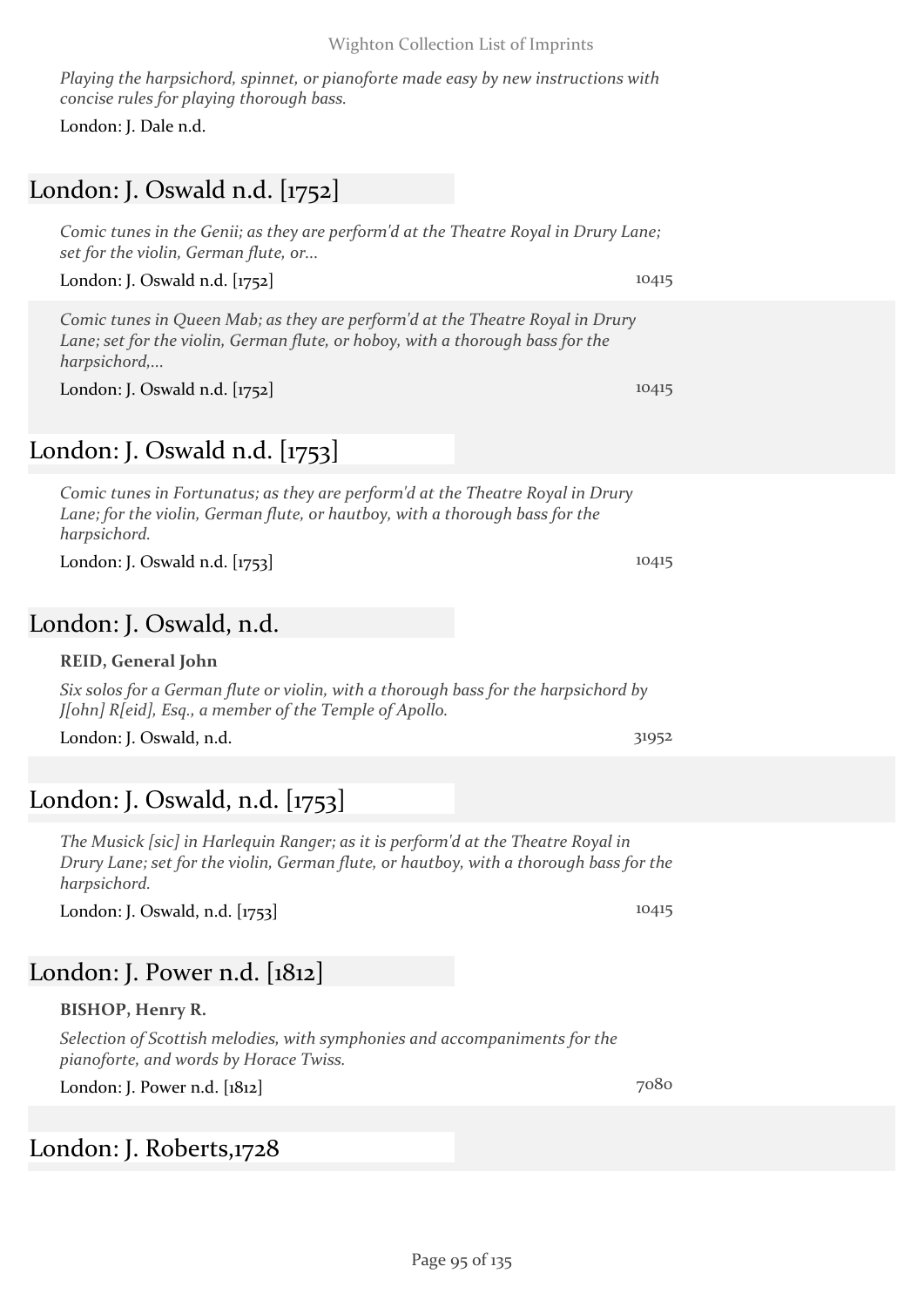*Woman's revenge; or, A match in Newgate, a comedy as it is acted at the Royal Theatre in Lincoln's-Inn-Fields.*

London: J. Roberts,1728

# London: J. Shuckburgh n.d. [1734]

## **[CAREY, Henry]**

*Tragedy of Chrononhotonthologos, being the most tragical tragedy that ever was tragediz'd by any company of tragedians; written by Benjamin Bounce, Esq. [Henry Carey].*

London: J. Shuckburgh n.d. [1734]

# London: J. Walsh 1757

#### **ARNE, Michael**

*Favourite collection of English songs, sung by Mr Beard, Miss Young, etc., at Ranelagh Gardens.*

London: J. Walsh 1757 7090

## London: J. Walsh n.d. [1734-]

*British Musical Miscellany, the; or, The delightful grove: being a collection of celebrated English and Scotch songs, by the best masters set for the violin, German flute, the common flute, and harpsichord...*

London: J. Walsh n.d. [1734-]

*British Musical Miscellany, the; or, The delightful grove: being a collection of celebrated English and Scotch songs, by the best masters set for the violin, German flute, the common flute, and harpsichord...*

London: J. Walsh n.d. [1734-]

*British Musical Miscellany, the; or, The delightful grove: being a collection of celebrated English and Scotch songs, by the best masters set for the violin, German flute, the common flute, and harpsichord...*

London: J. Walsh n.d. [1734-]

*British Musical Miscellany, the; or, The delightful grove: being a collection of celebrated English and Scotch songs, by the best masters set for the violin, German flute, the common flute, and harpsichord...*

#### London: J. Walsh n.d. [1734-]

*British Musical Miscellany, the; or, The delightful grove: being a collection of celebrated English and Scotch songs, by the best masters set for the violin, German flute, the common flute, and harpsichord...*

London: J. Walsh n.d. [1734-]

*British Musical Miscellany, the; or, The delightful grove: being a collection of celebrated English and Scotch songs, by the best masters set for the violin, German flute, the common flute, and harpsichord...*

London: J. Walsh n.d. [1734-]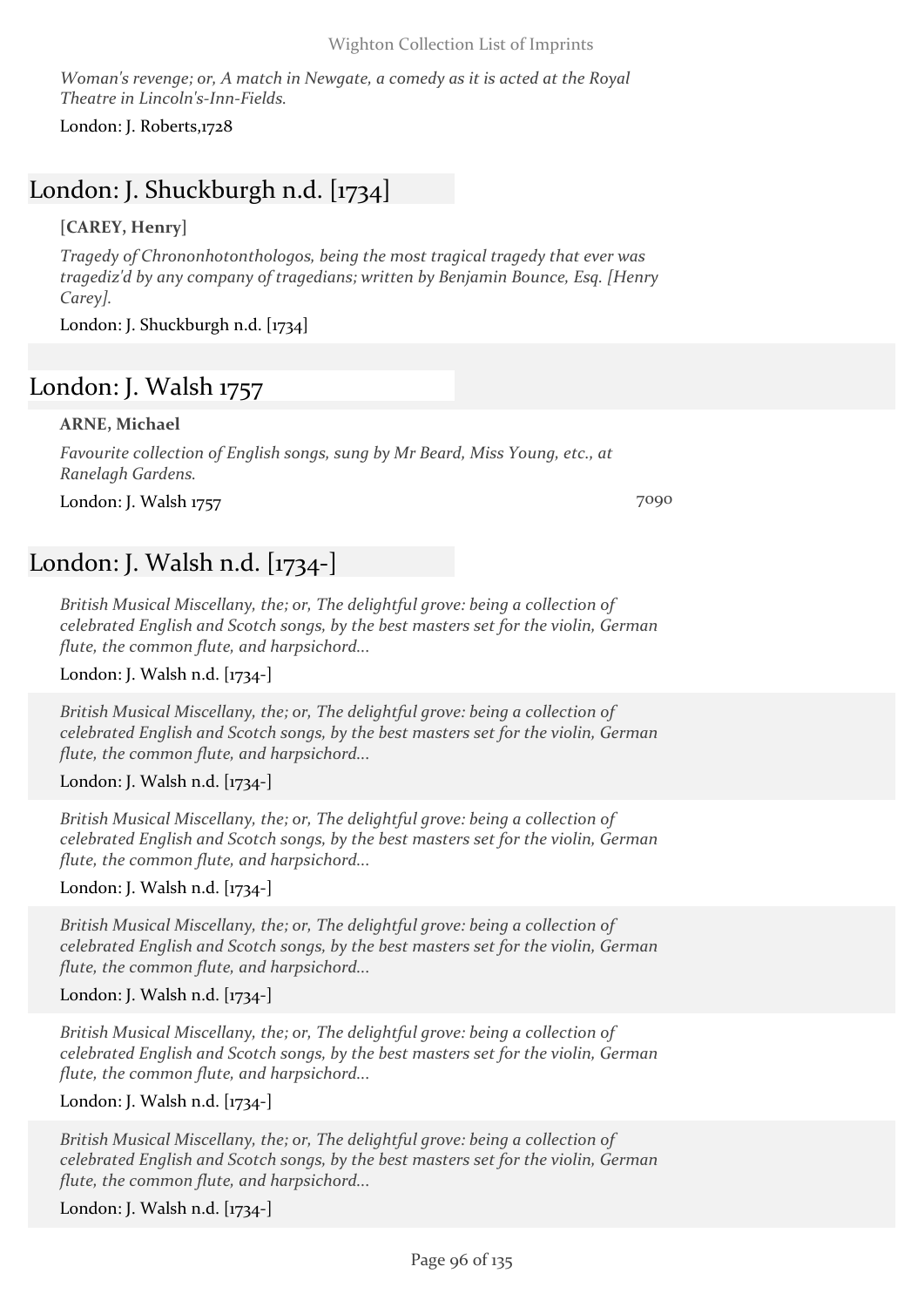# London: J. Walsh n.d. [c.1753]

#### **ARNE, Thomas A., Mus. Doc.**

*Vocal melody, book IV: a favourite collection of English songs sung at the Publick Gardens, with the songs in the "Harlequin sorcerer" and "The Oracle" sung by Mrs. Cibber.*

London: J. Walsh n.d. [c.1753] 7090

# London: J. Walsh n.d. [c.1759]

|  | ARNE, Thomas A., Mus. Doc. |  |  |
|--|----------------------------|--|--|
|--|----------------------------|--|--|

*No. XI. British melody: a favourite collection of English songs, and, A cantata sung by Miss Brent and Mr. Lowe at Vauxhall Gardens.*

London: J. Walsh n.d. [c.1759] 7090

**ARNE, Thomas A., Mus. Doc.**

*Favourite collection of songs, with the dialogue in the "Arcadian Nuptials", sung by Mr. Beard and Miss Hallam.*

London: J. Walsh n.d. [c.1759] 7090

## London: J. Walsh, n.d.

*Merry Musician, (The), or, A cure for the spleen: being a collection of the most diverting songs and pleasant ballads set to musick [sic]; adapted to every taste and humour*

London: J. Walsh, n.d.

#### **HANDEL, George Frederick**

*Alexander's Feast, or the power of musick [sic], an ode wrote in honour of St. Cecilia, set to musick by Mr. Handel, with the recitativo's songs, symphony's, and chorus's for voices and instruments.*

London: J. Walsh, n.d. 10417

# London: J. Walsh, n.d. [BUC gives [1744

## **HASSE, Sig[nor Johann Adolf]**

*Hasse's comic tunes to the opera and theatre dances*

London: J. Walsh, n.d. [BUC gives [1744]-61]

*The comic tunes to all the late opera dances...* London: J. Walsh, n.d. [BUC gives [1744]-61]

## **HASSE, Sig[nor Johann Adolf]**

*The comic tunes etc. to the celebrated dances...*

London: J. Walsh, n.d. [BUC gives [1744]-61]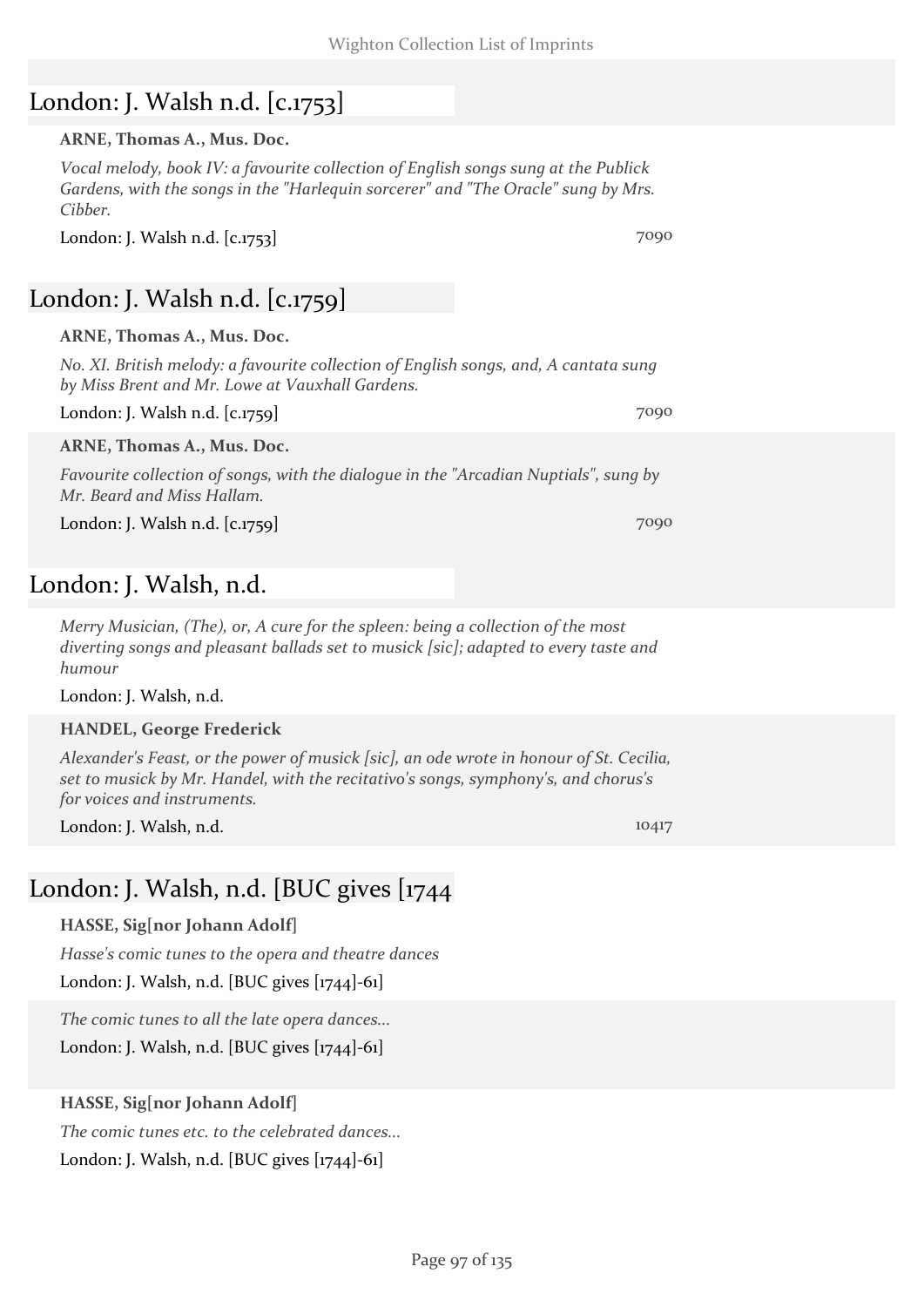#### **HASSE, Sig[nor Johann Adolf]**

*The celebrated comic tunes to the opera dances as performed at the King's Theatre in the Hay Market, to which is added several of the most celebrated dances perform'd at both theatres...*

London: J. Walsh, n.d. [BUC gives [1744]-61]

*The comic tunes to all the late opera dances...*

London: J. Walsh, n.d. [BUC gives [1744]-61]

# London: J. Walsh, n.d. [BUC has c.1745]

#### **PURCELL, Henry**

*Orpheus Britannicus: a collection of choice songs for 1, 2, and 3 voices, with a through bass for the harpsichord.*

London: J. Walsh, n.d. [BUC has c.1745] 10424

# London: J. Walsh, n.d. [BUC has c.1752]

*Apollo's Banquet*

London: J. Walsh, n.d. [BUC has c.1752]

*Apollo's Banquet: a collection of favourite song tunes, comic dances, etc., perform'd at the theatres, collected for the improvement of young practitioners on the German flute or harpsichord.*

London: J. Walsh, n.d. [BUC has c.1752]

# London: J. Walsh, n.d. [c.1763]

#### **ARNE, Thomas A., Mus. Doc.**

*The Agreeable Musical Choice: an entire new collection of English songs, with the duet in "Harlequin Sorcerer" sung by Mr. Lowe and Mrs. Lampe, never before printed.*

London: J. Walsh, n.d. [c.1763] 7090

## London: J. Watts 1729

#### **CIBBER, Colley**

*Love in a riddle; a pastoral as it is acted at the Theatre Royal by His Majesty's Servants [with the tunes to the songs].*

London: J. Watts 1729

# London: J[oh]n Simpson, n.d. [BUC has

#### **OSWALD, James**

*A second collection of curious Scots tunes for a violin and German flute, with a thorough bass for the harpsichord.*

London: J[oh]n Simpson, n.d. [BUC has  $1744$ ] 21262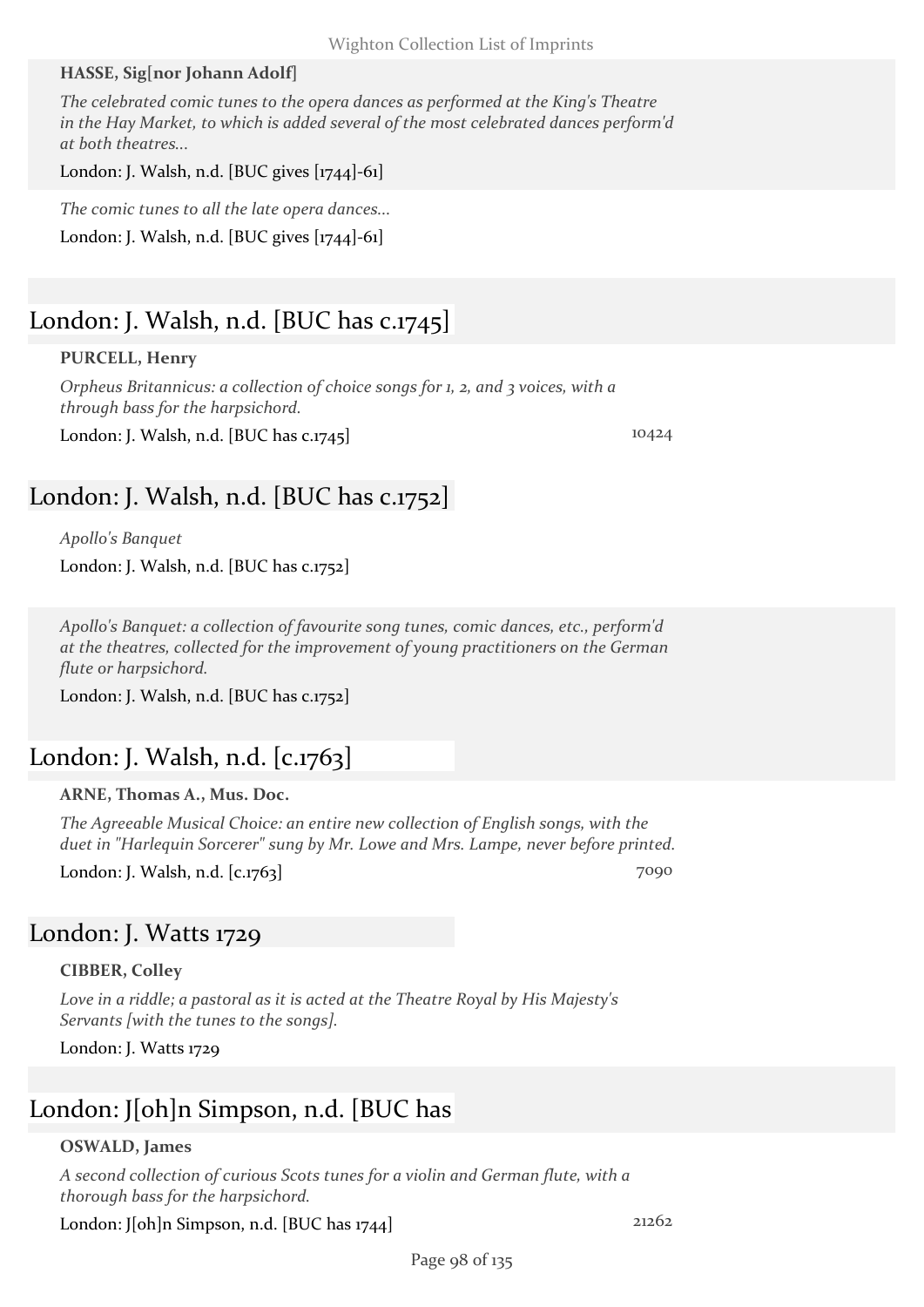# London: J[ohn] Simpson, n.d. [BUC has

#### **OSWALD, James**

*A collection of curious Scots tunes for a violin, German flute, or harpsichord.* London: J $\lceil \text{ohn} \rceil$  Simpson, n.d.  $\lceil \text{BUC} \rceil$  has 1744 $\lceil \text{BUC} \rceil$ 

# London: J[ohn] Walsh, n.d. [BUC has c.

*Midas, a comic opera, set for a German flute, violin, or guitar.* London: J[ohn] Walsh, n.d. [BUC has c.1764]

# London: J[ohn] Walsh, n.d. [BUC has c.

## **ARNE, Dr [Thomas A]**

*Thomas and Sally: a musical entertaiment set for a German flute, violin or guitar.* London: J[ohn] Walsh, n.d. [BUC has c.1765] 31964

# London: J[oseph] Dale, n.d. [BUC has c.

## **SHIELD, Will[ia]m.**

*Rosina, a musical entertainment as performed at the Theatre Royal in Covent Garden, adapted for one, two and three German flutes.*

London: J[oseph] Dale, n.d. [BUC has c.1786]

# London: James and John Knapton, 1729

## **COFFEY, Char[les]**

*The beggar's wedding: an opera as acted at the theatre in Dublin, and the theatre in the Hay Market, with the new prologue and epilogue.*

London: James and John Knapton, 1729

# London: John Gow and son, n.d. [Wate

## **MACINTYRE, D[uncan]**

*A collection of slow airs, reels and strathspeys.* London: John Gow and son, n.d. [Watermark 1825] 10496

# London: John Johnson, n.d. [BUC has 1

## **FELTON, Mr. [William]**

*Eight suits of easy lessons for the harpsichord. Vol. 2. Opera Sesta.*

London: John Johnson, n.d. [BUC has 1757] 10427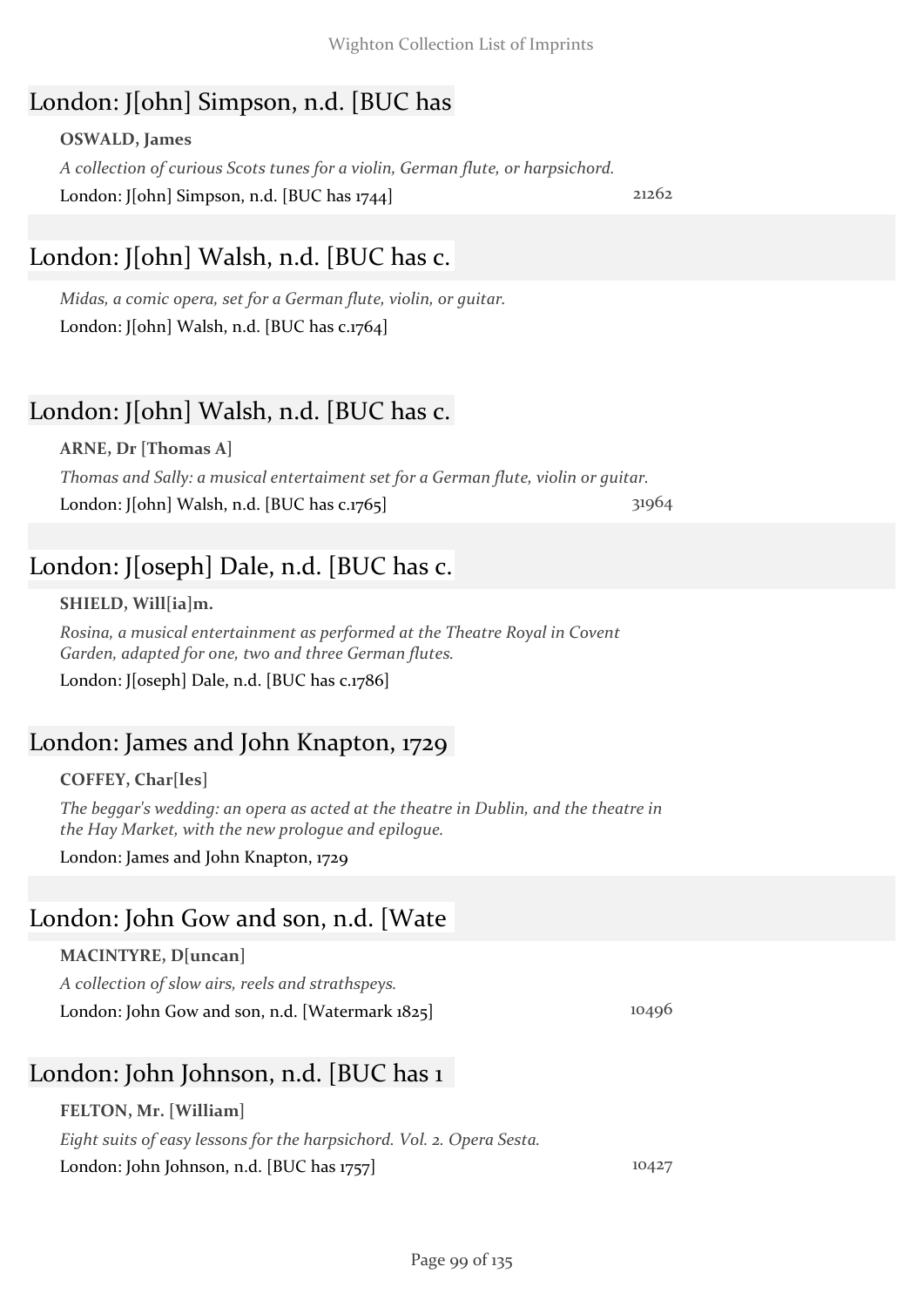# London: John Phillips n.d. [BUC has c.1

## **ARNE, Dr**

*Thomas and Sally: a musical entertainment set for a German flute, violin, or guitar.* London: John Phillips n.d. [BUC has c.1765]

## London: John Playford, 1659

## **SIMPSON, Christopher**

*The division violist; or, An introduction to the playing upon a ground.* London: John Playford, 1659 10402

# London: John Rutherford, n.d. [c.1770]

## **CROME, Robert**

*The fiddle new model'd; or, A useful introduction for the violin, exemplify'd with familiar dialogues [and diagrams of fingerboard].*

London: John Rutherford, n.d. [c.1770]

# London: John Walsh, n.d. [c.1760]

**ARNE, Thomas A., Mus. Doc.**

*Six cantatas for a voice and instruments, set to musick.*

London: John Walsh, n.d. [c.1760] 7090

## London: John Watts, 1729-31

*Musical Miscellany, (The), being a collection of choice songs and lyrick poems, with the basses to each tune, and transpos'd for the flute by the most eminent masters.*

## London: John Watts, 1729-31

*Musical Miscellany, (The), being a collection of choice songs and lyrick poems, with the basses to each tune, and transpos'd for the flute by the most eminent masters.*

#### London: John Watts, 1729-31

*Musical Miscellany, (The), being a collection of choice songs and lyrick poems, with the basses to each tune, and transpos'd for the flute by the most eminent masters.*

#### London: John Watts, 1729-31

*Musical Miscellany, (The), being a collection of choice songs and lyrick poems, with the basses to each tune, and transpos'd for the flute by the most eminent masters.*

#### London: John Watts, 1729-31

*Musical Miscellany, (The), being a collection of choice songs and lyrick poems, with the basses to each tune, and transpos'd for the flute by the most eminent masters.*

## London: John Watts, 1729-31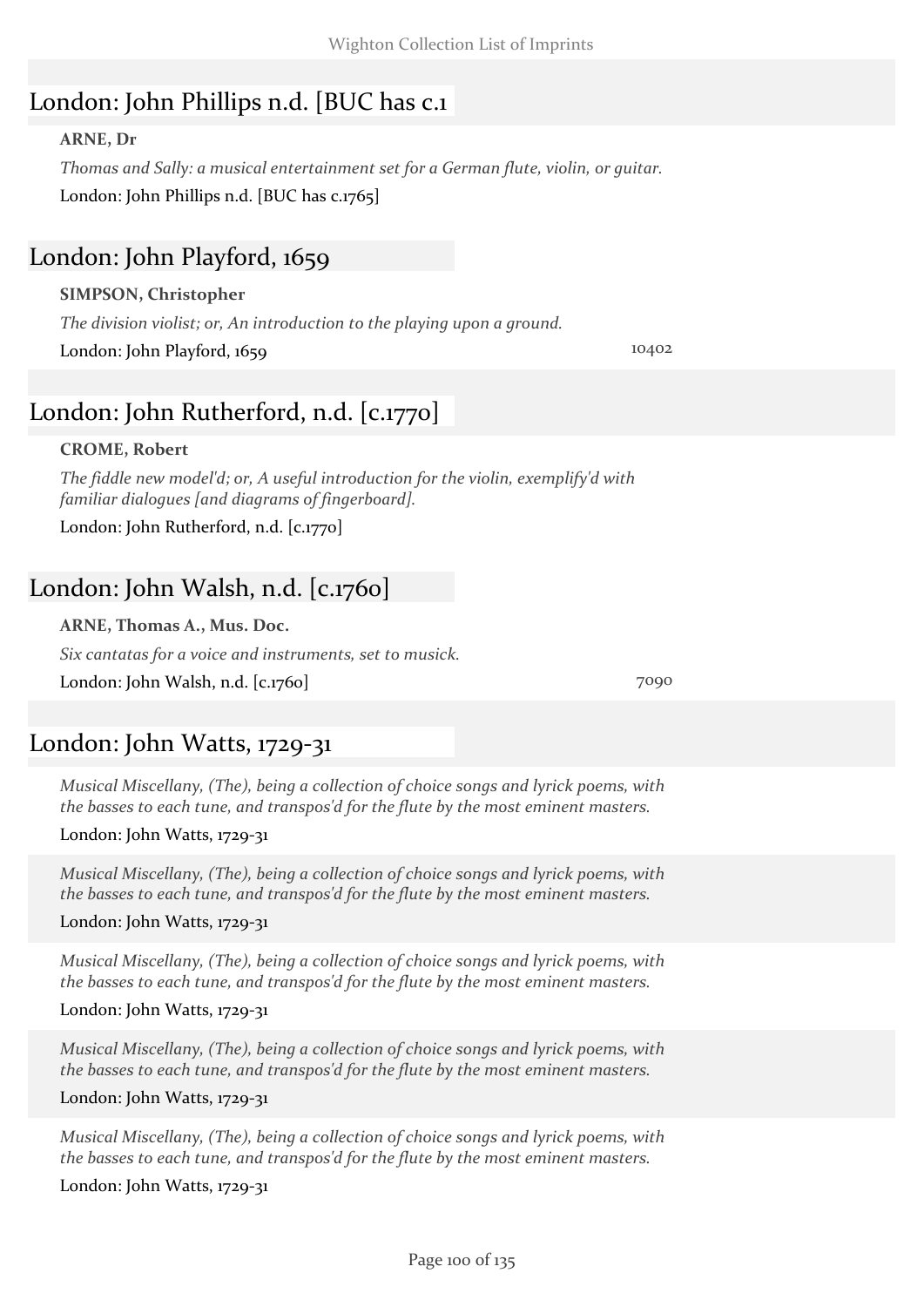# London: John Welcker n.d. [c.1779]

*Clio and Euterpe; or, British harmony: an admired and rare collection of the most celebrated old English and Scotch songs, cantatas, duets, and trios, selected from the operas, oratorios, etc.,...*

#### London: John Welcker n.d. [c.1779]

*Clio and Euterpe; or, British harmony: an admired and rare collection of the most celebrated old English and Scotch songs, cantatas, duets, and trios, selected from the operas, oratorios, etc.,...*

#### London: John Welcker n.d. [c.1779]

*Clio and Euterpe; or, British harmony: an admired and rare collection of the most celebrated old English and Scotch songs, cantatas, duets, and trios, selected from the operas, oratorios, etc.,...*

#### London: John Welcker n.d. [c.1779]

*Clio and Euterpe; or, British harmony: an admired and rare collection of the most celebrated old English and Scotch songs, cantatas, duets, and trios, selected from the operas, oratorios, etc.,...*

London: John Welcker n.d. [c.1779]

## London: L. Lavenu, n.d. [BUC has c.180

#### **ABRAMS, Miss [Harriet]**

*A collection of Scotch songs harmonized for two and three voices, with an accompaniment for the pianoforte or harp.*

London: L. Lavenu, n.d. [BUC has c.1800] 31991

## London: Longman & Broderip n.d.

*Thirty favourite Scots songs, adapted for a voice and harpsichord, violin, German flute and guitar. The words by Allan Ramsey.*

#### London: Longman & Broderip n.d. 10443

*Playing the harpsichord, spinnet, or pianoforte made easy by new instructions with concise rules for playing thorough bass.*

London: Longman & Broderip n.d.

# London: Longman & Broderip, n.d. [BU

#### **DEVIGNY**

*Ombres chinoise, the favorite [sic] dialogue and song between the traveller and the insolent carpenter*

London: Longman & Broderip, n.d. [BUC has c.1777] 10415

## London: Longman & Broderip, n.d. [c.1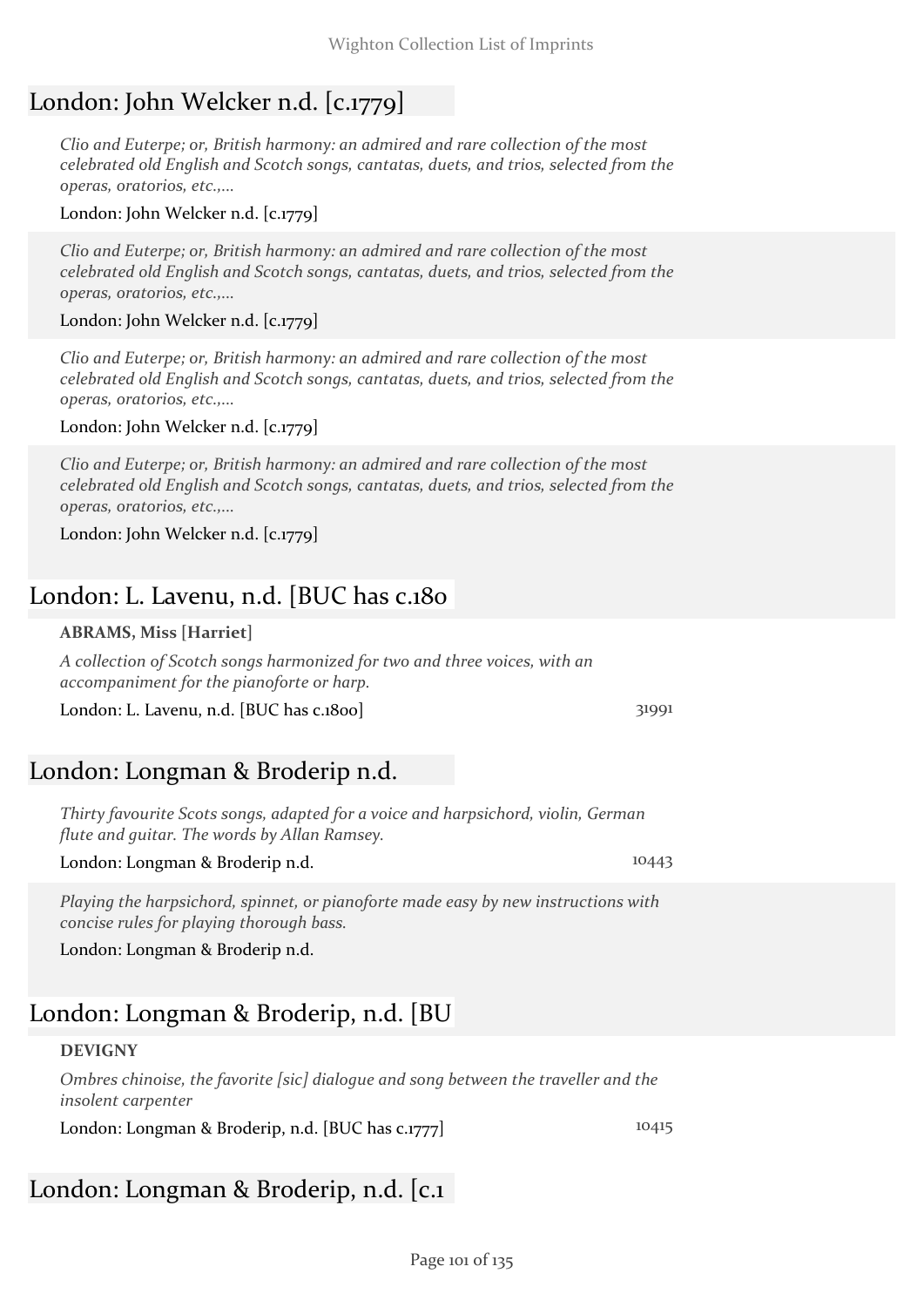#### **BRODERIP, Robert**

*Plain and easy instructions for young performers on the pianoforte or harpsichord, to which are added 12 progressive lessons, calculated to form the hand, and finger'd according to...*

London: Longman & Broderip, n.d. [c.1790] 10442

## London: Longman and Broderip, 1786

#### **MAZZINGHI, [Joseph]**

*Le premier navigateur, or the Force of Love, a grand pantomime ballet by Mons[ieu]r Gardel, performed at the King's Theatre, Haymarket, selected and adapted for the pianoforte or harpsichord.*

London: Longman and Broderip, 1786

## London: Longman and Broderip, n.d.

#### **MILLICO, Giuseppe**

*Six songs with an accompanyment [sic] for the great or small harp, fortepiano or harpsichord.*

London: Longman and Broderip, n.d.

*Compleat instructions for the guitar...*

London: Longman and Broderip, n.d.

#### **WILSON, William**

*Twelve original Scotch songs for the voice and harpsichord, with an accompaniment for the violin or flute. Op. III.*

London: Longman and Broderip, n.d. 10473

#### **MILLICO, Giuseppe**

*A fourth sett [sic] of six canzonets, with an accompanyment [sic] for the pedal, or small harp, pianoforte, or harpsichord.*

London: Longman and Broderip, n.d.

# London: Longman and Broderip, n.d. [

## **GAY, John**

*The beggar's opera adapted for the flute, violin, or guitar.* London: Longman and Broderip, n.d. [BUC has c.1790]

# London: Longman, Lukey & Broderip,

## **BRIDE, Richard**

*Bride's favorite collection of 200 select country dances, cotillons, and allemands, with the newest figures to each, as they are now performed at all polite assemblies, adapted to the violin, hautboy...*

London: Longman, Lukey & Broderip, n.d. [1780-82]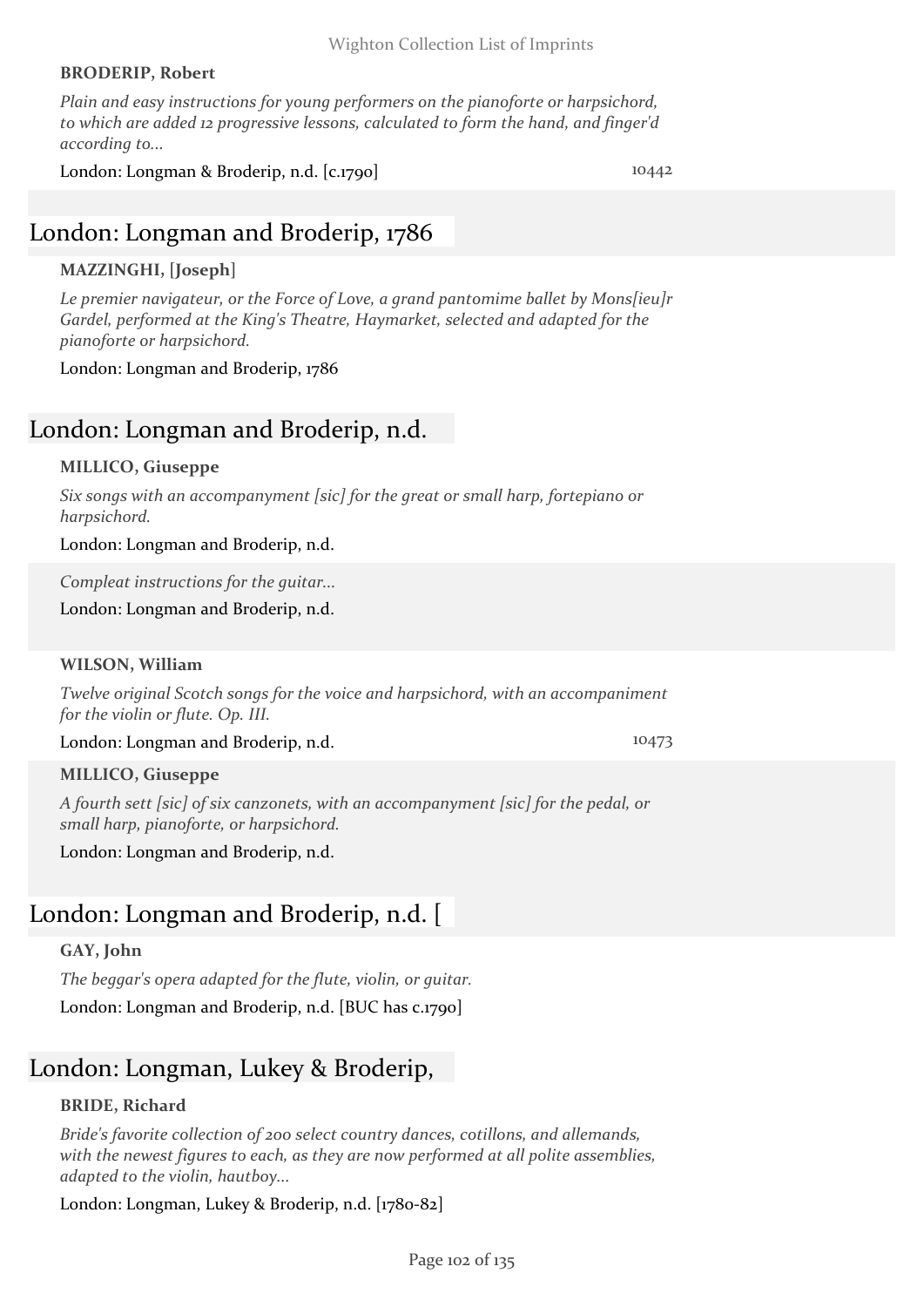# London: Longman, Lukey & Co. n.d. [c.

*The Compleat tutor for the pastoral or new bagpipe (plus Collection of familiar airs etc.)*

London: Longman, Lukey & Co. n.d. [c.1771-7] [BUC has c

## London: Longman, Lukey & Compy, n.

#### **GEMINIANI, [Francesco]**

*New and compleat [sic] instructions for the violin.* London: Longman, Lukey & Compy, n.d.

# London: Longman, Lukey and Co., n.d.

## **JUST, J[ohann] A[ugust]**

*Six sonatinos for the harpsichord, composed for the use of beginners. Opera 3rd.* London: Longman, Lukey and Co., n.d. [1770]

## London: M Cowper, 1749

#### **BOYCE, Dr [William]**

*The chaplet. A musical entertainment. As it is perform'd by his majesty's company of comedians at the Theatre-Royal in Drury-Lane.*

London: M Cowper, 1749

## London: M. Clementi & Co. n.d.

*New instructions for the French Horn containing the most modern and best methods for learners to blow to which are added all the hunting notes...*

London: M. Clementi & Co. n.d.

## London: M. Goulding & Co. n.d.

#### **BARBIERI, C.**

*Miss Mary Helen Campbell's delight for harp or pianoforte, with variation[s].* London: M. Goulding & Co. n.d. 10434

# London: Mayhew & Co. n.d. [c.1823]

## **COGGINS, Joseph**

*National airs, comprised in 12 numbers, arranged for the pianoforte.* London: Mayhew & Co. n.d. [c.1823] 10427

London: Mayhew & Co. n.d., [1827-29]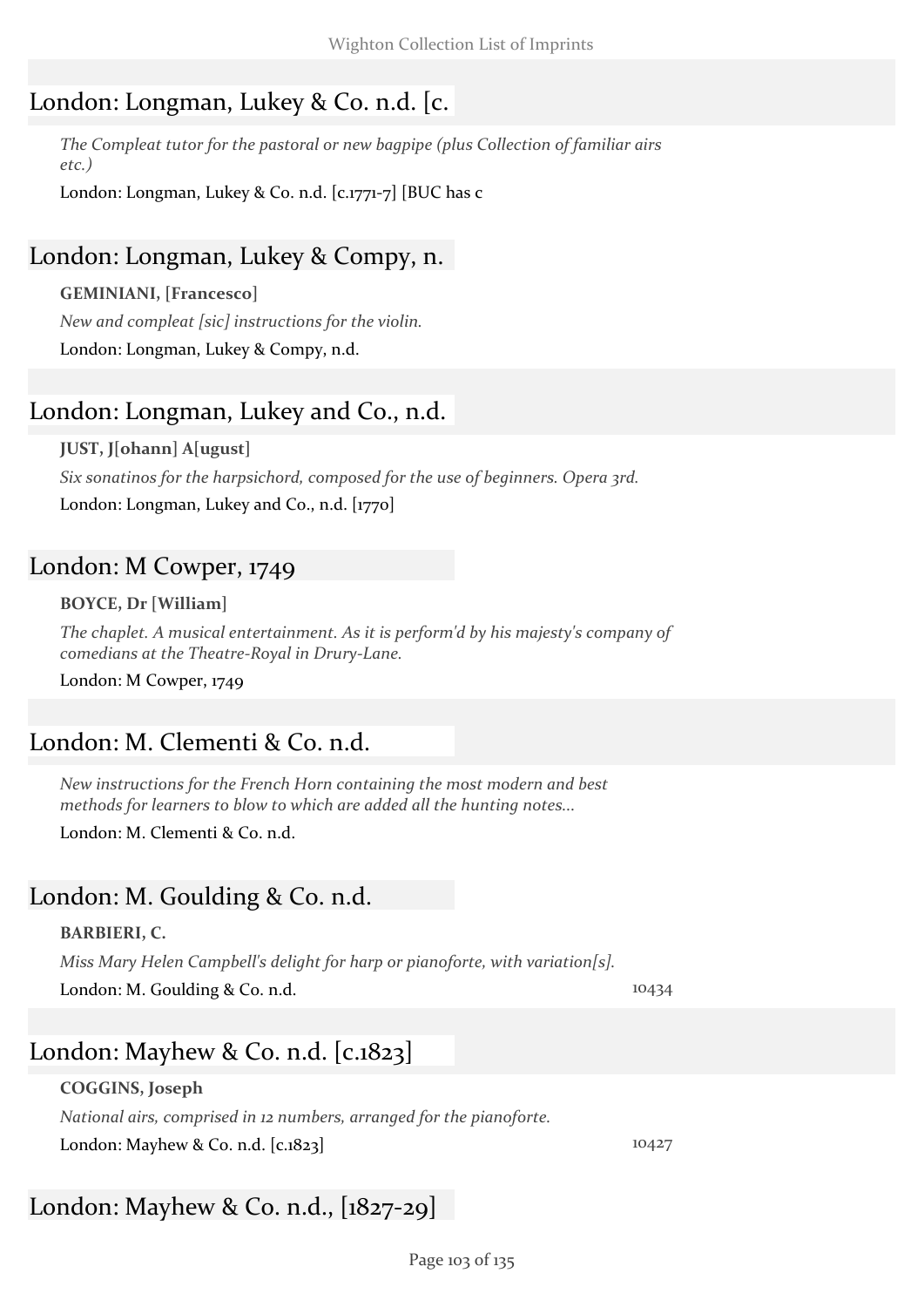## **BARNETT, John**

*Songs of the Minstrels: [being imitations of the national music of twenty-four countries] the poetry written by Harry Stoe Van Dyk, the music composed by J. B. [several of the airs harmonized].*

London: Mayhew & Co. n.d., [1827-29] 7092

# London: Mayhew & Co., n.d. [1827-29]

## **BARNETT, John**

*Songs of the Minstrels: [being imitations of the national music of twenty-four countries] the poetry written by Harry Stoe Van Dyk, the music composed by J. B. [several of the airs harmonized].*

London: Mayhew & Co., n.d. [1827-29] 7091

## London: Mr. Silvester n.d. [1810]

## **CORRI, Domenico**

*The singer's preceptor; or, Corri's treatise on vocal music... calculated to teach the art of singing - proper rules... to assist those who sing by ear only,...*

London: Mr. Silvester n.d. [1810] 10441

## London: Musical Antiquarian, 1844

## **DOWLAND, John**

*The first set of songs, in 4 parts, composed by John Dowland, scored from the first edition printed in the year 1597, and preceded by a life of the composer, by W. Chappell, F.S.A.*

London: Musical Antiquarian, 1844 7093

# London: Muzio Clementi & Co n.d. [Th

## **Clementi, Muzio**

*Three sonatas for the Piano-forte or harpsichord with accompaniments for a flute & violoncello dedicated to Miss Meysey... Op. XXI*

London: Muzio Clementi & Co n.d. [This edition not in B 8230

# London: Muzio Clementi & Co., n.d.

**Pleyel, Ignace**

*Three quartetts... [op. 9 bk. 2d]* London: Muzio Clementi & Co., n.d. 14688

# London: Muzio Clementi & Co., n.d. [T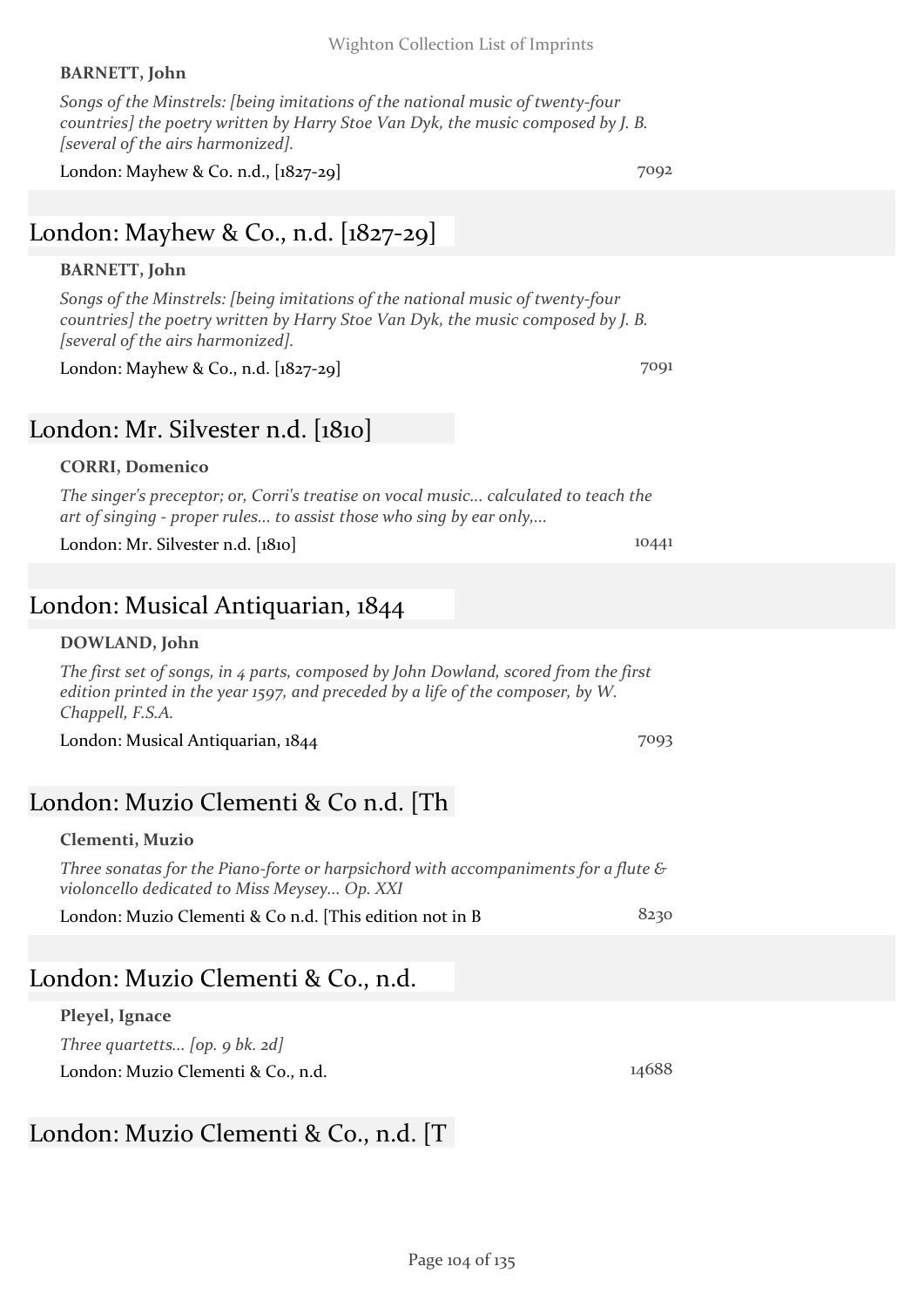## **Haydn, Joseph**

| Trois sonates pour le Piano-forte avec accompagnement de violon & violoncello<br>composees et dediees a Madame Schroeter par Joseph Hadyn, Dr. Mus. op. 73                                                             |       |  |
|------------------------------------------------------------------------------------------------------------------------------------------------------------------------------------------------------------------------|-------|--|
| London: Muzio Clementi & Co., n.d. [This edition not list                                                                                                                                                              | 8230  |  |
|                                                                                                                                                                                                                        |       |  |
| London: N. Corri, n.d. [1809]                                                                                                                                                                                          |       |  |
| Pandean Music, in 3 books. A select collection of all the marches, minuets, waltzes,<br>and airs performed by the Pandean's Band at Vauxhall and also by the Silver Miner's<br>Band, with some original airs           |       |  |
| London: N. Corri, n.d. [1809]                                                                                                                                                                                          | 10472 |  |
| London: n.d.                                                                                                                                                                                                           |       |  |
| <b>MOORE McCARTHY, D.</b>                                                                                                                                                                                              |       |  |
| Une Offrande aux Dames, a 2nd. set of quadrilles.                                                                                                                                                                      |       |  |
| London: n.d.                                                                                                                                                                                                           | 10439 |  |
| Harpsichord, the Miscellany, containing the Coronation Anthem and the Water<br>Piece, by Handel; The overture to Comus, and Thomas and Sally, by Arne; A<br>concerto, by Hasse; God Save the King, with variations     |       |  |
| London: n.d.                                                                                                                                                                                                           | 7061  |  |
| HART, Joseph                                                                                                                                                                                                           |       |  |
| Hart's Irish quadrilles arranged for the pianoforte and harp                                                                                                                                                           |       |  |
| London: n.d.                                                                                                                                                                                                           | 10439 |  |
| A 5th set of admired quadrilles, including the favorite [sic] air "We're a noddin", and<br>the finale "La Buckingham", with the variations for the pianoforte, with a flute or<br>violin accompaniment by John H. Gow. |       |  |
| London: n.d.                                                                                                                                                                                                           | 10439 |  |
| PARRY, John                                                                                                                                                                                                            |       |  |
| A selection of Welsh melodies, with symphonies and accompaniments. 2nd. number.                                                                                                                                        |       |  |
| London: n.d.                                                                                                                                                                                                           | 7085  |  |
| CROSBY & Co., B., (publishers)                                                                                                                                                                                         |       |  |
| English Musical Repository: a choice selection of esteemed English songs, adapted<br>for the voice, violin and German flute.                                                                                           |       |  |
| London: n.d.                                                                                                                                                                                                           |       |  |
| <b>SIMPSON, Christopher</b>                                                                                                                                                                                            |       |  |
| A compendium; or, Introduction to Practical Music.                                                                                                                                                                     |       |  |
| London: n.d.                                                                                                                                                                                                           |       |  |
| DALE, Joseph                                                                                                                                                                                                           |       |  |
| The Jubilee for the pianoforte or harp, composed in commemoration of the 50th.<br>year of the reign of our George III Oct. 25th. 1809.                                                                                 |       |  |
| London: n.d.                                                                                                                                                                                                           | 10439 |  |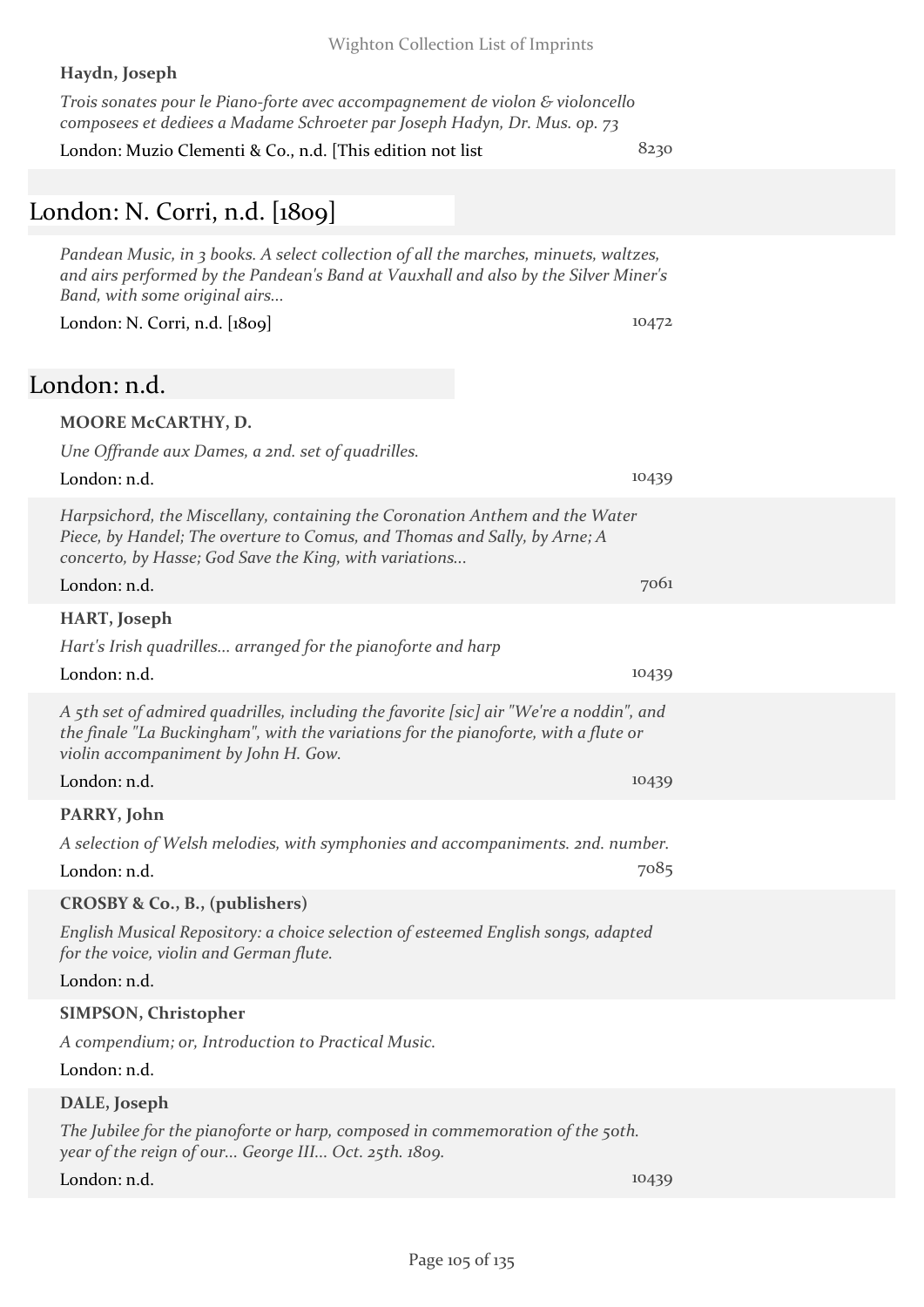| RIPPON, John, D.D.                                                                                                                                                                         |       |
|--------------------------------------------------------------------------------------------------------------------------------------------------------------------------------------------|-------|
| A selection of psalm and hymn tunes from the best authors, in 3 and 4 parts, adapted<br>principally to Dr. Watts's Hymns and psalms etc.                                                   |       |
| London: n.d.                                                                                                                                                                               |       |
| REINAGLE, A[lexander]                                                                                                                                                                      |       |
| A collection of the most favourite Scots tunes, with variations for the harpsichord.                                                                                                       |       |
| London: n.d.                                                                                                                                                                               | 10400 |
| <b>LOTTIN, Napoleon</b>                                                                                                                                                                    |       |
| Victoria's Triumphal march composed for the pianoforte                                                                                                                                     |       |
| London: n.d.                                                                                                                                                                               | 10439 |
| Hart's much-admired 5th. set of Scotch quadrilles composed and arranged for the<br>pianoforte or harp by Joseph Hart.                                                                      |       |
| London: n.d.                                                                                                                                                                               | 10439 |
| Hart's 11th set of quadrilles selected from Rossini's beautiful opera of Zelmira with<br>their proper figures in French and English arranged for the pianoforte or harp by<br>Joseph Hart. |       |
| London: n.d.                                                                                                                                                                               | 10439 |
| Ancient Scotish [sic] melodies, a selection from the Scotish songs and airs of the<br>Skene manuscript, arranged with symphonies and accompaniments by G.F. Graham<br>and Finlay Dun.      |       |
| London: n.d.                                                                                                                                                                               | 31985 |
| Davidson's Collection of Scottish melody, containing above 300 airs adapted for the<br>flute, violin or any other treble instrument.<br>London: n.d.                                       |       |
| Hart's Hunter of Tyrol, or, Alpine quadrilles.                                                                                                                                             |       |
| London: n.d.                                                                                                                                                                               | 10439 |
| Davidson's Gems of Scottish minstrelsy containing the music and words of above<br>200 Scotch songs.<br>London: n.d.                                                                        |       |
| Monro's admired selection of country dances,  etc., carefully adapted for the harp,                                                                                                        |       |
| pianoforte, violin, flute or flageolet, to which are prefixed proper figures.<br>London: n.d.                                                                                              | 10435 |
| Violoncello, method for the, by Baillot, Levasseur, Catel, and Baudiot adapted from<br>the Paris Conservatory of music, translated from the original by A. Merrick.                        |       |
| London: n.d.                                                                                                                                                                               | 10446 |
| A 4th collection of 16 of the most favourite minuets with their basses neatly fitted<br>for the German flute, violin or harpsichord.                                                       |       |
| London: n.d.                                                                                                                                                                               | 10440 |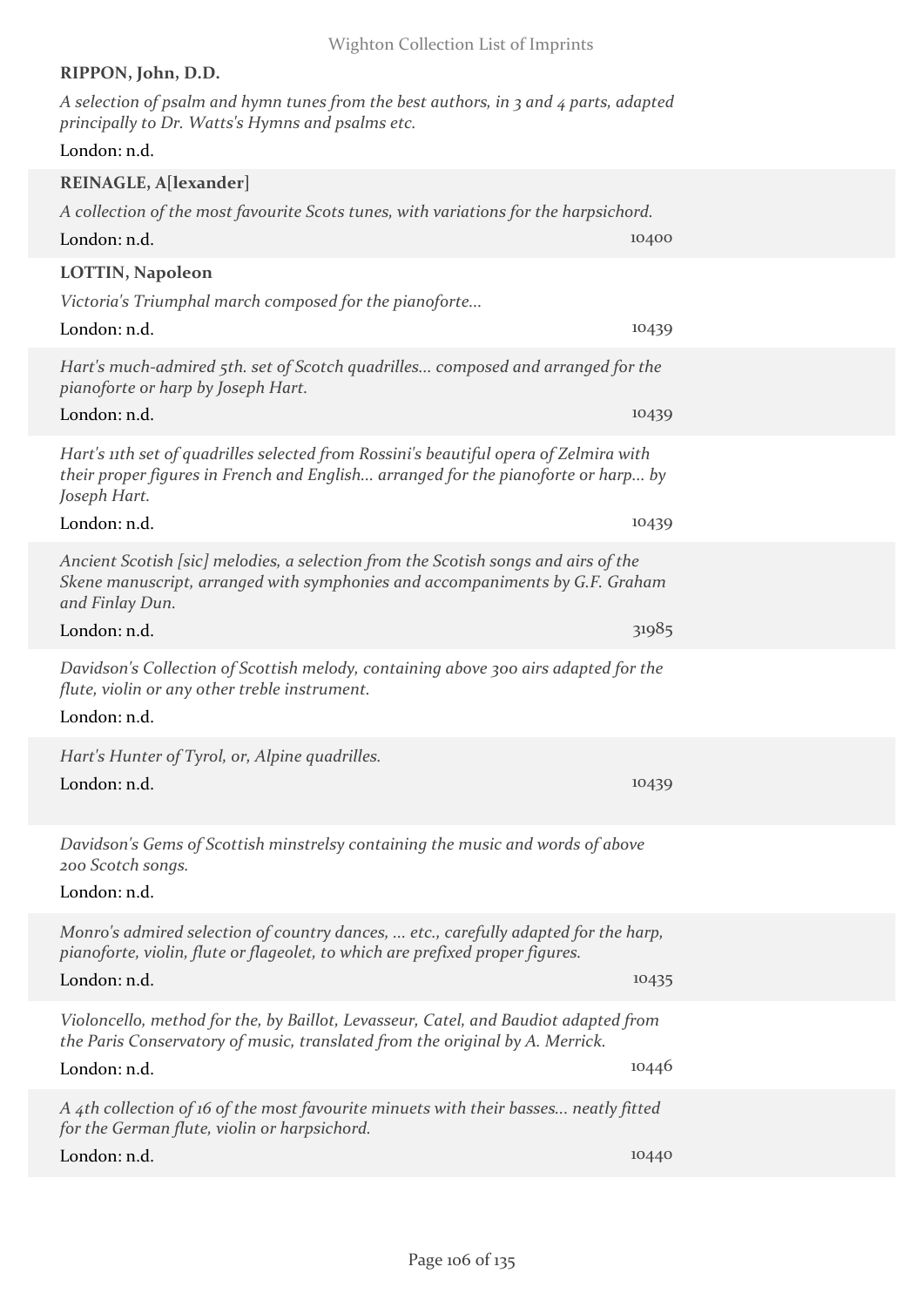## **LIGHT, Edw[ar]d**

| A select collection of Scottish and Irish airs for the voice, with an accompaniment<br>(expressly composed) for the harp-lute                                                                                        |       |
|----------------------------------------------------------------------------------------------------------------------------------------------------------------------------------------------------------------------|-------|
| London: n.d.                                                                                                                                                                                                         | 31985 |
| ISAAC, Mr.                                                                                                                                                                                                           |       |
| The Morris, a new dance for the year 1716.                                                                                                                                                                           |       |
| London: n.d.                                                                                                                                                                                                         | 10440 |
| LODER, J.D.                                                                                                                                                                                                          |       |
| A general and comprehensive instruction book for the violin, containing upwards of<br>100 preludes and exercises, and a selection of popular melodies                                                                |       |
| London: n.d.                                                                                                                                                                                                         | 10445 |
| Davidson's Collection of Irish melodies, containing above three hundred airs adapted<br>for the flute, violin, cornopean, accordian, etc.<br>London: n.d.                                                            |       |
| [Monro's admired selection of country dances,  etc.,]<br>London: n.d.                                                                                                                                                | 10435 |
| HART, Joseph                                                                                                                                                                                                         |       |
| New country dances, two sets.                                                                                                                                                                                        |       |
| London: n.d.                                                                                                                                                                                                         | 10435 |
| Davidson's Collection of Welsh melodies, adapted for the flute etc.<br>London: n.d.                                                                                                                                  |       |
| <b>HOOK, James</b>                                                                                                                                                                                                   |       |
| The hours of love, a collection of sonnets, containing morning, noon, evening and<br>night properly adapted for the voice, harpsichord, violin or German flute.                                                      |       |
| London: n.d.                                                                                                                                                                                                         | 32009 |
| Essex harmony, being a choice collection of the most celebrated songs, catches,<br>canons, epigrams, canzonets, and glees, for two, three, four, five and nine voices<br>from the works of the most eminent masters. |       |
| London: n.d.                                                                                                                                                                                                         | 31976 |
| Essex harmony, being a choice collection of the most celebrated songs, catches,<br>canons, epigrams, canzonets, and glees, for two, three, four, five and nine voices<br>from the works of the most eminent masters. |       |
| London: n.d.                                                                                                                                                                                                         | 31975 |
| LUTHER, John Christian                                                                                                                                                                                               |       |
| Eight sonatas for the harpsichord or pianoforte.                                                                                                                                                                     |       |
| London: n.d.                                                                                                                                                                                                         | 31953 |
| LUTHER, John Christian                                                                                                                                                                                               |       |
| A sonata with variations to the favorite [sic] French air "Ah: vous dirai je".                                                                                                                                       |       |
| London: n.d.                                                                                                                                                                                                         | 31953 |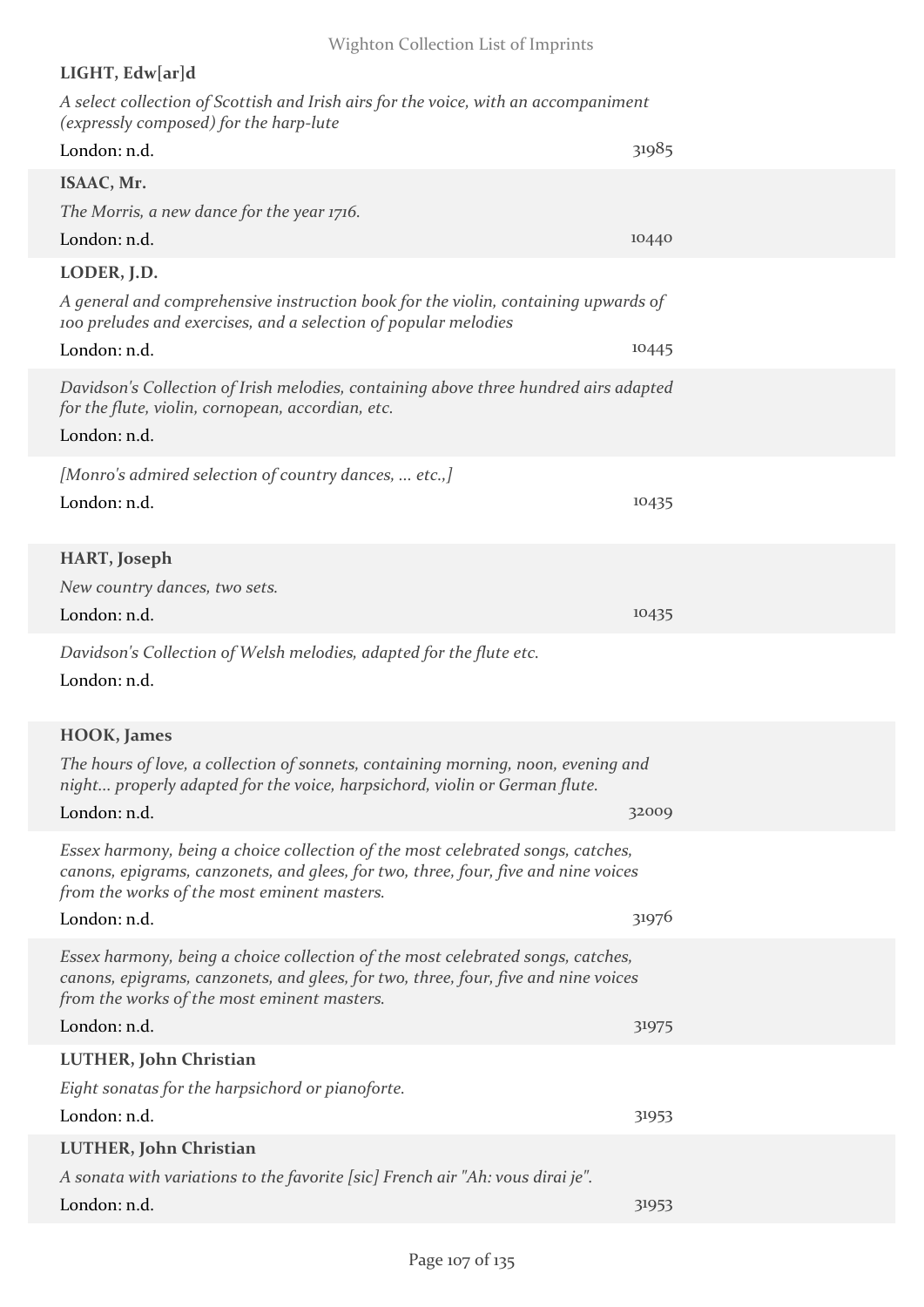| HARDIN, Elizabeth (G)                                                                                                                                                                                        |       |  |
|--------------------------------------------------------------------------------------------------------------------------------------------------------------------------------------------------------------|-------|--|
| Six lessons for the harpsichord.                                                                                                                                                                             |       |  |
| London: n.d.                                                                                                                                                                                                 | 31959 |  |
| Tom & Jerry's Country dances composed for the pianoforte or harp.                                                                                                                                            |       |  |
| London: n.d.                                                                                                                                                                                                 | 10435 |  |
|                                                                                                                                                                                                              |       |  |
| Goulding & Co's. Select collection of elegant country dances.<br>London: n.d.                                                                                                                                | 10435 |  |
|                                                                                                                                                                                                              |       |  |
| SCHULTHESIUS, G.P.                                                                                                                                                                                           |       |  |
| Two quartets for the harpsichord or pianoforte accompanied with a violin, viola and<br>violoncello obligato.                                                                                                 |       |  |
| London: n.d.                                                                                                                                                                                                 | 31953 |  |
| HAWES, W[illia]m.                                                                                                                                                                                            |       |  |
| A sett [sic] of six favorite [sic] Scotch airs harmonized as glees for 3 and 4 voices.                                                                                                                       |       |  |
| London: n.d.                                                                                                                                                                                                 | 21266 |  |
| <b>SMITH, John Stafford</b>                                                                                                                                                                                  |       |  |
| A miscellaneous collection of new songs, catches and glees for 1, 2, 3, 4, and 5 voices,<br>particularly on occasional ode sung after dinner at the Pantheon, which gained the<br>premium this year $[1780]$ |       |  |
| London: n.d.                                                                                                                                                                                                 | 21259 |  |
| <b>URBANI</b> , Peter                                                                                                                                                                                        |       |  |
| A selection of minuets, high dances, cottilions, Scots airs, etc., adapted for the<br>pianoforte or harpsichord.                                                                                             |       |  |
| London: n.d.                                                                                                                                                                                                 | 10440 |  |
| A 5th collection of 16 of the most favourite minuets with their basses neatly fitted<br>for the German flute, violin or harpsichord.                                                                         |       |  |
| London: n.d.                                                                                                                                                                                                 | 10440 |  |
|                                                                                                                                                                                                              |       |  |
| London: n.d. (1729)                                                                                                                                                                                          |       |  |
| GAY, John                                                                                                                                                                                                    |       |  |
| Polly: an opera, being the second part of The Beggar's Opera, with the songs set to<br>music.                                                                                                                |       |  |
| London: n.d. (1729)                                                                                                                                                                                          | 31980 |  |
|                                                                                                                                                                                                              |       |  |

# London: n.d. [1730]

## **[CHETWOOD, W. R.]**

*The Lover's Opera [with the songs set to music].* London: n.d. [1730]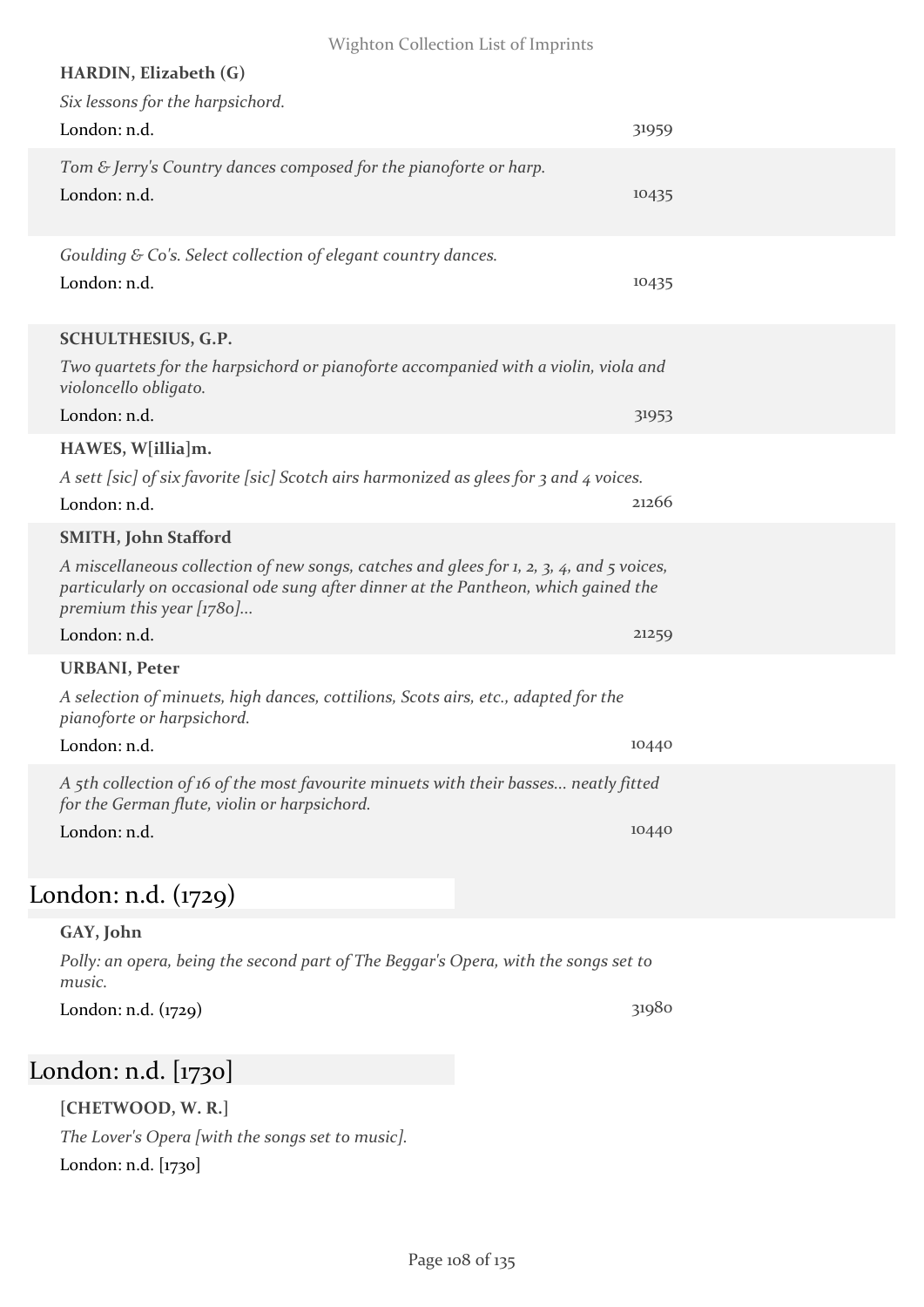*Dances, marches, etc. A collection of Scots and other airs, with a bass for the harpsichord.*

London: n.d. [1730]

## London: n.d. [1737-38]

*Musical Entertainer, (The), engrav'd by George Bickham, Junr., comprising 185 English songs set for the voice and most with accompaniment for the flute (each on 1 page with a finely engraved vignette).*

London: n.d. [1737-38] 3259

## London: n.d. [1743]

*English Orpheus, (The), consisting of 96 of the most favourite English and Scotch songs, with the musick [sic] for the voice, violin, hautboy, German and common flutes, with the thorough bass for the organ...*

London: n.d. [1743] 31986

## London: n.d. [1747]

#### **OSWALD, James**

*Airs for spring, autumn, summer and winter, each in 2 sets* London: n.d.  $[1747]$  10428

### London: n.d. [1761]

#### **PARRY, John**

*A collection of Welsh, English and Scotch airs, with new variations, also 4 new lessons for the harp or harpsichord... to which are added 12 airs for the guittar.*

London: n.d. [1761] 10426

## London: n.d. [1762]

*A collection of lessons for the harpsichord compos'd by Sigr. Kunzen, Kellery, Agrell, and Hoppe.*

London: n.d. [1762] 31959

## London: n.d. [1763]

#### **HALE, Thomas**

*Social harmony consisting of a collection of songs and catches, in 2, 3, 4, and 5 parts, from the works of the most eminent masters, to which are added several choice songs on masonry.*

London: n.d. [1763] 31965

London: n.d. [1768?]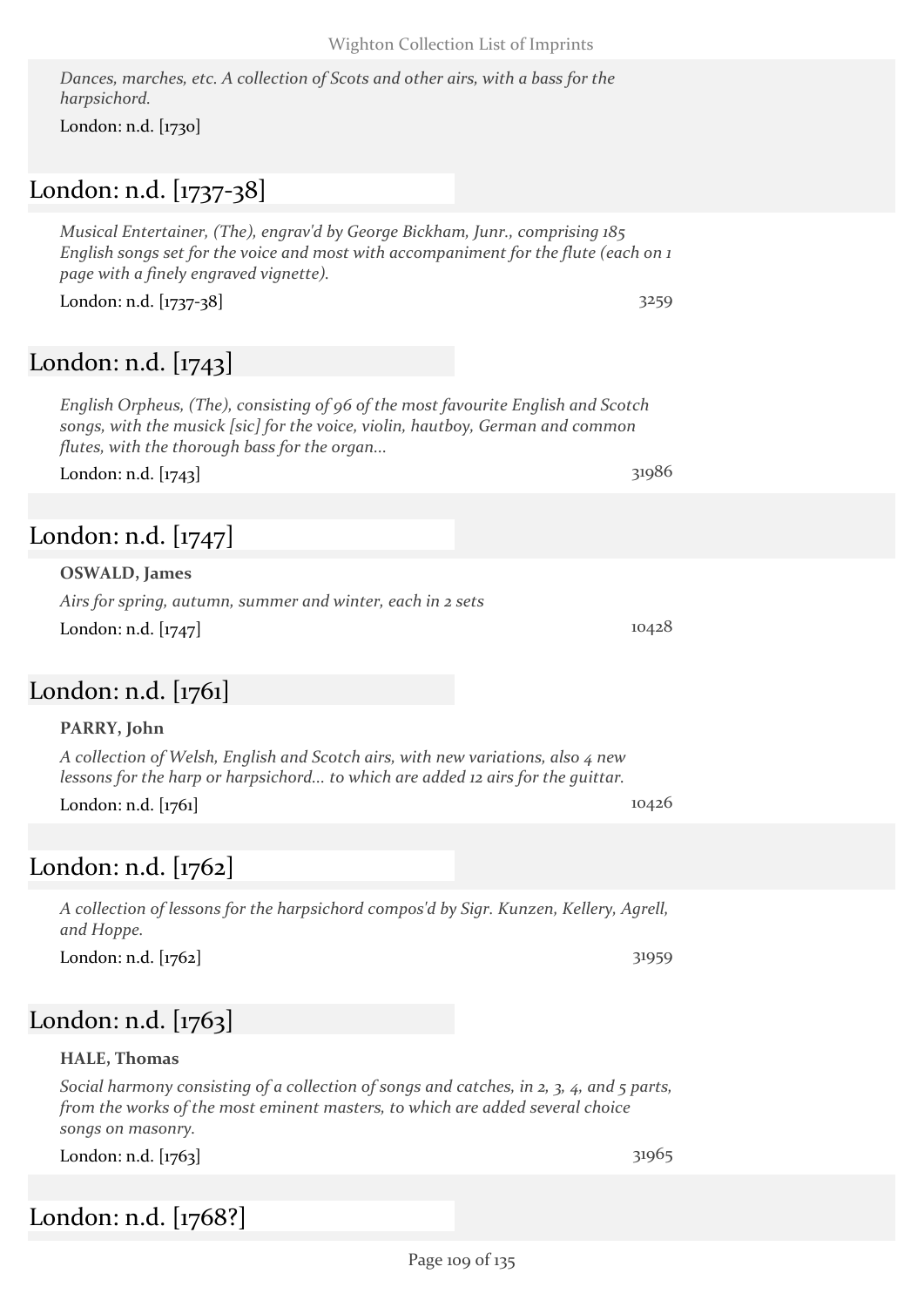#### **HOOK, James**

*A collection of songs, sung by Mr. Vernon and Mrs. Weichsel at Vauxhall, and Mrs. Vincent at Marybon Gardens.*

London: n.d. [1768?] 10419

### London: n.d. [1808]

#### **BUTTON, [S.J.] and John Whitaker (publishers)**

*Musical cabinet or classical pocket library for the German flute, flageolet, violin, or oboe.*

London: n.d. [1808]

### London: n.d. [1811]

#### **HAMILTON, A.**

*Hamilton's novel and entertaining musical pocket companion for the flute or violin, comprising a selection of the most favorite [sic] Italian, French, English, Scotch and Irish airs, rondos, marches etc...*

London: n.d. [1811]

#### **JONES, Edward**

*Musical curiosities; or a selection of the most characteristic national songs and airs, consisting of Spanish, Portuguese, Russian, Danish, Lapland, Malabar, New South Wales, Italian, Swiss...*

London: n.d. [1811] 10429

London: n.d. [BUC has c. 1793]

#### **JENKINS, George**

*New Scotch music, consisting of slow airs, strathspeys, quick reels, country dances, and a medley on a new plan, with a bass for a violoncello or harpsichord.*

London: n.d. [BUC has c. 1793] 10491

## London: n.d. [c.177-]

#### **OSWALD, James**

*A collection of the best old Scotch and English songs set for the voice with accompaniments and thorough bass for the harpsichord.*

London: n.d. [c.177-] 10409

## London: n.d. [c.1797]

#### **GOW, Nathaniel**

*A collection of strathspey reels with a bass for the violoncello or harpsichord containing the most approved old and the most fashionable new reels some of which are composed and others with additions by Nathaniel Gow....*

London: n.d. [c.1797] 7070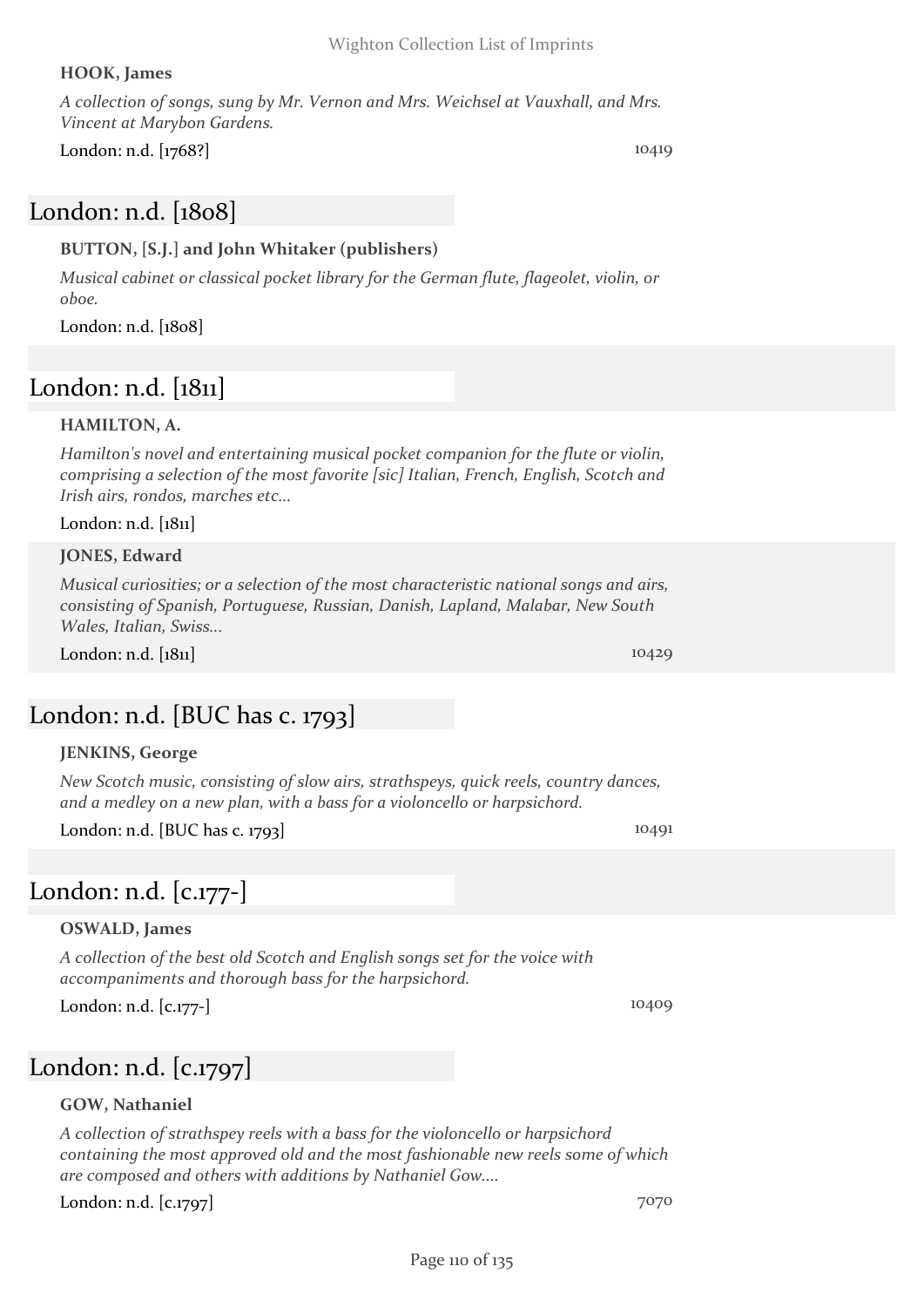## London: n.d. [c.1810-34]

#### **STEVENSON, Sir John, Mus. Doc.**

*A selection of Irish melodies with symphonies and accompaniments by Sir John Stevenson, Mus. Doc., and characteristic words by Thomas Moore.*

#### London: n.d. [c.1810-34] 10437

#### **STEVENSON, Sir John, Mus. Doc.**

*A selection of Irish melodies with symphonies and accompaniments by Sir John Stevenson, Mus. Doc., and characteristic words by Thomas Moore.*

London: n.d. [c.1810-34] 10436

## London: N[athaniel] T[hompson], 1685

*A choice collection of 180 loyal songs, all of them written since the two late plots (viz.) The horrid Salamanca Plot in 1678, and the Fanatical Conspiracy in 1683, intermixt with some new love songs...*

London: N[athaniel] T[hompson], 1685

### London: P. Fraser, n.d.

*Musical companion (The delightfull [sic]) for gentlemen and ladies, being a choice collection out of all the latest operas...*

London: P. Fraser, n.d.

### London: P. Short, 1597

#### **MORLEY, Thomas**

*Plaine and easie introduction to practical musicke [sic]* London: P. Short, 1597 21257

### London: Paterson's Publications Ltd., (1

#### **LOGAN**

*Logan's collection of highland bagpipe music..* London: Paterson's Publications Ltd., (1947)

### London: Paterson's Publications Ltd., 1

#### **LOGAN**

*Logan's collection of highland bagpipe music...* London: Paterson's Publications Ltd., 1947

### London: Pearce & Co., n.d.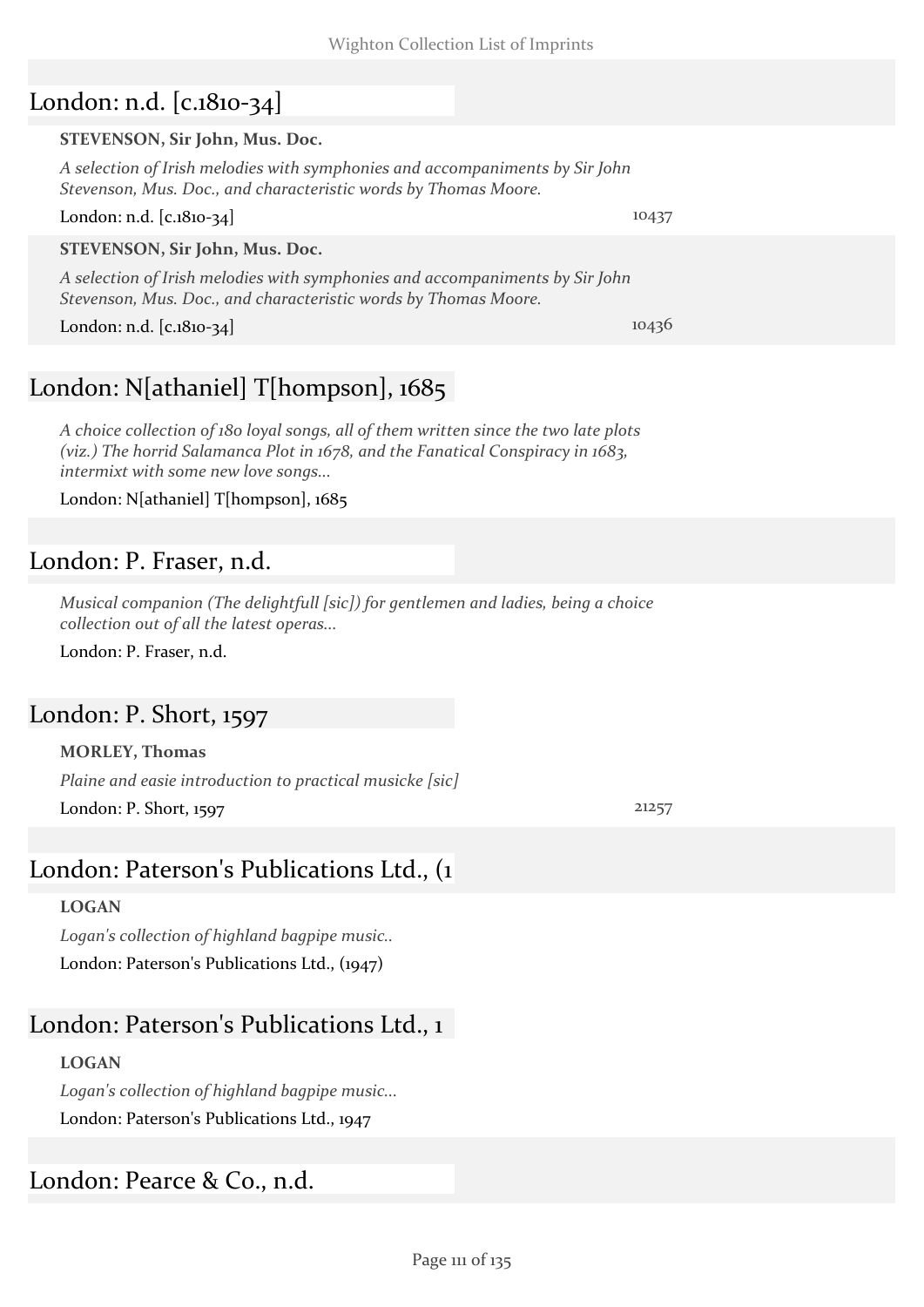#### **HOOK, James**

*The Garland of love, sung by Mrs. Bland with universal applause at the Theatre Royal Drury Lane, in the Grand Melo Drame of Tekeli*

London: Pearce & Co., n.d. 7060

## London: Preston and son n.d. [Op 14, c1

### **PLEYEL, Ignace**

*Three Grand Sonatas for the Piano-forte or Harpsichord in which are introduced for the subject of the adagios and last movements select scotish [sic] airs with the accompanyments for a violin and violoncello*

London: Preston and son n.d. [Op 14, c1800] 8230

## London: Preston and son, n.d. [BUC ha

### **PEACOCK, Francis**

*Fifty favourite Scotch airs for a violin, German flute and violoncello with a thorough bass for the harpsichord.*

London: Preston and son, n.d. [BUC has c.1790] 10508

### **PEACOCK, Francis**

*Fifty favourite Scotch airs for a violin, German flute and violoncello with a thorough bass for the harpsichord.*

London: Preston and son, n.d. [BUC has c.1790] 10507

## London: Preston, n.d. [1809]

### **THOMSON, George**

*A select collection of original Welsh airs adapted for the voice, united to characteristic English poetry, never before published, with symphonies and accompaniments, composed chiefly by Joseph Haydn.*

London: Preston, n.d. [1809] 7084

## London: printed & published by W. Phi

### **CASSON, Margaret**

*The cuckoo, a favorite song with an accompaniment for the piano forte or pedal harp, written and composed by Miss Margaret Casson.*

London: printed & published by W. Phillips n.d. 7060

## London: printed (for the author) by Cle

### **REEVE, W.**

*Kitty of the Clyde, a favorite ballad sung by Mr. Slader, at the Aquatic Theatre Sadlers Wells, in the Caledonian spectacle of An Bratach, written by C. Dibdin Junr., composed by W. Reeve.*

London: printed (for the author) by Clementi & Compy. 7060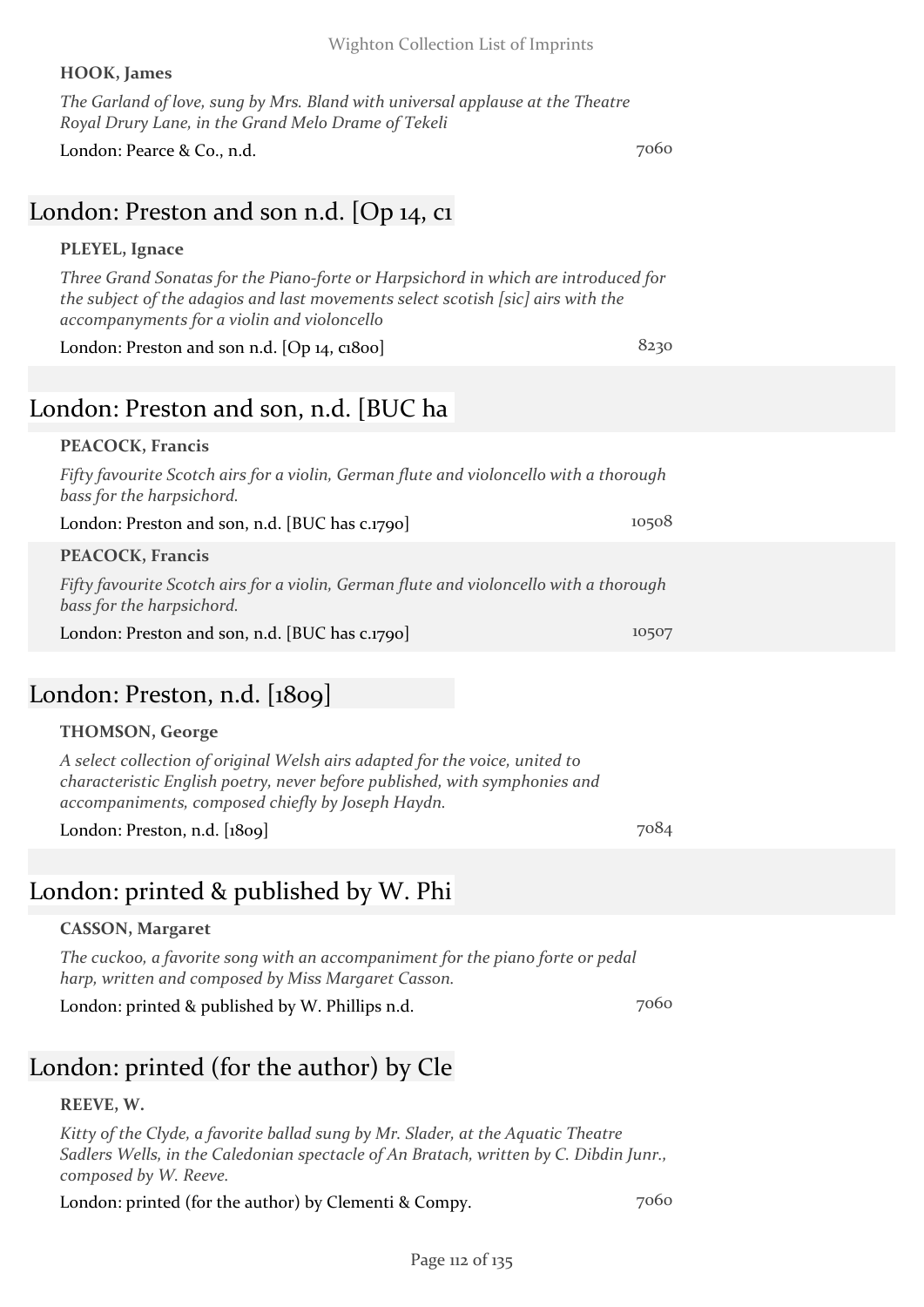| London: Printed and sold at 28, Hay M                                                                                                                                                                      |       |
|------------------------------------------------------------------------------------------------------------------------------------------------------------------------------------------------------------|-------|
| CORRI, D.                                                                                                                                                                                                  |       |
| Beware of love, sung by Mr. Braham in the opera of The travellers or Music's<br>fascination, composed by D. Corri, written by Mr. Cherry.                                                                  |       |
| London: Printed and sold at 28, Hay Market, n.d.                                                                                                                                                           | 7060  |
| London: printed and sold at Bland $\&w$                                                                                                                                                                    |       |
| LATOUR, T.                                                                                                                                                                                                 |       |
| The Caledonian laddy, arranged as a rondo for the pianoforte.                                                                                                                                              |       |
| London: printed and sold at Bland & Wellers, n.d. [1806?]                                                                                                                                                  | 10434 |
|                                                                                                                                                                                                            |       |
| London: printed and sold at no. 28 Hay                                                                                                                                                                     |       |
| CORRI, D.                                                                                                                                                                                                  |       |
| The grand characteristic overture to the comic opera of The Travellers or Music's<br>Fascination, now performing with unbounded applause at the T[heatre] R[oyal]<br>D[rury] L[ane], composed by D. Corri. |       |
| London: printed and sold at no. 28 Hay Market n.d.                                                                                                                                                         | 7060  |
| London: printed and sold by Goulding,                                                                                                                                                                      |       |
| Loder's collection of dances for 1814, arranged for the pianoforte, as danced at the<br>upper and lower rooms, and at all the fashionable private assemblies, in Bath                                      |       |
| London: printed and sold by Goulding, D'Almaine, Potter                                                                                                                                                    | 10438 |
| London: printed and sold by J. Balls                                                                                                                                                                       |       |
| The nightingale, a favorite military rondo, arranged for the pianoforte, also as a duet<br>for two performers.                                                                                             |       |
| London: printed and sold by J. Balls                                                                                                                                                                       | 10434 |
| London: printed and sold by J. Balls n.d                                                                                                                                                                   |       |
| PLEYEL, [Ignaz]                                                                                                                                                                                            |       |
| Merrily danced the quaker's wife, arranged as a rondo.<br>London: printed and sold by J. Balls n.d. [1823?]                                                                                                | 10434 |
|                                                                                                                                                                                                            |       |
| London: printed and sold by J. Balls, n.                                                                                                                                                                   |       |
| HOLST, Mr                                                                                                                                                                                                  |       |
| The popular air of Miss Spicer, arranged as a rondo for the pianoforte.                                                                                                                                    |       |

London: printed and sold by J. Balls, n.d.  $[1807?]$  10434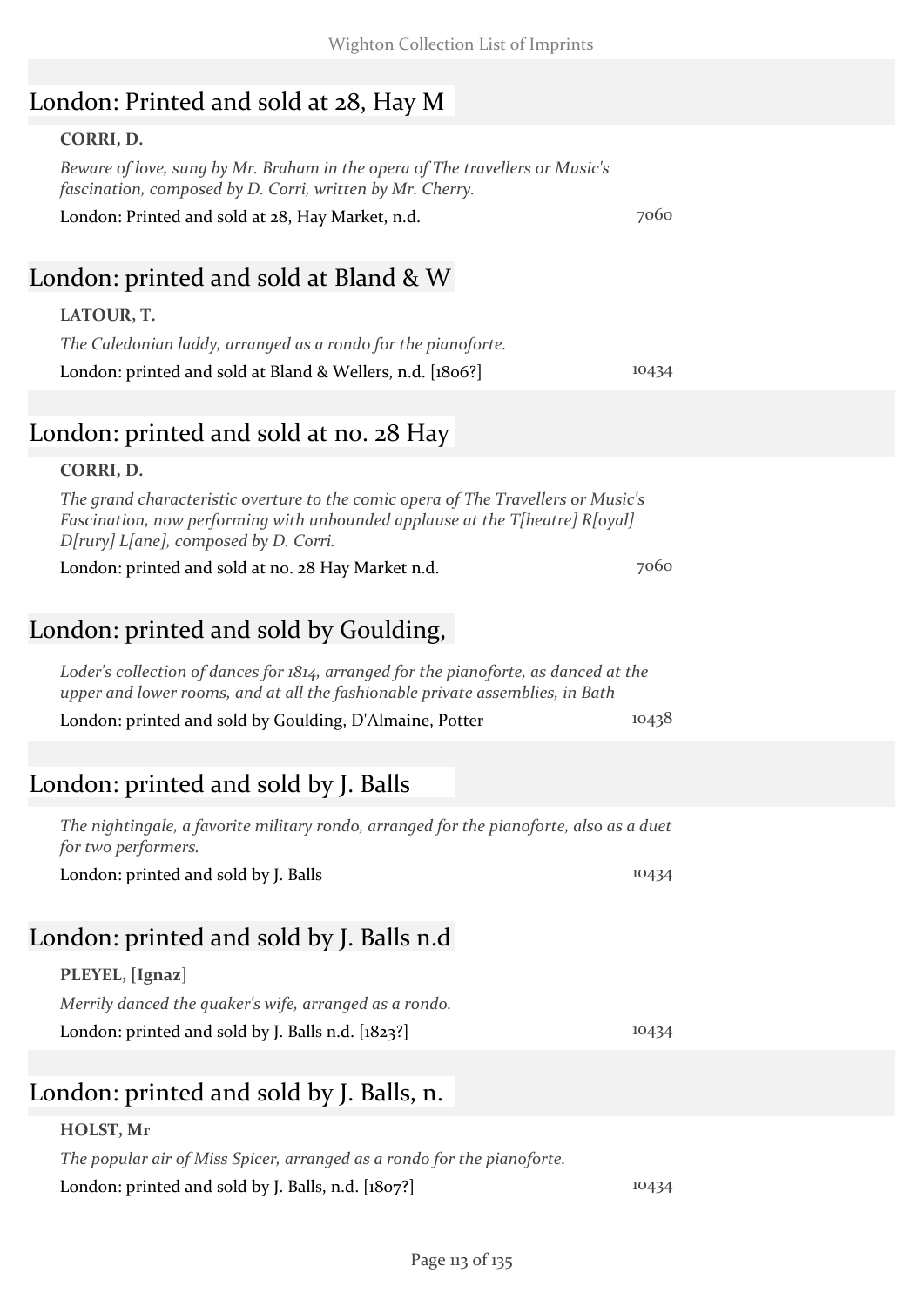## London: printed and sold by John Prest

#### **JACKSON, William**

*Encompass'd in an angel's frame, a favourite song, sung by Mr. Bannister in "The Lord of the Manor"*

London: printed and sold by John Preston, n.d. 10422

## London: printed and sold by Preston &

*Preston's selection of the most favorite country-dances, reels &c. with their proper figures for the harp, harpsichord or violin, as performed at Court, Bath, and all grand assemblies.*

London: printed and sold by Preston & Son n.d.

## London: Printed and sold by Preston, n

#### **ROSS, John**

*An ode to charity, written by Mr. John Rannie, set to music with an accompaniment for the piano forte by John Ross. Op. 10th.*

London: Printed and sold by Preston, n.d. 10423

## London: printed and sold by S. Babb, n.

#### **GIORDANI, Sigr.**

*The favorite [sic] rondo, sung by Sigra. Sestini, in the new comic opera "Il Barone di Torre Forte"*

London: printed and sold by S. Babb, n.d. 10422

## London: printed and sold by W. Camp

#### **WERNER, Francis**

*Book XVIII for the year 1785. 8 cotillions, 6 favorite [sic] country dances and two minuets with their proper figures for the harp, harpsichord and violin.*

London: printed and sold by W. Campbell, n.d.

## London: printed by Broderip and Wilki

*The plough boy, with variations for the piano forte.* London: printed by Broderip and Wilkinson n.d. 7060

## London: printed by Broderip and Wilki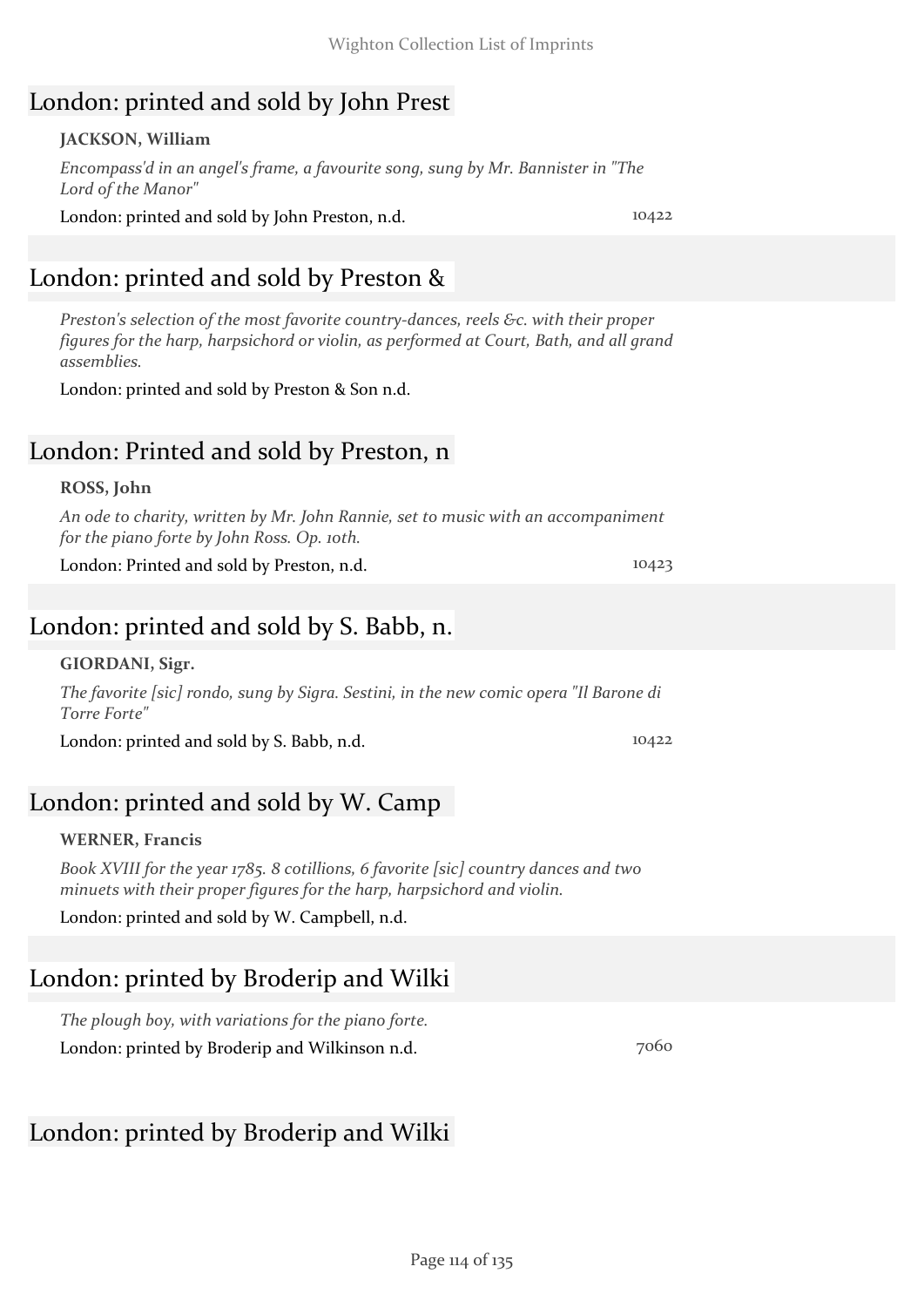#### **MOZART, W.A.**

| A collection of original songs with an accompaniment for the piano forte or harp |  |
|----------------------------------------------------------------------------------|--|
| the poetry by Mr. Rannie. Book 2.                                                |  |

London: printed by Broderip and Wilkinson, n.d. 10423

## London: printed by Clementi & Co. n.d.

#### **PLEYEL, [Ignaz]**

*Pleyel's celebrated concertante, as performed with the greatest applause at the Pantheon and Hanover Square concerts, adapted for the pianoforte, with an accompaniment for a violin.*

London: printed by Clementi & Co. n.d. [1811?] 10434

## London: printed by Clementi & Co., n.d

#### **KING, M[atthew] P[eter]**

*Grand cavalry march in "Timour the Tartar", performed with the greatest applause at the Theatre Royal Covent Garden.*

London: printed by Clementi & Co., n.d. [1810?] 10434

## London: printed by Clementi, Banger,

| GRAEFF, J[ohann] G[eorg]                                         |       |
|------------------------------------------------------------------|-------|
| Six canzonets with an accompaniment for the piano forte, Op. 13. |       |
| London: printed by Clementi, Banger, Hyde, Collard and           | 10423 |

## London: Printed by E Jones for Henry P

*The 1st book of Apollo's banquet: containing instructions, and variety of new tunes, ayres, jiggs [sic], minuets and several new Scotch tunes, for the treble violin, to which is added...*

London: Printed by E Jones for Henry Playford, in the Sav

## London: printed by E. Jones for H. Play

#### **PLAYFORD, John**

*The dancing master, with the tunes to each dance for the treble violin and the addition of several new dances never before printed.*

London: printed by E. Jones for H. Playford 1690

### London: printed by G. Walker, n.d. [18]

#### **KEITH, R. W.**

*The self, a favorite [sic] dance arranged as a rondo for the pianoforte.* London: printed by G. Walker, n.d. [1808?] 10434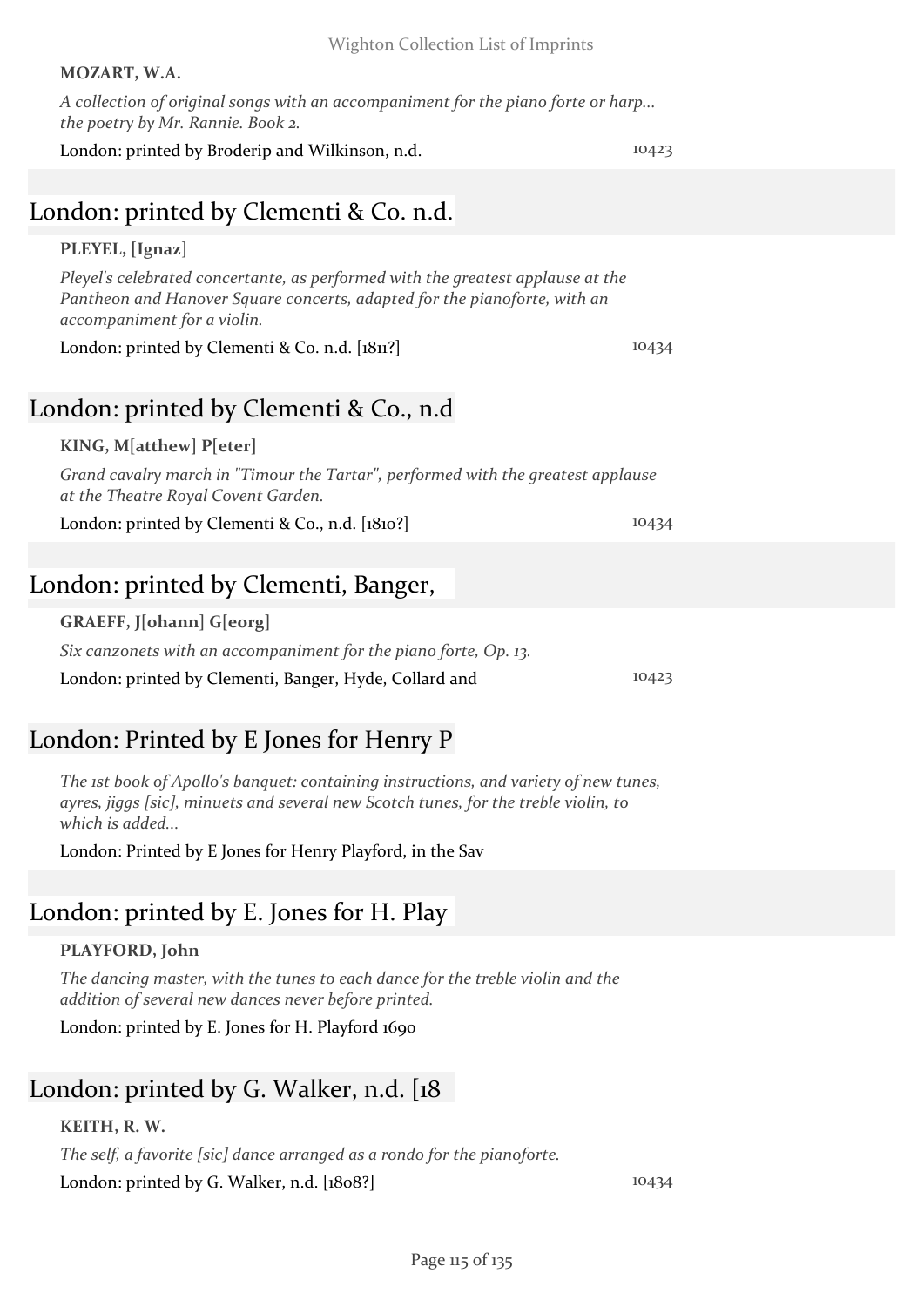## London: printed by H. Meere for J. Wal

*Dancing-master, The compleat country, containing great variety of dances, both old and new; particularly those performed at the several masquerades, together with all the choicest and most noted country...*

London: printed by H. Meere for J. Walsh, 1718

## London: printed by H. Meere for J. Wal

*Dancing-master, The second book of the compleat [sic] country, containing great variety of dances, both old and new; particularly those performed at the several masquerades, together with all the choicest and most noted country...*

London: printed by H. Meere for J. Walsh, 1719

### London: printed by J. Heptinstall for H.

#### **PLAYFORD, John**

*The dancing master, containing above 350 of the choicest old and new tunes now used at Court and other publick places. The whole revised and much more correct than any former editions.*

London: printed by J. Heptinstall for H. Playford, 1703

### London: Printed by Joseph Dale & Son

#### **BRAHAM, J.**

*Down by yon bank where the waves gently flow, sung by Sigra. Storace at...Covent Garden in the comic opera of the "Thirty Thousand" or "Who's the Richest?" the words by T. Dibdin the music by J. Braham.*

London: Printed by Joseph Dale & Son n.d. 7060

### London: printed by Longman & Broder

#### **HOOK, James**

*Diana, a favorite [sic] hunting cantata, sung by Mrs. Kennedy at Vauxhall Gardens* London: printed by Longman & Broderip, n.d. 10422

#### **ARNE, Michael?**

*The favorite song in the Choice of Harlequin, sung by Mr. Darley in the character of a lieutenant, composed by Mr. Arne.*

London: printed by Longman & Broderip, n.d. 10422

### London: printed by Longman and Brod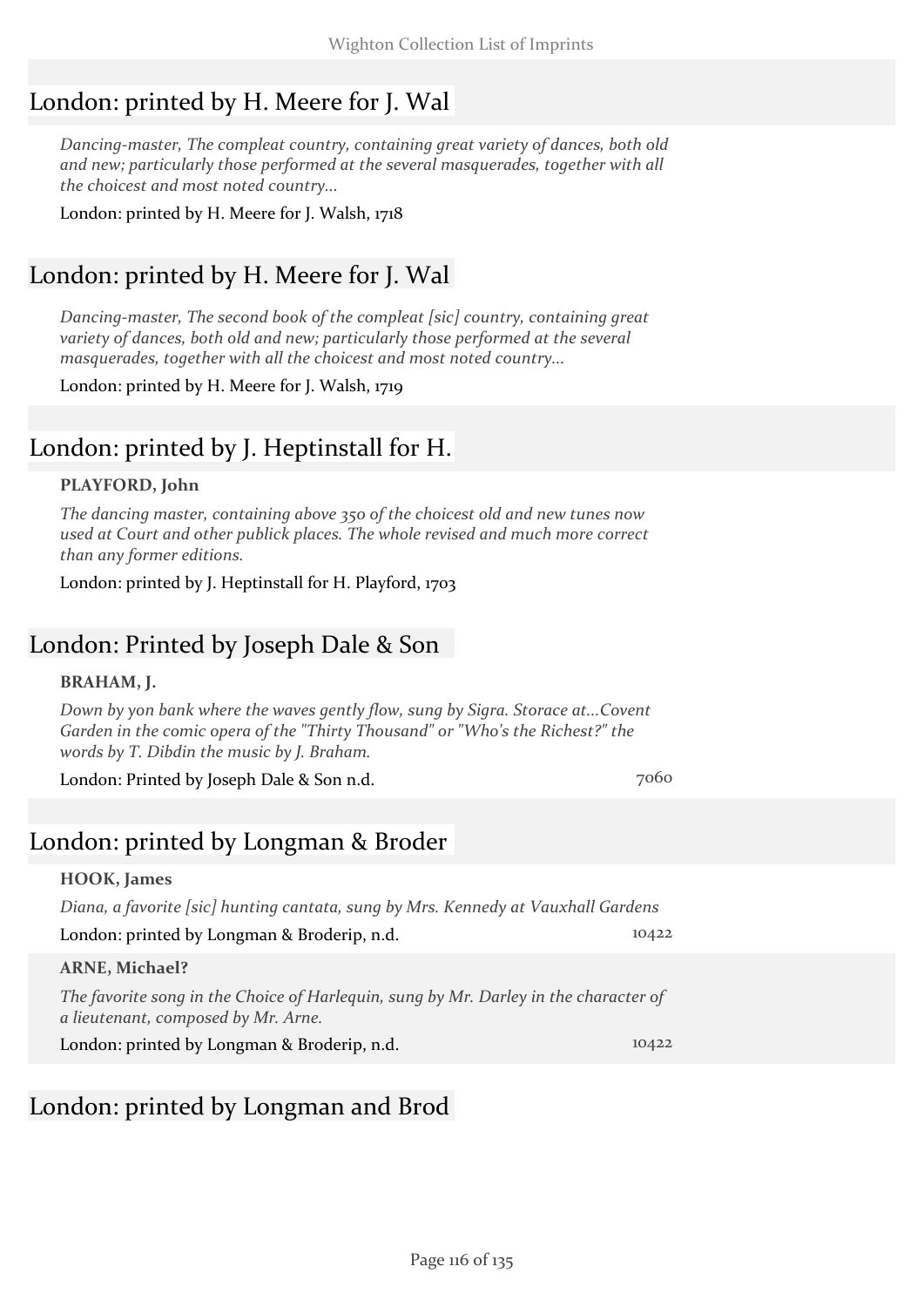#### **REEVE, W.**

*British Fortitude and Hibernian Friendship, or an Escape from France, a musical entertainment as performed at the Theatre Royal Covent Garden, the poetry by J.C. Cross, composed and selected by W. Reeve.*

London: printed by Longman and Broderip n.d. 7060

## London: printed by Longman and Brod

#### **JONES, Thomas**

*For the year 1788, ten new country dances & three cotillons for the harp, harpsichord or pianoforte, with an accompanyment for a violin.*

London: printed by Longman and Broderip, n.d.

#### **ROSS, John**

*A 2nd. set of 9 songs, with an accompaniment for the piano-forte or harp. Op. 4.* London: printed by Longman and Broderip, n.d. 10423

## London: Printed by W Godbid for John

#### **PLAYFORD, John**

*A brief introduction to the skill of musick: for song and viol. in 2 books.* London: Printed by W Godbid for John Playford, 1658

## London: printed by W. Godbid 1675

#### **PLAYFORD, John**

*The dancing master; or, Directions for dancing country dances, with the figures and tunes to each dance.*

London: printed by W. Godbid 1675

## London: printed by W. Godbid for Joh

#### **PLAYFORD, John**

*The Musical companion: containing catches and rounds for 3 voyces, and dialogues, glees, ayres and songs for 2, 3 and 4 voyces, in 2 books.*

London: printed by W. Godbid for John Playford 1672-73

## London: printed by W. Pearson and sol

### **PLAYFORD, John**

*The dancing master, the whole work revised and done in the new ty'd-note, and much more correct than any former edition.*

London: printed by W. Pearson and sold by John Young 1

## London: printed by W. Pearson for H.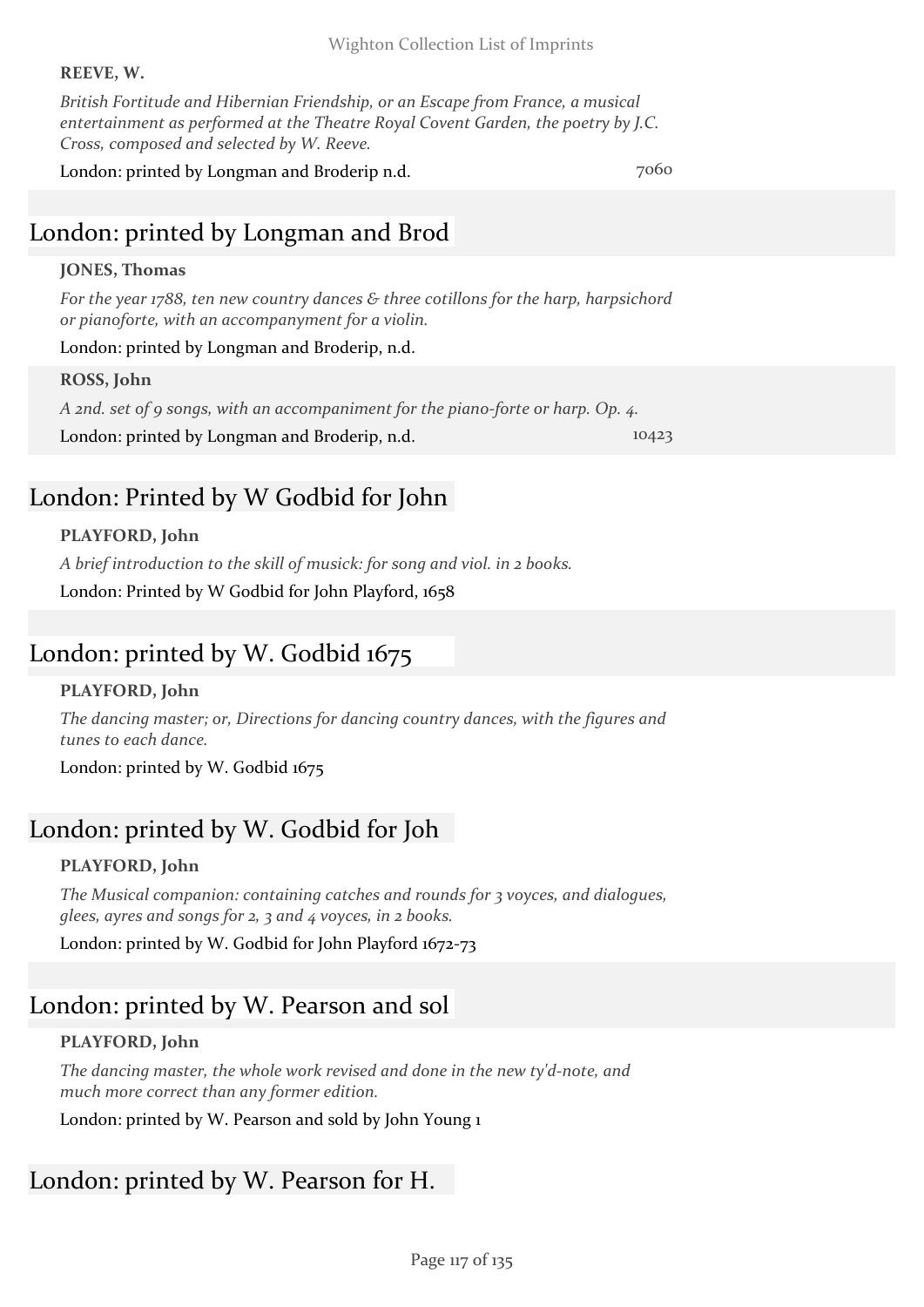#### **PLAYFORD, John**

*The dancing master; with all the additions of new dances and tunes, the whole printed in the new character.*

London: printed by W. Pearson for H. Playford 1701-02

## London: printed by W. Pearson, and so

#### **PLAYFORD, John**

*The dancing master. Volume the Second. Or, directions for dancing country-dances, with the tunes to each dance, for the treble-violin, containing 360 of the choicest old and new tunes now used at Court...*

London: printed by W. Pearson, and sold by John Young,

## London: printed by W.G[odbid] for J. P

#### **PLAYFORD, John**

*The Musical companion: containing catches and rounds for 3 voyces, and dialogues, glees, ballads and ayres, in several varieties, some for 2, 3, 4 voyces, in 2 parts.*

London: printed by W.G[odbid] for J. Playford, 1667

### London: printed by William Pearson, a

#### **PLAYFORD, John**

*The dancing master: or, directions for dancing country-dances, with the tunes to each dance, for the treble-violin. The third volume, containing two hundred dances.*

London: printed by William Pearson, and sold by John Y

### London: printed for C. & S. Thompson,

#### **MOZE, Mr.**

*A favourite overture for the harpsichord in The Witches, or A trip to Naples* London: printed for C. & S. Thompson, n.d. 10422

### London: printed for Charles and Samue

#### **THOMPSON, C. & S. (publisher)**

*Compleat collection of 200 favourite country dances perform'd at Court, Bath, Tunbridge and all publick [sic] assemblies with proper figures or directions to each tune set for the violin, German flute and hautboy.*

London: printed for Charles and Samuel Thompsons, n.d

### London: printed for Corri Dussek & Co.

*Neil Gow's strathspey and Mrs. Dundas McQueen's reel... also Miss Maule of Panmure's much admired reel, set for the harps[ichor]d, corrected and published under the authority of Nath. Gow.*

London: printed for Corri Dussek & Co. n.d. [1794] 10438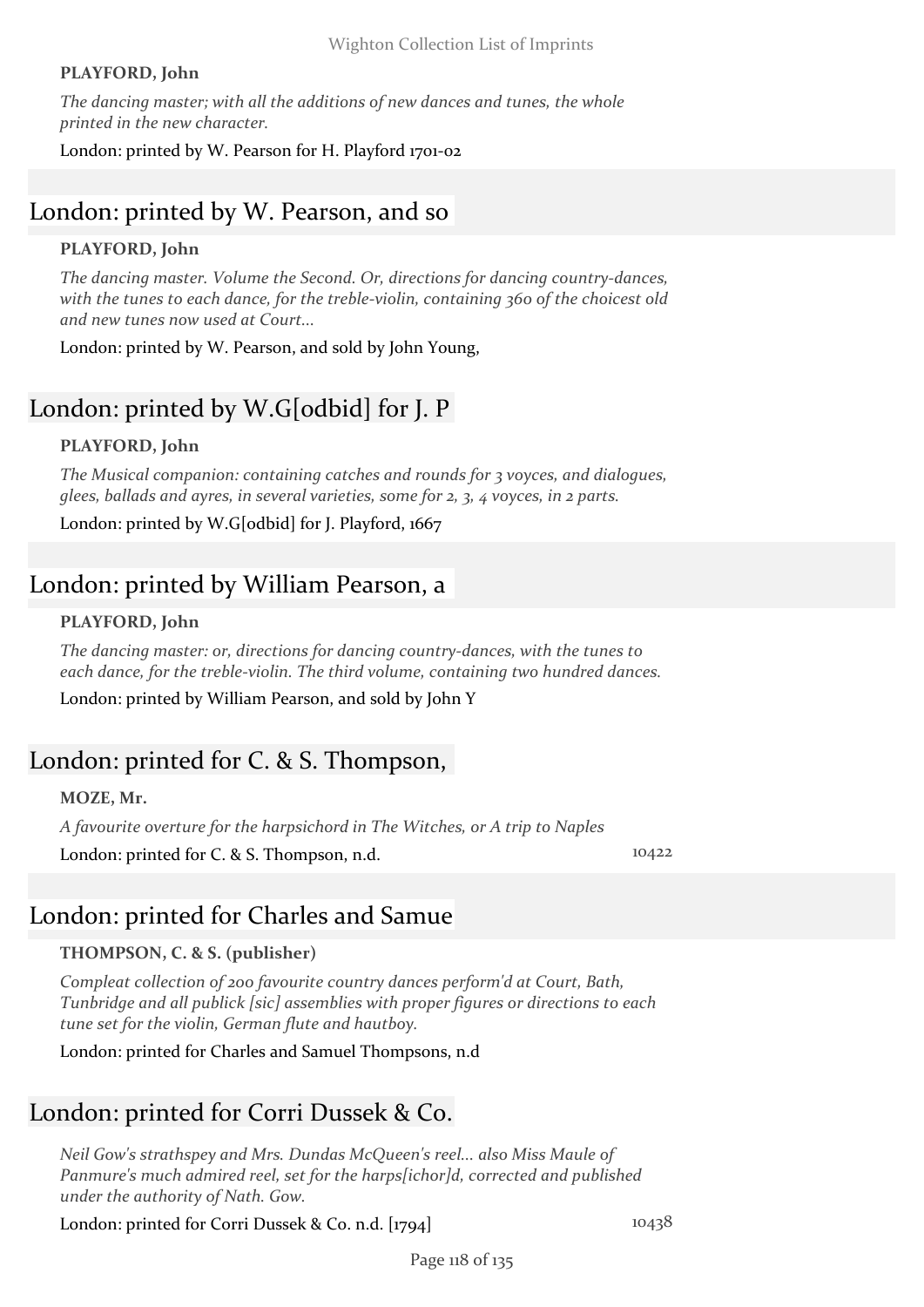## London: printed for D. Mackay, n.d. [18

#### **WILSON, Tho[ma]s**

*A companion to the ball room, containing a choice collection of the most original and admired country dances, reels, hornpipes, waltzes and quadrilles, etc...*

London: printed for D. Mackay, n.d. [1816]

### London: printed for Daniel Browne, 174

*Antidote against melancholy, An: being a collection of four score merry songs, wherein those on the same subject and key are placed in an agreeable succession, in relation to the different measures...*

London: printed for Daniel Browne, 1749

## London: printed for F. Linley, 1781

*The shepherd's delight, containing twelve favorite [sic] Scots tunes, never before published, most humbly inscribed to all lovers of simplicity.*

London: printed for F. Linley,  $1781$  10434

## London: printed for G. Walker, n.d. [18

#### **HOLST, M.**

*The de'el cam fidlin, arranged as a rondo for the pianoforte.* London: printed for G. Walker, n.d. [1808?] 10434

### London: printed for H. Andrews n.d.

*Pray goody, sung by Mr. Sinclair, at the Theatre Royal Covent Garden in the Burletta of Midas.*

London: printed for H. Andrews n.d. 7060

### London: printed for H. Andrews, n.d.

#### **ABRAMS, Miss**

*Crazy Jane, composed and sung by Miss Abrams.* London: printed for H. Andrews, n.d. 7060

## London: Printed for H[enry] Thorowgo

#### **THUMOTH, Burk**

*12 Scotch and 12 Irish airs, and 12 English and 12 Irish airs, with variations set for the German flute, violin or harpsichord.*

London: Printed for H[enry] Thorowgood, n.d. [BUC has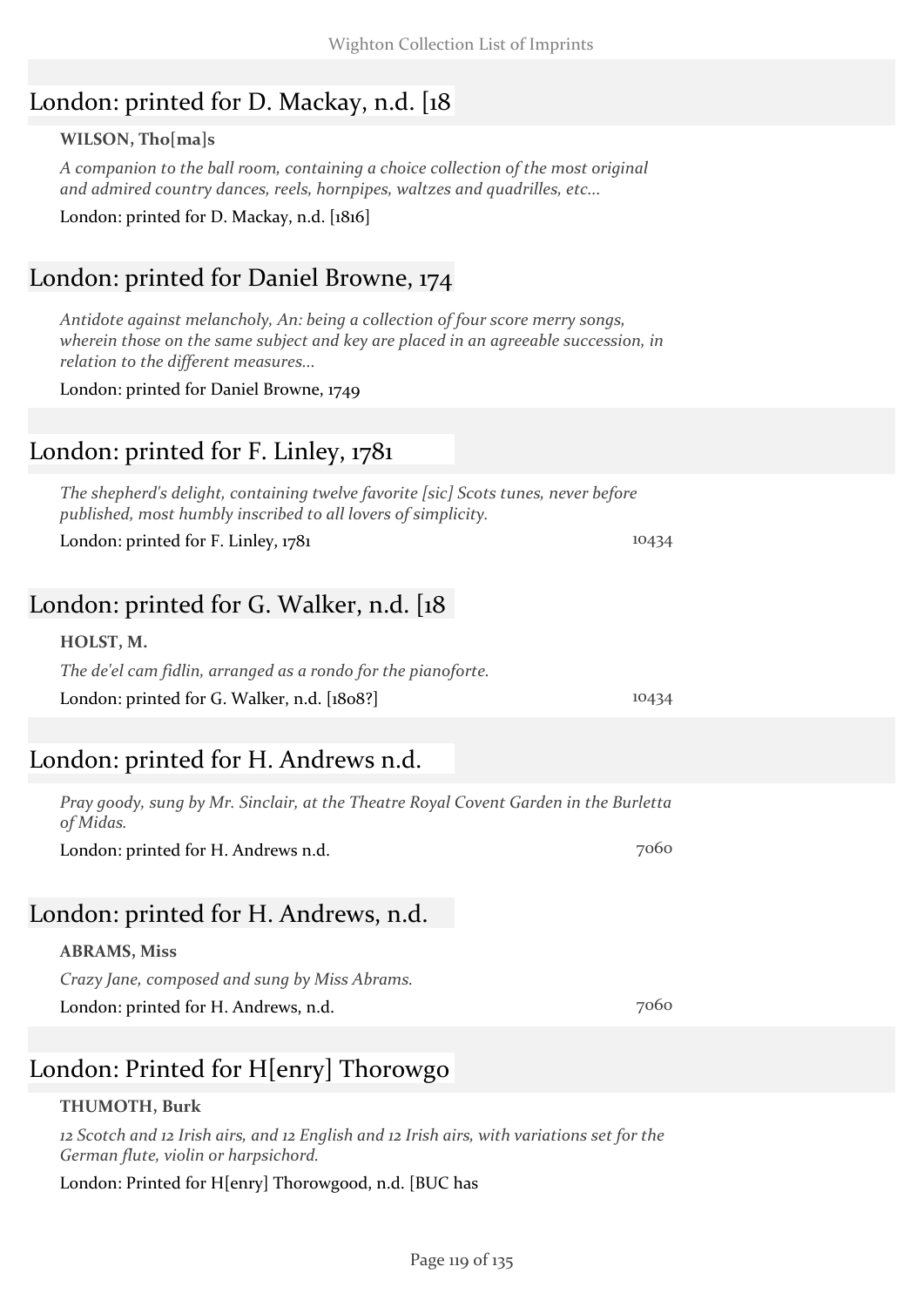## London: Printed for J Coote, n.d. [BUC

*Musical Magazine, The, by Mr. Oswald and other celebrated masters.* London: Printed for J Coote, n.d. [BUC 1760] 31999

## London: printed for J Fielding, 1783

*Vocal Enchantress, the, presenting an elegant selection of the most favourite hunting, sea, love and miscellaneous songs... with the music prefixed to each.*

London: printed for J Fielding, 1783

## London: printed for J Playford, 1685-87

#### **PLAYFORD, John**

*The theater of music; or, a choice collection of the newest and best songs sung at the Courts and public theaters, the words composed by the most ingenious wits of the age, and set to music by the masters...*

London: printed for J Playford, 1685-87 10414

### London: printed for J Watts, 1730

#### **RALPH, J.**

*The fashionable lady; or, Harlequin's opera, in the manner of a rehearsal as it is perform'd at the theatre in Goodman's-Fields, with the music to each song.*

London: printed for J Watts, 1730

### London: printed for J Wilcox, 1743

#### **TOSI, Pier. Francesco**

*Observations on the florid song, or sentiments on the ancient and modern singers... translated into English by Mr Galliard... with explanatory annotations and examples in musick.*

London: printed for J Wilcox, 1743

## London: Printed for J. W. [Watts], 1728

### **[WALKER, Thomas]**

*The quaker's opera as it is perform'd at Lee's and Harper's great theatrical booth in Bartholomew Fair, with the musick prefix'd to each song.*

London: Printed for J. W. [Watts], 1728

## London: printed for J. Watts, [introduc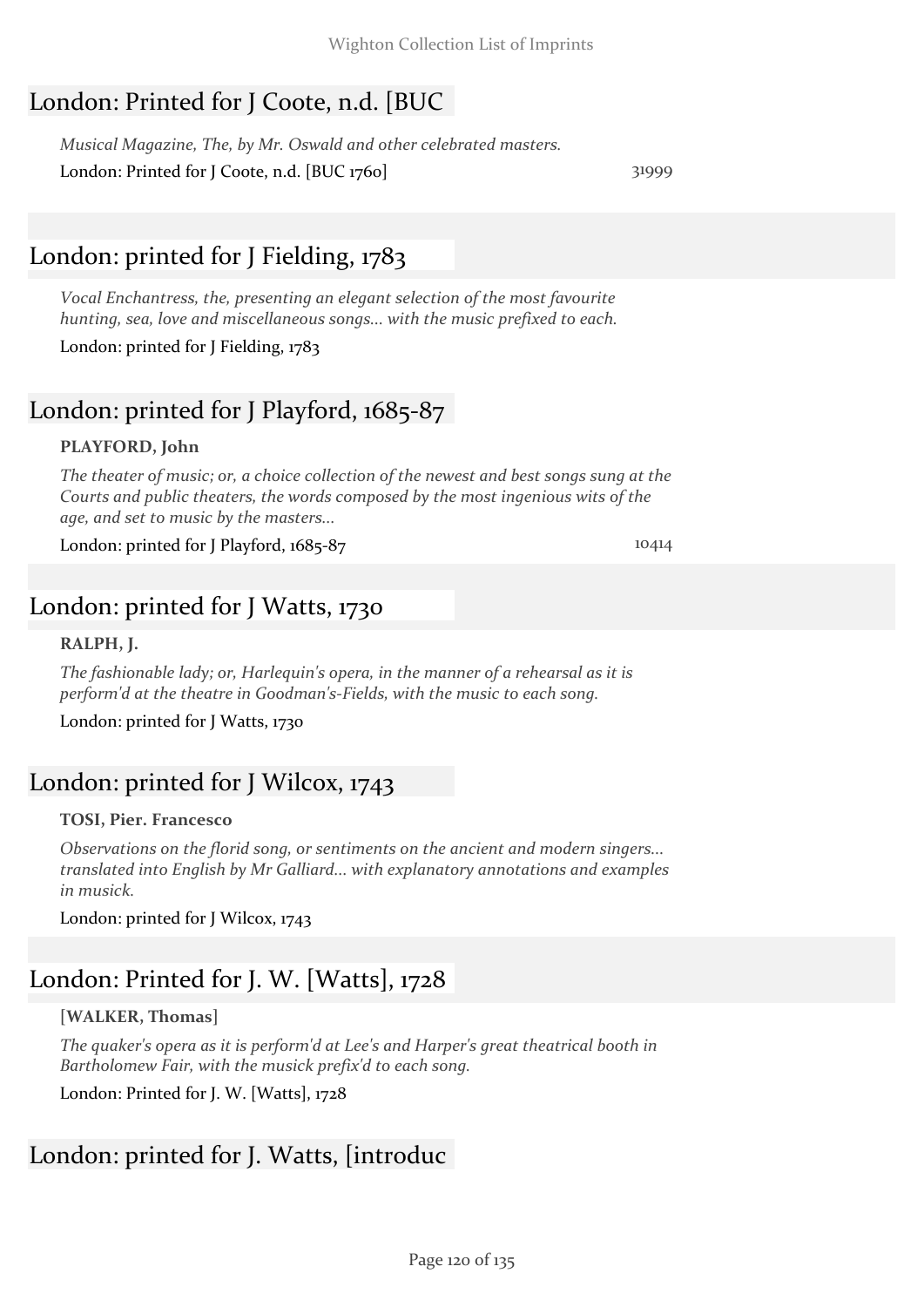#### Wighton Collection List of Imprints

*Momus turn'd fabulist: or Vulcan's wedding. An opera... with the musick prefix'd to each song.*

London: printed for J. Watts, [introductory notice dated

## London: printed for J. Watts, 1729

**[MILLER, Rev. James]** *An hospital for fools, a dramatic fable...* London: printed for J. Watts, 1729

### London: printed for J. Watts, 1731

*The jovial crew. A comic opera. As it is acted at the Theatre-Royal, by his majesty's servants. With the musick prefix'd to each song.*

London: printed for J. Watts, 1731

*Patie and Peggy; or, The Fair Foundling. A Scotch ballad opera as it is acted at the Theatre Royal in Drury Lane, by His Majesty's servants with the musick prefix'd to each song.*

London: printed for J. Watts, 1731

### London: printed for J. Watts, 1737

#### **[MILLER, Rev. James]**

*The coffee house, a dramatick piece, as it is performed at the Theatre Royal in Drury Lane by His Majesty's servants.*

London: printed for J. Watts, 1737

### London: Printed for John Simpson, n.d.

#### **SIMPSON, John**

*The Delightful pocket companion for the German flute, containing a choice collection of the most celebrated Italian, English and Scotch tunes, curiously adapted to that instrument.*

London: Printed for John Simpson, n.d. [BUC has c.1750]

### London: printed for John Watts, 1749

#### **GAY, John**

*The beggar's opera. Written by Mr. Gay. The sixth edition: to which is prefix'd the ouverture in score and the musick [sic] to each song.*

London: printed for John Watts, 1749

### London: printed for Paul Vaillant, 1753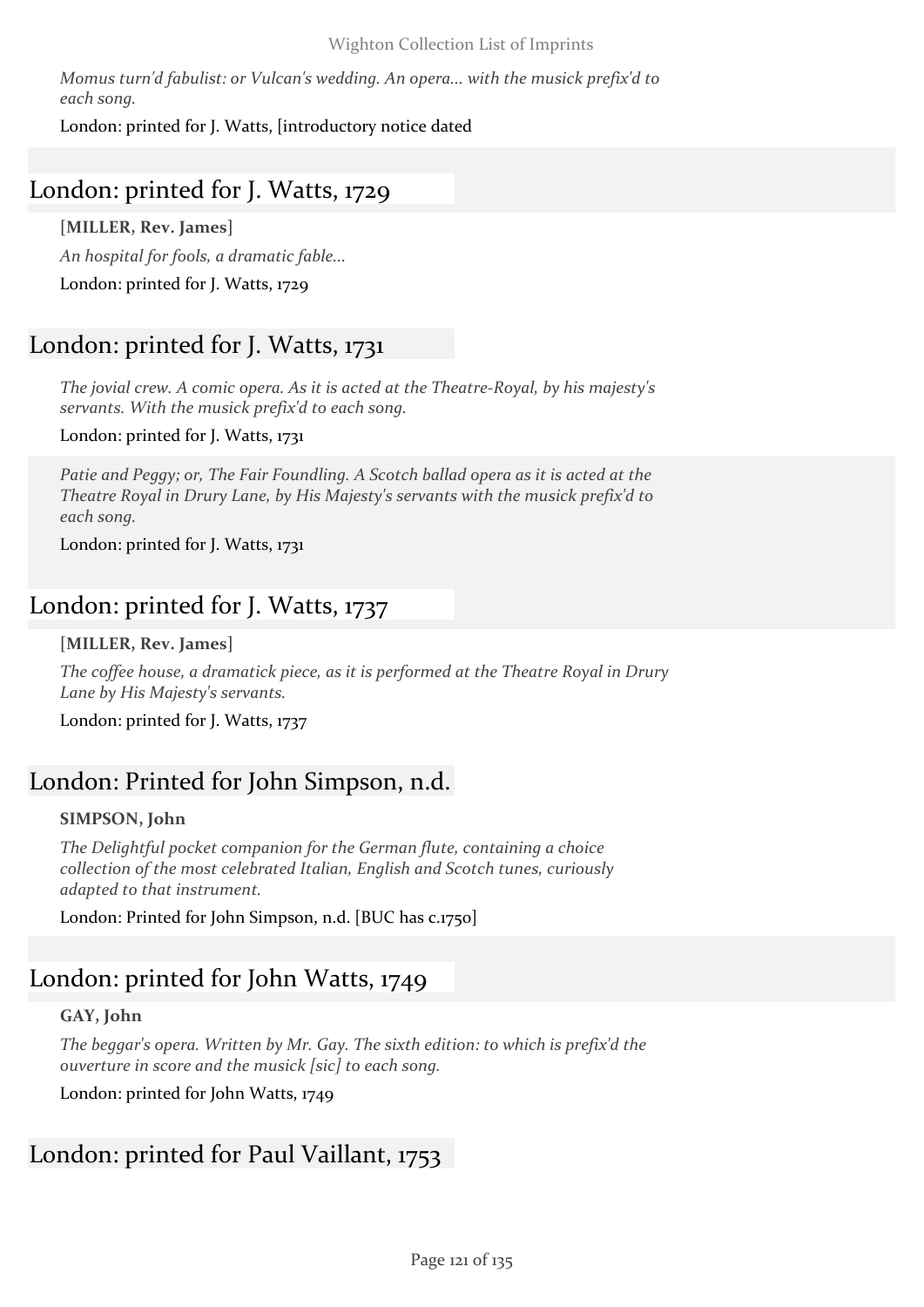#### **Foote, Samuel**

*The Englishman in Paris, a comedy in two acts. As it is performed at the Theatre-Royal in Covent Garden.*

London: printed for Paul Vaillant, 1753

### London: printed for R Bremner, n.d. [B

#### **McGIBBON, William**

*A collection of Scots tunes for the violin or German flute, and a bass for the violoncello or harpsichord... with some additions by Robert Bremner.*

London: printed for R Bremner, n.d. [BUC has 1762]

### London: printed for R Francklin, 1753

*Gamester, the, A tragedy as it is acted at the Theatre Royal in Drury Lane.* London: printed for R Francklin, 1753

## London: printed for Robert Willoughb

*Social harmony, being a choice collection of catches, glees, songs, etc. for 2, 3, and 4 voices, by eminent composers; and from those, such pieces only as meet general approbation.*

#### London: printed for Robert Willoughby, n.d.

*Social harmony, being a choice collection of catches, glees, songs, etc. for 2, 3, and 4 voices, by eminent composers; and from those, such pieces only as meet general approbation.*

London: printed for Robert Willoughby, n.d.

### London: printed for S A & P Thompson

#### **Giardini, Felice**

*Six Trios for a violin, tenor and violoncello, opera XXVI* London: printed for S A & P Thompson, n.d. [BUC has178 14705

### London: printed for S.A. & P. Thompso

#### **HOOK, James**

*A soldier for me, a favourite song, sung by Mrs. Wrighten, in "The Best Bidder", at the Theatre Royal in Drury Lane*

London: printed for S.A. & P. Thompson, n.d. 10422

*Fal de ral tit, a favourite song, sung by Mr. Edwin in the new pantomime of "Harlequin Teague" or "The Giants Causeway".*

London: printed for S.A. & P. Thompson, n.d. 10422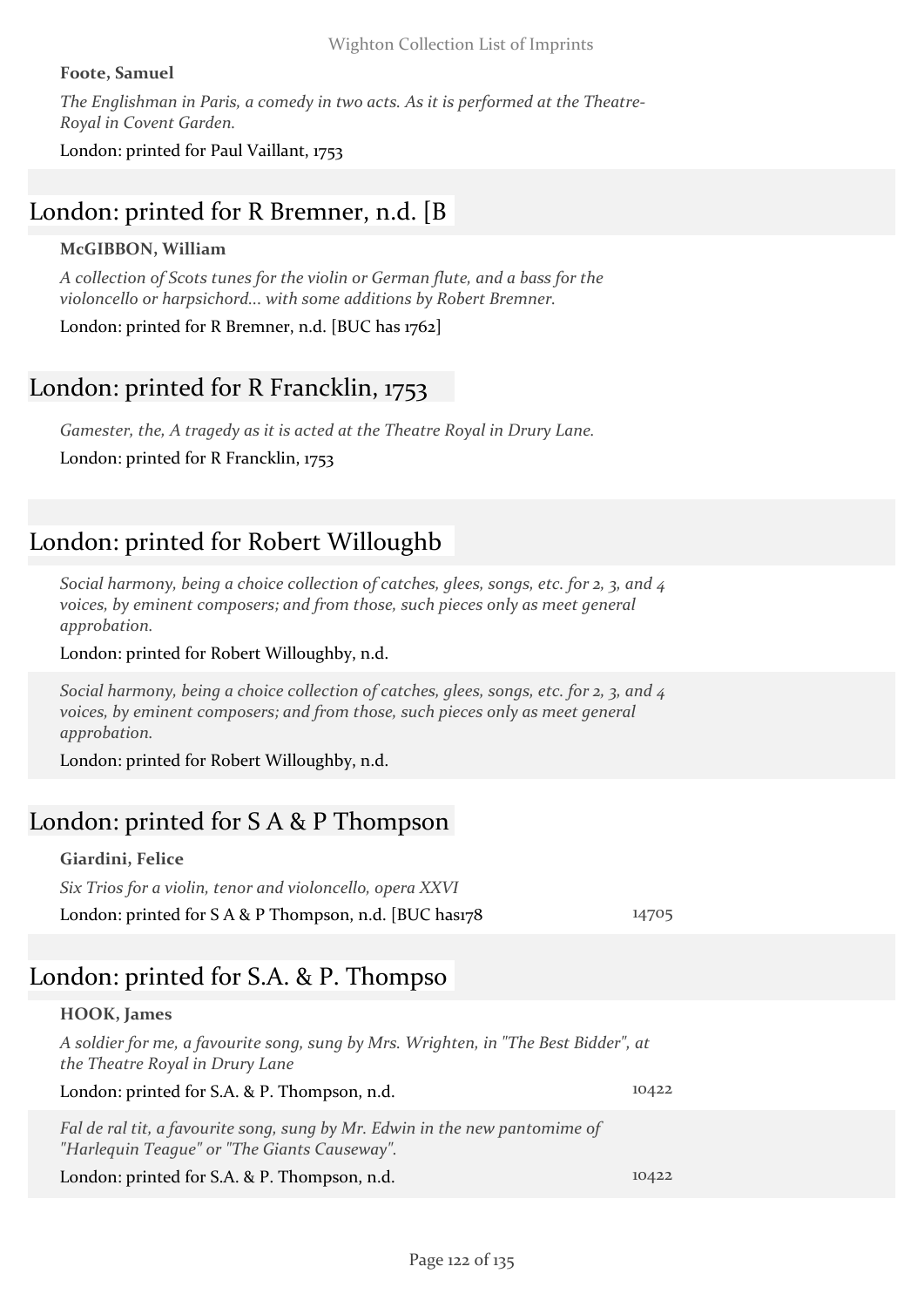#### **HOOK, James**

| The banks of the Shannon, a favourite song sung by Mrs. Kennedy at Vauxhall<br>Gardens                                       |       |
|------------------------------------------------------------------------------------------------------------------------------|-------|
| London: printed for S.A. & P. Thompson, n.d.                                                                                 | 10422 |
| <b>WRIGHTEN, Mrs.</b>                                                                                                        |       |
| Twas yes kind sir and I thank you too, a favourite Scotch ballad, composed and sung<br>by Mrs. Wrighten at Vauxhall Gardens. |       |
| London: printed for S.A. & P. Thompson, n.d.                                                                                 | 10422 |
|                                                                                                                              |       |

### London: printed for Saml Ann & Peter

*Twenty four country dances for the year 1790, with proper figures and directions to each dance, as they are perform'd at Court, Bath, & all publick assemblys [sic].*

London: printed for Saml Ann & Peter Thompson, n.d. [B

## London: printed for T Skillern, n.d. [B

#### **GRAY, T[homas] B[rabazon]**

*A lesson for the harpsichord or pianoforte, with an accompaniment for the violin or German flute.*

London: printed for T Skillern, n.d. [BUC has c.1780] 31959

London: printed for T. Skillern, n.d.

#### **PAYNE, William**

*Four minuets, & twelve new & most fashionable Scotch & English country dances, for the harp, harpsichord, violin, & German flute; with their proper figures... Book 1st.*

London: printed for T. Skillern, n.d.

#### **HOOK, James**

*When the heart is at ease, Scotch song, sung by Mrs. Wrighten at Vauxhall* London: printed for T. Skillern, n.d. 10422

### London: Printed for the author, 1733

#### **THOMSON, W.**

*Orpheus Caledonius, or a collection of the best Scotch songs set to musick.* London: Printed for the author, 1733

### London: printed for the author, 1807

#### **Kollmann, A[ugust] F[riedrich] C[hristoph]**

*A second practical guide to thorough bass*

London: printed for the author, 1807 10442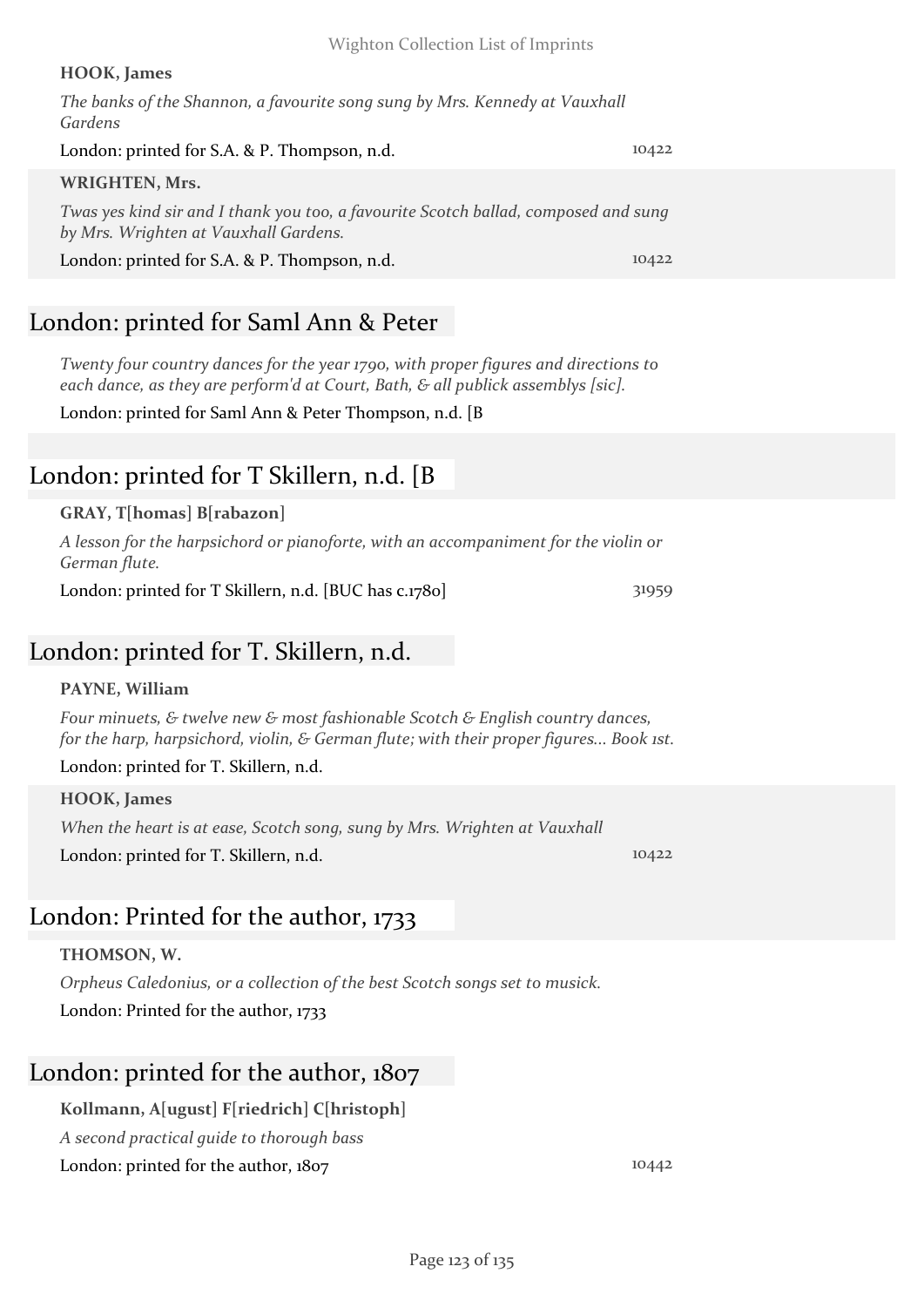### London: printed for the author, n.d.

#### **GUNN, John**

*Forty favorite [sic] Scotch airs, adapted for a violin, German flute or violoncello, with the phrases marked and proper fingering for the latter instrument, being a supplement to the examples in the theory...*

London: printed for the author, n.d. 10489

## London: Printed for the author, n.d. [B

#### **GALLINI, Giovanni-Andrea**

*Critical observations on the art of dancing, to which is added a collection of cotillons or French dances.*

London: Printed for the author, n.d. [BUC has 1770]

## London: printed for the author, n.d. [c.

#### **BILLINGTON, Thomas**

*A 2nd. set of glees, for three, four, and five voices, to which is added airs by Handel and Arne harmonized.*

London: printed for the author, n.d. [c.1782] 10418

### London: Printed for the author, n.d. [

#### **THOMSON, W.**

| Orpheus Caledonius, or a collection of the best Scotch songs set to musick. |      |
|-----------------------------------------------------------------------------|------|
| London: Printed for the author, n.d. [Wighton has 1725, B                   | 3254 |

### London: printed for the proprietor and

*Rob Roy, and Lalla Rookh, with other new tunes for the piano forte, or violin.* London: printed for the proprietor and may be had at Mr  $10438$ 

### London: published and sold by Holst, n

### **GOW, J[ohn]** *A second set of dances for the harp or piano forte* London: published and sold by Holst, n.d.  $[1812]$  10438

### London: R Brown for James Hodges, 17

### **TANS'UR, William, Senior** *The royal melody compleat [sic]* London: R Brown for James Hodges, 1755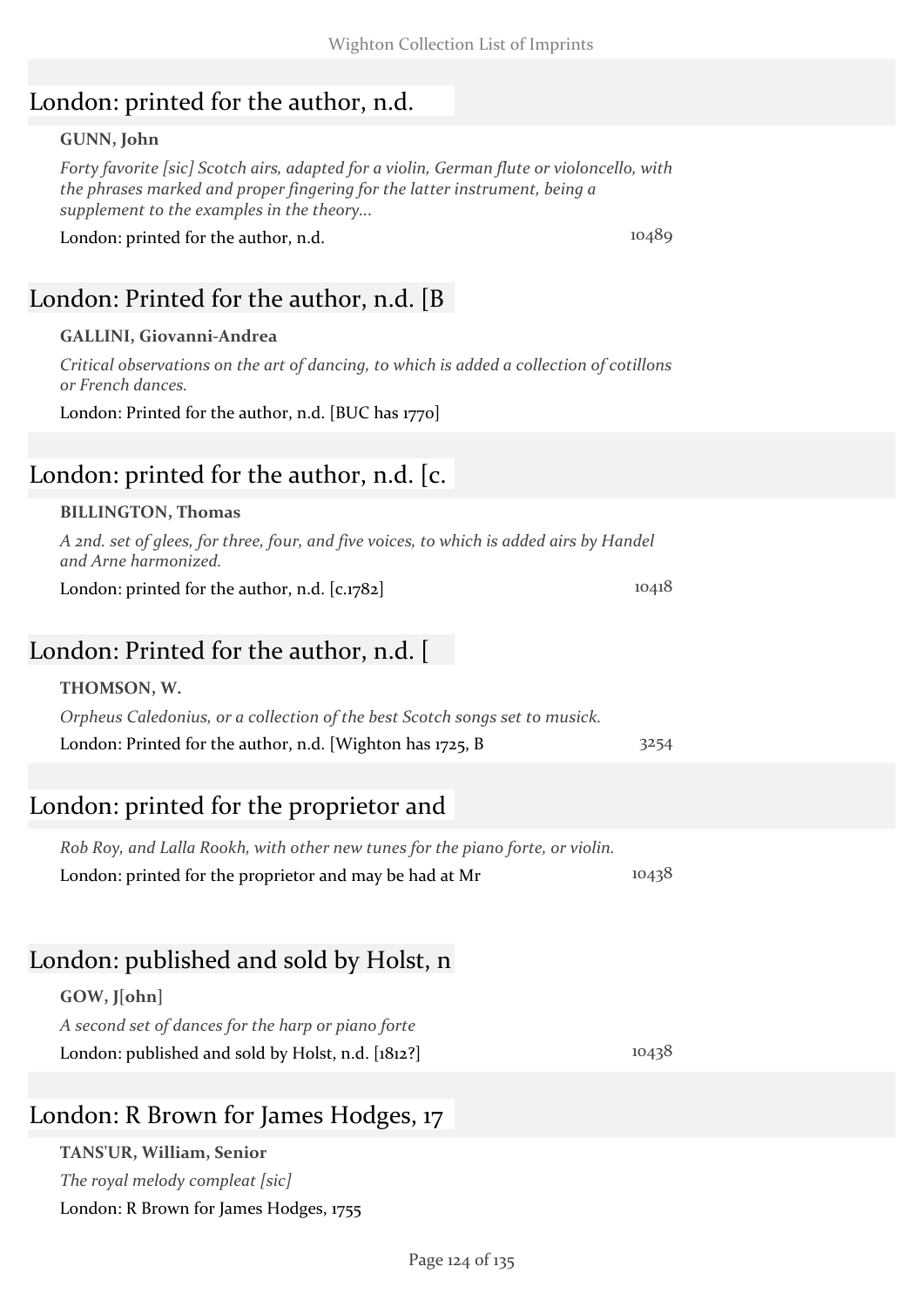## London: R. Birchall n.d. [1801-10]

#### **CAMPBELL, William**

*New and favorite country dances and strathspey reels, for the harp, pianoforte, and violin; with their proper figures, as danced at Court, Bath, Willis's, and Hanover Square Rooms.*

London: R. Birchall n.d. [1801-10]

## London: R. Birchall, n.d. [BUC has c179]

#### **CAMPBELL, [William]**

*New and favorite country dances and strathspey reels, for the harp, pianoforte, and violin; with their proper figures, as danced at Court, Bath, Willis's, and Hanover Square Rooms.*

London: R. Birchall, n.d. [BUC has c1795-1810]

## London: R. Cocks & Co. n.d. [c.1850]

#### **CLINTON, J[ohn]**

*Gems of Ireland: 200 airs; the most popular of Moore's melodies, all the national airs, and the celebrated melodies of Carolan, Connolan, etc., arranged for the flute.*

London: R. Cocks & Co. n.d. [c.1850]

### London: R. Cocks and Co., n.d.

#### **CAMPAGNOLI, B[artolomeo]**

*New and Progressive Method on the mechanism of violin playing, divided into 4 parts, with the requisite explanatory remarks and consisting of 132 progressive lessons for two violins, and 118 studies for one violin only Op. 21,a.*

London: R. Cocks and Co., n.d. 8228

### London: R. Johnson, n.d.

#### **MOZART**

*Three Waltzes for the pianoforte.* London: R. Johnson, n.d. 8649

## London: R[ober]t Birchall, n.d. [BUC h

#### **Raimondi, Ignatius**

*Three trios concertante for a violin, tenor, & violoncello... op. 12* London: R[ober]t Birchall, n.d. [BUC has c.1800] 14687

## London: Rob[er]t Bremner, n.d. [BUC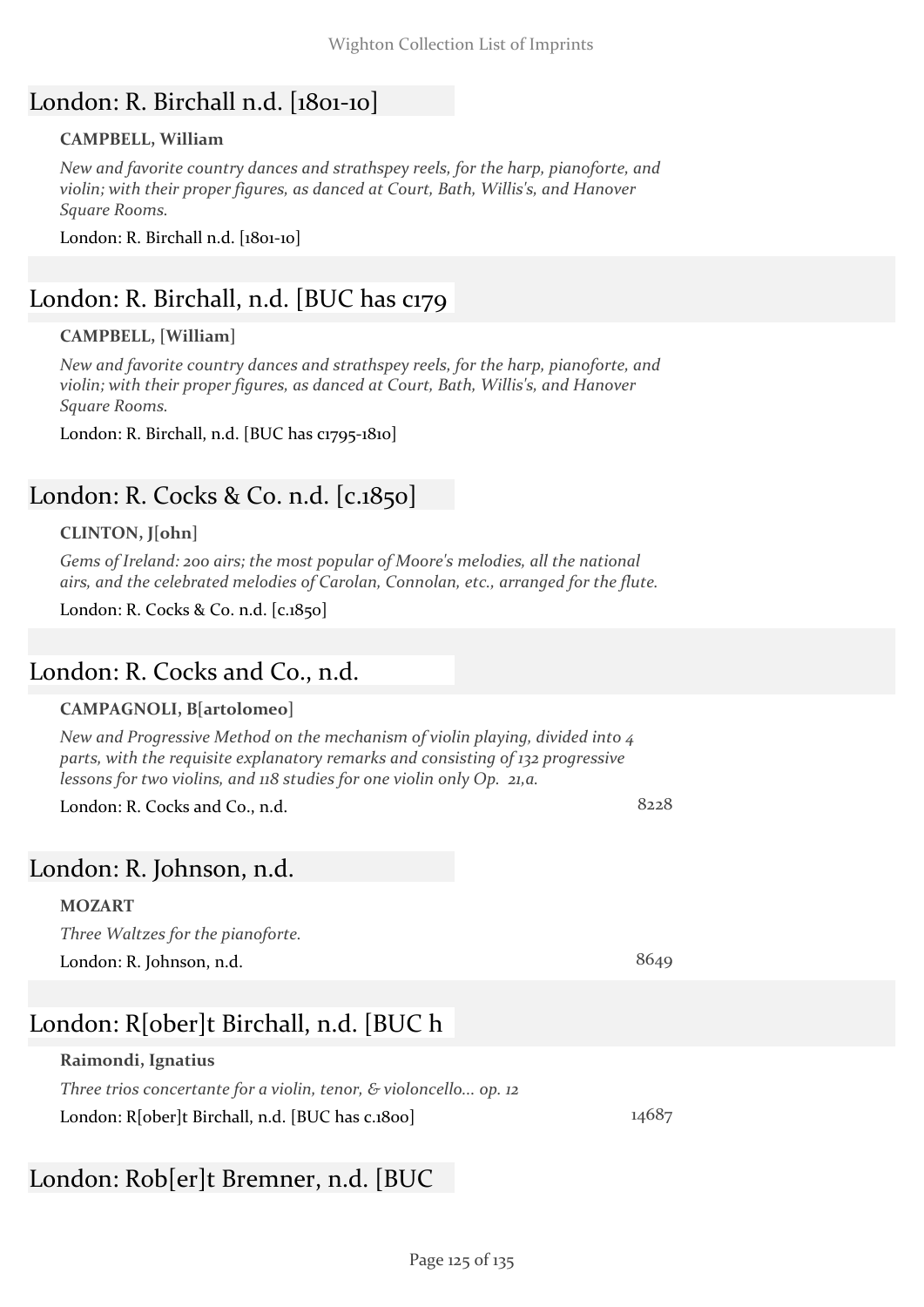*Collection of Scots reels or country dances, with a bass for the violon-cello or harpsichord. pp.II.96. [also 2nd. collection. Nos. 13-14, with the dance figures in the English style. pp. 97-112].*

London: Rob[er]t Bremner, n.d. [BUC has c.1765]

### London: Robert Bremner, n.d.

*Thirty Scots songs for a voice and harpsichord; the music taken from the most genuine sets extant, the words from Allan Ramsay ["Tea table Miscellany"].*

London: Robert Bremner, n.d. 10516

### London: Robert Bremner, n.d. [1st editi

*A collection of airs and marches for two violins or German flutes, some of which have basses.*

London: Robert Bremner, n.d. [1st edition 1757]

## London: Robert Bremner, n.d. [BUC ha

*Instructions for the guitar, with a collection of airs, songs, and duets.* London: Robert Bremner, n.d. [BUC has c1765]

### London: S. A. & P. Thompson, n.d.

#### **GEMINIANI, [Francesco]**

*Compleat [sic] tutor for the violin, with a favourite collection of airs, marches, minuets, etc.*

London: S. A. & P. Thompson, n.d.

### London: S. Babb n.d. [c. 1776]

**APRILE, Signor [Giuseppe]** *Six favorite [sic] Italian duos for two voices.* London: S. Babb n.d. [c. 1776]

### London: Skillern & Challouer, n.d.

*Favorite [sic] collection of popular country dances arranged for the pianoforte, violin, etc., with their proper figures.*

London: Skillern & Challouer, n.d. 10435

## London: Straight and Skillern n.d. [1776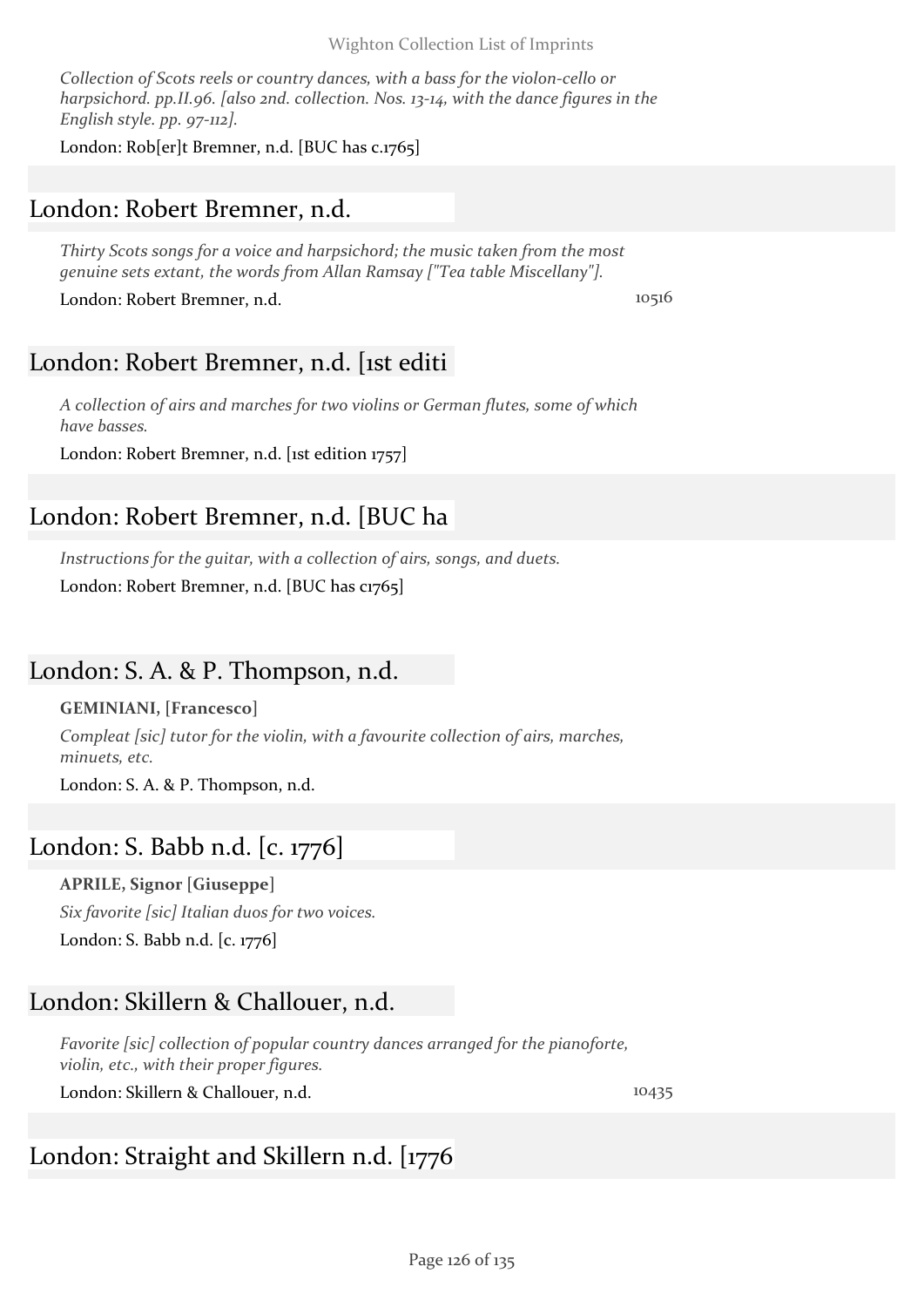#### Wighton Collection List of Imprints

#### **OSWALD, James**

*The Caledonian pocket companion in 12 books, containing all the favourite Scotch tunes with variations for the German flute or violin, and an index to the whole.*

#### London: Straight and Skillern n.d. [1776] 31983

## London: T Bennett, n.d. [1768]

*Musical Magazine, (The), or Compleat pocket companion for the year 1768, consisting of songs and airs, for the German flute, violin, guittar, and harpsichord; by the most eminent masters.*

London: T Bennett, n.d. [1768] 31974

### London: T. Bland, n.d.

#### **OSWALD, James**

*A collection of 43 Scots tunes with variations, particularly adapted for the violin and the harpsichord.*

London: T. Bland, n.d. 10504

**OSWALD, James**

*A collection of 43 Scots tunes with variations, particularly adapted for the violin and the harpsichord.*

London: T. Bland, n.d. 10503

**WEBBE, S[amuel]**

*Divertimenti a tavola, being six little duetts [sic], without accompaniment.*

London: T. Bland, n.d.

## London: T. Skillern, n.d. [1785]

#### **BILLINGTON, Thomas**

*A first set of glees for three and four voices, selected from the Scots songs and harmonized.*

London: T. Skillern, n.d. [1785] 10418

## London: T. Skillern, n.d. [1795]

*Twenty four new country dances for the year 1795, with proper directions to each dance, as they are performed at Court, Almacks, Bath, Pantheon, and all publick assemblies [sic].*

London: T. Skillern, n.d. [1795]

## London: The Author [Thompson & Son

#### **CLAGGET, Walter**

*Six solos and six Scots airs; with variations for the violin or violoncello, with a thorough bass for the harpsichord.*

London: The Author [Thompson & Sons] n.d. [before 178 10462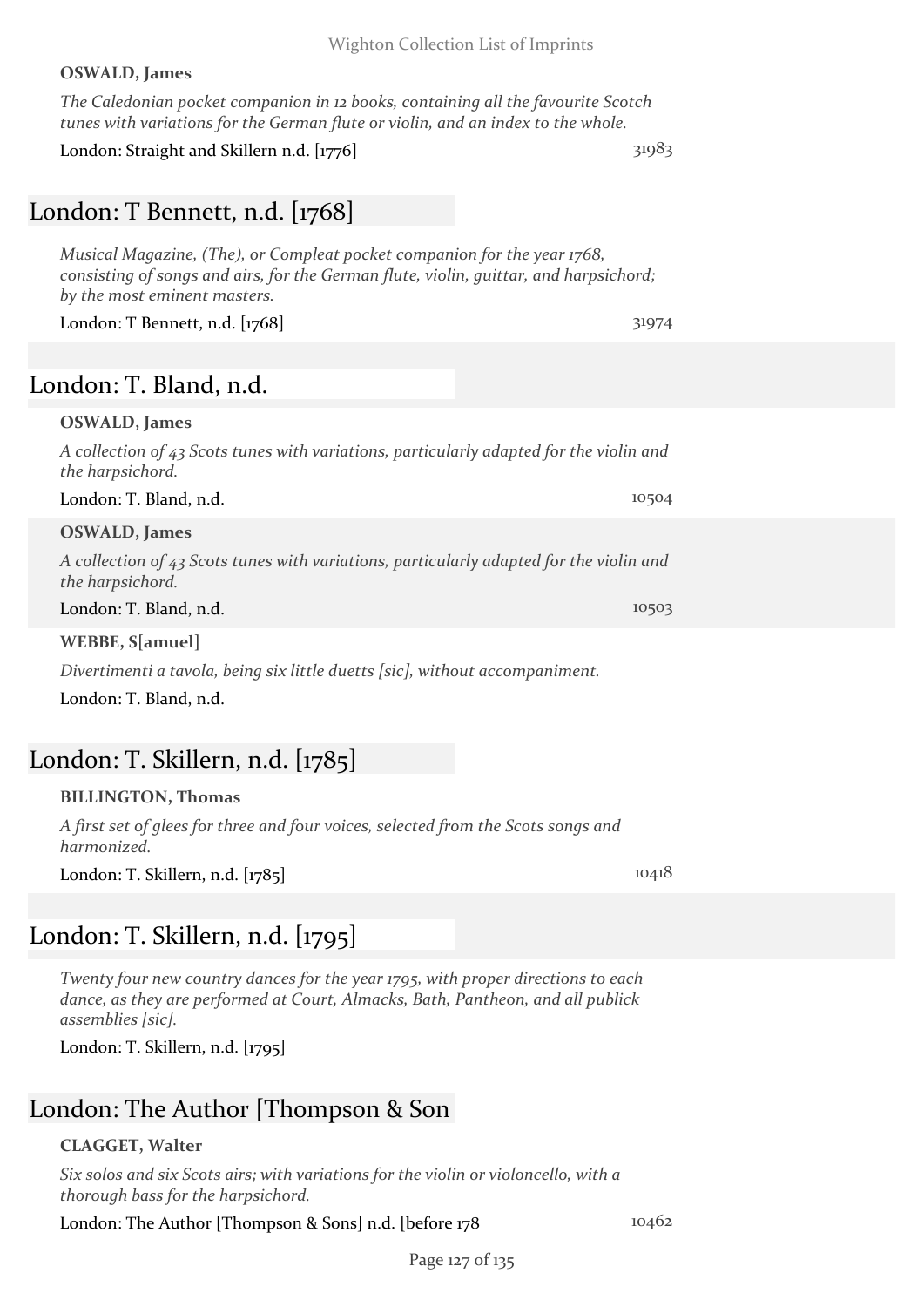### London: The author n.d.

#### **BARBER, Robert**

*Four songs, two cantatas, two elegies, and six catches and glees, etc.* London: The author n.d. 10420

### London: The author, n.d.

#### **OSWALD, James**

*A collection of 43 Scots tunes with variations, particularly adapted for the violin and the harpsichord.*

London: The author, n.d. 10505

## London: The author, n.d. [BUC has 178]

#### **PERCY, John**

*Six arietts... Op. IV. This set may be sung either by one or two voices.* London: The author, n.d. [BUC has 1786]

## London: The author, n.d. [BUC has c.17

**PERCY, J[ohn]** *Six arietts... Op. 9th.* London: The author, n.d. [BUC has c.1789]

## London: The Music Shops n.d. [c.1795]

#### **CORFE, Joseph**

*Twelve glees for three and four voices, composed from ancient Scotch melodies.* London: The Music Shops n.d. [c.1795] 21266

## London: Tho[ma]s Waylett, n.d. [BUC

#### **DAVIS, Tho[ma]s**

*Twenty familiar English and Scotch airs for two German flutes or two violins.* London: Tho[ma]s Waylett, n.d. [BUC has c.1750] 7061

## London: Thomas Cahusac, n.d.

*Twenty four country dances for the year 1795, with proper directions, as performed at Court, Bath, etc.*

London: Thomas Cahusac, n.d.

## London: Thompson & Son, n.d.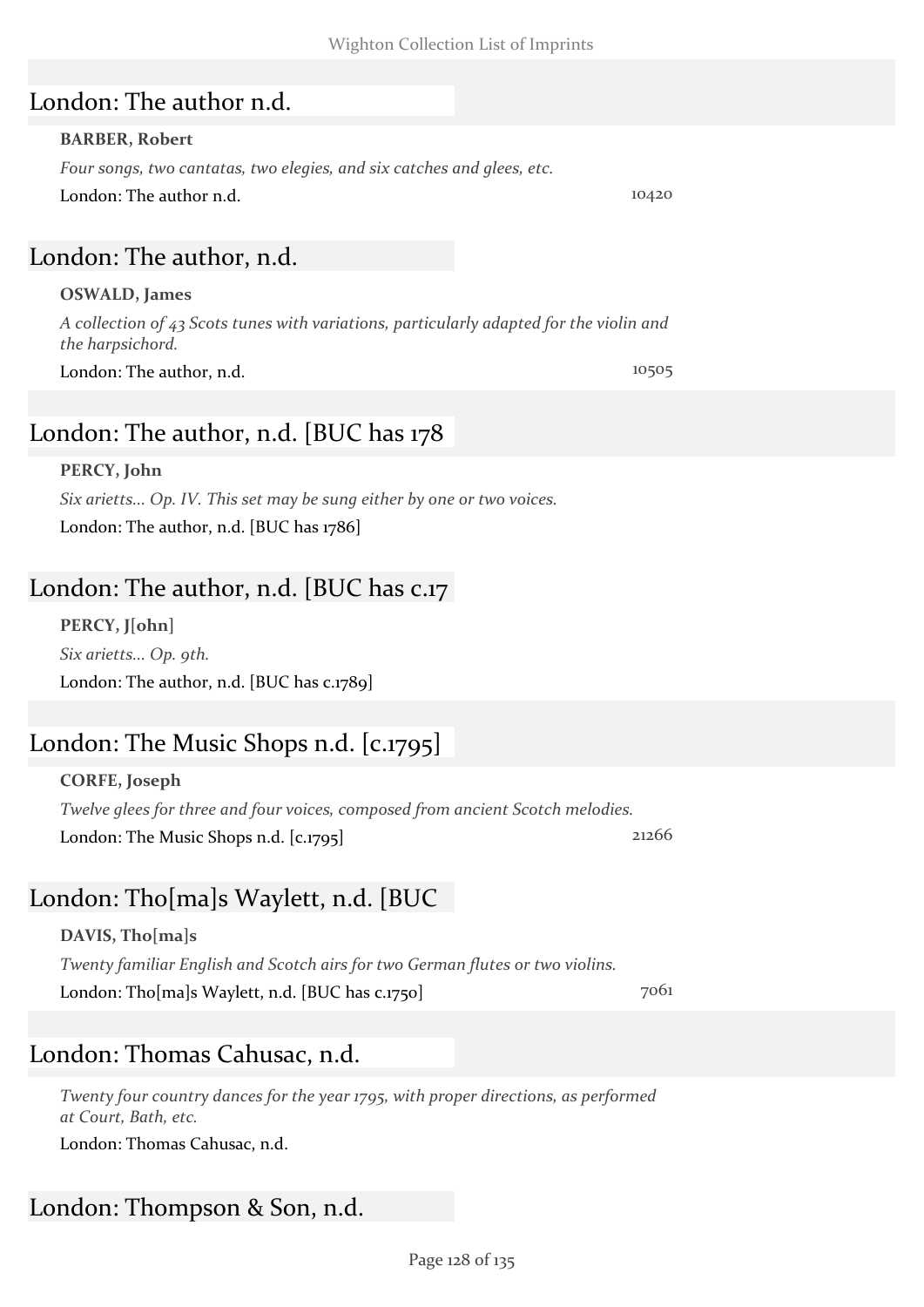*Guittar [sic], The compleat [sic] tutor for the.* London: Thompson & Son, n.d.

## London: Thompson, C. & S. n.d. [c.1765

*The new songs sung by Miss Wright at Vauxhall, and Mr. Hudson at Ranelagh, for the voice and harpsichord.*

London: Thompson, C. & S. n.d. [c.1765] 7090

## London: THOMPSON, S.A. & P., n.d.

*The Caledonian muse, a collection of scarce and favourite Scots tunes, both Highland and Lowland, viz., songs, luinigs, laments, reels, strathspeys, jiggs, etc...*

London: THOMPSON, S.A. & P., n.d.

## London: W Godbid for Humphry Mosl

#### **GAMBLE, John**

*Ayres and dialogues.*

London: W Godbid for Humphry Mosley, 1657, and for N 21263

### London: W. Boag, 1819-20

| GOW, Niel                                                                               |       |  |
|-----------------------------------------------------------------------------------------|-------|--|
| A collection of strathspey reels, etc., with a bass for the violoncello or harpsichord. |       |  |
| London: W. Boag, 1819-20                                                                | 10485 |  |
| GOW, Niel                                                                               |       |  |
| A collection of strathspey reels, etc., with a bass for the violoncello or harpsichord. |       |  |
| London: W. Boag, 1819-20                                                                | 7071  |  |
|                                                                                         |       |  |

### London: W. Mears, 1733

**BURNET, Mr. (Atex. [sic])**

*Achilles dissected: being a compleat key of the political characters in that new ballad opera, written by the late Mr. Gay. An account of the plan upon which it is founded. With remarks upon the whole.*

London: W. Mears, 1733

## London: W[illia]m Chappell, n.d. [c.179

#### **GOW, Jno. [John] and Andrew**

*A collection of slow airs, strathspeys and reels, with a bass for the violoncello, harpsichord or pianoforte.*

London: W[illia]m Chappell, n.d. [c.1793] 10486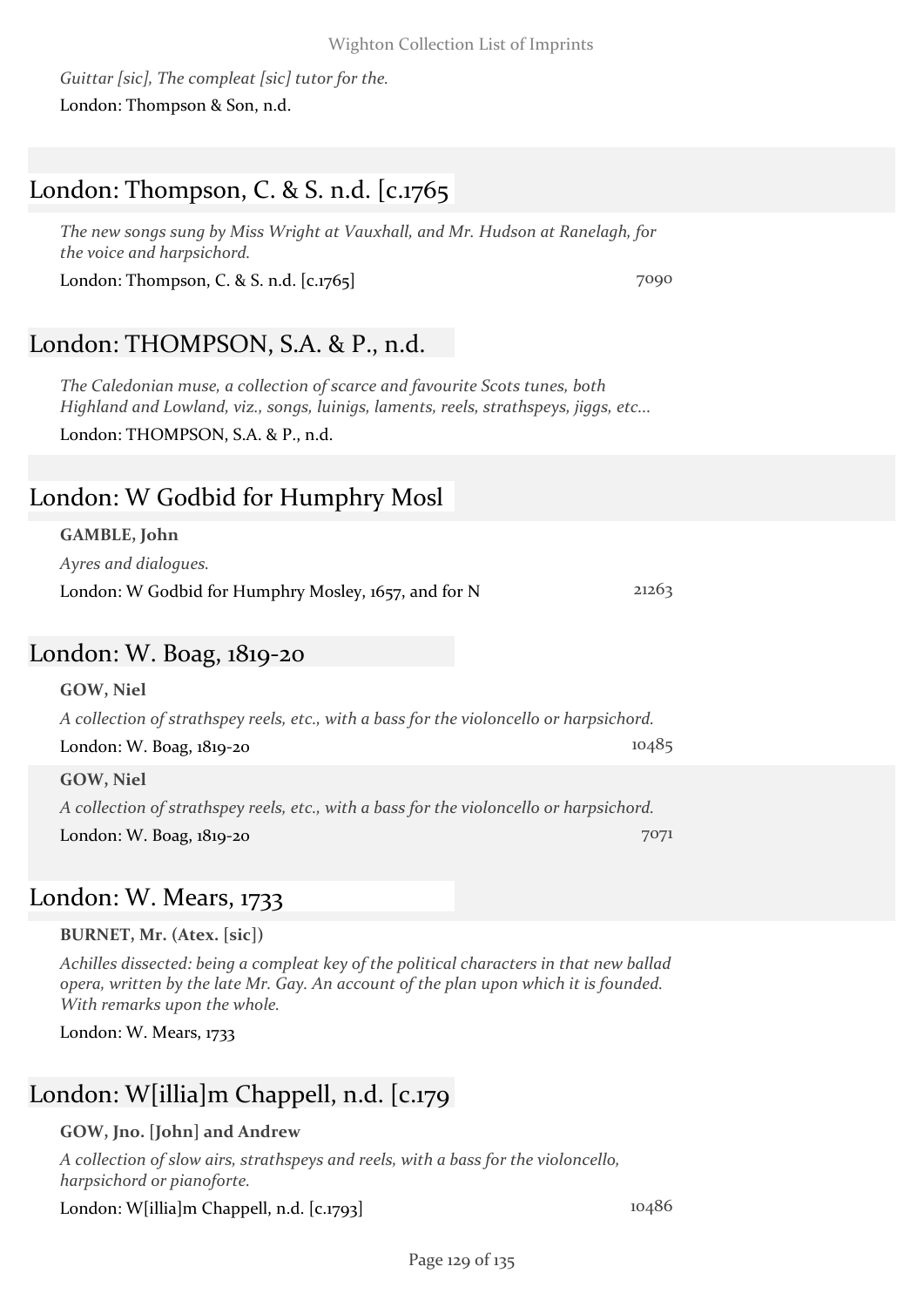| London: W[illia]m Napier, n.d. [BUC h]                                                                                               |       |
|--------------------------------------------------------------------------------------------------------------------------------------|-------|
| FISHER, [John] A[braham]                                                                                                             |       |
| The songs, duetts [sic] and chorusses [sic] in The Masque of the Druids as it is<br>performed at the Theatre Royal in Covent Garden. |       |
| London: W[illia]m Napier, n.d. [BUC has 1774]                                                                                        | 31964 |
|                                                                                                                                      |       |

### London: Welcker, n.d.

#### **SMITH, Theodor**

*The celebrated music which is on the organ at Mr. Coxe's Museum, Spring Garden, properly adapted for the harpsichord.*

London: Welcker, n.d. 31953

### London: Wessel & Co., n.d.

# **Molique, [Wilhelm] B[ernhard]**

*Second grand duet for 2 violins, op. 3 [no. 2]* London: Wessel & Co., n.d. 14696

**Molique, [Wilhelm] B[ernhard]**

*First grand duet for 2 violins, op. 3 [no. 1]*

London: Wessel & Co., n.d. 14696

**Molique, [Wilhelm] B[ernhard]**

*Third grand duet for 2 violins, op. 3 [no. 3]* London: Wessel & Co., n.d. 14696

## London: William Boag n.d. [1803]

*A choice collection of ancient and modern Scots songs adapted for the voice, pianoforte, German flute, or harpsichord, chiefly selected from the celebrated poets, Ramsay, Burns, etc.*

London: William Boag n.d. [1803] 7081

## London: William Godbid, n.d. [1667]

#### **SIMPSON, Christopher**

*A compendium of practical musick [sic] in 5 parts.* London: William Godbid, n.d. [1667]

### London: William Napier, 1790-94

*A selection of the most favourite Scots songs, chiefly pastoral, adapted for the harpsichord, with an accompaniment for a violon, by eminent masters and a dissertation on the Scottish music.*

London: William Napier, 1790-94 10432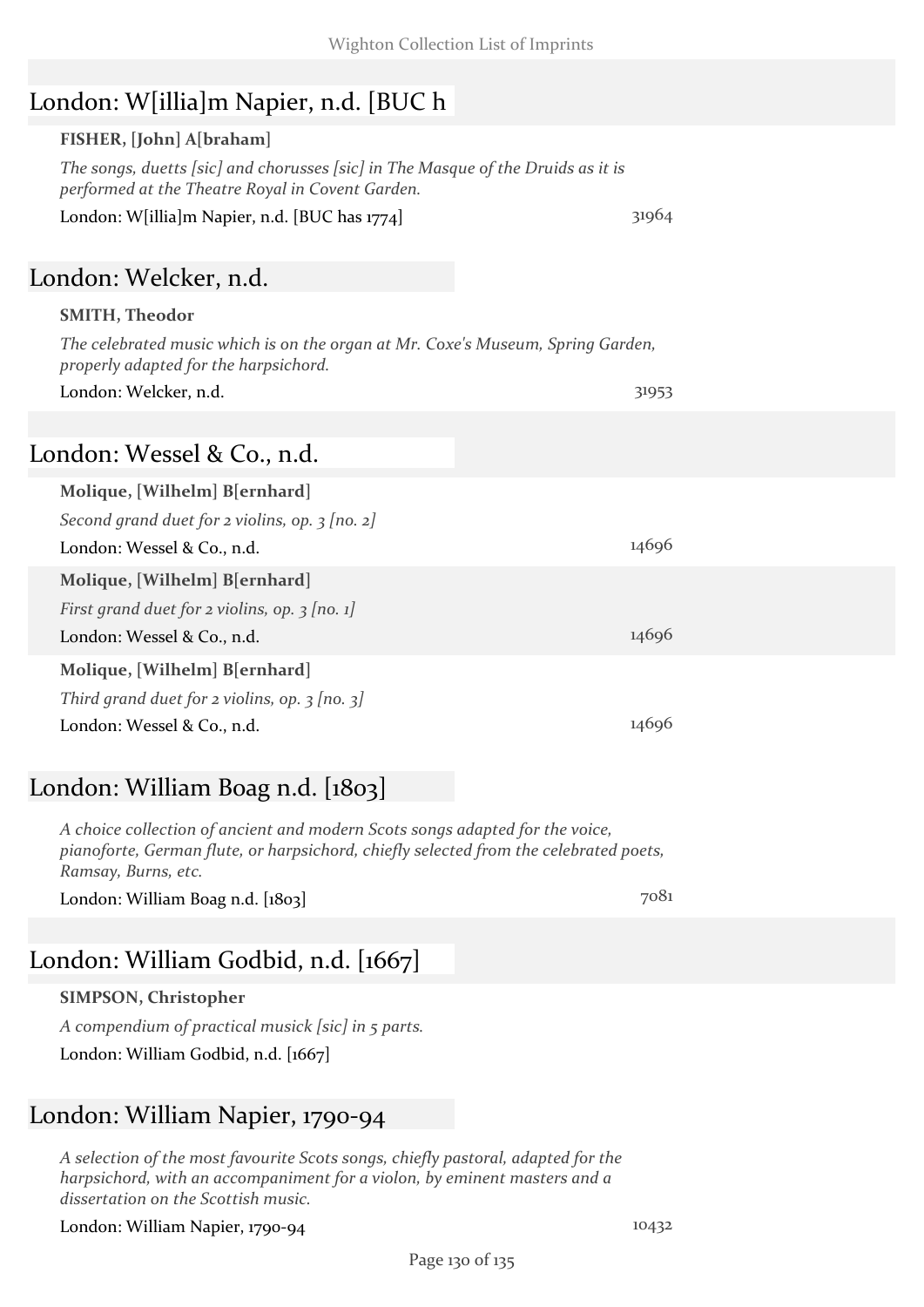## London: William Pearson 1700

#### **PLAYFORD, Henry**

*A collection of original Scotch tunes (full of the Highland humours) for the violin; being the 1st of this kind yet printed: most of them being in the compass of the flute.*

London: William Pearson 1700 10510 10510

### London: William Pearson, 1711

#### **PURCELL, Henry**

*Orpheus Britannicus, a collection of the choicest songs for 1, 2, and 3 voices, compos'd by H.P., together with such symphonies for violins or flutes as were by him design'd for any of them...*

London: William Pearson, 1711 10425

### Mayence: B Schott fils, n.d.

#### **Dotzauer, [Justus Johann Friedrich]**

*Trois quatuors pour deux violons, alto et violoncelle, op. 30* Mayence: B Schott fils, n.d. 14693

#### ms

*10 songs by various composers copied by Wighton* ms

### **MSS**

*The Baxter MS* MSS

### n.d.

#### **COWAL HIGHLAND GATHERING COMMITTEE.**

*The Dunoon collection of new marches, reels and strathspeys selected from the best submitted for the competition at the Cowal Highland Gathering*

n.d.

### New York: 1959 front.

**D'URFEY, Thomas (ed)**

*Wit and Mirth; or, pills to purge melancholy. With an introduction by Cyrus L. Day.* New York: 1959 front.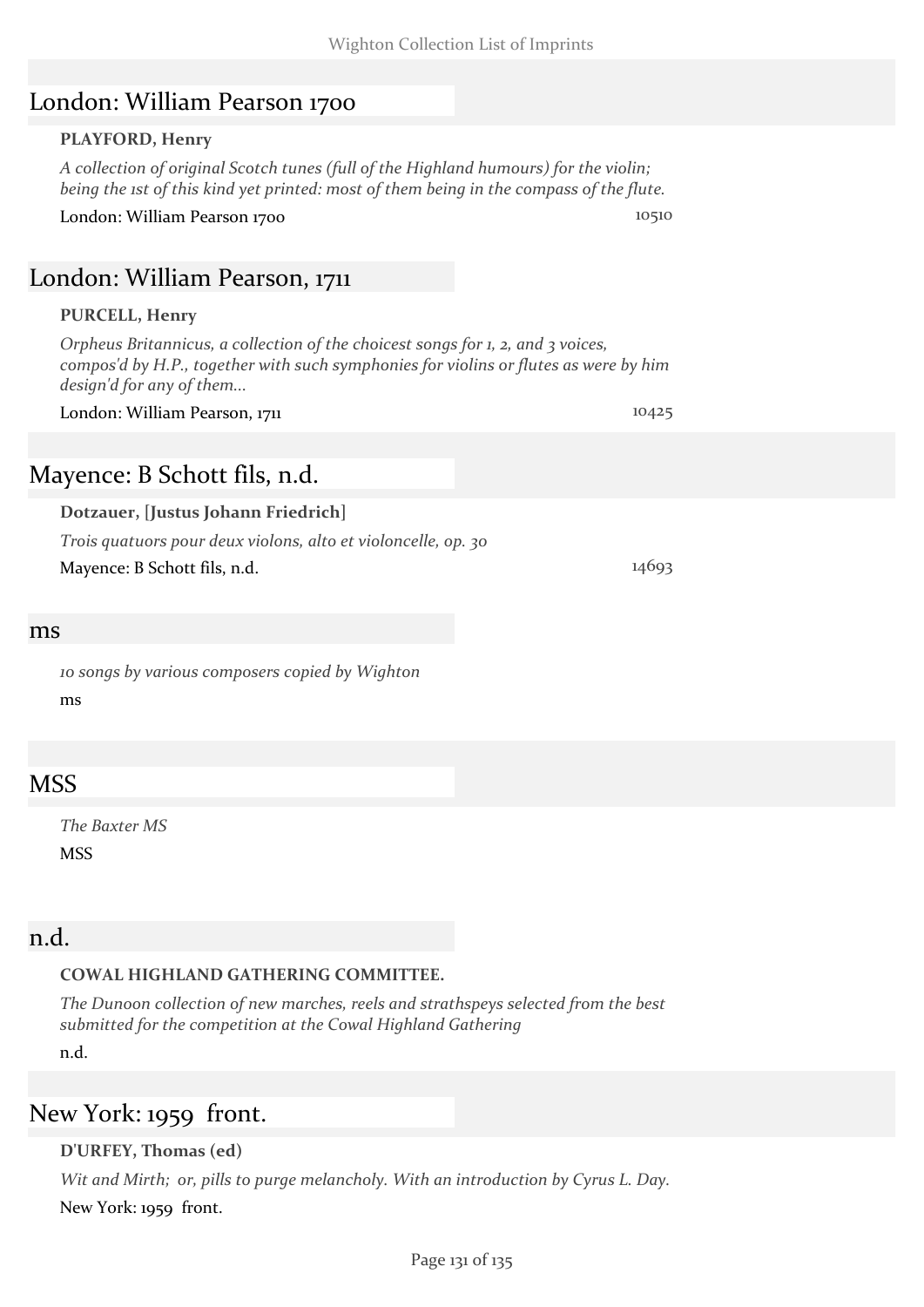| No data |  |
|---------|--|
|---------|--|

**Anonymous**

*[Six sonatas]*

No data 31953

## No details

#### **Knecht et Renat**

*La flute enchant?e de Mozart, 22e Trio [sic]* No details and the set of the set of the set of the set of the set of the set of the set of the set of the set of the set of the set of the set of the set of the set of the set of the set of the set of the set of the set o

## Oxford University Press, 1973

**KELLY, Earl of (ERSKINE, Thomas)** *Trio Sonata 4 in c major* Oxford University Press, 1973 14657

### Paris: E. Troupenas et Cie.

**BAILLOT, P**

*L'art du violon; nouvelle methode.* Paris: E. Troupenas et Cie. 8227

## Paris: Brandus et C[ompan]ie, n.d.

### **GLUCK, Christophe Willibald**

| Armide. Op?ra en cinq actes avec accompagnement de pianoforte. |      |
|----------------------------------------------------------------|------|
| Paris: Brandus et C[ompan]ie, n.d.                             | 8449 |

### Paris: Bureau d'abonnement musicale,

**Ricci, F[rancesco] P[eitro]** *Sei quartetti per due violini, viola e basso... op. 8* Paris: Bureau d'abonnement musicale, n.d. 14702

## Paris: Dumont, n.d. [1732]

#### **MUNRO, A[lexander]**

*A collection of the best Scots tunes fited [sic] to the German flute with several divisions and variations.*

Paris: Dumont, n.d. [1732] 21264

## Paris: Heugel et Cie., 1863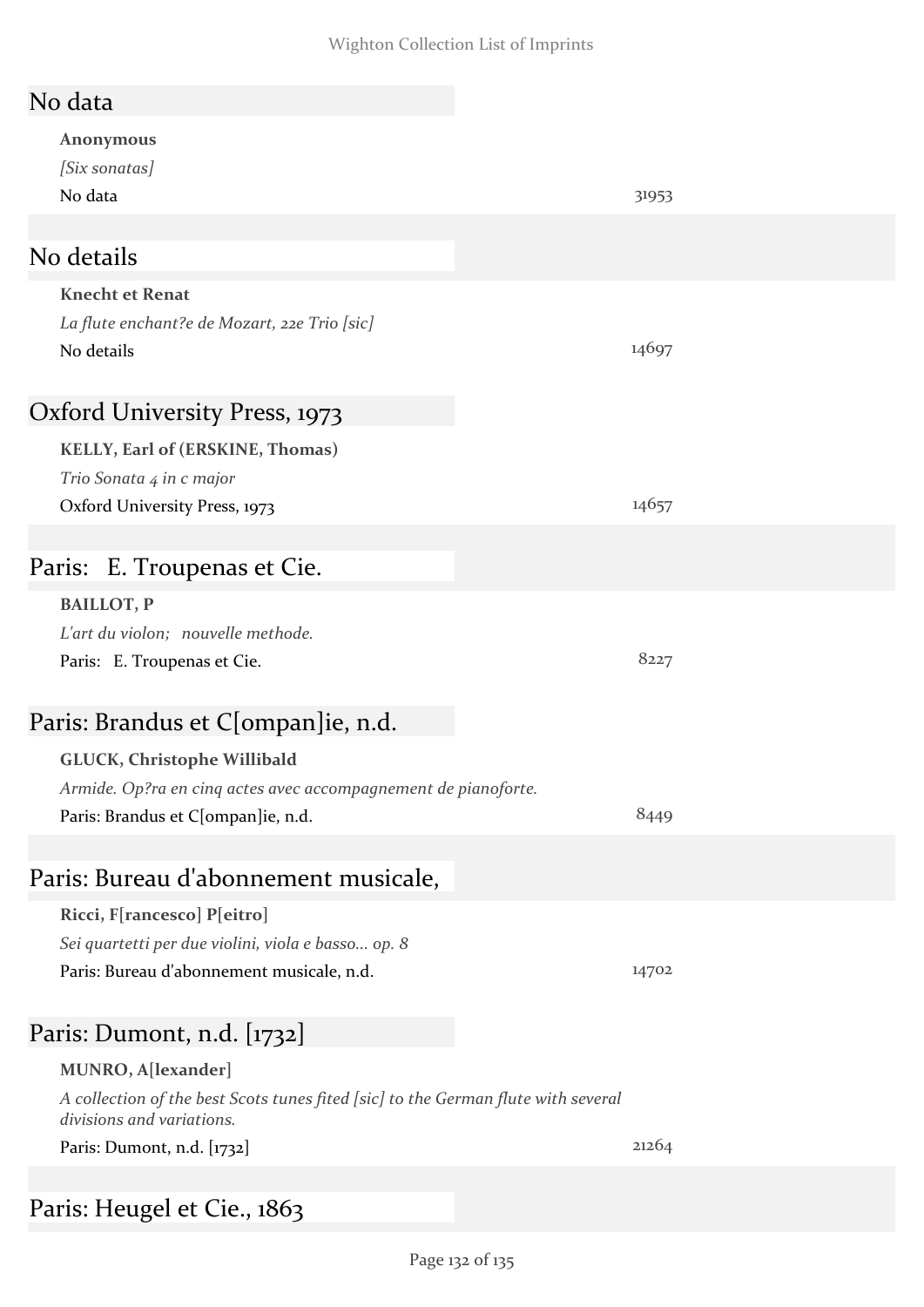Page 133 of 135

#### **GARCIA, Manuel**

*Nouveau Trait? de l'art chant.*

Paris: Heugel et Cie., 1863 8229

### Perth: J Brown, 1786

*Musical Miscellany, (The), A select collection of the most approved Scots, English and Irish songs set to music.*

Perth: J Brown, 1786

## Perth: J. Anderson n.d. [1795]

### **CLARK, John**

*Collection of new strathspey reels, and country dances, with a bass for the violoncello or harpsichord.*

Perth: J. Anderson n.d. [1795] 10465

## Perth: J. Anderson, n.d.

**CLARKSON, A.**

*Five new strathspeys & reels* Perth: J. Anderson, n.d. 10438

## Perth: John Anderson, n.d. [BUC has c.1

### **ANDERSON, John**

*Pocket companion of the most approved Highland strathspeys, country dances, etc. for the German flute, fife, hautboy and violin.*

Perth: John Anderson, n.d. [BUC has c.1795]

## Perth: Paterson Sons and Co. Ltd., 1930

### **MACINTOSH, James**

*A collection of reels, strathspeys, marches etc. for violin.*

Perth: Paterson Sons and Co. Ltd., 1930

# Perth: printed and sold at Andersons m

### **CARR, John**

*Seven reels and strathspeys* Perth: printed and sold at Andersons music shop n.d. 10438

## See note for details.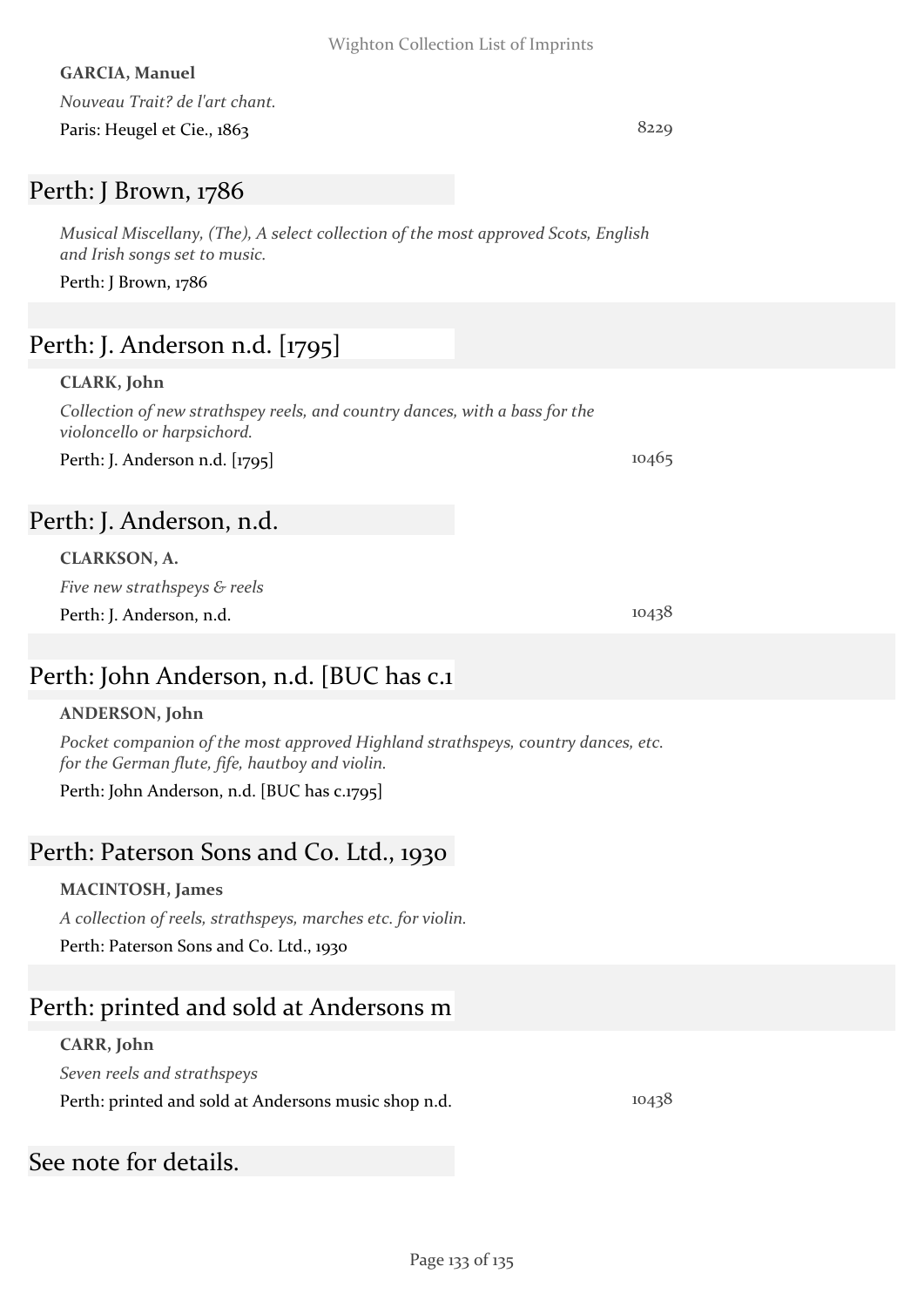*A collection of catches, canons, glees, duetts [sic], etc., selected from the works of the most eminent composers, antient [sic] and modern. [vols. 1 and 2]*

#### See note for details.

*A collection of catches, canons, glees, duetts [sic], etc. selected from the works of the most eminent composers, antient [sic] and modern. [volumes 3 and 4]*

See note for details.

### Stourport: George Nicholson n.d.

#### **NICHOLSON, George (Ed.)**

*British Orpheus, the: being a selection of 270 songs and airs, adapted for the voice, violin, German flute, flagelet, etc.; with jigs, dances, waltzes, etc., interspersed.*

#### Stourport: George Nicholson n.d.

*British Orpheus, the: being a selection of 270 songs and airs, adapted for the voice, violin, German flute, flagelet, etc.; with jigs, dances, waltzes, etc., interspersed [edt. George Nicholson].*

#### Stourport: George Nicholson n.d.

### Vienna: Hoffmeister, n.d.

**FORSTER, E.A.**

*Rondeau pour le forte-piano, ou clavecin.*

#### Vienna: Hoffmeister, n.d. 31953

### Vienna: S A Steiner und Comp, n.d.

| <b>Onslow</b> , Georg                                                 |       |
|-----------------------------------------------------------------------|-------|
| gtes quartett f?r zwey Violinen, Bratsche und Violoncelle op. 9 no. 3 |       |
| Vienna: S A Steiner und Comp, n.d.                                    | 14698 |
| <b>Onslow</b> , Georg                                                 |       |
| 7tes quartett f?r zwey Violinen, Bratsche und Violoncelle op. 9 no. 1 |       |
| Vienna: S A Steiner und Comp, n.d.                                    | 14698 |
| <b>Onslow</b> , Georg                                                 |       |
| 8tes quartett f?r zwey Violinen, Bratsche und Violoncelle op. 9 no. 2 |       |
| Vienna: S A Steiner und Comp, n.d.                                    | 14698 |

### vol. 1: Edinburgh & London, n.d.; vol. 2:

#### **ELOUIS, J[ohn]**

*A selection of favorite [sic] Scots songs, with accompaniments for the harp and pianoforte, which may be performed on these instruments, either with the voice or without it, as familiar lessons, to which are...*

vol. 1: Edinburgh & London, n.d.; vol. 2: Edinburgh, Dubli 7089